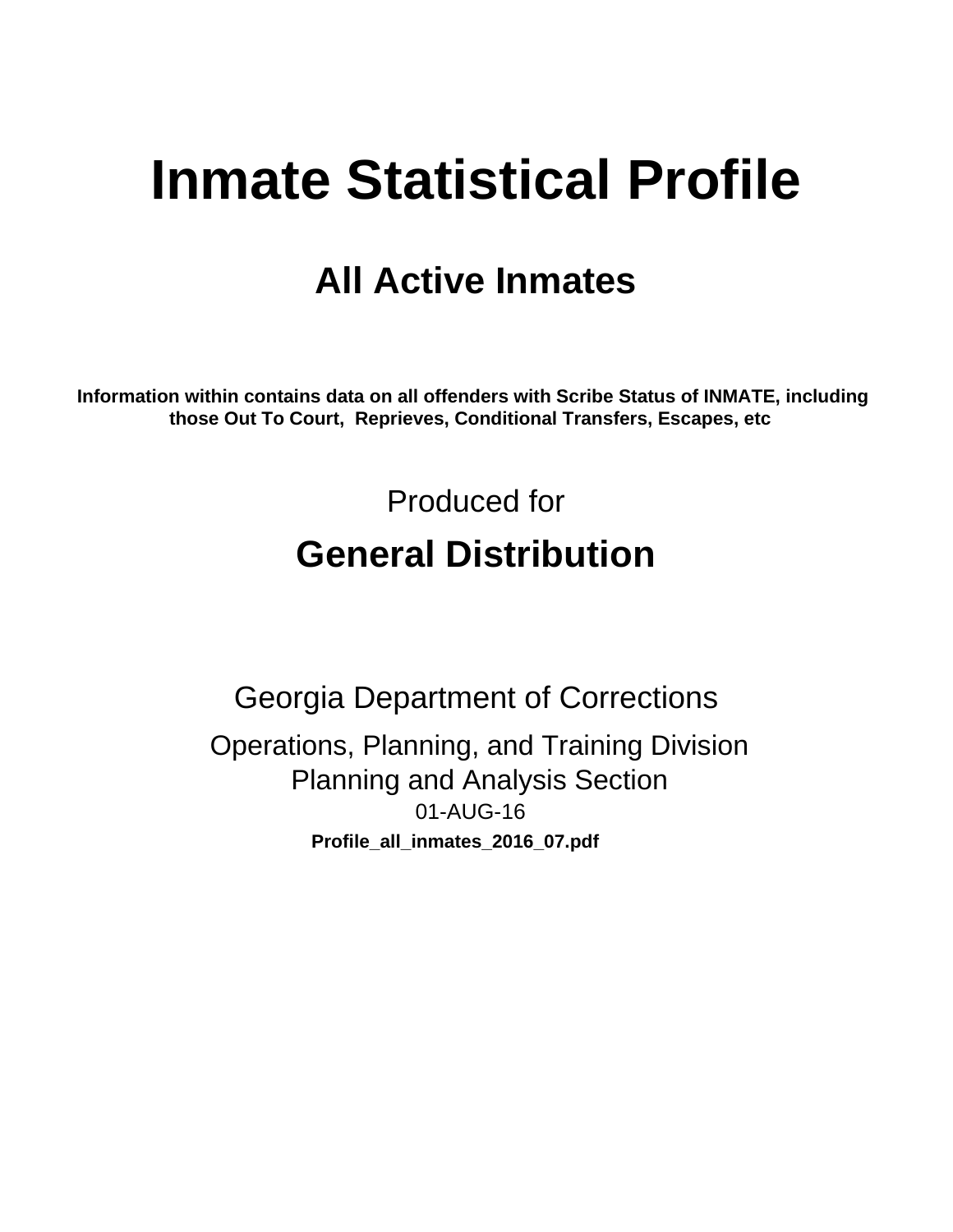#### **Inmate Statistical Profile 01-AUG-16** Contents

**All Active Inmates** 

Produced for General Distribution

# **Table of Contents**

| <b>Demographic information</b>                                       |
|----------------------------------------------------------------------|
| 4 Current age, broken out in ten year age groups                     |
| 5 Race group                                                         |
| 6 Marital status, self-reported at entry to prison                   |
| 7 Number of children, self-reported at entry to prison               |
| 8 Religious affiliation, self-reported at entry to prison            |
| 9 Home county - self-reported at entry to prison                     |
| 14 Employment status before prison, self-reported at entry to prison |
| 15 Age at admission                                                  |
| 17 Age at admission                                                  |
| 20 Height, measured at entry to prison                               |
| 22 Weight, measured at entry to prison                               |
| 23 Military service                                                  |
| <b>Correctional information</b>                                      |
| 24 Type of admission to prison                                       |
| 25 Current / last supervision level                                  |
| 26 Current / last institution type                                   |
| 27 Institution type - transitional centers                           |
| 28 Institution type - county prisons                                 |
| 30 Institution type - state prisons                                  |
| 32 Institution type - private prisons                                |
| 33 Institution type - inmate boot camp                               |
| 34 Number of disciplinary reports                                    |
| 35 Number of transfers                                               |
| 36 Number of escapes                                                 |
| 37 Split sentence - Probation to follow                              |
| 38 Probable future release type of still active inmates              |
| 39 Time served in current (or last) institution                      |
| <b>Educational, psychological and physical information</b>           |
| 40 Highest grade level attained                                      |
| 41 Culture fair IQ scores                                            |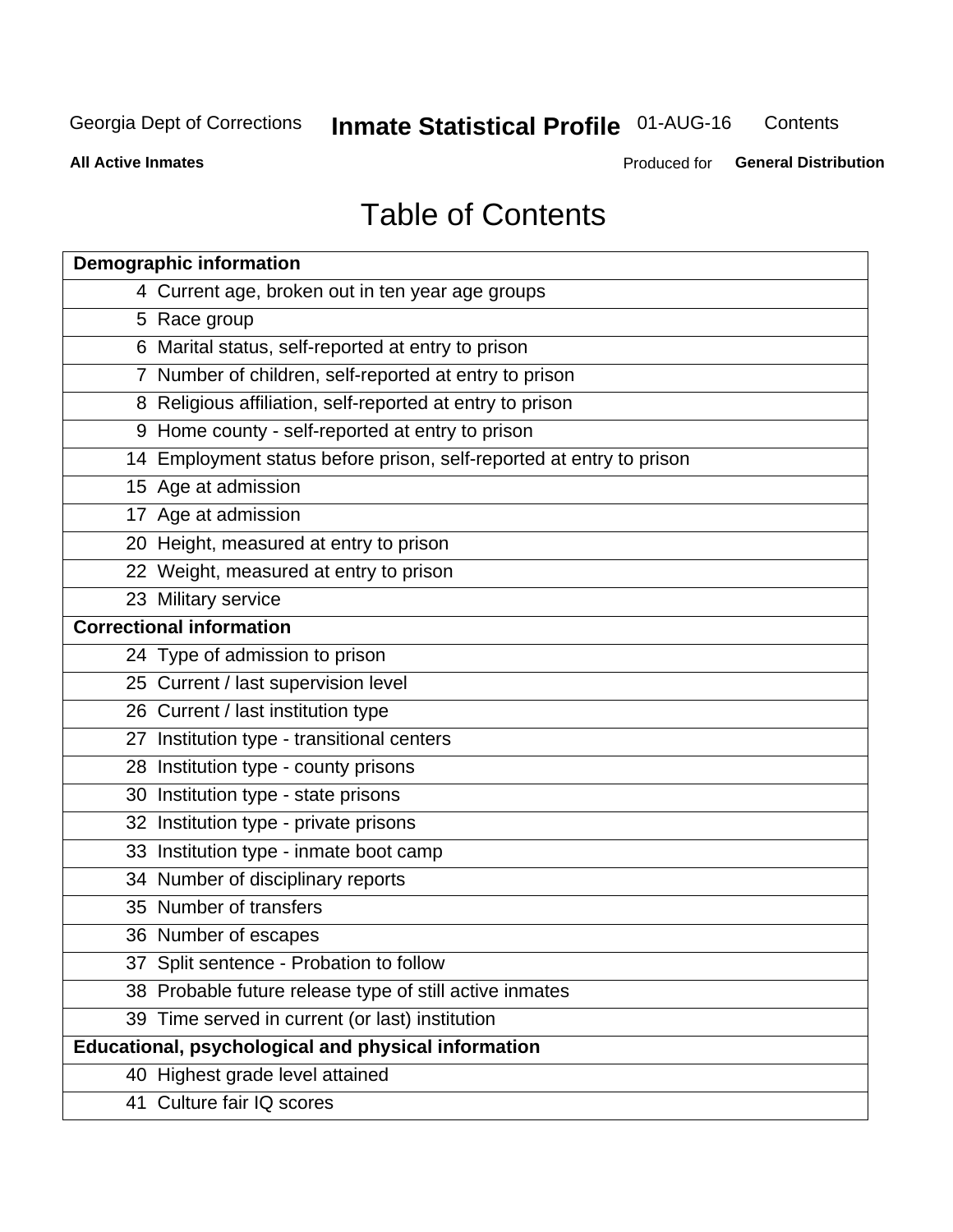#### **Inmate Statistical Profile 01-AUG-16** Contents

**All Active Inmates** 

Produced for General Distribution

# **Table of Contents**

| Educational, psychological and physical information              |
|------------------------------------------------------------------|
| 42 Wide Range Achievement Test (WRAT) reading score              |
| 43 Wide Range Achievement Test (WRAT) math score                 |
| 44 Wide Range Achievement Test (WRAT) spelling score             |
| 45 Current / last mental health treatment level                  |
| 46 PULHESDWIT medical scale - 'P' overall condition ('P'hysical) |
| 47 PULHESDWIT medical scale - 'U' upper body                     |
| 48 PULHESDWIT medical scale - 'L' lower body                     |
| 49 PULHESDWIT medical scale - 'H' hearing                        |
| 50 PULHESDWIT medical scale - 'E' vision                         |
| 51 PULHESDWIT medical scale -'S' psychiatric                     |
| 52 PULHESDWIT medical scale - 'D' dental                         |
| 53 PULHESDWIT medical scale - 'W' work ability                   |
| 54 PULHESDWIT medical scale - 'I' impairment                     |
| 55 PULHESDWIT medical scale - 'T' transportability               |
| <b>Crimes and criminal history information</b>                   |
| 56 Number of prior Georgia incarcerations                        |
| 57 Prison sentence in years                                      |
| 58 Primary offense, broken out into felonies vs misdemeanors     |
| 59 Primary offense, broken out into six broad crime categories   |
| 60 Primary offense, detailed offense code                        |
| 68 County of conviction of primary offense                       |
| 73 Circuit of conviction of primary offense                      |
| 75 Years served (jail + prison) in this incarceration            |
| <b>Medical information</b>                                       |
| 76 Results of most recent HIV test                               |
| 77 Results of most recent tuberculosis test                      |
| 78 Results of most recent syphilis test                          |
| 79 Results of most recent Hepatitis-C test                       |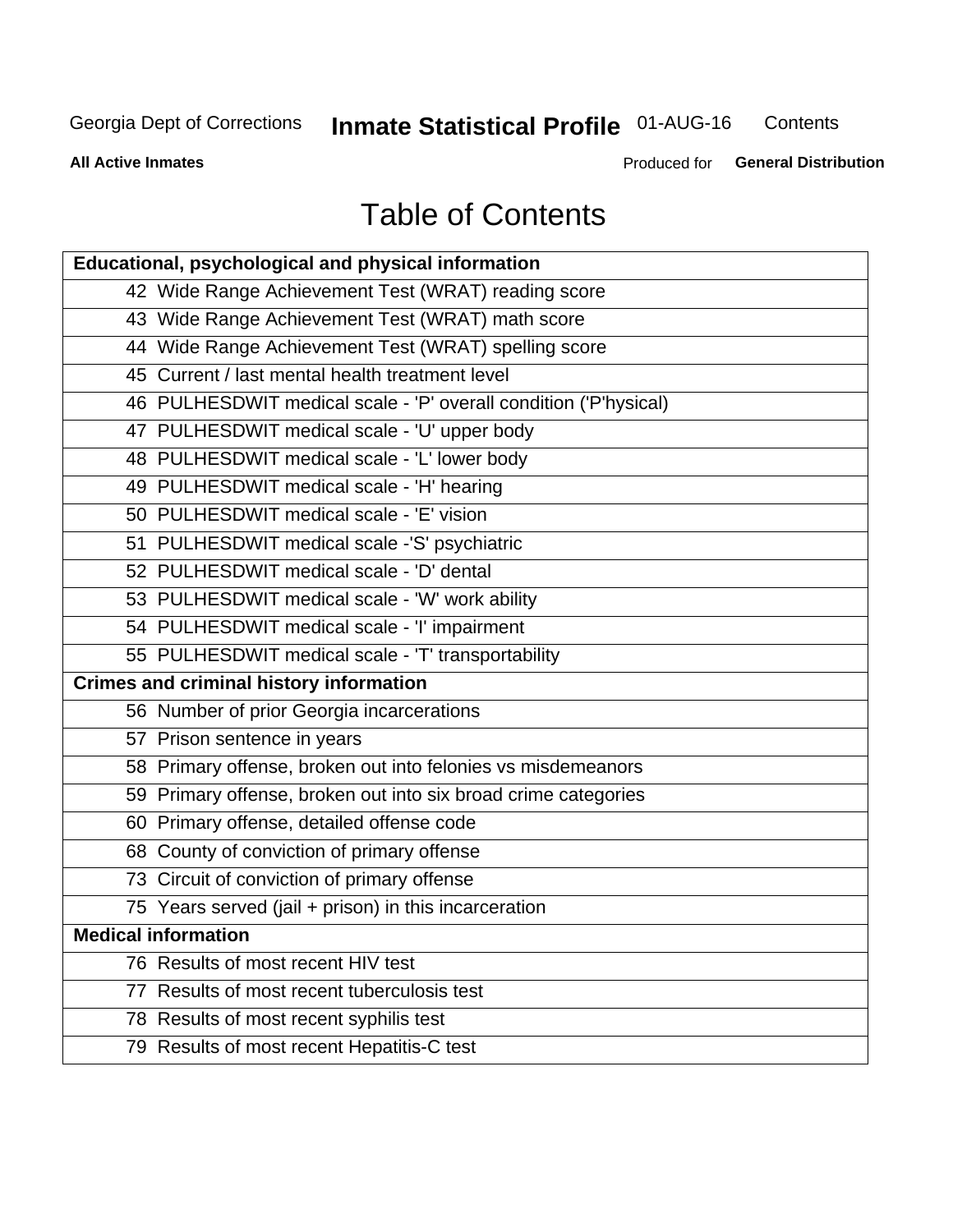# Inmate Statistical Profile 01-AUG-16 Page 4

### **All Active Inmates**

### Produced for General Distribution

### Current age, broken out in ten-year age groups

COL % - percent each COUNT is of its particular column

|                          |              | <b>Male</b> |        |              | <b>Female</b> |          |              | <b>Total</b> |  |
|--------------------------|--------------|-------------|--------|--------------|---------------|----------|--------------|--------------|--|
| <b>Current Age</b>       | <b>Count</b> | Col %       | Row %  | <b>Count</b> | Col %         | Row %    | <b>Total</b> | Col %        |  |
| <b>Teens (1-19)</b>      | 740          | 1.48%       | 96.73% | 25           | $0.67\%$      | 3.27%    | 765          | 1.42%        |  |
| <b>Twenties (20-29)</b>  | 14,663       | 29.28%      | 93.62% | 1,000        | 26.75%        | 6.38%    | 15,663       | 29.11%       |  |
| Thirties (30-39)         | 15,024       | 30.00%      | 92.07% | 1,294        | 34.62%        | 7.93%    | 16,318       | 30.32%       |  |
| <b>Forties (40-49)</b>   | 10,130       | 20.23%      | 92.17% | 860          | 23.01%        | 7.83%    | 10,990       | 20.42%       |  |
| <b>Fifties (50-59)</b>   | 6,769        | 13.52%      | 93.84% | 444          | 11.88%        | $6.16\%$ | 7,213        | 13.40%       |  |
| <b>Sixties (60-69)</b>   | 2,189        | 4.37%       | 95.59% | 101          | 2.70%         | 4.41%    | 2,290        | 4.26%        |  |
| Seventy + (70 and above) | 562          | 1.12%       | 97.57% | 14           | 0.37%         | $2.43\%$ | 576          | 1.07%        |  |
| <b>Total Reported</b>    | 50,077       | 100%        | 93.05% | 3,738        | 100%          | 6.95%    | 53,815       | 100%         |  |

| <b>Not</b><br>المتحالفة<br>τeα | $\rightarrow$<br>. |       | ^ מ<br>1 I V |
|--------------------------------|--------------------|-------|--------------|
| $T0+0'$                        | 50 252<br>ວບ,∠ວ∠   | 3,739 | 53,99        |

| <b>Mean</b><br>(average)       | 37.79 | 37.33 | 37.76     |
|--------------------------------|-------|-------|-----------|
| Median (middle)                | 36    | 36    | 36        |
| <b>Mode</b><br>(most frequent) | ^¬    | vu    | ^7<br>. . |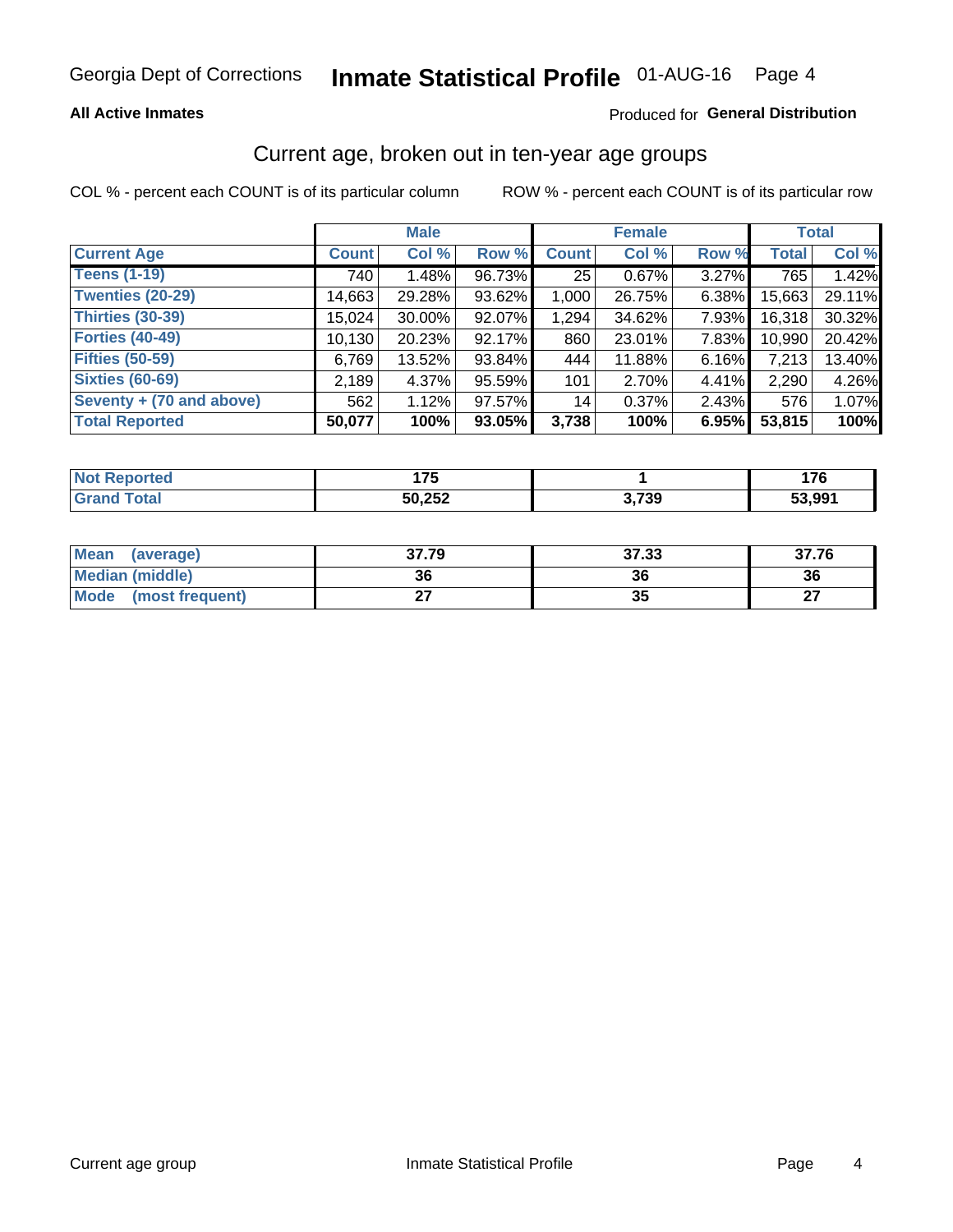# Inmate Statistical Profile 01-AUG-16 Page 5

#### **All Active Inmates**

### Produced for General Distribution

### Race group

COL % - percent each COUNT is of its particular column

|                                   |              | <b>Male</b> |             |       | <b>Female</b> |          |              | <b>Total</b> |  |
|-----------------------------------|--------------|-------------|-------------|-------|---------------|----------|--------------|--------------|--|
| <b>Race Group</b>                 | <b>Count</b> | Col %       | Row % Count |       | Col %         | Row %    | <b>Total</b> | Col %        |  |
| <b>White</b>                      | 16,666       | 33.16%      | 88.68%      | 2,128 | 56.91%        | 11.32%   | 18,794       | 34.81%       |  |
| <b>Black</b><br>2                 | 31,363       | 62.41%      | 95.31%      | .544  | 41.29%        | 4.69%    | 32,907       | 60.95%       |  |
| <b>Other</b><br>5.                | 54           | .11%        | 91.53%      | 5     | .13%          | 8.47%    | 59           | .11%         |  |
| <b>Asian</b><br>6                 | 169          | .34%        | 94.94%      | 9     | .24%          | 5.06%    | 178          | .33%         |  |
| <b>Unknown</b><br>9               | 10           | $.02\%$     | 83.33%      | 2     | .05%          | 16.67%   | 12           | .02%         |  |
| <b>Hispanic</b><br>10             | .964         | 3.91%       | 97.52%      | 50    | 1.34%         | 2.48%    | 2,014        | 3.73%        |  |
| <b>Native American</b><br>$12 \,$ | 26           | $.05\%$     | 96.30%      |       | $.03\%$       | $3.70\%$ | 27           | .05%         |  |
| <b>Total Reported</b>             | 50,252       | 100%        | 93.07%      | 3,739 | 100%          | 6.93%    | 53,991       | 100%         |  |

| orted<br>NO.     |        |       |        |
|------------------|--------|-------|--------|
| `otal<br>' Grano | 50,252 | 3,739 | 53.991 |

| m | <br>w<br>$\sim$ $\sim$ $\sim$ $\sim$ |  |
|---|--------------------------------------|--|
|   |                                      |  |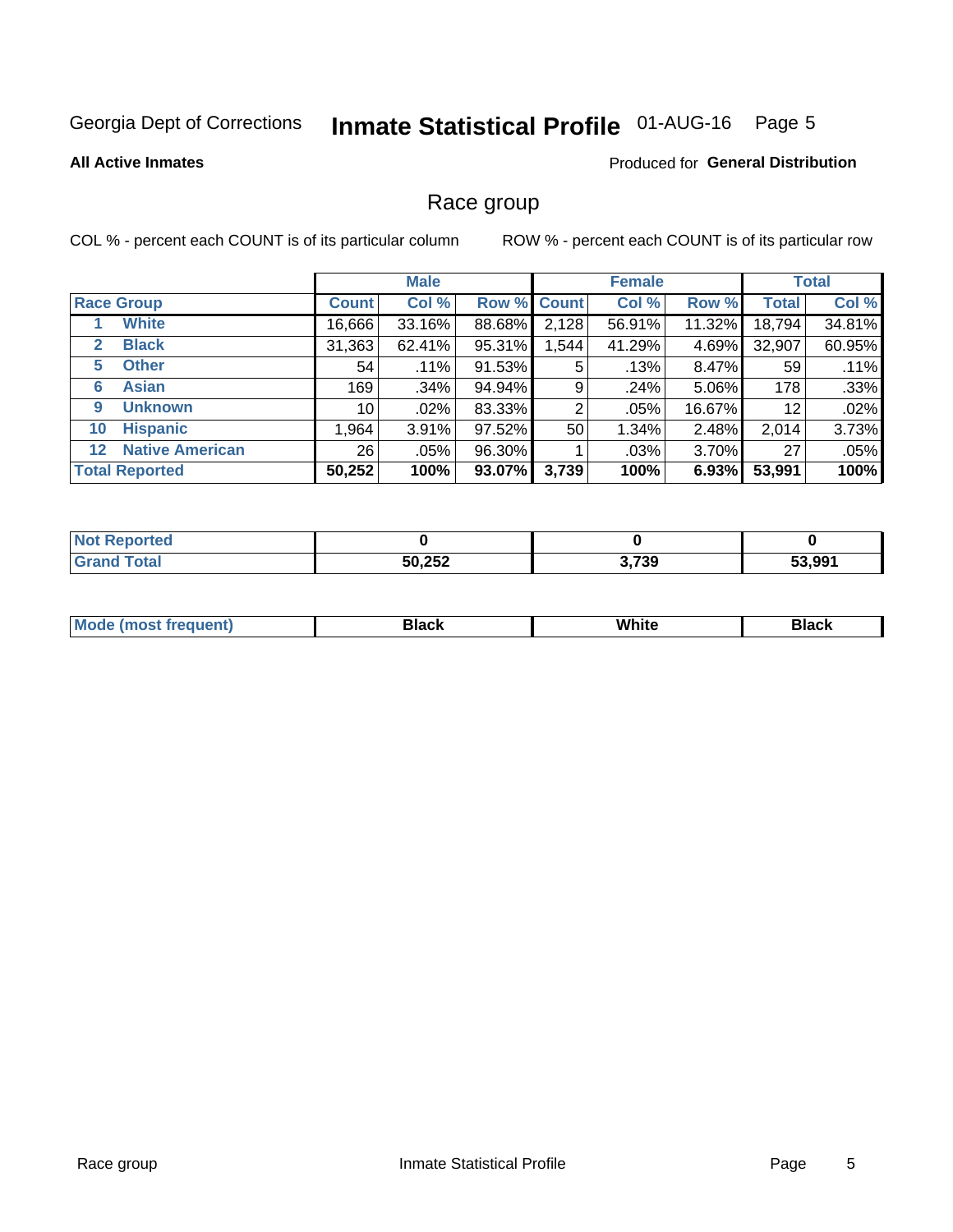# Inmate Statistical Profile 01-AUG-16 Page 6

**All Active Inmates** 

### Produced for General Distribution

### Marital status, self-reported at entry to prison

COL % - percent each COUNT is of its particular column

|                            | <b>Male</b>  |          |        |              | <b>Female</b> | <b>Total</b> |              |        |
|----------------------------|--------------|----------|--------|--------------|---------------|--------------|--------------|--------|
| <b>Marital Status</b>      | <b>Count</b> | Col %    | Row %  | <b>Count</b> | Col %         | Row %        | <b>Total</b> | Col %  |
| <b>Unknown</b><br>$\bf{0}$ | 616          | 1.23%    | 94.48% | 36           | .96%          | 5.52%        | 652          | 1.21%  |
| <b>Divorced</b><br>D       | 4,752        | $9.46\%$ | 88.49% | 618          | 16.53%        | 11.51%       | 5,370        | 9.95%  |
| <b>Married</b><br>М        | 6,513        | 12.96%   | 91.37% | 615          | 16.45%        | 8.63%        | 7,128        | 13.20% |
| <b>Separated</b><br>S.     | 1,799        | 3.58%    | 83.87% | 346          | 9.25%         | 16.13%       | 2,145        | 3.97%  |
| <b>Unmarried</b><br>U      | 36,075       | 71.79%   | 94.78% | 1,988        | 53.17%        | 5.22%        | 38,063       | 70.50% |
| <b>Widow</b><br>W          | 497          | .99%     | 78.52% | 136          | 3.64%         | 21.48%       | 633          | 1.17%  |
| <b>Total Reported</b>      | 50,252       | 100%     | 93.07% | 3,739        | 100%          | 6.93%        | 53,991       | 100%   |

| <b>rteo</b><br><b>NOT</b> |        |       |        |
|---------------------------|--------|-------|--------|
|                           | 50,252 | 3,739 | 53.991 |

|--|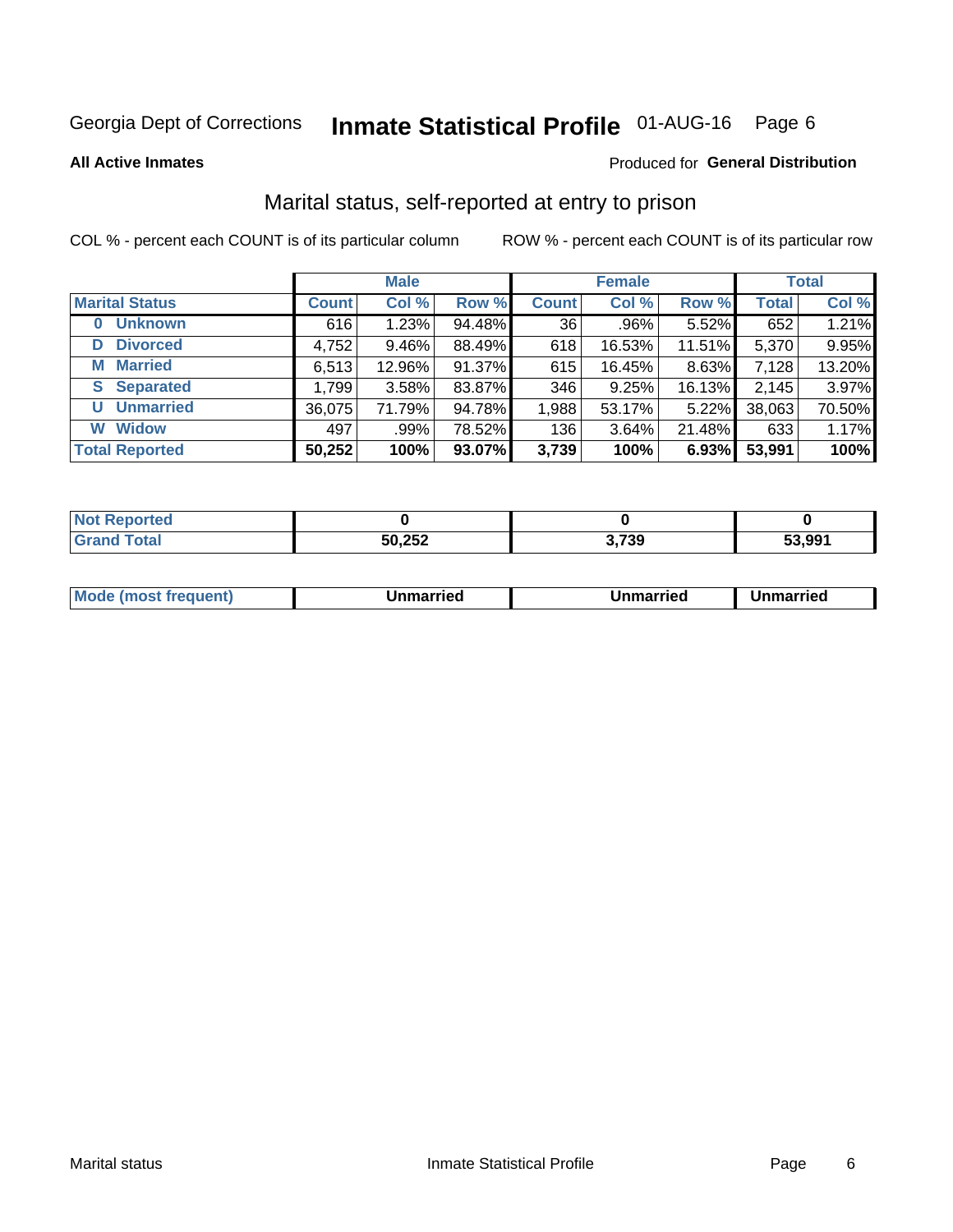# Inmate Statistical Profile 01-AUG-16 Page 7

### **All Active Inmates**

#### Produced for General Distribution

### Number of children, self reported at entry to prison

COL % - percent each COUNT is of its particular column

|                           |              | <b>Male</b> |        |              | <b>Female</b> |          |              | <b>Total</b> |
|---------------------------|--------------|-------------|--------|--------------|---------------|----------|--------------|--------------|
| <b>Number of Children</b> | <b>Count</b> | Col %       | Row %  | <b>Count</b> | Col %         | Row %    | <b>Total</b> | Col %        |
| $\bf{0}$                  | 20,168       | 40.54%      | 93.73% | 1,349        | 36.12%        | 6.27%    | 21,517       | 40.23%       |
|                           | 11,273       | 22.66%      | 94.03% | 716          | 19.17%        | 5.97%    | 11,989       | 22.42%       |
| $\overline{2}$            | 8,219        | 16.52%      | 91.53% | 761          | 20.37%        | 8.47%    | 8,980        | 16.79%       |
| $\mathbf{3}$              | 4,879        | 9.81%       | 90.45% | 515          | 13.79%        | $9.55\%$ | 5,394        | 10.09%       |
| 4                         | 2,528        | 5.08%       | 92.20% | 214          | 5.73%         | 7.80%    | 2,742        | 5.13%        |
| $\overline{5}$            | 1,276        | 2.56%       | 93.21% | 93           | 2.49%         | 6.79%    | 1,369        | 2.56%        |
| 6                         | 650          | 1.31%       | 92.72% | 51           | 1.37%         | 7.28%    | 701          | 1.31%        |
| 7                         | 314          | 0.63%       | 95.15% | 16           | 0.43%         | 4.85%    | 330          | 0.62%        |
| $\overline{\mathbf{8}}$   | 160          | 0.32%       | 93.57% | 11           | 0.29%         | 6.43%    | 171          | 0.32%        |
| 9                         | 93           | 0.19%       | 95.88% | 4            | 0.11%         | 4.12%    | 97           | 0.18%        |
| 10                        | 94           | 0.19%       | 95.92% | 4            | 0.11%         | 4.08%    | 98           | 0.18%        |
| Over 10                   | 94           | 0.19%       | 98.95% |              | 0.03%         | 1.05%    | 95           | 0.18%        |
| <b>Total Reported</b>     | 49,748       | 100%        | 93.02% | 3,735        | 100%          | 6.98%    | 53,483       | 100.0%       |

| N | 504              |       | 508    |
|---|------------------|-------|--------|
|   | よの つよつ<br>ວບ,∠ວ∠ | 3,739 | 53,991 |

| Mean<br>(average)       | 1.39 | 1.53 | 1.40 |
|-------------------------|------|------|------|
| <b>Median (middle)</b>  |      |      |      |
| Mode<br>(most frequent) |      |      |      |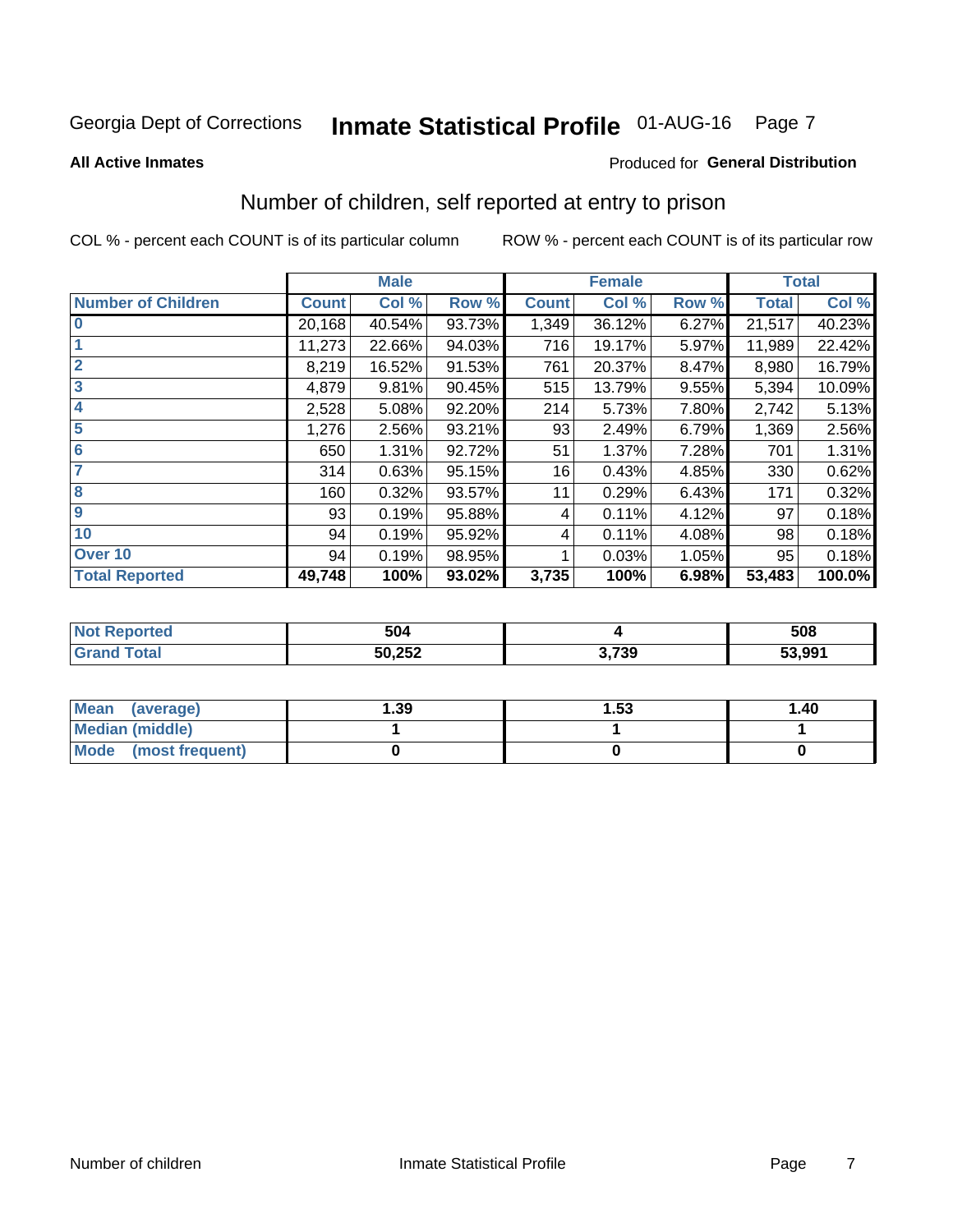# Inmate Statistical Profile 01-AUG-16 Page 8

#### **All Active Inmates**

#### Produced for General Distribution

### Religious affiliation, self-reported at entry to prison

COL % - percent each COUNT is of its particular column

|                         |                              |                | <b>Male</b> |         |                | <b>Female</b> |        |                | <b>Total</b> |
|-------------------------|------------------------------|----------------|-------------|---------|----------------|---------------|--------|----------------|--------------|
|                         | <b>Religious Affiliation</b> | <b>Count</b>   | Col %       | Row %   | <b>Count</b>   | Col %         | Row %  | <b>Total</b>   | Col %        |
| 1                       | <b>Islam</b>                 | 1,160          | 5.31%       | 97.15%  | 34             | 1.23%         | 2.85%  | 1,194          | 4.85%        |
| $\mathbf{2}$            | <b>Catholic</b>              | 1,103          | 5.05%       | 87.47%  | 158            | 5.70%         | 12.53% | 1,261          | 5.12%        |
| 3                       | <b>Baptist</b>               | 13,153         | 60.17%      | 86.33%  | 2,082          | 75.08%        | 13.67% | 15,235         | 61.85%       |
| $\overline{\mathbf{4}}$ | <b>Methodist</b>             | 413            | 1.89%       | 86.40%  | 65             | 2.34%         | 13.60% | 478            | 1.94%        |
| $\overline{5}$          | <b>EpiscopIn</b>             | 48             | .22%        | 90.57%  | 5              | .18%          | 9.43%  | 53             | .22%         |
| $6\overline{6}$         | <b>Presbytrn</b>             | 63             | .29%        | 88.73%  | 8              | .29%          | 11.27% | 71             | .29%         |
| 7                       | <b>Chc Of God</b>            | 352            | 1.61%       | 85.44%  | 60             | 2.16%         | 14.56% | 412            | 1.67%        |
| 8                       | <b>Holiness</b>              | 611            | 2.79%       | 81.47%  | 139            | 5.01%         | 18.53% | 750            | 3.04%        |
| $\boldsymbol{9}$        | <b>Jewish</b>                | 48             | .22%        | 80.00%  | 12             | .43%          | 20.00% | 60             | .24%         |
| 10                      | <b>Anglican</b>              | 22             | .10%        | 95.65%  |                | .04%          | 4.35%  | 23             | .09%         |
| 11                      | <b>Grk Orthdx</b>            | 5              | .02%        | 71.43%  | $\overline{2}$ | .07%          | 28.57% | 7              | .03%         |
| 12                      | <b>Hindu</b>                 | 9              | .04%        | 100.00% |                |               |        | 9              | .04%         |
| 13                      | <b>Buddhist</b>              | 49             | .22%        | 83.05%  | 10             | .36%          | 16.95% | 59             | .24%         |
| 14                      | <b>Taoist</b>                | 4              | .02%        | 100.00% |                |               |        | 4              | .02%         |
| 15                      | <b>Shintoist</b>             | 6              | .03%        | 100.00% |                |               |        | 6              | .02%         |
| 16                      | <b>Seven D Ad</b>            | 66             | .30%        | 81.48%  | 15             | .54%          | 18.52% | 81             | .33%         |
| 17                      | <b>Jehovah Wt</b>            | 262            | 1.20%       | 88.81%  | 33             | 1.19%         | 11.19% | 295            | 1.20%        |
| 18                      | <b>Latr Day S</b>            | 22             | .10%        | 84.62%  | 4              | .14%          | 15.38% | 26             | .11%         |
| 19                      | Quaker                       | $\overline{2}$ | .01%        | 100.00% |                |               |        | $\overline{2}$ | .01%         |
| 20                      | <b>Other Prot</b>            | 2,346          | 10.73%      | 94.83%  | 128            | 4.62%         | 5.17%  | 2,474          | 10.04%       |
| 96                      | <b>None</b>                  | 2,117          | 9.68%       | 99.20%  | 17             | .61%          | .80%   | 2,134          | 8.66%        |
|                         | <b>Total Reported</b>        | 21,861         | 100%        | 88.74%  | 2,773          | 100%          | 11.26% | 24,634         | 100%         |

| <b>orted</b><br>NO | 28,391 | 966   | 29,357 |
|--------------------|--------|-------|--------|
| <b>Total</b>       | 50,252 | 3,739 | 53,991 |

|  | $ $ Mod<br>de (most frequent) | aptist | <b>laptist</b> | 3aptist |
|--|-------------------------------|--------|----------------|---------|
|--|-------------------------------|--------|----------------|---------|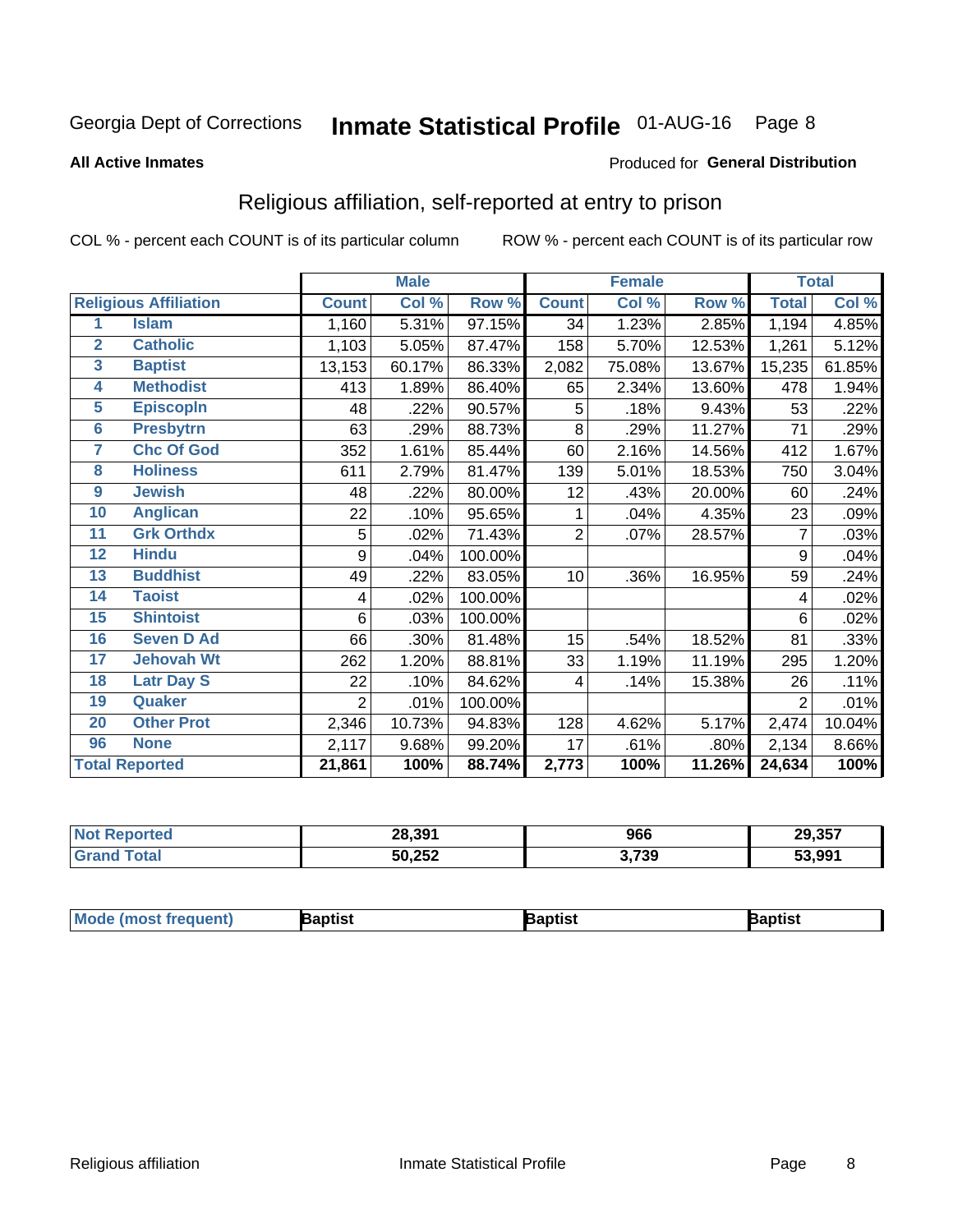# Inmate Statistical Profile 01-AUG-16 Page 9

#### **All Active Inmates**

#### Produced for General Distribution

### Home county, self-reported at entry to prison

COL % - percent each COUNT is of its particular column

|     |                             |              | <b>Male</b> |                  |                  | <b>Female</b> |        | <b>Total</b> |        |
|-----|-----------------------------|--------------|-------------|------------------|------------------|---------------|--------|--------------|--------|
|     | <b>Home County</b>          | <b>Count</b> | Col %       | Row <sup>%</sup> | <b>Count</b>     | Col %         | Row %  | <b>Total</b> | Col %  |
| 000 | <b>Unknown</b>              | 5,405        | 10.76%      | 92.97%           | 409              | 10.94%        | 7.03%  | 5,814        | 10.77% |
| 001 | <b>Appling County</b>       | 127          | .25%        | 97.69%           | 3                | .08%          | 2.31%  | 130          | .24%   |
| 002 | <b>Atkinson County</b>      | 43           | .09%        | 95.56%           | $\overline{c}$   | .05%          | 4.44%  | 45           | .08%   |
| 003 | <b>Bacon County</b>         | 61           | .12%        | 87.14%           | $\boldsymbol{9}$ | .24%          | 12.86% | 70           | .13%   |
| 004 | <b>Baker County</b>         | 21           | .04%        | 95.45%           | $\mathbf{1}$     | .03%          | 4.55%  | 22           | .04%   |
| 005 | <b>Baldwin County</b>       | 232          | .46%        | 93.93%           | 15               | .40%          | 6.07%  | 247          | .46%   |
| 006 | <b>Banks County</b>         | 61           | .12%        | 89.71%           | $\overline{7}$   | .19%          | 10.29% | 68           | .13%   |
| 007 | <b>Barrow County</b>        | 252          | .50%        | 89.05%           | 31               | .83%          | 10.95% | 283          | .52%   |
| 008 | <b>Bartow County</b>        | 563          | 1.12%       | 88.24%           | 75               | 2.01%         | 11.76% | 638          | 1.18%  |
| 009 | <b>Ben Hill County</b>      | 205          | .41%        | 96.24%           | 8                | .21%          | 3.76%  | 213          | .39%   |
| 010 | <b>Berrien County</b>       | 70           | .14%        | 95.89%           | $\mathbf{3}$     | .08%          | 4.11%  | 73           | .14%   |
| 011 | <b>Bibb County</b>          | 1,118        | 2.22%       | 95.47%           | 53               | 1.42%         | 4.53%  | 1,171        | 2.17%  |
| 012 | <b>Bleckley County</b>      | 57           | .11%        | 90.48%           | $\,6$            | .16%          | 9.52%  | 63           | .12%   |
| 013 | <b>Brantley County</b>      | 52           | .10%        | 83.87%           | 10               | .27%          | 16.13% | 62           | .11%   |
| 014 | <b>Brooks County</b>        | 213          | .42%        | 99.53%           | $\mathbf{1}$     | .03%          | .47%   | 214          | .40%   |
| 015 | <b>Bryan County</b>         | 95           | .19%        | 94.06%           | $\,6$            | .16%          | 5.94%  | 101          | .19%   |
| 016 | <b>Bulloch County</b>       | 375          | .75%        | 95.18%           | 19               | .51%          | 4.82%  | 394          | .73%   |
| 017 | <b>Burke County</b>         | 237          | .47%        | 95.95%           | 10               | .27%          | 4.05%  | 247          | .46%   |
| 018 | <b>Butts County</b>         | 117          | .23%        | 91.41%           | 11               | .29%          | 8.59%  | 128          | .24%   |
| 019 | <b>Calhoun County</b>       | 61           | .12%        | 89.71%           | 7                | .19%          | 10.29% | 68           | .13%   |
| 020 | <b>Camden County</b>        | 120          | .24%        | 90.91%           | 12               | .32%          | 9.09%  | 132          | .24%   |
| 021 | <b>Candler County</b>       | 106          | .21%        | 88.33%           | 14               | .37%          | 11.67% | 120          | .22%   |
| 022 | <b>Carroll County</b>       | 523          | 1.04%       | 92.90%           | 40               | 1.07%         | 7.10%  | 563          | 1.04%  |
| 023 | <b>Catoosa County</b>       | 210          | .42%        | 91.30%           | 20               | .53%          | 8.70%  | 230          | .43%   |
| 024 | <b>Charlton County</b>      | 46           | .09%        | 93.88%           | 3                | .08%          | 6.12%  | 49           | .09%   |
| 025 | <b>Chatham County</b>       | 1,794        | 3.57%       | 95.99%           | 75               | 2.01%         | 4.01%  | 1,869        | 3.46%  |
| 026 | <b>Chattahoochee County</b> | 36           | .07%        | 90.00%           | 4                | .11%          | 10.00% | 40           | .07%   |
| 027 | <b>Chattooga County</b>     | 242          | .48%        | 89.30%           | 29               | .78%          | 10.70% | 271          | .50%   |
| 028 | <b>Cherokee County</b>      | 399          | .79%        | 90.07%           | 44               | 1.18%         | 9.93%  | 443          | .82%   |
| 029 | <b>Clarke County</b>        | 490          | .98%        | 92.98%           | 37               | .99%          | 7.02%  | 527          | .98%   |
| 030 | <b>Clay County</b>          | 34           | .07%        | 94.44%           | $\overline{2}$   | .05%          | 5.56%  | 36           | .07%   |
| 031 | <b>Clayton County</b>       | 1,514        | 3.01%       | 92.88%           | 116              | 3.10%         | 7.12%  | 1,630        | 3.02%  |
| 032 | <b>Clinch County</b>        | 39           | .08%        | 90.70%           | 4                | .11%          | 9.30%  | 43           | .08%   |
| 033 | <b>Cobb County</b>          | 1,938        | 3.86%       | 90.99%           | 192              | 5.14%         | 9.01%  | 2,130        | 3.95%  |
| 034 | <b>Coffee County</b>        | 255          | .51%        | 92.39%           | 21               | .56%          | 7.61%  | 276          | .51%   |
| 035 | <b>Colquitt County</b>      | 211          | .42%        | 95.05%           | 11               | .29%          | 4.95%  | 222          | .41%   |
| 036 | <b>Columbia County</b>      | 302          | .60%        | 92.07%           | 26               | .70%          | 7.93%  | 328          | .61%   |
| 037 | <b>Cook County</b>          | 138          | .27%        | 93.88%           | $\boldsymbol{9}$ | .24%          | 6.12%  | 147          | .27%   |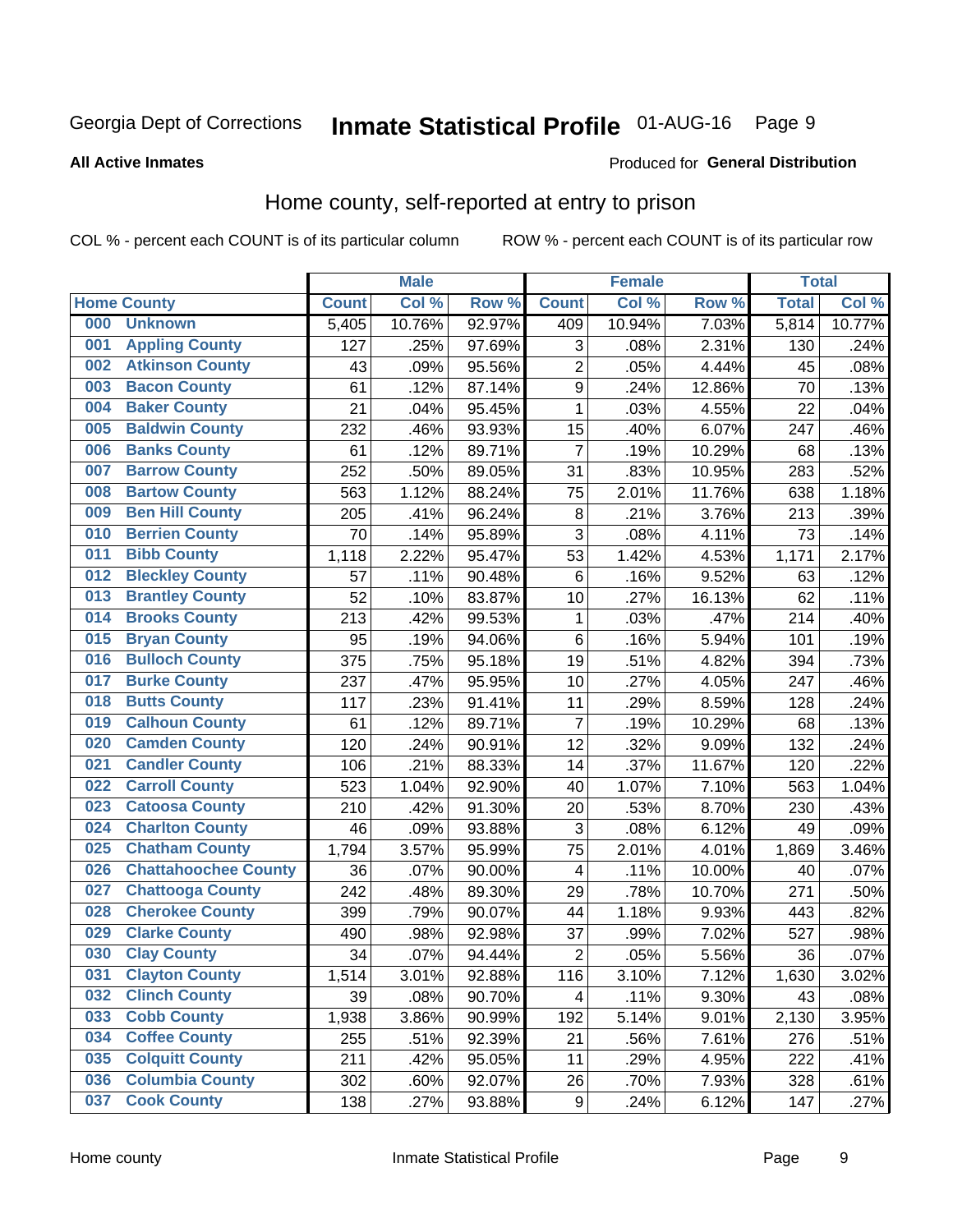# Inmate Statistical Profile 01-AUG-16 Page 10

### **All Active Inmates**

#### Produced for General Distribution

### Home county, self-reported at entry to prison

COL % - percent each COUNT is of its particular column

|     |                         |              | <b>Male</b> |        |                 | <b>Female</b> |        | <b>Total</b> |       |
|-----|-------------------------|--------------|-------------|--------|-----------------|---------------|--------|--------------|-------|
|     | <b>Home County</b>      | <b>Count</b> | Col %       | Row %  | <b>Count</b>    | Col %         | Row %  | <b>Total</b> | Col % |
| 038 | <b>Coweta County</b>    | 494          | .98%        | 93.38% | $\overline{35}$ | .94%          | 6.62%  | 529          | .98%  |
| 039 | <b>Crawford County</b>  | 41           | .08%        | 95.35% | $\overline{2}$  | .05%          | 4.65%  | 43           | .08%  |
| 040 | <b>Crisp County</b>     | 222          | .44%        | 94.87% | 12              | .32%          | 5.13%  | 234          | .43%  |
| 041 | <b>Dade County</b>      | 64           | .13%        | 91.43% | $\,6$           | .16%          | 8.57%  | 70           | .13%  |
| 042 | <b>Dawson County</b>    | 85           | .17%        | 91.40% | 8               | .21%          | 8.60%  | 93           | .17%  |
| 043 | <b>Decatur County</b>   | 228          | .45%        | 94.61% | 13              | .35%          | 5.39%  | 241          | .45%  |
| 044 | <b>Dekalb County</b>    | 3,020        | 6.01%       | 94.35% | 181             | 4.84%         | 5.65%  | 3,201        | 5.93% |
| 045 | <b>Dodge County</b>     | 136          | .27%        | 93.15% | 10              | .27%          | 6.85%  | 146          | .27%  |
| 046 | <b>Dooly County</b>     | 87           | .17%        | 94.57% | 5               | .13%          | 5.43%  | 92           | .17%  |
| 047 | <b>Dougherty County</b> | 823          | 1.64%       | 95.37% | 40              | 1.07%         | 4.63%  | 863          | 1.60% |
| 048 | <b>Douglas County</b>   | 581          | 1.16%       | 91.50% | 54              | 1.44%         | 8.50%  | 635          | 1.18% |
| 049 | <b>Early County</b>     | 85           | .17%        | 87.63% | 12              | .32%          | 12.37% | 97           | .18%  |
| 050 | <b>Echols County</b>    | 11           | .02%        | 91.67% | 1               | .03%          | 8.33%  | 12           | .02%  |
| 051 | <b>Effingham County</b> | 214          | .43%        | 91.85% | 19              | .51%          | 8.15%  | 233          | .43%  |
| 052 | <b>Elbert County</b>    | 106          | .21%        | 91.38% | 10              | .27%          | 8.62%  | 116          | .21%  |
| 053 | <b>Emanuel County</b>   | 156          | .31%        | 91.76% | 14              | .37%          | 8.24%  | 170          | .31%  |
| 054 | <b>Evans County</b>     | 80           | .16%        | 90.91% | 8               | .21%          | 9.09%  | 88           | .16%  |
| 055 | <b>Fannin County</b>    | 83           | .17%        | 86.46% | 13              | .35%          | 13.54% | 96           | .18%  |
| 056 | <b>Fayette County</b>   | 187          | .37%        | 90.78% | 19              | .51%          | 9.22%  | 206          | .38%  |
| 057 | <b>Floyd County</b>     | 762          | 1.52%       | 90.71% | 78              | 2.09%         | 9.29%  | 840          | 1.56% |
| 058 | <b>Forsyth County</b>   | 259          | .52%        | 89.62% | 30              | .80%          | 10.38% | 289          | .54%  |
| 059 | <b>Franklin County</b>  | 124          | .25%        | 92.54% | 10              | .27%          | 7.46%  | 134          | .25%  |
| 060 | <b>Fulton County</b>    | 5,094        | 10.14%      | 95.54% | 238             | 6.37%         | 4.46%  | 5,332        | 9.88% |
| 061 | <b>Gilmer County</b>    | 92           | .18%        | 92.00% | 8               | .21%          | 8.00%  | 100          | .19%  |
| 062 | <b>Glascock County</b>  | 14           | .03%        | 87.50% | $\overline{2}$  | .05%          | 12.50% | 16           | .03%  |
| 063 | <b>Glynn County</b>     | 433          | .86%        | 92.13% | 37              | .99%          | 7.87%  | 470          | .87%  |
| 064 | <b>Gordon County</b>    | 310          | .62%        | 85.87% | 51              | 1.36%         | 14.13% | 361          | .67%  |
| 065 | <b>Grady County</b>     | 119          | .24%        | 95.97% | 5               | .13%          | 4.03%  | 124          | .23%  |
| 066 | <b>Greene County</b>    | 114          | .23%        | 94.21% | $\overline{7}$  | .19%          | 5.79%  | 121          | .22%  |
| 067 | <b>Gwinnett County</b>  | 1,744        | 3.47%       | 93.16% | 128             | 3.42%         | 6.84%  | 1,872        | 3.47% |
| 068 | <b>Habersham County</b> | 100          | .20%        | 87.72% | 14              | .37%          | 12.28% | 114          | .21%  |
| 069 | <b>Hall County</b>      | 624          | 1.24%       | 91.09% | 61              | 1.63%         | 8.91%  | 685          | 1.27% |
| 070 | <b>Hancock County</b>   | 56           | .11%        | 93.33% | 4               | .11%          | 6.67%  | 60           | .11%  |
| 071 | <b>Haralson County</b>  | 143          | .28%        | 90.51% | 15              | .40%          | 9.49%  | 158          | .29%  |
| 072 | <b>Harris County</b>    | 105          | .21%        | 91.30% | 10              | .27%          | 8.70%  | 115          | .21%  |
| 073 | <b>Hart County</b>      | 133          | .26%        | 96.38% | 5               | .13%          | 3.62%  | 138          | .26%  |
| 074 | <b>Heard County</b>     | 53           | .11%        | 91.38% | 5               | .13%          | 8.62%  | 58           | .11%  |
| 075 | <b>Henry County</b>     | 577          | 1.15%       | 91.30% | 55              | 1.47%         | 8.70%  | 632          | 1.17% |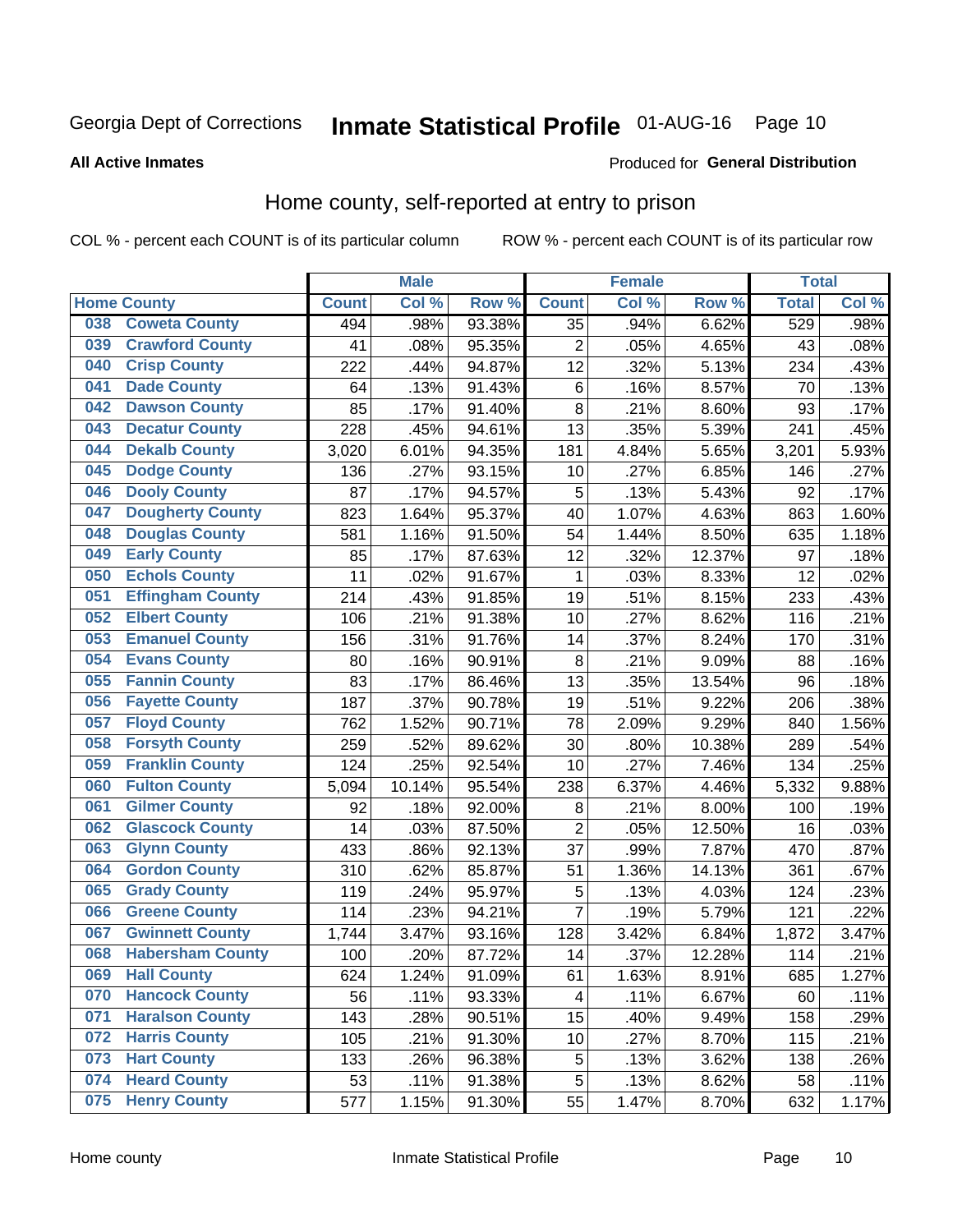# Inmate Statistical Profile 01-AUG-16 Page 11

**All Active Inmates** 

### **Produced for General Distribution**

### Home county, self-reported at entry to prison

COL % - percent each COUNT is of its particular column

|                  |                          |              | <b>Male</b> |                  |                         | <b>Female</b> |        | <b>Total</b> |       |
|------------------|--------------------------|--------------|-------------|------------------|-------------------------|---------------|--------|--------------|-------|
|                  | <b>Home County</b>       | <b>Count</b> | Col %       | Row <sup>%</sup> | <b>Count</b>            | Col %         | Row %  | <b>Total</b> | Col % |
| 076              | <b>Houston County</b>    | 565          | 1.12%       | 92.02%           | 49                      | 1.31%         | 7.98%  | 614          | 1.14% |
| 077              | <b>Irwin County</b>      | 64           | .13%        | 92.75%           | 5                       | .13%          | 7.25%  | 69           | .13%  |
| 078              | <b>Jackson County</b>    | 228          | .45%        | 91.20%           | 22                      | .59%          | 8.80%  | 250          | .46%  |
| 079              | <b>Jasper County</b>     | 81           | .16%        | 91.01%           | 8                       | .21%          | 8.99%  | 89           | .16%  |
| 080              | <b>Jeff Davis County</b> | 76           | .15%        | 95.00%           | $\overline{\mathbf{4}}$ | .11%          | 5.00%  | 80           | .15%  |
| 081              | <b>Jefferson County</b>  | 179          | .36%        | 96.24%           | 7                       | .19%          | 3.76%  | 186          | .34%  |
| 082              | <b>Jenkins County</b>    | 72           | .14%        | 92.31%           | 6                       | .16%          | 7.69%  | 78           | .14%  |
| 083              | <b>Johnson County</b>    | 46           | .09%        | 92.00%           | $\overline{\mathbf{4}}$ | .11%          | 8.00%  | 50           | .09%  |
| 084              | <b>Jones County</b>      | 114          | .23%        | 91.94%           | 10                      | .27%          | 8.06%  | 124          | .23%  |
| 085              | <b>Lamar County</b>      | 60           | .12%        | 89.55%           | $\overline{7}$          | .19%          | 10.45% | 67           | .12%  |
| 086              | <b>Lanier County</b>     | 36           | .07%        | 94.74%           | $\overline{2}$          | .05%          | 5.26%  | 38           | .07%  |
| 087              | <b>Laurens County</b>    | 279          | .56%        | 93.00%           | 21                      | .56%          | 7.00%  | 300          | .56%  |
| 088              | <b>Lee County</b>        | 98           | .20%        | 94.23%           | 6                       | .16%          | 5.77%  | 104          | .19%  |
| 089              | <b>Liberty County</b>    | 215          | .43%        | 96.85%           | $\overline{7}$          | .19%          | 3.15%  | 222          | .41%  |
| 090              | <b>Lincoln County</b>    | 26           | .05%        | 100.00%          |                         |               |        | 26           | .05%  |
| 091              | <b>Long County</b>       | 45           | .09%        | 86.54%           | $\overline{7}$          | .19%          | 13.46% | 52           | .10%  |
| 092              | <b>Lowndes County</b>    | 471          | .94%        | 97.92%           | 10                      | .27%          | 2.08%  | 481          | .89%  |
| 093              | <b>Lumpkin County</b>    | 95           | .19%        | 91.35%           | $\boldsymbol{9}$        | .24%          | 8.65%  | 104          | .19%  |
| 094              | <b>Macon County</b>      | 76           | .15%        | 95.00%           | 4                       | .11%          | 5.00%  | 80           | .15%  |
| 095              | <b>Madison County</b>    | 167          | .33%        | 93.82%           | 11                      | .29%          | 6.18%  | 178          | .33%  |
| 096              | <b>Marion County</b>     | 53           | .11%        | 94.64%           | 3                       | .08%          | 5.36%  | 56           | .10%  |
| 097              | <b>Mcduffie County</b>   | 162          | .32%        | 95.29%           | 8                       | .21%          | 4.71%  | 170          | .31%  |
| 098              | <b>Mcintosh County</b>   | 55           | .11%        | 100.00%          |                         |               |        | 55           | .10%  |
| 099              | <b>Meriwether County</b> | 166          | .33%        | 90.22%           | 18                      | .48%          | 9.78%  | 184          | .34%  |
| 100              | <b>Miller County</b>     | 30           | .06%        | 85.71%           | 5                       | .13%          | 14.29% | 35           | .06%  |
| 101              | <b>Mitchell County</b>   | 149          | .30%        | 93.13%           | 11                      | .29%          | 6.88%  | 160          | .30%  |
| 102              | <b>Monroe County</b>     | 114          | .23%        | 93.44%           | $\bf 8$                 | .21%          | 6.56%  | 122          | .23%  |
| 103              | <b>Montgomery County</b> | 72           | .14%        | 90.00%           | 8                       | .21%          | 10.00% | 80           | .15%  |
| 104              | <b>Morgan County</b>     | 101          | .20%        | 95.28%           | 5                       | .13%          | 4.72%  | 106          | .20%  |
| 105              | <b>Murray County</b>     | 181          | .36%        | 88.73%           | 23                      | .62%          | 11.27% | 204          | .38%  |
| 106              | <b>Muscogee County</b>   | 1,025        | 2.04%       | 94.47%           | 60                      | 1.60%         | 5.53%  | 1,085        | 2.01% |
| 107              | <b>Newton County</b>     | 566          | 1.13%       | 91.59%           | 52                      | 1.39%         | 8.41%  | 618          | 1.14% |
| 108              | <b>Oconee County</b>     | 50           | .10%        | 84.75%           | 9                       | .24%          | 15.25% | 59           | .11%  |
| 109              | <b>Oglethorpe County</b> | 74           | .15%        | 89.16%           | $\boldsymbol{9}$        | .24%          | 10.84% | 83           | .15%  |
| 110              | <b>Paulding County</b>   | 315          | .63%        | 90.26%           | 34                      | .91%          | 9.74%  | 349          | .65%  |
| 111              | <b>Peach County</b>      | 125          | .25%        | 96.90%           | 4                       | .11%          | 3.10%  | 129          | .24%  |
| $\overline{112}$ | <b>Pickens County</b>    | 117          | .23%        | 88.64%           | 15                      | .40%          | 11.36% | 132          | .24%  |
| 113              | <b>Pierce County</b>     | 82           | .16%        | 91.11%           | $\bf 8$                 | .21%          | 8.89%  | 90           | .17%  |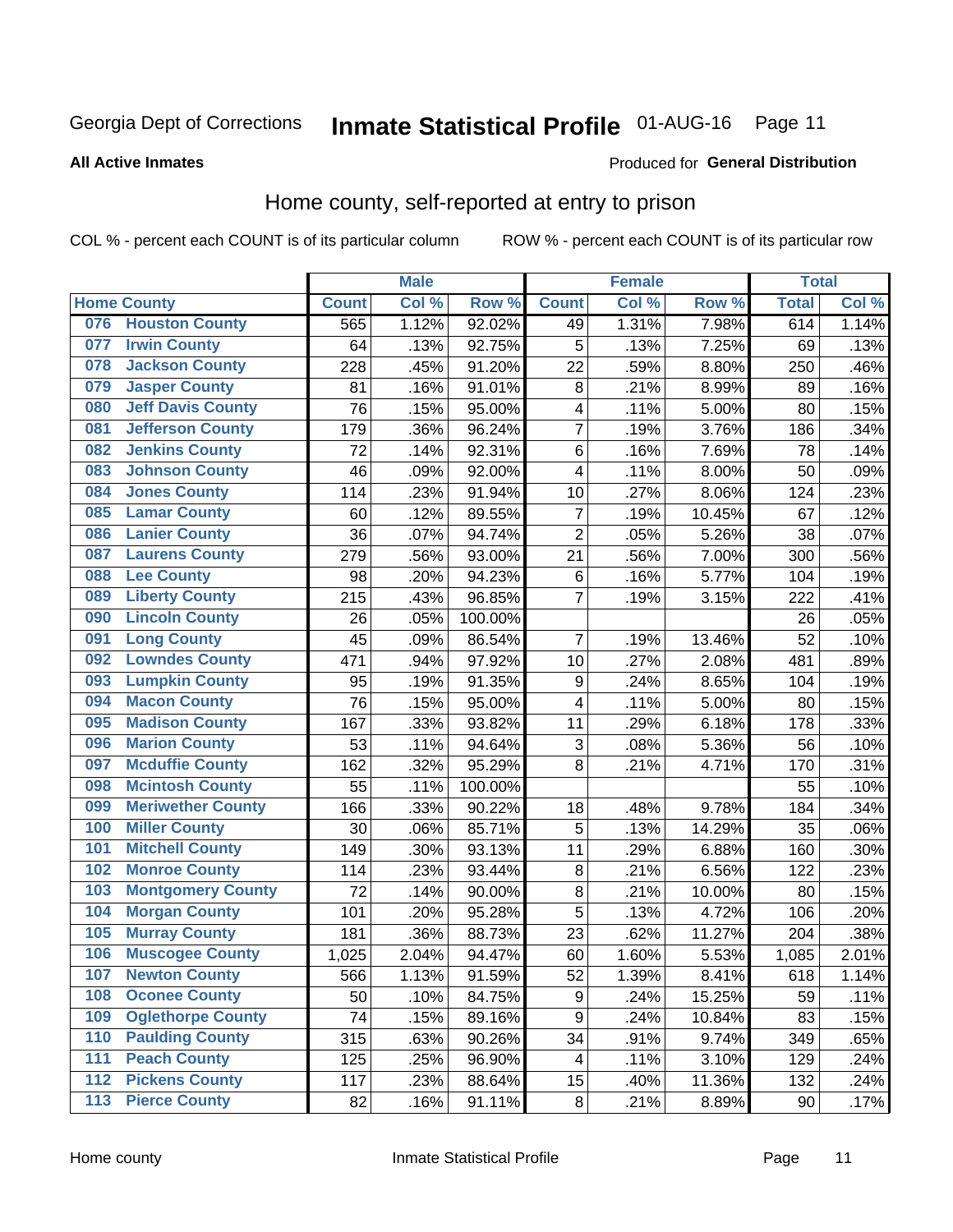# Inmate Statistical Profile 01-AUG-16 Page 12

### **All Active Inmates**

#### Produced for General Distribution

### Home county, self-reported at entry to prison

COL % - percent each COUNT is of its particular column

|     |                          |              | <b>Male</b> |                  |                         | <b>Female</b> |        | <b>Total</b> |       |
|-----|--------------------------|--------------|-------------|------------------|-------------------------|---------------|--------|--------------|-------|
|     | <b>Home County</b>       | <b>Count</b> | Col %       | Row <sup>%</sup> | <b>Count</b>            | Col %         | Row %  | <b>Total</b> | Col % |
| 114 | <b>Pike County</b>       | 40           | .08%        | 93.02%           | 3                       | .08%          | 6.98%  | 43           | .08%  |
| 115 | <b>Polk County</b>       | 241          | .48%        | 90.60%           | 25                      | .67%          | 9.40%  | 266          | .49%  |
| 116 | <b>Pulaski County</b>    | 62           | .12%        | 92.54%           | 5                       | .13%          | 7.46%  | 67           | .12%  |
| 117 | <b>Putnam County</b>     | 154          | .31%        | 92.22%           | 13                      | .35%          | 7.78%  | 167          | .31%  |
| 118 | <b>Quitman County</b>    | 13           | .03%        | 100.00%          |                         |               |        | 13           | .02%  |
| 119 | <b>Rabun County</b>      | 43           | .09%        | 87.76%           | $\,6$                   | .16%          | 12.24% | 49           | .09%  |
| 120 | <b>Randolph County</b>   | 70           | .14%        | 94.59%           | 4                       | .11%          | 5.41%  | 74           | .14%  |
| 121 | <b>Richmond County</b>   | 1,756        | 3.49%       | 94.36%           | 105                     | 2.81%         | 5.64%  | 1,861        | 3.45% |
| 122 | <b>Rockdale County</b>   | 349          | .69%        | 92.08%           | 30                      | .80%          | 7.92%  | 379          | .70%  |
| 123 | <b>Schley County</b>     | 21           | .04%        | 95.45%           | 1                       | .03%          | 4.55%  | 22           | .04%  |
| 124 | <b>Screven County</b>    | 137          | .27%        | 95.80%           | $\,6$                   | .16%          | 4.20%  | 143          | .26%  |
| 125 | <b>Seminole County</b>   | 74           | .15%        | 89.16%           | 9                       | .24%          | 10.84% | 83           | .15%  |
| 126 | <b>Spalding County</b>   | 477          | .95%        | 92.62%           | 38                      | 1.02%         | 7.38%  | 515          | .95%  |
| 127 | <b>Stephens County</b>   | 137          | .27%        | 87.82%           | 19                      | .51%          | 12.18% | 156          | .29%  |
| 128 | <b>Stewart County</b>    | 35           | .07%        | 100.00%          |                         |               |        | 35           | .06%  |
| 129 | <b>Sumter County</b>     | 177          | .35%        | 96.20%           | 7                       | .19%          | 3.80%  | 184          | .34%  |
| 130 | <b>Talbot County</b>     | 36           | .07%        | 90.00%           | 4                       | .11%          | 10.00% | 40           | .07%  |
| 131 | <b>Taliaferro County</b> | 12           | .02%        | 100.00%          |                         |               |        | 12           | .02%  |
| 132 | <b>Tattnall County</b>   | 155          | .31%        | 97.48%           | $\overline{\mathbf{4}}$ | .11%          | 2.52%  | 159          | .29%  |
| 133 | <b>Taylor County</b>     | 54           | .11%        | 94.74%           | 3                       | .08%          | 5.26%  | 57           | .11%  |
| 134 | <b>Telfair County</b>    | 104          | .21%        | 92.04%           | 9                       | .24%          | 7.96%  | 113          | .21%  |
| 135 | <b>Terrell County</b>    | 91           | .18%        | 90.10%           | 10                      | .27%          | 9.90%  | 101          | .19%  |
| 136 | <b>Thomas County</b>     | 212          | .42%        | 93.39%           | 15                      | .40%          | 6.61%  | 227          | .42%  |
| 137 | <b>Tift County</b>       | 312          | .62%        | 96.89%           | 10                      | .27%          | 3.11%  | 322          | .60%  |
| 138 | <b>Toombs County</b>     | 298          | .59%        | 92.26%           | 25                      | .67%          | 7.74%  | 323          | .60%  |
| 139 | <b>Towns County</b>      | 18           | .04%        | 69.23%           | $\bf 8$                 | .21%          | 30.77% | 26           | .05%  |
| 140 | <b>Treutlen County</b>   | 57           | .11%        | 93.44%           | 4                       | .11%          | 6.56%  | 61           | .11%  |
| 141 | <b>Troup County</b>      | 480          | .96%        | 93.20%           | 35                      | .94%          | 6.80%  | 515          | .95%  |
| 142 | <b>Turner County</b>     | 68           | .14%        | 94.44%           | 4                       | .11%          | 5.56%  | 72           | .13%  |
| 143 | <b>Twiggs County</b>     | 58           | .12%        | 93.55%           | 4                       | .11%          | 6.45%  | 62           | .11%  |
| 144 | <b>Union County</b>      | 59           | .12%        | 83.10%           | 12                      | .32%          | 16.90% | 71           | .13%  |
| 145 | <b>Upson County</b>      | 135          | .27%        | 90.60%           | 14                      | .37%          | 9.40%  | 149          | .28%  |
| 146 | <b>Walker County</b>     | 385          | .77%        | 86.32%           | 61                      | 1.63%         | 13.68% | 446          | .83%  |
| 147 | <b>Walton County</b>     | 437          | .87%        | 91.61%           | 40                      | 1.07%         | 8.39%  | 477          | .88%  |
| 148 | <b>Ware County</b>       | 304          | .60%        | 93.54%           | 21                      | .56%          | 6.46%  | 325          | .60%  |
| 149 | <b>Warren County</b>     | 28           | .06%        | 96.55%           | 1                       | .03%          | 3.45%  | 29           | .05%  |
| 150 | <b>Washington County</b> | 188          | .37%        | 92.16%           | 16                      | .43%          | 7.84%  | 204          | .38%  |
| 151 | <b>Wayne County</b>      | 173          | .34%        | 94.02%           | 11                      | .29%          | 5.98%  | 184          | .34%  |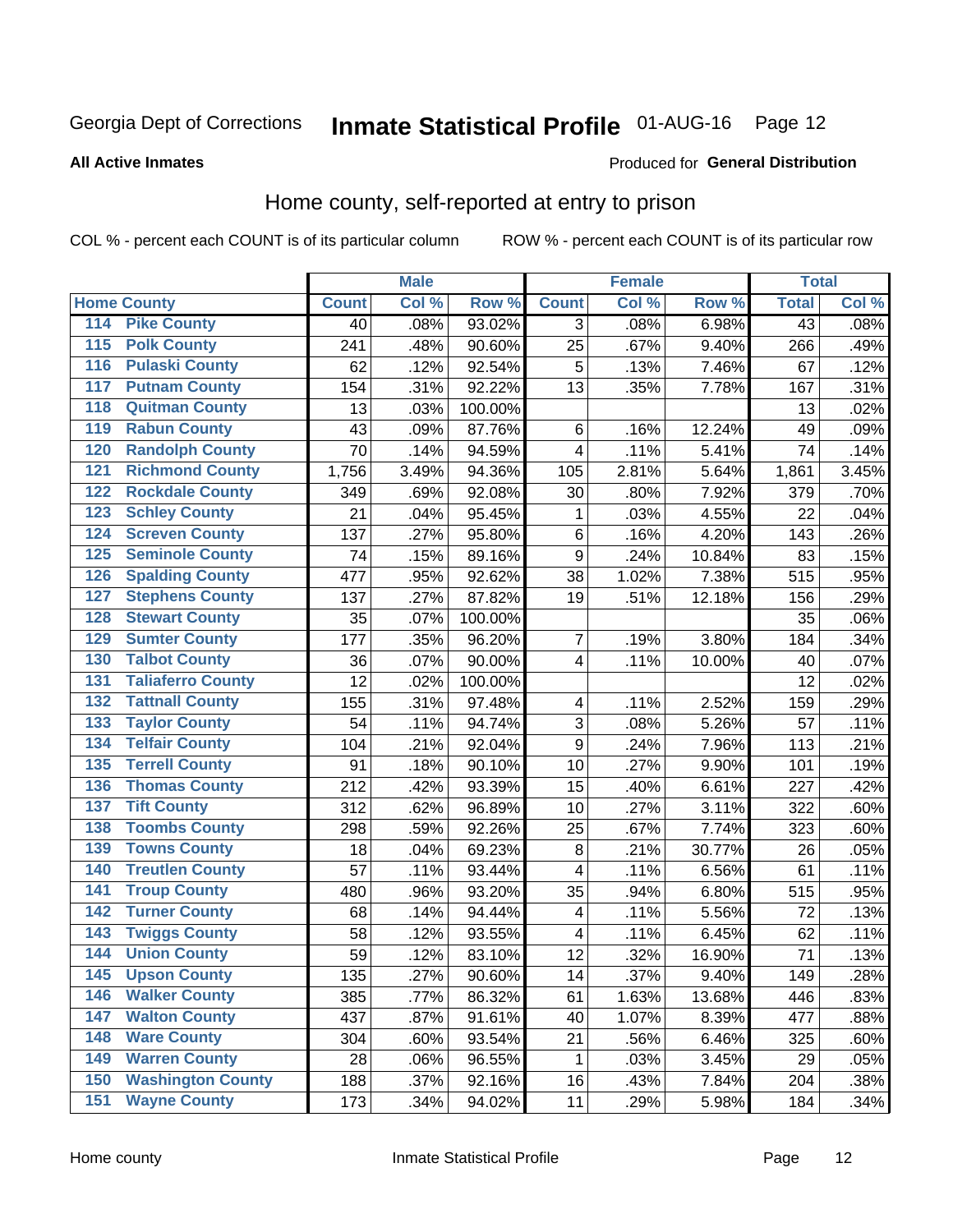# Inmate Statistical Profile 01-AUG-16 Page 13

**All Active Inmates** 

### Produced for General Distribution

### Home county, self-reported at entry to prison

COL % - percent each COUNT is of its particular column

|     |                             |              | <b>Male</b> |         |              | <b>Female</b> |        | <b>Total</b> |       |
|-----|-----------------------------|--------------|-------------|---------|--------------|---------------|--------|--------------|-------|
|     | <b>Home County</b>          | <b>Count</b> | Col %       | Row %   | <b>Count</b> | Col %         | Row %  | <b>Total</b> | Col % |
| 152 | <b>Webster County</b>       | 9            | .02%        | 100.00% |              |               |        | 9            | .02%  |
| 153 | <b>Wheeler County</b>       | 26           | .05%        | 100.00% |              |               |        | 26           | .05%  |
| 154 | <b>White County</b>         | 92           | .18%        | 90.20%  | 10           | .27%          | 9.80%  | 102          | .19%  |
| 155 | <b>Whitfield County</b>     | 485          | .97%        | 87.55%  | 69           | 1.85%         | 12.45% | 554          | 1.03% |
| 156 | <b>Wilcox County</b>        | 53           | .11%        | 92.98%  | 4            | .11%          | 7.02%  | 57           | .11%  |
| 157 | <b>Wilkes County</b>        | 64           | .13%        | 92.75%  | 5            | .13%          | 7.25%  | 69           | .13%  |
| 158 | <b>Wilkinson County</b>     | 53           | .11%        | 98.15%  |              | .03%          | 1.85%  | 54           | .10%  |
| 159 | <b>Worth County</b>         | 118          | .23%        | 91.47%  | 11           | .29%          | 8.53%  | 129          | .24%  |
| 999 | <b>Other Custody/Out Of</b> | 151          | .30%        | 94.97%  | 8            | .21%          | 5.03%  | 159          | .29%  |
|     | <b>State</b>                |              |             |         |              |               |        |              |       |
|     | <b>Total Rported</b>        | 50,252       | 100%        | 93.07%  | 3,739        | 100%          | 6.93%  | 53,991       | 100%  |

| τeα |        |              |        |
|-----|--------|--------------|--------|
|     | 50,252 | הכידי<br>ت ر | 53.991 |

|  | Mode (most frequent) | <b>Fulton County</b> | <b>Fulton County</b> | <b>Fulton County</b> |
|--|----------------------|----------------------|----------------------|----------------------|
|--|----------------------|----------------------|----------------------|----------------------|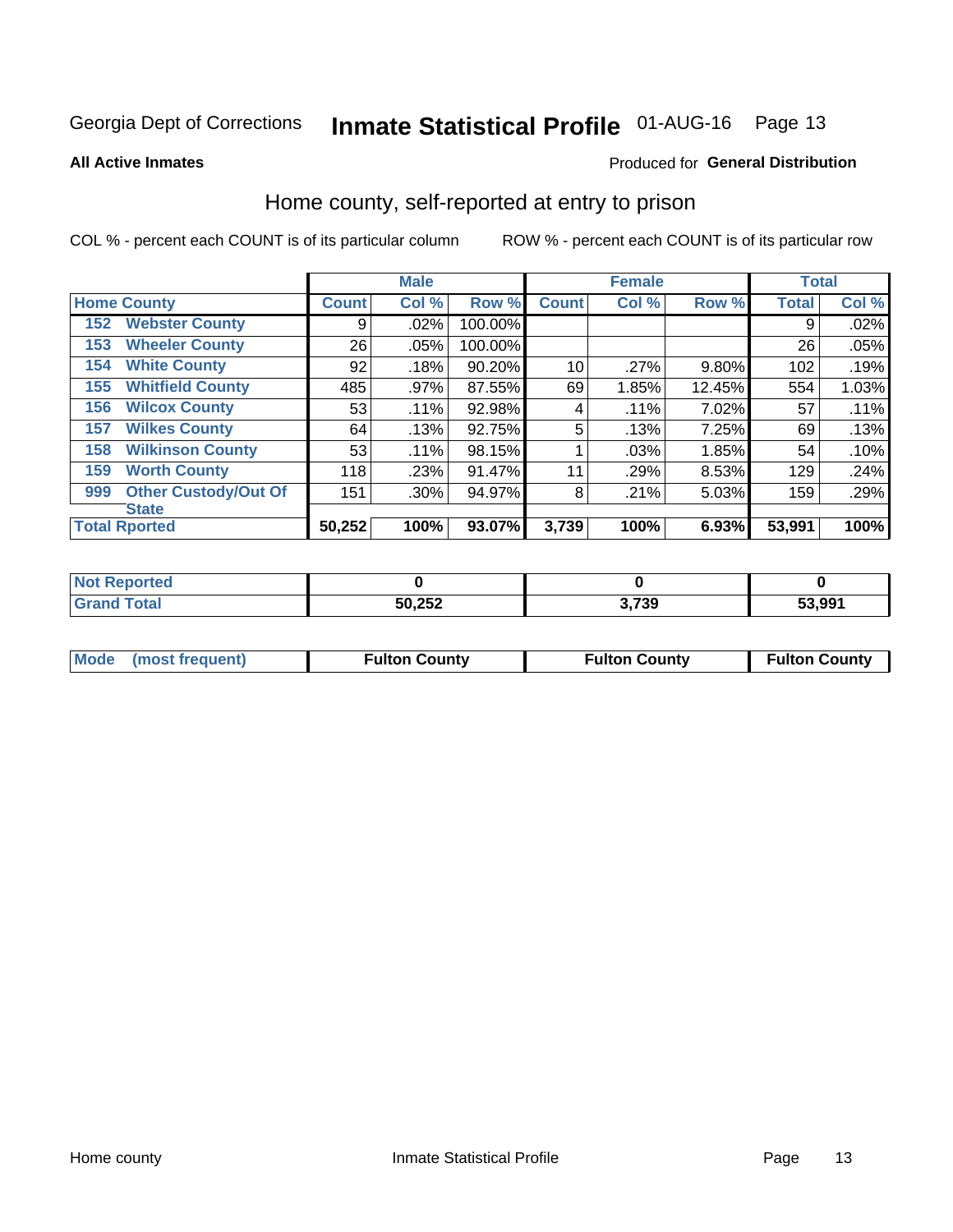# Inmate Statistical Profile 01-AUG-16 Page 14

### **All Active Inmates**

### Produced for General Distribution

### Employment status before prison, self-reported at entry to prison

COL % - percent each COUNT is of its particular column

|                             | <b>Male</b>  |          |         |              | <b>Female</b> |          |        | <b>Total</b> |  |
|-----------------------------|--------------|----------|---------|--------------|---------------|----------|--------|--------------|--|
| <b>Employment Status</b>    | <b>Count</b> | Col %    | Row %   | <b>Count</b> | Col %         | Row %    | Total  | Col %        |  |
| <b>Full Time</b><br>01      | 18,414       | 45.57%   | 94.04%  | 1,166        | 34.24%        | 5.96%    | 19,580 | 44.69%       |  |
| <b>Part Time</b><br>02      | 2,953        | 7.31%    | 91.00%  | 292          | 8.58%         | $9.00\%$ | 3,245  | 7.41%        |  |
| Unempl $<$ 6M<br>03         | 2,436        | 6.03%    | 98.03%  | 49           | 1.44%         | 1.97%    | 2,485  | 5.67%        |  |
| Unempl > 6M<br>04           | 9,410        | 23.29%   | 89.16%  | 1,144        | 33.60%        | 10.84%   | 10,554 | 24.09%       |  |
| <b>Never Worked</b><br>05   | 4,149        | 10.27%   | 94.12%  | 259          | 7.61%         | 5.88%    | 4,408  | 10.06%       |  |
| <b>Student</b><br>06        | 1,181        | $2.92\%$ | 96.57%  | 42           | 1.23%         | 3.43%    | 1,223  | 2.79%        |  |
| <b>Incapable</b><br>07      | 1,859        | 4.60%    | 80.41%  | 453          | 13.30%        | 19.59%   | 2,312  | 5.28%        |  |
| <b>UNKNOWN</b><br><b>20</b> | 2            | $.01\%$  | 100.00% |              |               |          | 2      | .01%         |  |
| <b>Total Reported</b>       | 40,404       | 100%     | 92.23%  | 3,405        | 100%          | 7.77%    | 43,809 | 100%         |  |

| <b>Not Reported</b> | 9.850  | 334   | 10,184 |
|---------------------|--------|-------|--------|
| <b>Grand Total</b>  | 50,254 | 3,739 | 53,993 |

| <b>Mode (most frequent)</b> | Full Time | <b>Full Time</b> | Time |
|-----------------------------|-----------|------------------|------|
|                             |           |                  |      |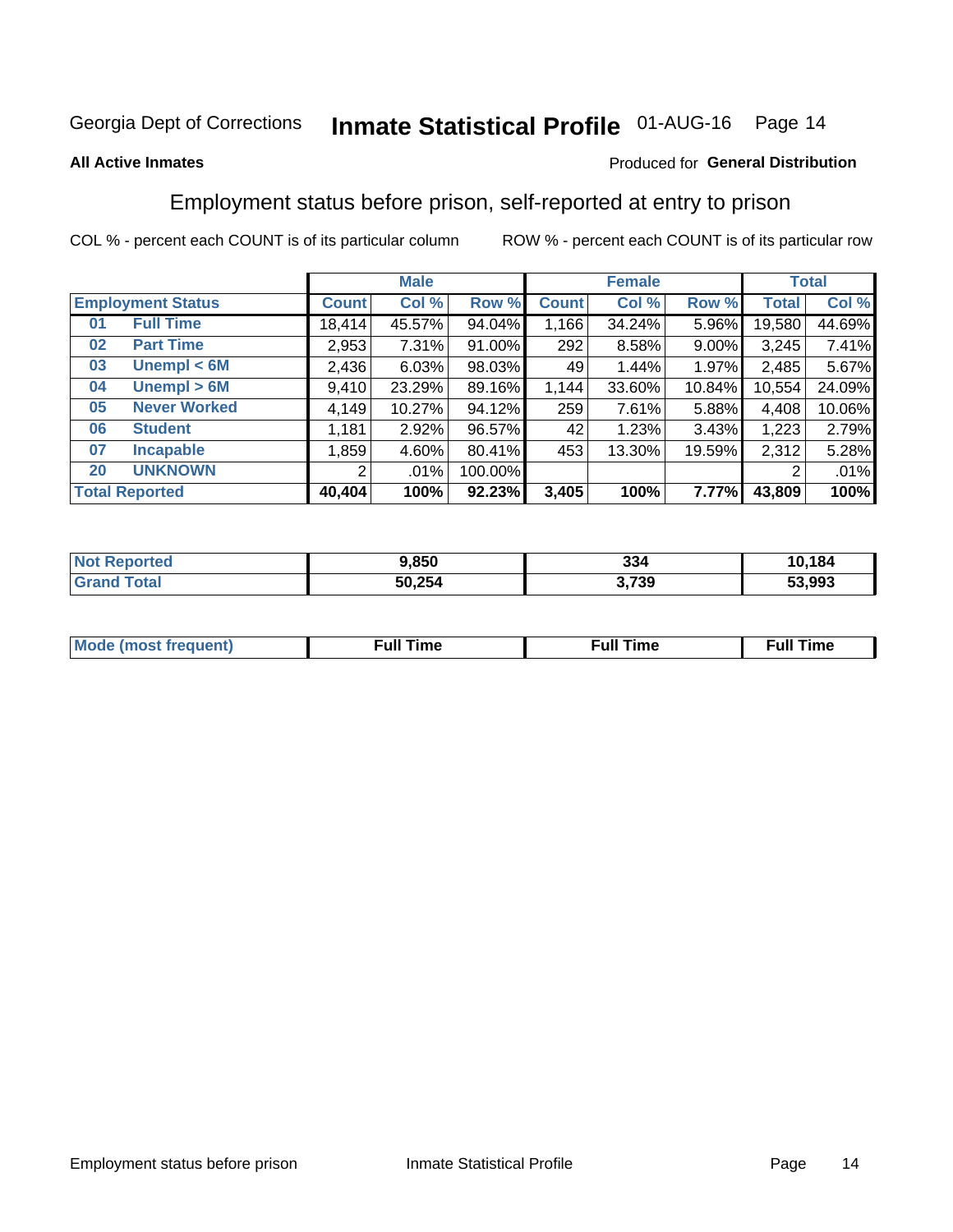# Inmate Statistical Profile 01-AUG-16 Page 15

### **All Active Inmates**

Produced for General Distribution

### Age at admission

COL % - percent each COUNT is of its particular column

|                         |              | <b>Male</b> |        |              | <b>Female</b> |        |              | <b>Total</b> |
|-------------------------|--------------|-------------|--------|--------------|---------------|--------|--------------|--------------|
| <b>Age At Admission</b> | <b>Count</b> | Col %       | Row %  | <b>Count</b> | Col %         | Row %  | <b>Total</b> | Col %        |
| 14                      | 14           | 0.03%       | 87.50% | 2            | 0.05%         | 12.50% | 16           | 0.03%        |
| 15                      | 55           | 0.11%       | 98.21% | $\mathbf{1}$ | 0.03%         | 1.79%  | 56           | 0.10%        |
| 16                      | 175          | 0.35%       | 98.31% | 3            | 0.08%         | 1.69%  | 178          | 0.33%        |
| $\overline{17}$         | 705          | 1.40%       | 96.05% | 29           | 0.78%         | 3.95%  | 734          | 1.36%        |
| $\overline{18}$         | 1,313        | 2.61%       | 97.33% | 36           | 0.96%         | 2.67%  | 1,349        | 2.50%        |
| 19                      | 1,933        | 3.85%       | 96.80% | 64           | 1.71%         | 3.20%  | 1,997        | 3.70%        |
| $\overline{20}$         | 2,115        | 4.21%       | 95.79% | 93           | 2.49%         | 4.21%  | 2,208        | 4.09%        |
| $\overline{21}$         | 2,190        | 4.36%       | 95.59% | 101          | 2.70%         | 4.41%  | 2,291        | 4.24%        |
| $\overline{22}$         | 2,315        | 4.61%       | 95.27% | 115          | 3.08%         | 4.73%  | 2,430        | 4.50%        |
| 23                      | 2,054        | 4.09%       | 93.88% | 134          | 3.58%         | 6.12%  | 2,188        | 4.05%        |
| $\overline{24}$         | 2,086        | 4.15%       | 93.13% | 154          | 4.12%         | 6.88%  | 2,240        | 4.15%        |
| 25                      | 1,978        | 3.94%       | 93.70% | 133          | 3.56%         | 6.30%  | 2,111        | 3.91%        |
| $\overline{26}$         | 1,875        | 3.73%       | 93.05% | 140          | 3.75%         | 6.95%  | 2,015        | 3.73%        |
| $\overline{27}$         | 1,798        | 3.58%       | 92.63% | 143          | 3.83%         | 7.37%  | 1,941        | 3.60%        |
| 28                      | 1,724        | 3.43%       | 92.94% | 131          | 3.50%         | 7.06%  | 1,855        | 3.44%        |
| 29                      | 1,704        | 3.39%       | 92.66% | 135          | 3.61%         | 7.34%  | 1,839        | 3.41%        |
| 30                      | 1,738        | 3.46%       | 93.14% | 128          | 3.42%         | 6.86%  | 1,866        | 3.46%        |
| $\overline{31}$         | 1,542        | 3.07%       | 92.34% | 128          | 3.42%         | 7.66%  | 1,670        | 3.09%        |
| 32                      | 1,397        | 2.78%       | 91.19% | 135          | 3.61%         | 8.81%  | 1,532        | 2.84%        |
| 33                      | 1,468        | 2.92%       | 90.73% | 150          | 4.01%         | 9.27%  | 1,618        | 3.00%        |
| 34                      | 1,378        | 2.74%       | 91.08% | 135          | 3.61%         | 8.92%  | 1,513        | 2.80%        |
| 35                      | 1,387        | 2.76%       | 92.28% | 116          | 3.10%         | 7.72%  | 1,503        | 2.78%        |
| 36                      | 1,330        | 2.65%       | 92.36% | 110          | 2.94%         | 7.64%  | 1,440        | 2.67%        |
| $\overline{37}$         | 1,238        | 2.46%       | 91.64% | 113          | 3.02%         | 8.36%  | 1,351        | 2.50%        |
| 38                      | 1,077        | 2.14%       | 92.21% | 91           | 2.43%         | 7.79%  | 1,168        | 2.16%        |
| 39                      | 1,045        | 2.08%       | 90.01% | 116          | 3.10%         | 9.99%  | 1,161        | 2.15%        |
| 40                      | 970          | 1.93%       | 91.17% | 94           | 2.51%         | 8.83%  | 1,064        | 1.97%        |
| 41                      | 970          | 1.93%       | 93.27% | 70           | 1.87%         | 6.73%  | 1,040        | 1.93%        |
| 42                      | 927          | 1.84%       | 92.79% | 72           | 1.93%         | 7.21%  | 999          | 1.85%        |
| 43                      | 896          | 1.78%       | 92.56% | 72           | 1.93%         | 7.44%  | 968          | 1.79%        |
| 44                      | 831          | 1.65%       | 90.33% | 89           | 2.38%         | 9.67%  | 920          | 1.70%        |
| 45                      | 748          | 1.49%       | 91.33% | 71           | 1.90%         | 8.67%  | 819          | 1.52%        |
| 46                      | 715          | 1.42%       | 89.60% | 83           | 2.22%         | 10.40% | 798          | 1.48%        |
| 47                      | 690          | 1.37%       | 91.27% | 66           | 1.77%         | 8.73%  | 756          | 1.40%        |
| 48                      | 666          | 1.33%       | 89.88% | 75           | 2.01%         | 10.12% | 741          | 1.37%        |
| 49                      | 609          | 1.21%       | 90.76% | 62           | 1.66%         | 9.24%  | 671          | 1.24%        |
| 50                      | 571          | 1.14%       | 91.95% | 50           | 1.34%         | 8.05%  | 621          | 1.15%        |
| 51                      | 466          | 0.93%       | 90.84% | 47           | 1.26%         | 9.16%  | 513          | 0.95%        |
| 52                      | 496          | 0.99%       | 91.34% | 47           | 1.26%         | 8.66%  | 543          | 1.01%        |
| 53                      | 453          | 0.90%       | 90.96% | 45           | 1.20%         | 9.04%  | 498          | 0.92%        |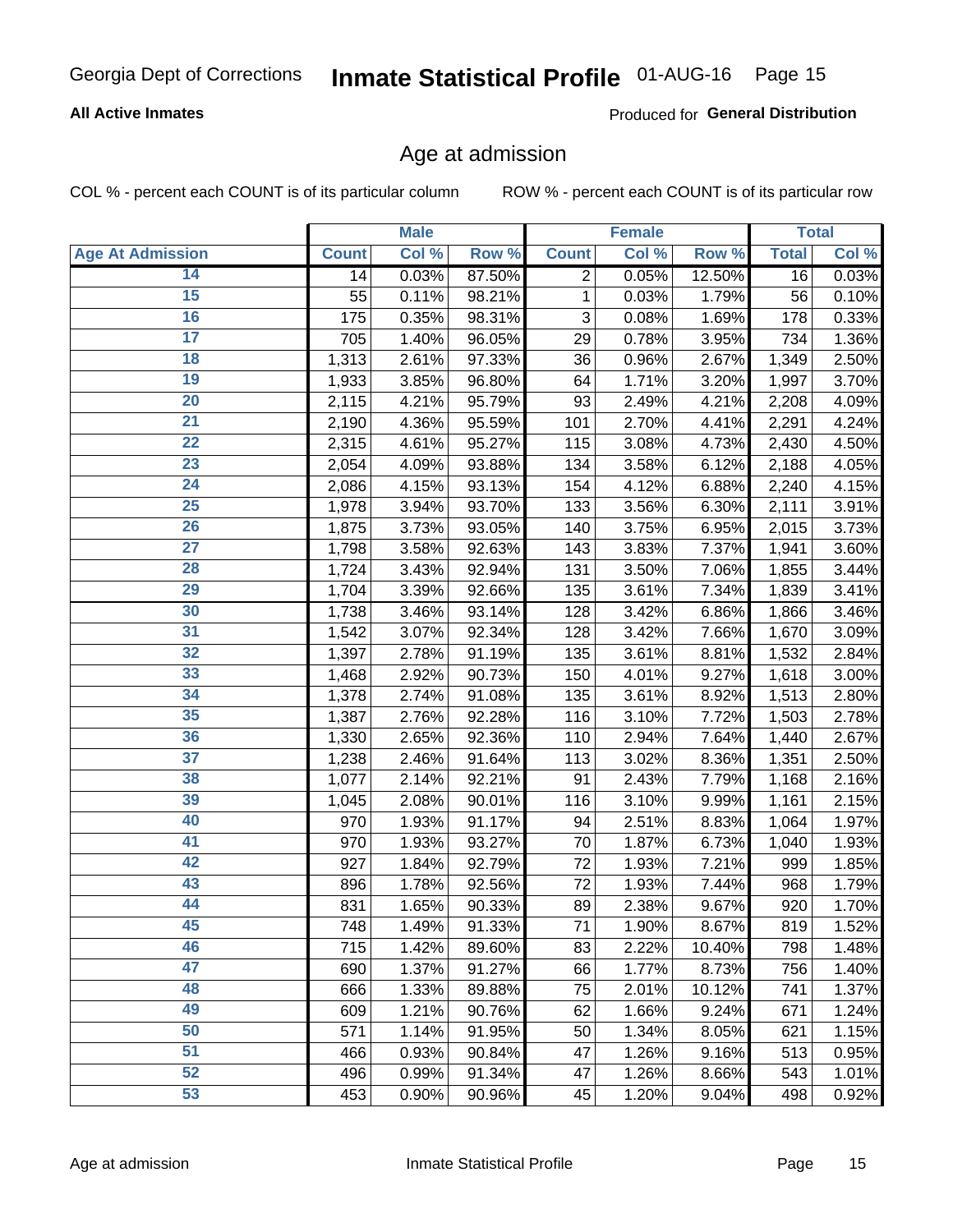# Inmate Statistical Profile 01-AUG-16 Page 16

### **All Active Inmates**

Produced for General Distribution

### Age at admission

COL % - percent each COUNT is of its particular column

|                         |                | <b>Male</b> |         |                         | <b>Female</b> |                  |                | <b>Total</b> |
|-------------------------|----------------|-------------|---------|-------------------------|---------------|------------------|----------------|--------------|
| <b>Age At Admission</b> | <b>Count</b>   | Col %       | Row %   | <b>Count</b>            | Col %         | Row <sup>%</sup> | <b>Total</b>   | Col %        |
| 54                      | 414            | 0.82%       | 92.41%  | $\overline{34}$         | 0.91%         | 7.59%            | 448            | 0.83%        |
| 55                      | 348            | 0.69%       | 95.60%  | 16                      | 0.43%         | 4.40%            | 364            | 0.67%        |
| 56                      | 319            | 0.63%       | 93.27%  | 23                      | 0.62%         | 6.73%            | 342            | 0.63%        |
| 57                      | 243            | 0.48%       | 94.55%  | $\overline{14}$         | 0.37%         | 5.45%            | 257            | 0.48%        |
| 58                      | 218            | 0.43%       | 93.97%  | 14                      | 0.37%         | 6.03%            | 232            | 0.43%        |
| 59                      | 180            | 0.36%       | 92.78%  | 14                      | 0.37%         | 7.22%            | 194            | 0.36%        |
| 60                      | 143            | 0.28%       | 93.46%  | 10                      | 0.27%         | 6.54%            | 153            | 0.28%        |
| 61                      | 130            | 0.26%       | 96.30%  | 5                       | 0.13%         | 3.70%            | 135            | 0.25%        |
| 62                      | 116            | 0.23%       | 94.31%  | 7                       | 0.19%         | 5.69%            | 123            | 0.23%        |
| 63                      | 79             | 0.16%       | 95.18%  | $\overline{\mathbf{4}}$ | 0.11%         | 4.82%            | 83             | 0.15%        |
| 64                      | 87             | 0.17%       | 94.57%  | 5                       | 0.13%         | 5.43%            | 92             | 0.17%        |
| 65                      | 56             | 0.11%       | 91.80%  | $\overline{5}$          | 0.13%         | 8.20%            | 61             | 0.11%        |
| 66                      | 44             | 0.09%       | 97.78%  | $\mathbf 1$             | 0.03%         | 2.22%            | 45             | 0.08%        |
| 67                      | 44             | 0.09%       | 100.00% |                         |               |                  | 44             | 0.08%        |
| 68                      | 40             | 0.08%       | 97.56%  | 1                       | 0.03%         | 2.44%            | 41             | 0.08%        |
| 69                      | 31             | 0.06%       | 96.88%  | 1                       | 0.03%         | 3.13%            | 32             | 0.06%        |
| 70                      | 24             | 0.05%       | 92.31%  | $\overline{2}$          | 0.05%         | 7.69%            | 26             | 0.05%        |
| $\overline{71}$         | 13             | 0.03%       | 100.00% |                         |               |                  | 13             | 0.02%        |
| $\overline{72}$         | 18             | 0.04%       | 94.74%  | 1                       | 0.03%         | 5.26%            | 19             | 0.04%        |
| $\overline{73}$         | 11             | 0.02%       | 100.00% |                         |               |                  | 11             | 0.02%        |
| $\overline{74}$         | $\overline{7}$ | 0.01%       | 77.78%  | $\overline{2}$          | 0.05%         | 22.22%           | $\overline{9}$ | 0.02%        |
| 75                      | 9              | 0.02%       | 100.00% |                         |               |                  | 9              | 0.02%        |
| 76                      | 12             | 0.02%       | 100.00% |                         |               |                  | 12             | 0.02%        |
| $\overline{77}$         | $\overline{7}$ | 0.01%       | 100.00% |                         |               |                  | $\overline{7}$ | 0.01%        |
| 78                      | $\overline{2}$ | 0.01%       | 100.00% |                         |               |                  | $\overline{2}$ | 0.01%        |
| 79                      | $\overline{2}$ | 0.01%       | 100.00% |                         |               |                  | $\overline{2}$ | 0.01%        |
| 80                      | $\mathbf{1}$   | 0.01%       | 100.00% |                         |               |                  | $\mathbf{1}$   | 0.01%        |
| $\overline{81}$         | $\overline{3}$ | 0.01%       | 100.00% |                         |               |                  | $\overline{3}$ | 0.01%        |
| $\overline{82}$         | $\overline{3}$ | 0.01%       | 100.00% |                         |               |                  | $\overline{3}$ | 0.01%        |
| 83                      | 1              | 0.01%       | 100.00% |                         |               |                  | 1              | 0.01%        |
| 84                      | 3              | 0.01%       | 100.00% |                         |               |                  | 3              | 0.01%        |
| 85                      | $\mathbf{1}$   | 0.01%       | 100.00% |                         |               |                  | $\mathbf{1}$   | 0.01%        |
| <b>Total Reported</b>   | 50,251         | 100%        | 93.08%  | 3,738                   | 100%          | 6.92%            | 53,989         | 100%         |

| <b>Not Repo</b><br><b>Ported</b> |        |                      |        |
|----------------------------------|--------|----------------------|--------|
| <b>Tota</b>                      | 50,252 | 2720<br><b>J,IJS</b> | 53,991 |

| <b>Mean</b><br>(average) | 32.44 | 34.34 | 00 FT<br>32.J <i>I</i> |
|--------------------------|-------|-------|------------------------|
| Me                       | 30    | აა    | 30                     |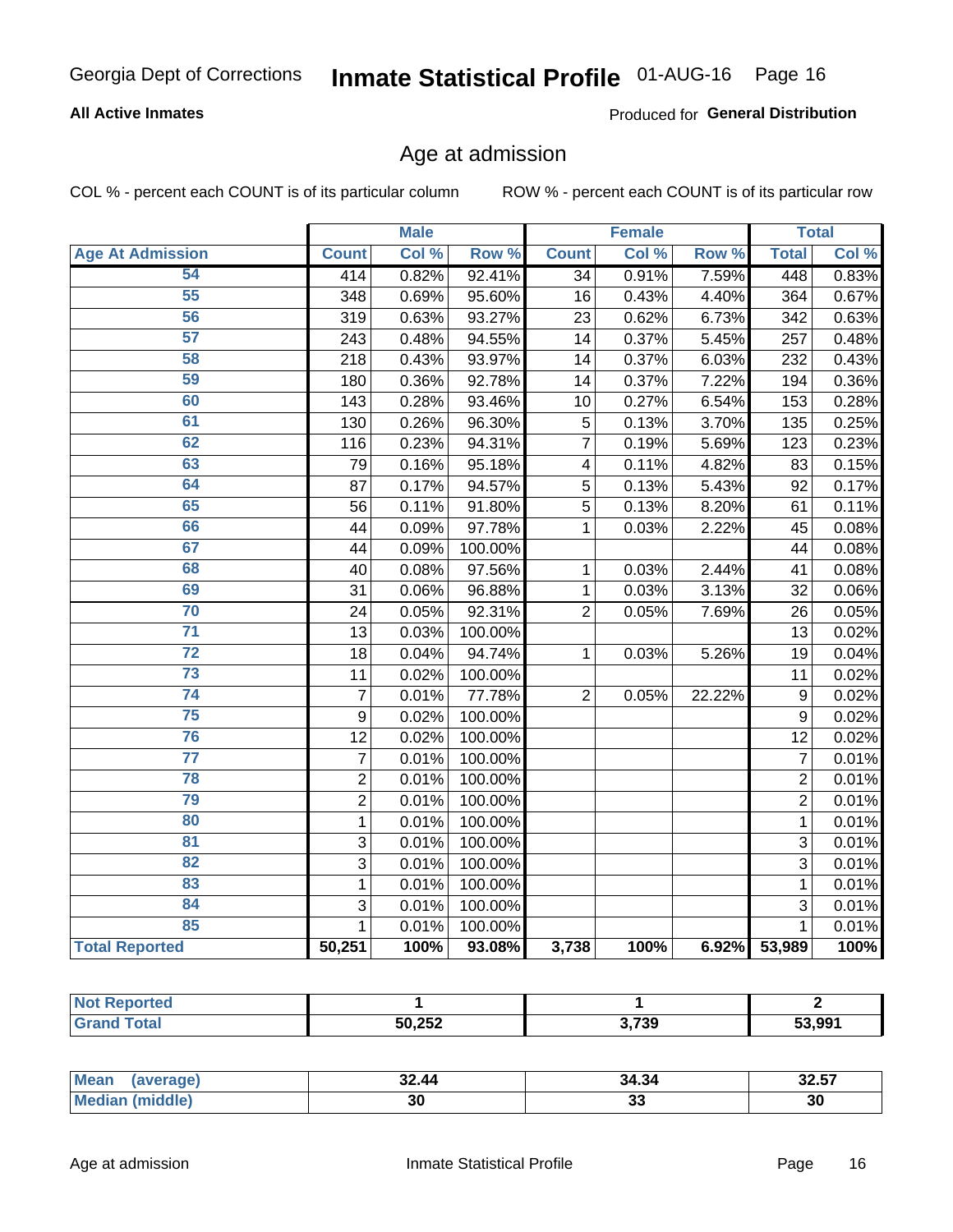Age at admission

**Male**  $\overline{22}$ Modiae 22 Mest2(42) quent)

#### **All Active Inmates**

**Grand Total** 

Age at admission

COL % - percent each COUNT is of its particular column

ROW % - percent each COUNT is of its particular row

Female

| Georgia Dept of Corrections | <b>Inmate Statistical Profile</b> 01-AUG-16 Page 17 |  |  |
|-----------------------------|-----------------------------------------------------|--|--|
| .                           |                                                     |  |  |

**Total**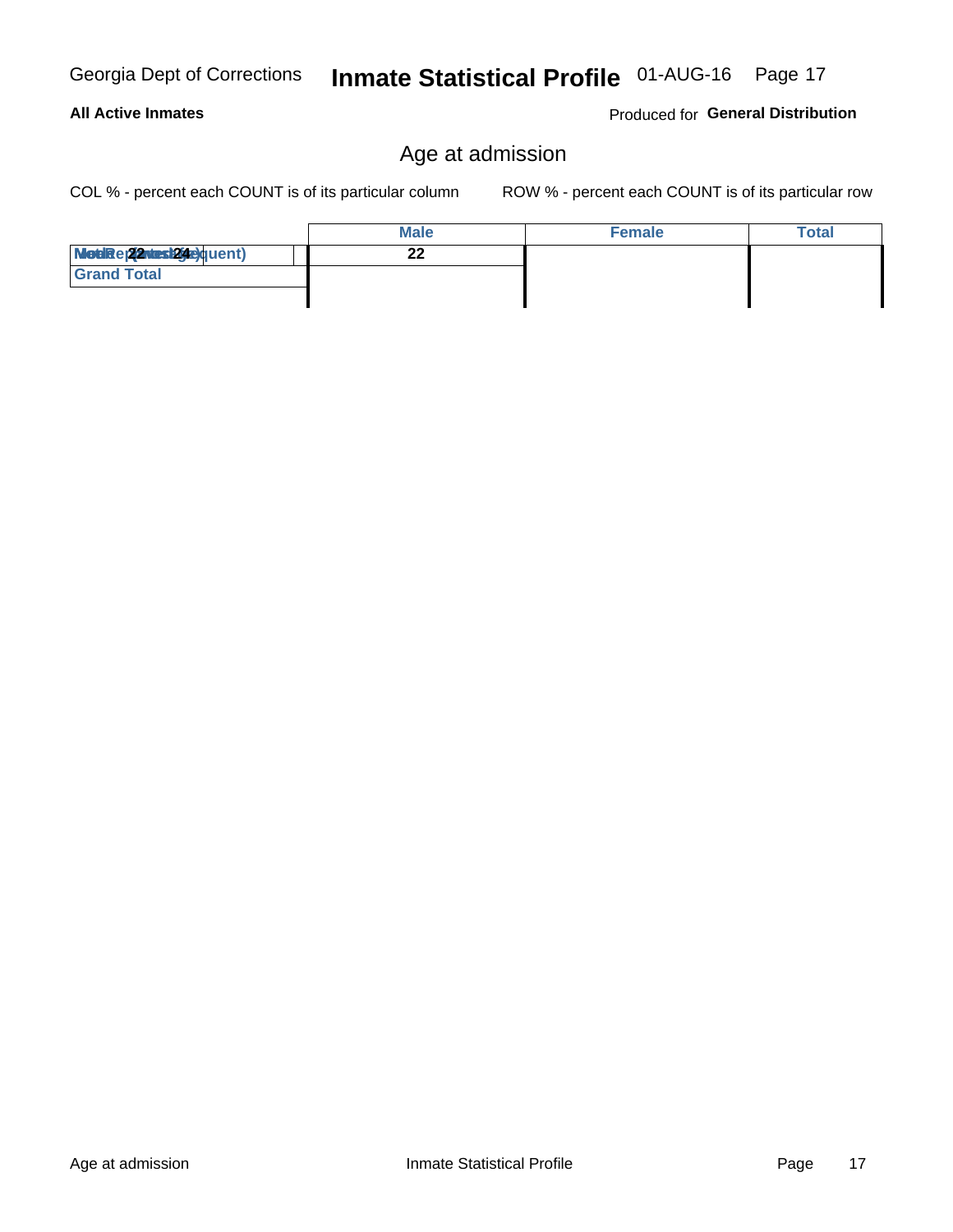# Inmate Statistical Profile 01-AUG-16 Page 20

### **All Active Inmates**

### Produced for General Distribution

### Height, measured at entry to prison

COL % - percent each COUNT is of its particular column

|                         |                | <b>Male</b> |         |                | <b>Female</b> |        |                | <b>Total</b> |
|-------------------------|----------------|-------------|---------|----------------|---------------|--------|----------------|--------------|
| <b>Height</b>           | <b>Count</b>   | Col %       | Row %   | <b>Count</b>   | Col %         | Row %  | <b>Total</b>   | Col %        |
| $\overline{\mathbf{0}}$ | 566            | 1.13%       | 98.26%  | 10             | 0.27%         | 1.74%  | 576            | 1.07%        |
| 4'00''                  | 4              | 0.01%       | 100.00% |                |               |        | 4              | 0.01%        |
| 4'02"                   | 1              | 0.01%       | 100.00% |                |               |        | 1              | 0.01%        |
| 4'03''                  | $\overline{c}$ | 0.01%       | 100.00% |                |               |        | $\overline{c}$ | 0.01%        |
| 4'04"                   | 1              | 0.01%       | 100.00% |                |               |        | 1              | 0.01%        |
| 4'05"                   | 1              | 0.01%       | 50.00%  | 1              | 0.03%         | 50.00% | $\overline{2}$ | 0.01%        |
| 4'06"                   | 1              | 0.01%       | 50.00%  | 1              | 0.03%         | 50.00% | $\overline{c}$ | 0.01%        |
| 4'07"                   | 1              | 0.01%       | 25.00%  | 3              | 0.08%         | 75.00% | 4              | 0.01%        |
| 4'08"                   | 8              | 0.02%       | 72.73%  | 3              | 0.08%         | 27.27% | 11             | 0.02%        |
| 4'09"                   | 3              | 0.01%       | 16.67%  | 15             | 0.40%         | 83.33% | 18             | 0.03%        |
| 4'10''                  | 6              | 0.01%       | 27.27%  | 16             | 0.43%         | 72.73% | 22             | 0.04%        |
| 4'11''                  | 11             | 0.02%       | 14.86%  | 63             | 1.68%         | 85.14% | 74             | 0.14%        |
| 5'00''                  | 105            | 0.21%       | 40.70%  | 153            | 4.09%         | 59.30% | 258            | 0.48%        |
| 5'01"                   | 98             | 0.20%       | 33.00%  | 199            | 5.32%         | 67.00% | 297            | 0.55%        |
| 5'02"                   | 259            | 0.52%       | 38.83%  | 408            | 10.91%        | 61.17% | 667            | 1.24%        |
| 5'03''                  | 387            | 0.77%       | 47.84%  | 422            | 11.29%        | 52.16% | 809            | 1.50%        |
| 5'04"                   | 1,009          | 2.01%       | 64.47%  | 556            | 14.87%        | 35.53% | 1,565          | 2.90%        |
| 5'05"                   | 1,660          | 3.30%       | 78.90%  | 444            | 11.87%        | 21.10% | 2,104          | 3.90%        |
| 5'06''                  | 3,388          | 6.74%       | 87.77%  | 472            | 12.62%        | 12.23% | 3,860          | 7.15%        |
| 5'07''                  | 4,021          | 8.00%       | 90.42%  | 426            | 11.39%        | 9.58%  | 4,447          | 8.24%        |
| 5'08''                  | 5,048          | 10.05%      | 96.24%  | 197            | 5.27%         | 3.76%  | 5,245          | 9.71%        |
| 5'09''                  | 6,458          | 12.85%      | 97.44%  | 170            | 4.55%         | 2.56%  | 6,628          | 12.28%       |
| 5'10''                  | 5,457          | 10.86%      | 98.40%  | 89             | 2.38%         | 1.60%  | 5,546          | 10.27%       |
| 5'11"                   | 5,991          | 11.92%      | 99.12%  | 53             | 1.42%         | 0.88%  | 6,044          | 11.19%       |
| 6'00''                  | 5,462          | 10.87%      | 99.64%  | 20             | 0.53%         | 0.36%  | 5,482          | 10.15%       |
| 6'01''                  | 4,100          | 8.16%       | 99.68%  | 13             | 0.35%         | 0.32%  | 4,113          | 7.62%        |
| 6'02"                   | 3,023          | 6.02%       | 99.93%  | $\overline{c}$ | 0.05%         | 0.07%  | 3,025          | 5.60%        |
| 6'03''                  | 1,627          | 3.24%       | 99.82%  | 3              | 0.08%         | 0.18%  | 1,630          | 3.02%        |
| 6'04"                   | 910            | 1.81%       | 100.00% |                |               |        | 910            | 1.69%        |
| 6'05"                   | 371            | 0.74%       | 100.00% |                |               |        | 371            | 0.69%        |
| 6'06''                  | 148            | 0.29%       | 100.00% |                |               |        | 148            | 0.27%        |
| 6'07"                   | 50             | 0.10%       | 100.00% |                |               |        | 50             | 0.09%        |
| 6'08"                   | 30             | 0.06%       | 100.00% |                |               |        | 30             | 0.06%        |
| 6'09''                  | 29             | 0.06%       | 100.00% |                |               |        | 29             | 0.05%        |
| 6'10''                  | 6              | 0.01%       | 100.00% |                |               |        | 6              | 0.01%        |
| 6'11''                  | 6              | 0.01%       | 100.00% |                |               |        | 6              | 0.01%        |
| 7'00"                   | 3              | 0.01%       | 100.00% |                |               |        | 3              | 0.01%        |
| 7'05"                   | $\mathbf{1}$   | 0.01%       | 100.00% |                |               |        | 1              | 0.01%        |
| <b>Total Reported</b>   | 50,252         | 100%        | 93.07%  | 3,739          | 100%          | 6.93%  | 53,991         | 100%         |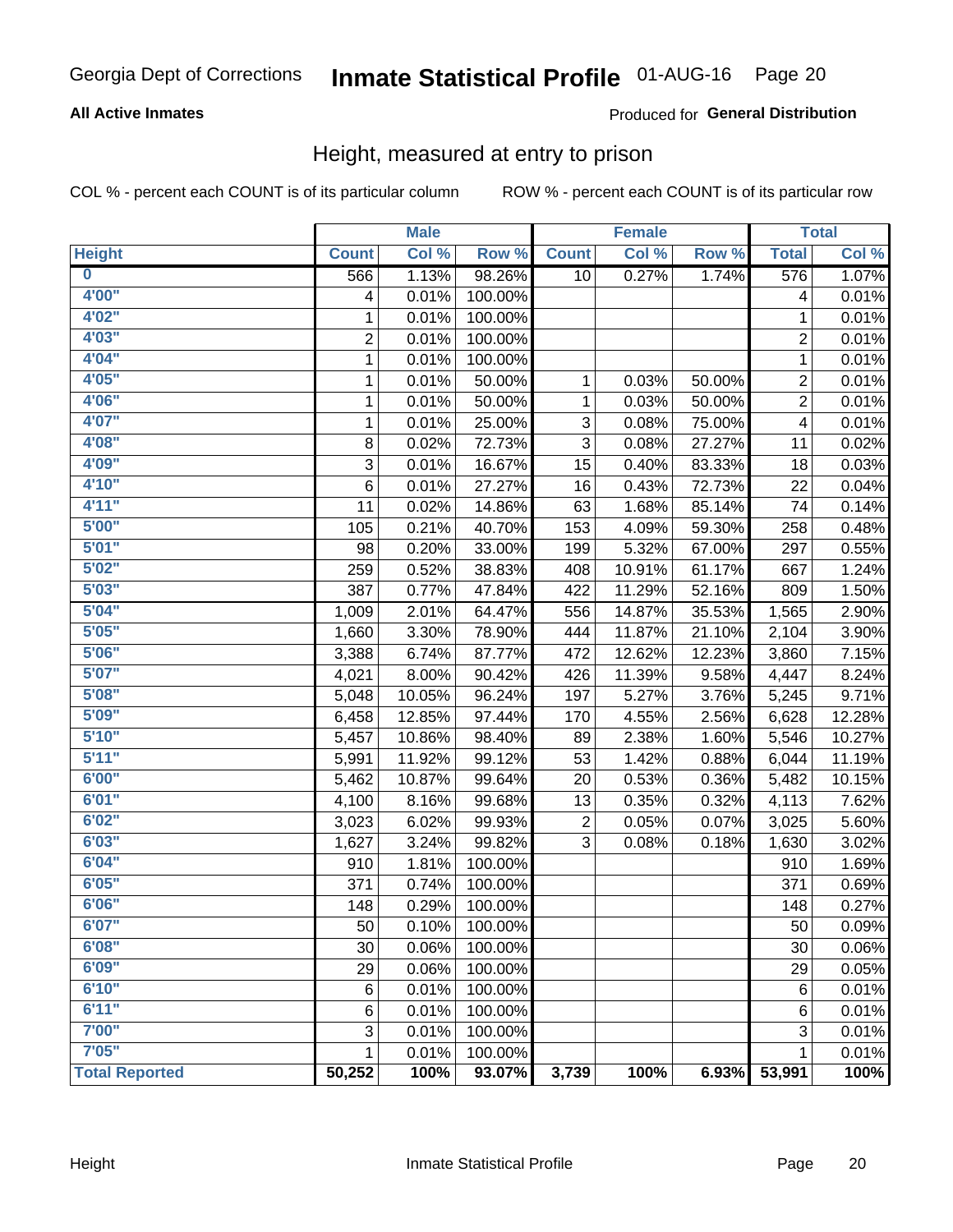# Inmate Statistical Profile 01-AUG-16 Page 21

### **All Active Inmates**

Produced for General Distribution

### Height, measured at entry to prison

COL % - percent each COUNT is of its particular column

|                     | Male   | <b>Female</b> | Total  |
|---------------------|--------|---------------|--------|
| <b>Not Reported</b> |        |               |        |
| <b>Grand Total</b>  | 50,252 | 3,739         | 53,991 |

| <b>Mean</b> | erage) | 5'10" | 5'05" | <b>CIA AIL</b><br>. . |
|-------------|--------|-------|-------|-----------------------|
|             |        |       |       |                       |
| <b>Mode</b> |        | 5'09" | 5'04" | 5'09"                 |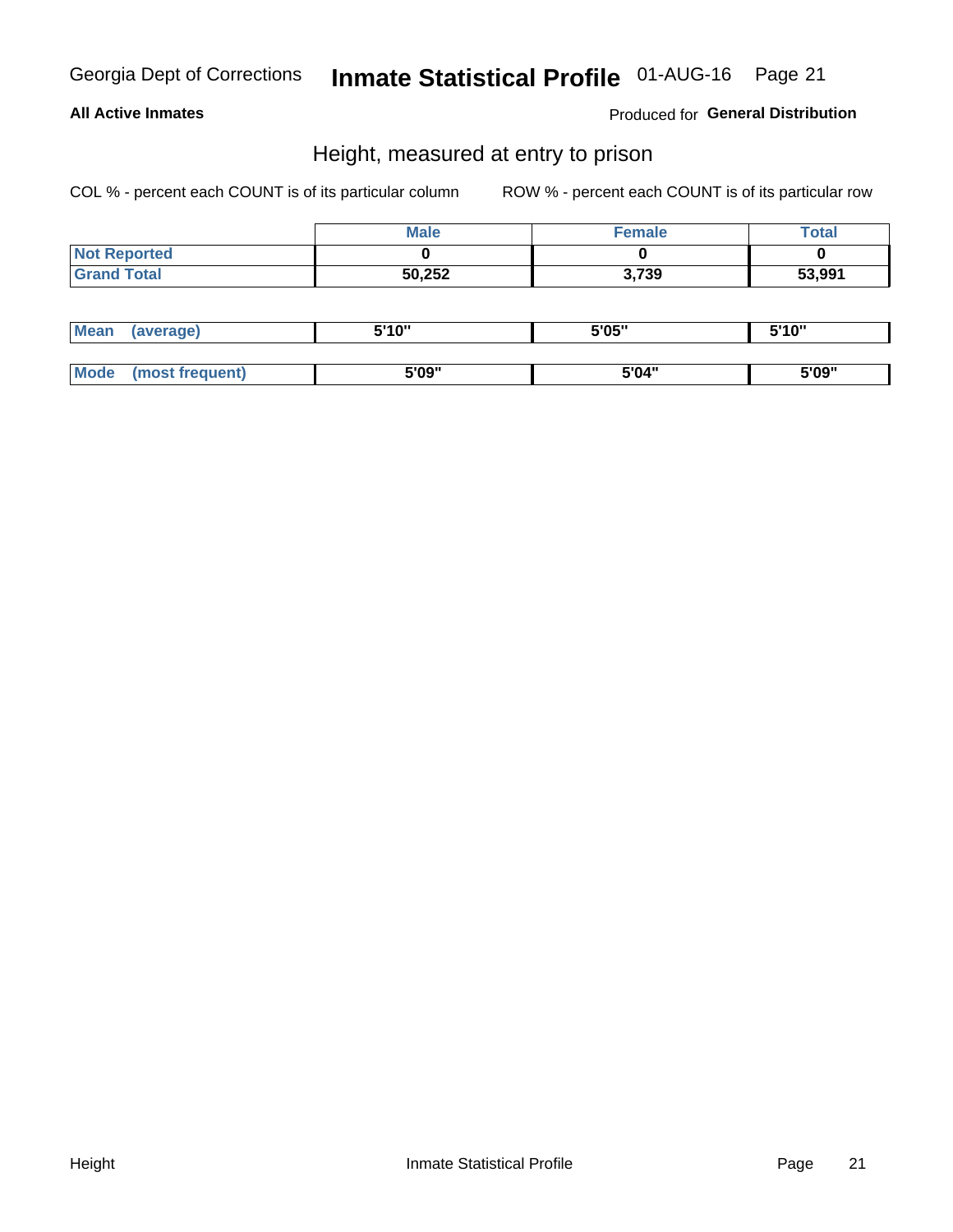#### **Inmate Statistical Profile 01-AUG-16** Page 22

**All Active Inmates** 

Produced for General Distribution

### Weight, measured at entry to prison

COL % - percent each COUNT is of its particular column

|                                                          |              | <b>Male</b> |         |                | <b>Female</b>   |        |                | <b>Total</b> |
|----------------------------------------------------------|--------------|-------------|---------|----------------|-----------------|--------|----------------|--------------|
| Weight                                                   | <b>Count</b> | Col %       | Row %   | <b>Count</b>   | Col %           | Row %  | <b>Total</b>   | Col %        |
| <b>Under 80 pounds</b>                                   | 6            | 0.01%       | 85.71%  | 1              | 0.03%           | 14.29% | $\overline{7}$ | 0.01%        |
| 80 - 89 pounds                                           | 1            | 0.01%       | 100.00% |                |                 |        | 1              | 0.01%        |
| 90 - 99 pounds                                           | 5            | 0.01%       | 41.67%  | 7              | 0.19%           | 58.33% | 12             | 0.02%        |
| 100 - 109 pounds                                         | 34           | 0.07%       | 51.52%  | 32             | 0.86%           | 48.48% | 66             | 0.12%        |
| 110 - 119 pounds                                         | 117          | 0.24%       | 54.42%  | 98             | 2.63%           | 45.58% | 215            | 0.40%        |
| 120 - 129 pounds                                         | 533          | 1.07%       | 74.75%  | 180            | 4.83%           | 25.25% | 713            | 1.34%        |
| 130 - 139 pounds                                         | 1,656        | 3.33%       | 82.18%  | 359            | 9.64%           | 17.82% | 2,015          | 3.77%        |
| 140 - 149 pounds                                         | 3,458        | 6.96%       | 89.01%  | 427            | 11.47%          | 10.99% | 3,885          | 7.27%        |
| 150 - 159 pounds                                         | 5,178        | 10.42%      | 92.15%  | 441            | 11.84%          | 7.85%  | 5,619          | 10.52%       |
| 160 - 169 pounds                                         | 6,704        | 13.49%      | 94.41%  | 397            | 10.66%          | 5.59%  | 7,101          | 13.30%       |
| 170 - 179 pounds                                         | 6,245        | 12.57%      | 94.36%  | 373            | 10.02%          | 5.64%  | 6,618          | 12.39%       |
| 180 - 189 pounds                                         | 6,543        | 13.17%      | 95.07%  | 339            | 9.10%           | 4.93%  | 6,882          | 12.89%       |
| 190 - 199 pounds                                         | 4,501        | 9.06%       | 95.08%  | 233            | 6.26%           | 4.92%  | 4,734          | 8.86%        |
| 200 - 209 pounds                                         | 3,931        | 7.91%       | 94.45%  | 231            | 6.20%           | 5.55%  | 4,162          | 7.79%        |
| 210 - 219 pounds                                         | 2,954        | 5.95%       | 95.97%  | 124            | 3.33%           | 4.03%  | 3,078          | 5.76%        |
| 220 - 229 pounds                                         | 2,355        | 4.74%       | 95.42%  | 113            | 3.03%           | 4.58%  | 2,468          | 4.62%        |
| 230 - 239 pounds                                         | 1,498        | 3.02%       | 93.98%  | 96             | 2.58%           | 6.02%  | 1,594          | 2.98%        |
| 240 - 249 pounds                                         | 1,187        | 2.39%       | 94.96%  | 63             | 1.69%           | 5.04%  | 1,250          | 2.34%        |
| 250 - 259 pounds                                         | 875          | 1.76%       | 93.48%  | 61             | 1.64%           | 6.52%  | 936            | 1.75%        |
| 260 - 269 pounds                                         | 543          | 1.09%       | 92.82%  | 42             | 1.13%           | 7.18%  | 585            | 1.10%        |
| 270 - 279 pounds                                         | 406          | 0.82%       | 95.98%  | 17             | 0.46%           | 4.02%  | 423            | 0.79%        |
| 280 - 289 pounds                                         | 292          | 0.59%       | 90.97%  | 29             | 0.78%           | 9.03%  | 321            | 0.60%        |
| 290 - 299 pounds                                         | 166          | 0.33%       | 93.79%  | 11             | 0.30%           | 6.21%  | 177            | 0.33%        |
| 300 - 309 pounds                                         | 139          | 0.28%       | 85.80%  | 23             | 0.62%           | 14.20% | 162            | 0.30%        |
| 310 - 319 pounds                                         | 85           | 0.17%       | 95.51%  | 4              | 0.11%           | 4.49%  | 89             | 0.17%        |
| 320 - 329 pounds                                         | 81           | 0.16%       | 91.01%  | 8              | 0.21%           | 8.99%  | 89             | 0.17%        |
| 330 - 339 pounds                                         | 50           | 0.10%       | 100.00% |                |                 |        | 50             | 0.09%        |
| 340 - 349 pounds                                         | 31           | 0.06%       | 91.18%  | 3              | 0.08%           | 8.82%  | 34             | 0.06%        |
| 350 - 359 pounds                                         | 36           | 0.07%       | 83.72%  | $\overline{7}$ | 0.19%           | 16.28% | 43             | 0.08%        |
| 360 - 369 pounds                                         | 17           | 0.03%       | 89.47%  | $\overline{2}$ | 0.05%           | 10.53% | 19             | 0.04%        |
| 370 - 379 pounds                                         | 10           | 0.02%       | 90.91%  | 1              | 0.03%           | 9.09%  | 11             | 0.02%        |
| 380 - 389 pounds                                         | 12           | 0.02%       | 92.31%  | 1              | 0.03%           | 7.69%  | 13             | 0.02%        |
| 390 - 399 pounds                                         | 4            | 0.01%       | 80.00%  | 1              | 0.03%           | 20.00% | 5              | 0.01%        |
| 400 pounds and over                                      | 31           | 0.06%       | 100.00% |                |                 |        | 31             | $0.06\%$     |
| <b>Total Reported</b>                                    | 49,684       | 100%        | 93.03%  | 3,724          | 100%            | 6.97%  | 53,408         | 100%         |
|                                                          |              |             |         |                |                 |        |                |              |
| <b>Not Reported</b>                                      |              | 568         |         |                | $\overline{15}$ |        |                | 583          |
| <b>Grand Total</b>                                       |              | 50,252      |         |                | 3,739           |        |                | 53,991       |
|                                                          |              |             |         |                |                 |        |                |              |
| <b>Mean</b><br>(average)                                 |              | 185         |         |                | 173             |        |                | 184          |
| <b>Median (middle)</b><br><b>Mode</b><br>(most frequent) |              | 180<br>180  |         |                | 165<br>150      |        |                | 180<br>180   |
|                                                          |              |             |         |                |                 |        |                |              |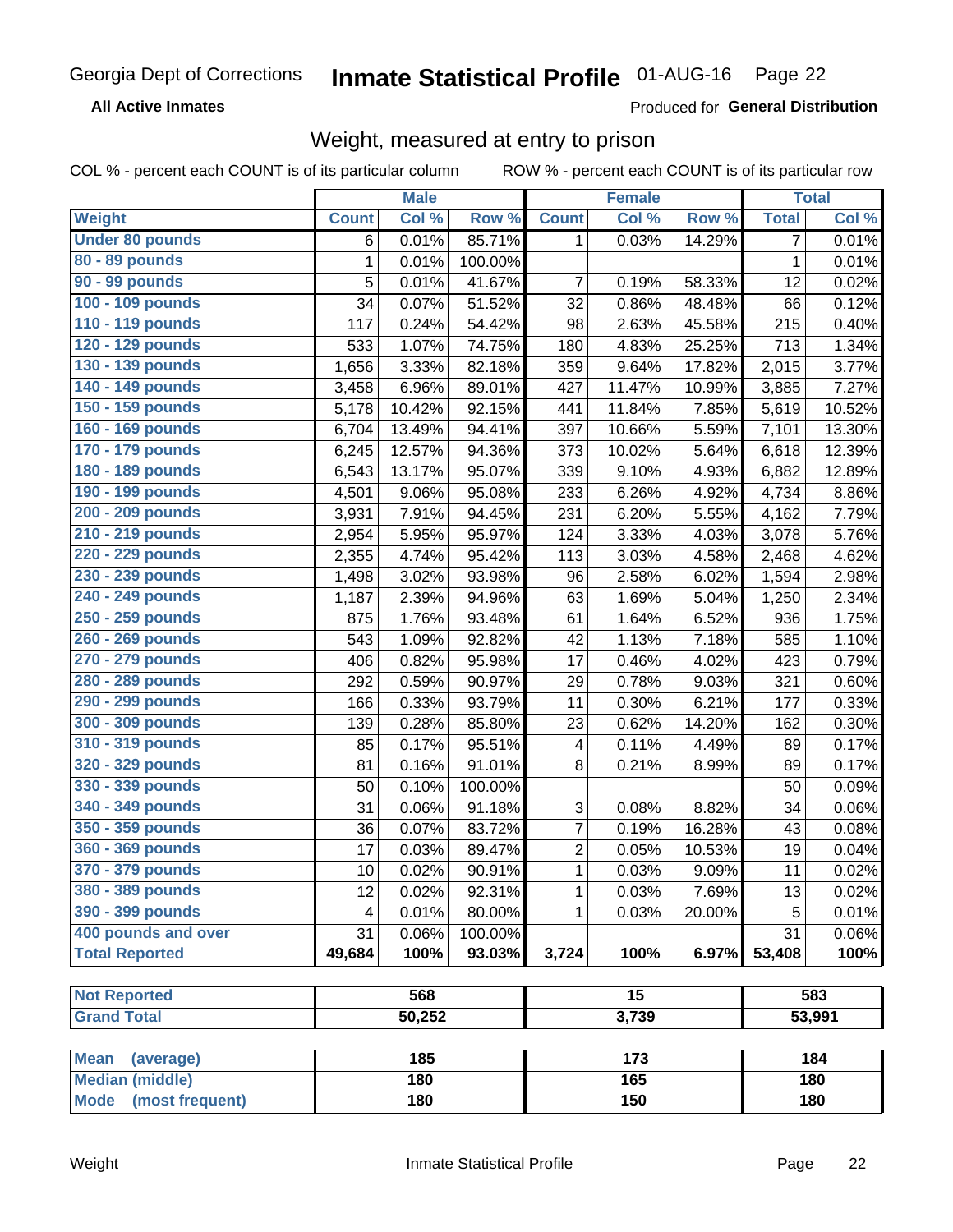# Inmate Statistical Profile 01-AUG-16 Page 23

**All Active Inmates** 

### Produced for General Distribution

### Veterans validated by Veteran's Administration

COL % - percent each COUNT is of its particular column

|                             |              | <b>Male</b> |             |    | <b>Female</b> |       |              | <b>Total</b> |
|-----------------------------|--------------|-------------|-------------|----|---------------|-------|--------------|--------------|
| <b>Military service</b>     | <b>Count</b> | Col %       | Row % Count |    | Col %         | Row % | <b>Total</b> | Col %        |
| <b>Others</b><br>$\bf{0}$   | 961          | 32.57%      | 97.86%      | 21 | 46.67%        | 2.14% | 982          | 32.78%       |
| <b>Air Force</b>            | 1,173        | 39.75%      | 98.32%      | 20 | 44.44%        | 1.68% | 1,193        | 39.82%       |
| $\mathbf{2}$<br><b>Army</b> | 171          | 5.79%       | 98.84%      | 2  | 4.44%         | 1.16% | 173          | 5.77%        |
| <b>Navy</b><br>3            | 368          | 12.47%      | 99.73%      |    | 2.22%         | .27%  | 369          | 12.32%       |
| <b>Marines</b><br>4         | 14           | $.47\%$     | 100.00%     |    |               |       | 14           | .47%         |
| <b>Coast Guard</b><br>5     | 264          | 8.95%       | 99.62%      |    | 2.22%         | .38%  | 265          | 8.85%        |
| <b>Total Reported</b>       | 2,951        | 100%        | 98.50%      | 45 | 100%          | 1.50% | 2,996        | 100%         |

| rted<br>NOT | 47,301 | 3.694 | 50.995 |
|-------------|--------|-------|--------|
|             | 50,252 | 3,739 | 53.991 |

|  |  | <b>Mode (most frequent)</b> | <b>Force</b><br>Aır | วthers | orce |
|--|--|-----------------------------|---------------------|--------|------|
|--|--|-----------------------------|---------------------|--------|------|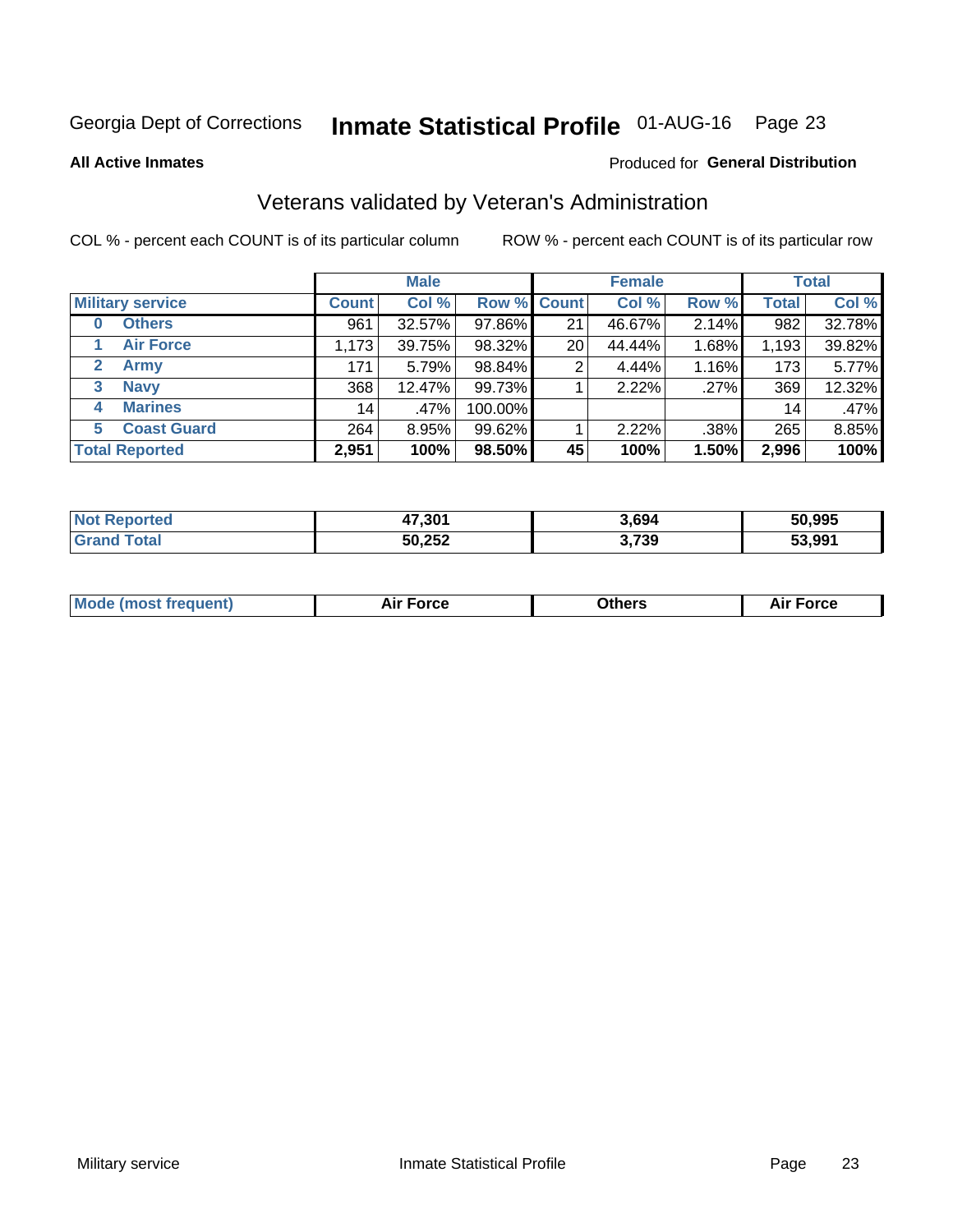# Inmate Statistical Profile 01-AUG-16 Page 24

#### **All Active Inmates**

### Produced for General Distribution

### Type of admission to prison

COL % - percent each COUNT is of its particular column

|    |                                  |              | <b>Male</b> |                    |     | <b>Female</b> |        |                | <b>Total</b> |
|----|----------------------------------|--------------|-------------|--------------------|-----|---------------|--------|----------------|--------------|
|    | <b>Type of Admission</b>         | <b>Count</b> | Col %       | <b>Row % Count</b> |     | Col %         | Row %  | <b>Total</b>   | Col %        |
| 16 | <b>Population Redistribution</b> | 8            | .02%        | 100.00%            |     |               |        | 8              | .01%         |
| 27 | <b>Boot Camp Plus</b>            |              | .01%        | 100.00%            |     |               |        |                | .01%         |
| 28 | <b>Initial Assignment</b>        | 15           | .03%        | 100.00%            |     |               |        | 15             | .03%         |
| 52 | <b>New Sentence</b>              | 40,953       | 81.52%      | 93.23% 2,976       |     | 79.61%        | 6.77%  | 43,929         | 81.39%       |
| 53 | <b>Probation Rev Partial</b>     | 1,993        | 3.97%       | 89.57%             | 232 | 6.21%         | 10.43% | 2,225          | 4.12%        |
| 54 | <b>Probation Rev Remainder</b>   | 2,796        | 5.57%       | 89.53%             | 327 | 8.75%         | 10.47% | 3,123          | 5.79%        |
| 55 | <b>Parole Rev New Sentence</b>   | 2,268        | 4.51%       | 95.17%             | 115 | 3.08%         | 4.83%  | 2,383          | 4.42%        |
| 56 | <b>Parole Rev No New</b>         | 2,118        | 4.22%       | 96.01%             | 88  | 2.35%         | 3.99%  | 2,206          | 4.09%        |
|    | <b>Sentence</b>                  |              |             |                    |     |               |        |                |              |
| 57 | <b>Released In Error</b>         | 15           | .03%        | 100.00%            |     |               |        | 15             | .03%         |
| 65 | <b>Return Appeal/Bond</b>        | 2            | .01%        | 100.00%            |     |               |        | $\overline{2}$ | .01%         |
| 66 | <b>Prob Viol/Total Rev</b>       | 1            | .01%        | 100.00%            |     |               |        |                | .01%         |
| 67 | <b>Admit Fm Other Cust</b>       | 6            | .01%        | 100.00%            |     |               |        | 6              | .01%         |
| 69 | <b>New Sent/Par Rev Pnd</b>      | 5            | .01%        | 100.00%            |     |               |        | 5              | .01%         |
| 70 | <b>Life W/O Parole</b>           | 14           | .03%        | 100.00%            |     |               |        | 14             | .03%         |
| 72 | <b>Par Rev/Rsn Unknown</b>       | 29           | .06%        | 100.00%            |     |               |        | 29             | .05%         |
| 74 | <b>Pb Parole Rescinded</b>       |              | .01%        | 100.00%            |     |               |        |                | .01%         |
| 76 | <b>Par Rev/Revoc Center</b>      |              | .01%        | 100.00%            |     |               |        |                | .01%         |
| 82 | <b>Unknown</b>                   | 8            | .02%        | 100.00%            |     |               |        | 8              | .01%         |
|    | <b>Total Reported</b>            | 50,234       | 100%        | 93.07% 3,738       |     | 100%          | 6.93%  | 53,972         | 100%         |

| neo<br>N. |                         |       | 7 L<br>19 |
|-----------|-------------------------|-------|-----------|
| $f = f$   | <b>EN OFO</b><br>50,252 | 3,739 | 53.991    |

| Mode (most frequent) | <b>New Sentence</b> | <b>New Sentence</b> | <b>New Sentence</b> |
|----------------------|---------------------|---------------------|---------------------|
|                      |                     |                     |                     |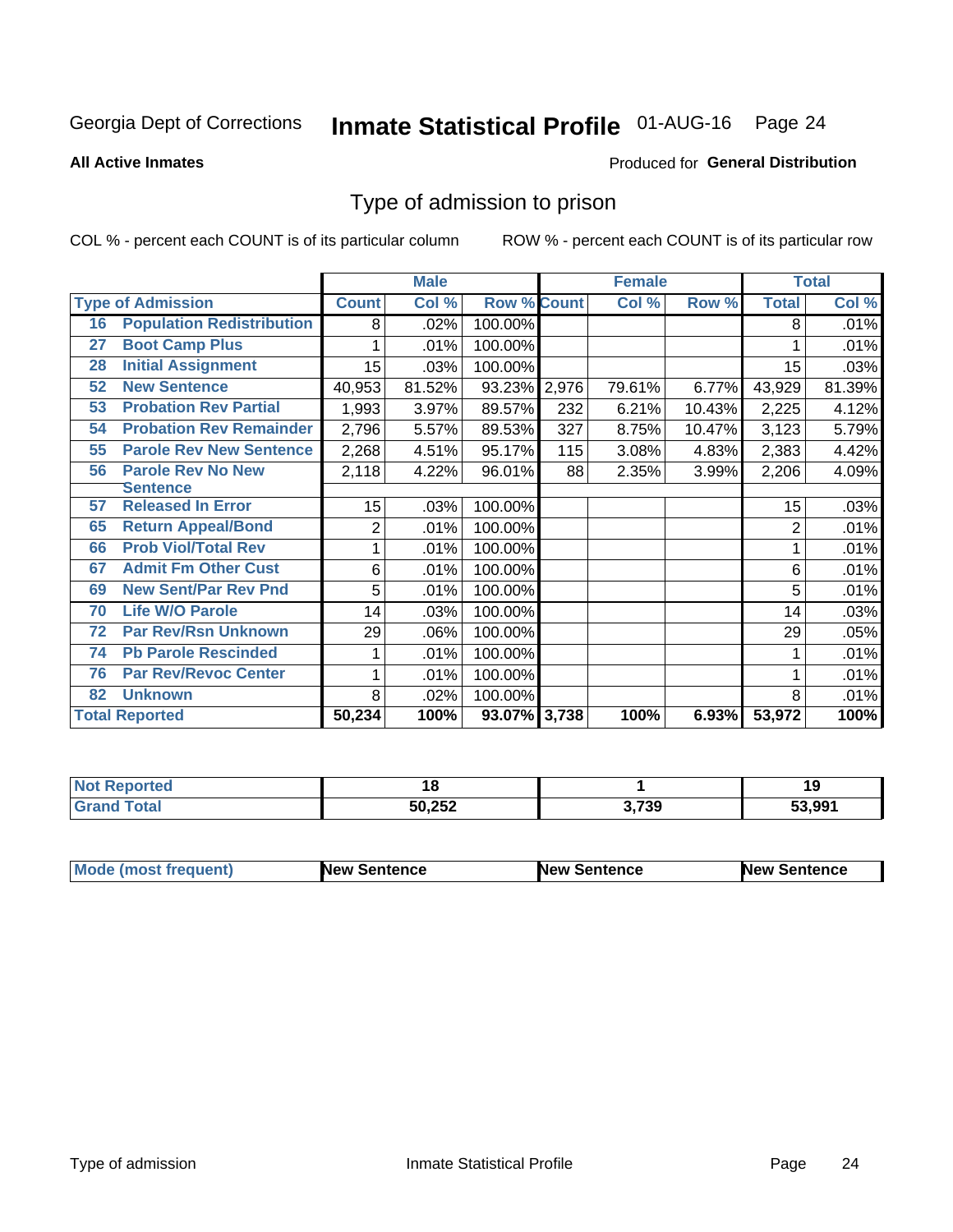# Inmate Statistical Profile 01-AUG-16 Page 25

**All Active Inmates** 

#### Produced for General Distribution

### Current / last supervision level

COL % - percent each COUNT is of its particular column

|                        |              | <b>Male</b> |                    |       | <b>Female</b> |          |        | <b>Total</b> |
|------------------------|--------------|-------------|--------------------|-------|---------------|----------|--------|--------------|
| <b>Security Status</b> | <b>Count</b> | Col %       | <b>Row % Count</b> |       | Col %         | Row %    | Total  | Col %        |
| 3 Minimum              | 4,593        | $9.14\%$    | 75.15%             | 1,519 | 40.64%        | 24.85%   | 6,112  | $11.32\%$    |
| 4 Medium               | 36,528       | 72.71%      | 94.80%             | 2,005 | 53.64%        | $5.20\%$ | 38,533 | 71.39%       |
| 5 Close                | 9.119        | 18.15%      | 97.71%             | 214   | 5.72%         | $2.29\%$ | 9,333  | 17.29%       |
| <b>Total Reported</b>  | 50,240       | 100%        | 93.07%             | 3,738 | 100%          | $6.93\%$ | 53,978 | 100%         |

| <b>Still being diagnosed</b> |        |       |        |
|------------------------------|--------|-------|--------|
| <b>Not Reported</b>          |        |       |        |
| <b>Grand Total</b>           | 50,252 | 3,739 | 53,991 |

| M | м | м | - - - -<br>м |
|---|---|---|--------------|
|   |   |   |              |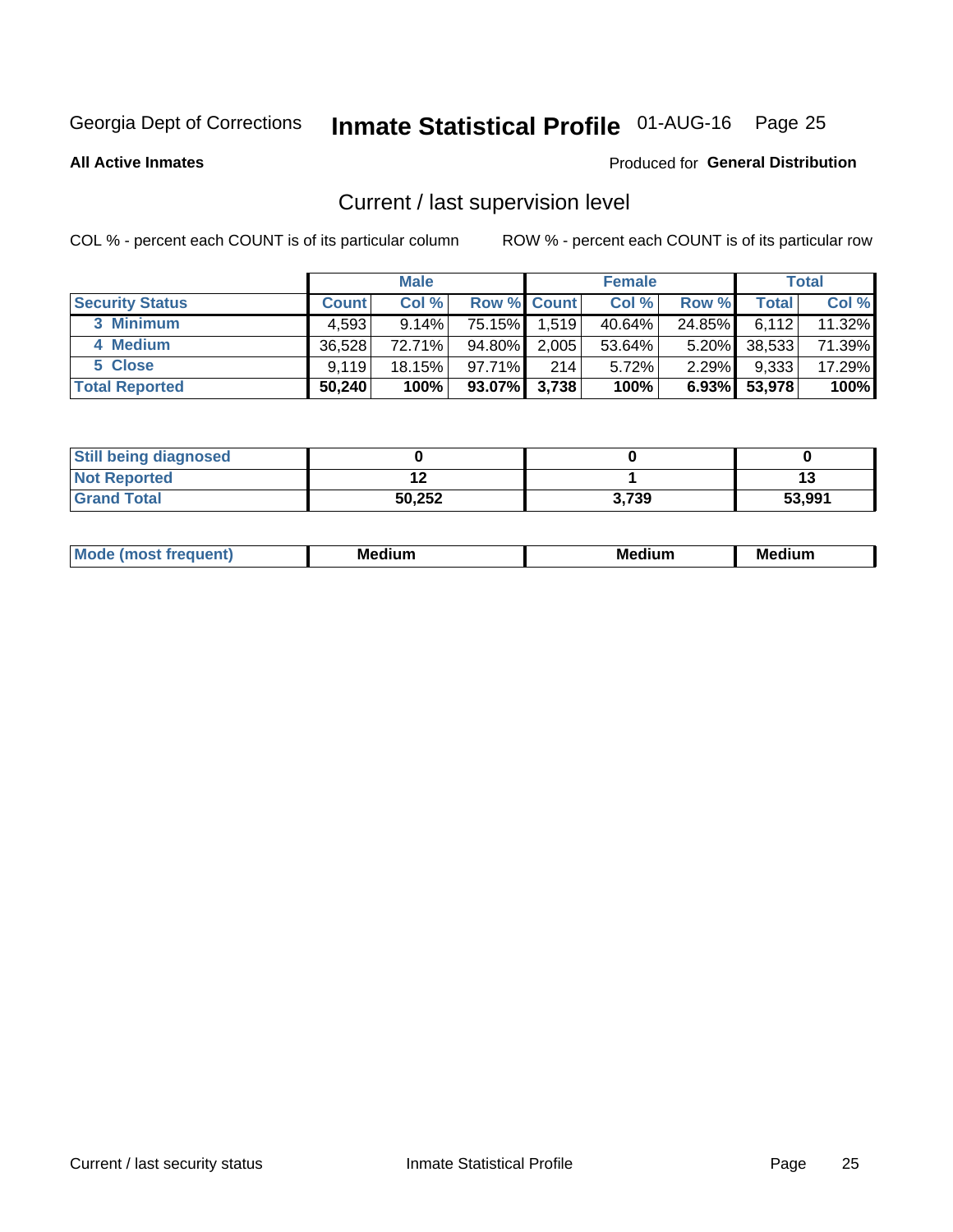# Inmate Statistical Profile 01-AUG-16 Page 26

**All Active Inmates** 

### Produced for General Distribution

### Current / last type of institution

COL % - percent each COUNT is of its particular column

|                            |                | <b>Male</b> |             |       | <b>Female</b> |          |              | <b>Total</b> |
|----------------------------|----------------|-------------|-------------|-------|---------------|----------|--------------|--------------|
| <b>Type of Institution</b> | <b>Count</b>   | Col %       | Row % Count |       | Col %         | Row %    | <b>Total</b> | Col %        |
| <b>County Ci</b>           | 5,069          | 10.13%      | 99.98%      |       | $.03\%$       | .02%     | 5,070        | 9.43%        |
| <b>State Prison</b>        | 34,842         | 69.66%      | $90.83\%$   | 3,517 | 94.06%        | 9.17%    | 38,359       | 71.35%       |
| <b>Transitional Center</b> | 2,111          | 4.22%       | $90.60\%$   | 219   | $5.86\%$      | 9.40%    | 2,330        | 4.33%        |
| <b>Private Prison</b>      | 7,980          | 15.95%      | 100.00%     |       |               |          | 7,980        | 14.84%       |
| <b>County Jail</b>         | 11             | $.02\%$     | 91.67%      |       | .03%          | $8.33\%$ | 12           | .02%         |
| <b>Rsat - Center</b>       | 3 <sub>1</sub> | .01%        | 100.00%     |       |               |          | 3            | .01%         |
| <b>State Hospital</b>      | 3 <sup>1</sup> | $.01\%$     | 75.00%      |       | .03%          | 25.00%   | 4            | .01%         |
| <b>Total Reported</b>      | 50,019         | 100%        | $93.04\%$   | 3,739 | 100%          | 6.96%    | 53,758       | 100%         |

| NOT<br>τeα |        |       |        |
|------------|--------|-------|--------|
| $\sim$     | 50,019 | 3,739 | 53,758 |

| <b>Mode (most frequent)</b> | <b>State Prison</b> | <b>State Prison</b> | <b>State Prison</b> |
|-----------------------------|---------------------|---------------------|---------------------|
|                             |                     |                     |                     |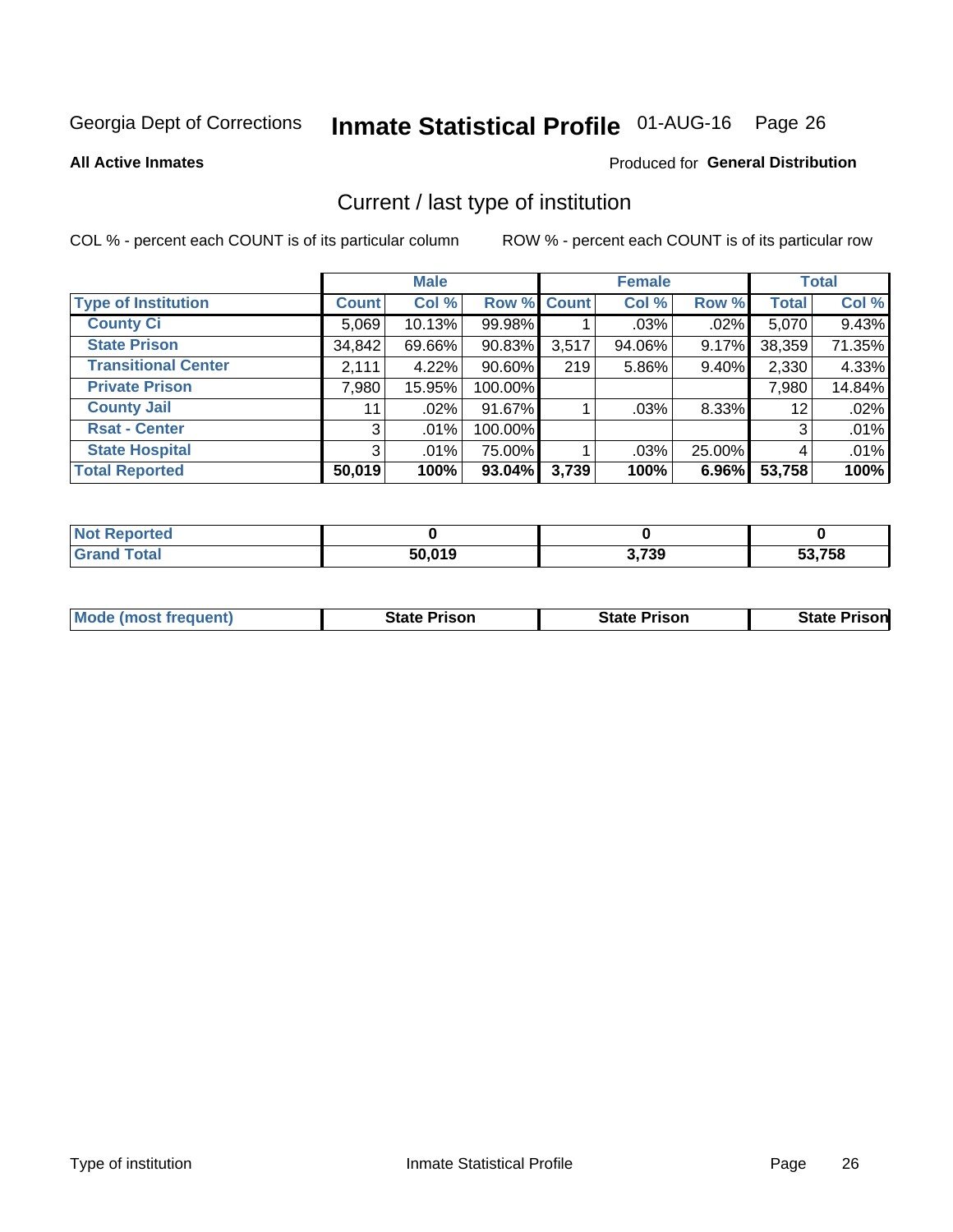# Inmate Statistical Profile 01-AUG-16 Page 27

#### **All Active Inmates**

### Produced for General Distribution

### Institution type - transitional centers

COL % - percent each COUNT is of its particular column

|                                          |              | <b>Male</b> |         |              | <b>Female</b> |         |              | <b>Total</b> |
|------------------------------------------|--------------|-------------|---------|--------------|---------------|---------|--------------|--------------|
| <b>Institution Type - Trans. Centers</b> | <b>Count</b> | Col %       | Row %   | <b>Count</b> | Col %         | Row %   | <b>Total</b> | Col %        |
| <b>Albany Tc</b>                         | 155          | 6.74%       | 100.00% |              |               |         | 155          | 5.91%        |
| <b>Arrendale State Prison</b>            |              |             |         | 104          | 32.20%        | 100.00% | 104          | 3.96%        |
| <b>Atlanta Tc</b>                        | 276          | 11.99%      | 100.00% |              |               |         | 276          | 10.52%       |
| <b>Augusta Tc</b>                        | 226          | 9.82%       | 100.00% |              |               |         | 226          | 8.61%        |
| <b>Charles D. Hudson Tc</b>              | 153          | 6.65%       | 100.00% |              |               |         | 153          | 5.83%        |
| <b>Clayton Tc</b>                        | 376          | 16.34%      | 100.00% |              |               |         | 376          | 14.33%       |
| <b>Coastal Tc</b>                        | 260          | 11.30%      | 100.00% |              |               |         | 260          | 9.91%        |
| <b>Columbus Tc</b>                       | 139          | 6.04%       | 100.00% |              |               |         | 139          | 5.30%        |
| <b>Macon Tc</b>                          | 157          | 6.82%       | 100.00% |              |               |         | 157          | 5.98%        |
| <b>Macon Womens Tc</b>                   |              |             |         | 2            | .62%          | 100.00% | 2            | .08%         |
| <b>Metro Tc</b>                          |              |             |         | 217          | 67.18%        | 100.00% | 217          | 8.27%        |
| <b>Phillips State Prison</b>             | 190          | 8.26%       | 100.00% |              |               |         | 190          | 7.24%        |
| <b>Savannah Mens Tc</b>                  |              | .04%        | 100.00% |              |               |         |              | .04%         |
| <b>Smith Tc</b>                          | 209          | 9.08%       | 100.00% |              |               |         | 209          | 7.96%        |
| <b>Valdosta Tc</b>                       | 159          | 6.91%       | 100.00% |              |               |         | 159          | 6.06%        |
| <b>Total Reported</b>                    | 2,301        | 100%        | 87.69%  | 323          | 100%          | 12.31%  | 2,624        | 100%         |

| тес. |       |             |       |
|------|-------|-------------|-------|
|      | 2,301 | ົາລາ<br>◡∸◡ | 2,624 |

| Mode (most frequent) | <b>Clayton Tc</b> | <b>Metro Tc</b> | <b>Clayton Tc</b> |
|----------------------|-------------------|-----------------|-------------------|
|                      |                   |                 |                   |
|                      |                   |                 |                   |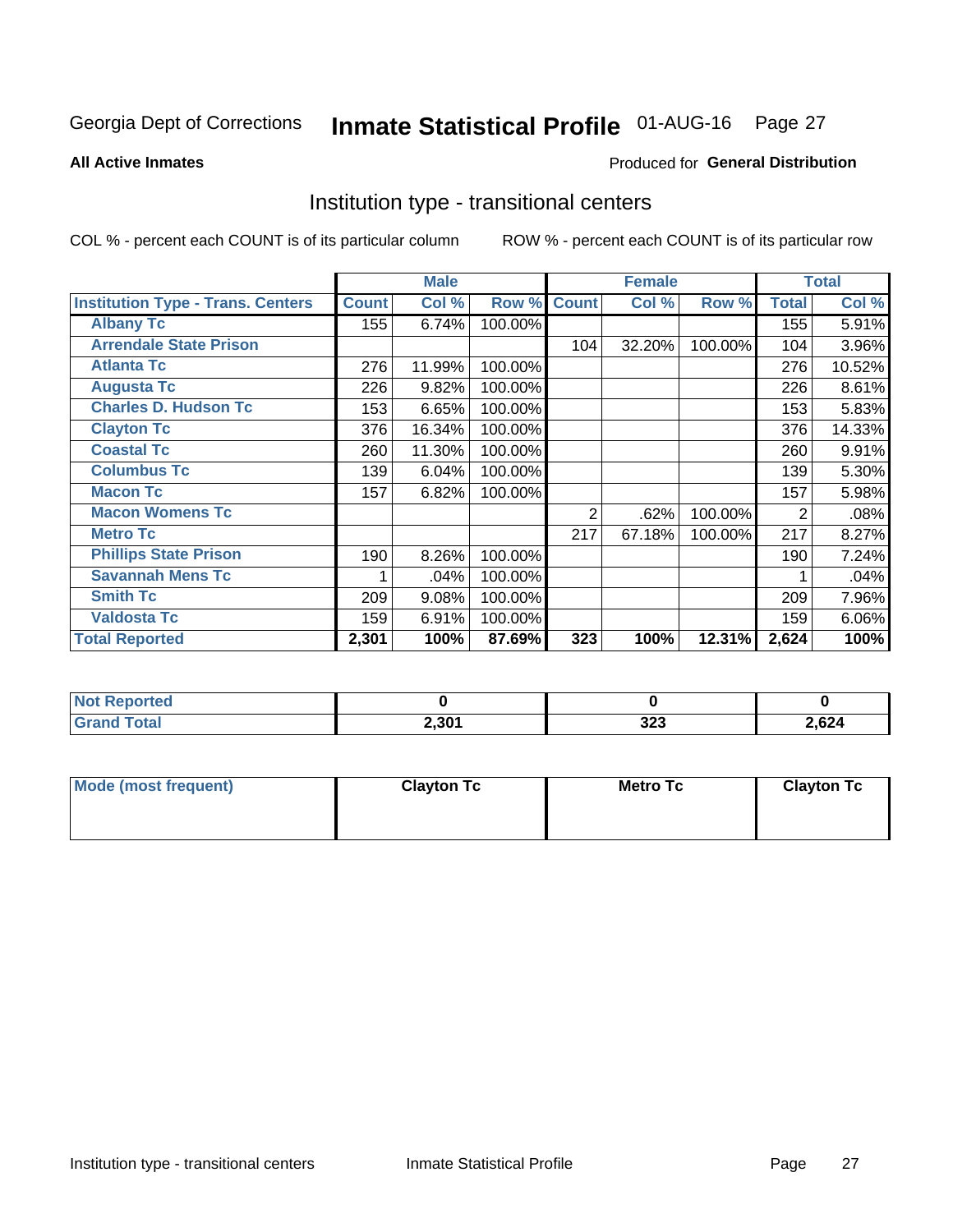# Inmate Statistical Profile 01-AUG-16 Page 28

#### **All Active Inmates**

#### Produced for General Distribution

### Institution type - county prisons

COL % - percent each COUNT is of its particular column

|                                          |                | <b>Male</b> |         |              | <b>Female</b> |       |                | <b>Total</b> |
|------------------------------------------|----------------|-------------|---------|--------------|---------------|-------|----------------|--------------|
| <b>Institution Type - County Prisons</b> | <b>Count</b>   | Col %       | Row %   | <b>Count</b> | Col %         | Row % | <b>Total</b>   | Col %        |
| <b>Baldwin County Ci</b>                 | $\mathbf{1}$   | .02%        | 100.00% |              |               |       | $\mathbf 1$    | .02%         |
| <b>Bulloch County Ci</b>                 | 152            | 3.00%       | 100.00% |              |               |       | 152            | 3.00%        |
| <b>Carroll County Ci</b>                 | 247            | 4.87%       | 100.00% |              |               |       | 247            | 4.87%        |
| <b>Clarke County Ci</b>                  | 105            | 2.07%       | 100.00% |              |               |       | 105            | 2.07%        |
| <b>Clayton County Ci</b>                 | 233            | 4.60%       | 100.00% |              |               |       | 233            | 4.60%        |
| <b>Colquitt County Ci</b>                | 177            | 3.49%       | 100.00% |              |               |       | 177            | 3.49%        |
| <b>Coweta County Ci</b>                  | 228            | 4.50%       | 100.00% |              |               |       | 228            | 4.50%        |
| <b>Decatur County Ci</b>                 | 153            | 3.02%       | 100.00% |              |               |       | 153            | 3.02%        |
| <b>Dougherty County Ci</b>               | 1              | .02%        | 100.00% |              |               |       | 1              | .02%         |
| <b>Effingham County Ci</b>               | 194            | 3.83%       | 100.00% |              |               |       | 194            | 3.83%        |
| <b>Floyd County Ci</b>                   | 425            | 8.38%       | 100.00% |              |               |       | 425            | 8.38%        |
| <b>Fulton County Ci</b>                  | 9              | .18%        | 100.00% |              |               |       | 9              | .18%         |
| <b>Gilmer County Ci</b>                  | $\mathbf{3}$   | .06%        | 100.00% |              |               |       | 3              | .06%         |
| <b>Grady County Ci</b>                   | $\overline{2}$ | .04%        | 100.00% |              |               |       | $\overline{2}$ | .04%         |
| <b>Gwinnett County Ci</b>                | 154            | 3.04%       | 100.00% |              |               |       | 154            | 3.04%        |
| <b>Hall County Ci</b>                    | 189            | 3.73%       | 100.00% |              |               |       | 189            | 3.73%        |
| <b>Hancock County Ci</b>                 | 1              | .02%        | 100.00% |              |               |       | 1              | .02%         |
| <b>Harris County Ci</b>                  | 143            | 2.82%       | 100.00% |              |               |       | 143            | 2.82%        |
| <b>Hart County Ci</b>                    | 5              | .10%        | 100.00% |              |               |       | 5              | .10%         |
| <b>Jackson County Ci</b>                 | 145            | 2.86%       | 100.00% |              |               |       | 145            | 2.86%        |
| <b>Jefferson County Ci</b>               | 135            | 2.66%       | 100.00% |              |               |       | 135            | 2.66%        |
| <b>Meriwether County Ci</b>              | 3              | .06%        | 100.00% |              |               |       | 3              | .06%         |
| <b>Miller County Ci</b>                  | 1              | .02%        | 100.00% |              |               |       | 1              | .02%         |
| <b>Mitchell County Ci</b>                | 133            | 2.62%       | 100.00% |              |               |       | 133            | 2.62%        |
| <b>Morgan County Ci</b>                  | 1              | .02%        | 100.00% |              |               |       | 1              | .02%         |
| <b>Muscogee County Ci</b>                | 529            | 10.44%      | 100.00% |              |               |       | 529            | 10.43%       |
| <b>Richmond County Ci</b>                | 236            | 4.66%       | 100.00% |              |               |       | 236            | 4.65%        |
| <b>Screven County Ci</b>                 | 144            | 2.84%       | 100.00% |              |               |       | 144            | 2.84%        |
| <b>Spalding County Ci</b>                | 376            | 7.42%       | 100.00% |              |               |       | 376            | 7.42%        |
| <b>Stewart County Ci</b>                 | $\overline{2}$ | .04%        | 100.00% |              |               |       | $\overline{2}$ | .04%         |
| <b>Sumter County Ci</b>                  | 350            | 6.90%       | 100.00% |              |               |       | 350            | 6.90%        |
| <b>Terrell County Ci</b>                 | 137            | 2.70%       | 100.00% |              |               |       | 137            | 2.70%        |
| <b>Thomas County Ci</b>                  | 182            | 3.59%       | 100.00% |              |               |       | 182            | 3.59%        |
| <b>Tift County Ci</b>                    | $\overline{2}$ | .04%        | 100.00% |              |               |       | $\overline{2}$ | .04%         |
| <b>Troup County Ci</b>                   | 262            | 5.17%       | 100.00% |              |               |       | 262            | 5.17%        |
| <b>Upson County Ci</b>                   | 1              | .02%        | 100.00% |              |               |       | 1              | .02%         |
| <b>Walker County Ci</b>                  | $\mathbf{3}$   | .06%        | 100.00% |              |               |       | 3              | .06%         |
| <b>Walton County Ci</b>                  | 3              | .06%        | 100.00% |              |               |       | 3              | .06%         |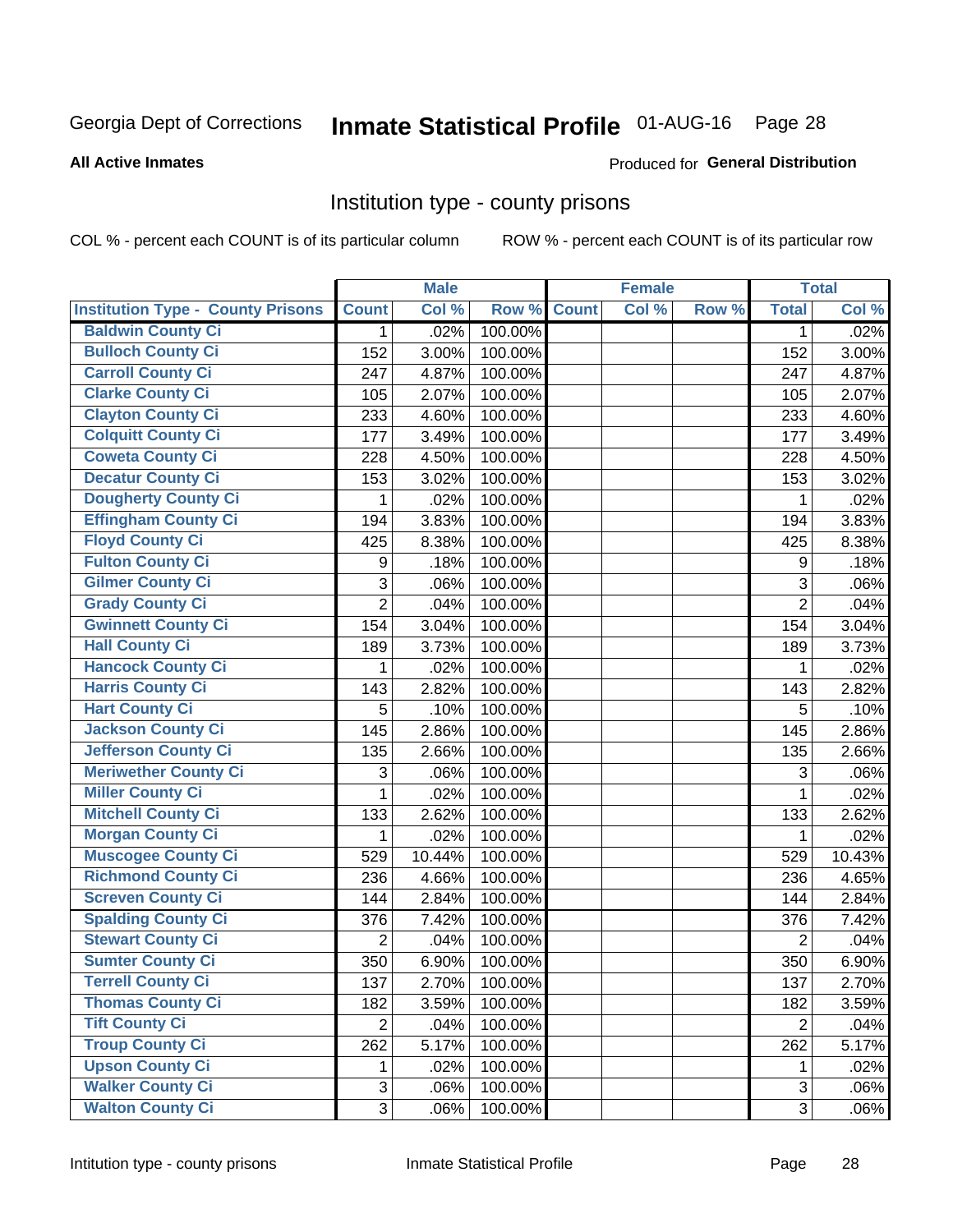# Inmate Statistical Profile 01-AUG-16 Page 29

**All Active Inmates** 

### Produced for General Distribution

### Institution type - county prisons

COL % - percent each COUNT is of its particular column

|                                          |              | <b>Male</b> |                    | <b>Female</b> |         |       | <b>Total</b> |
|------------------------------------------|--------------|-------------|--------------------|---------------|---------|-------|--------------|
| <b>Institution Type - County Prisons</b> | <b>Count</b> | Col%        | <b>Row % Count</b> | Col%          | Row %   | Total | Col %        |
| <b>Wilkes County Ci</b>                  |              | .02%        | 100.00%            |               |         |       | $.02\%$      |
| <b>Womens Ci</b>                         |              |             |                    | 100.00%       | 100.00% |       | .02%         |
| <b>Worth County Ci</b>                   |              | $.02\%$     | 100.00%            |               |         |       | $.02\%$      |
| <b>Total Reported</b>                    | 5,069        | 100%        | $99.98\%$          | 100%          | $.02\%$ | 5,070 | 100%         |

| τeα |       |       |
|-----|-------|-------|
| .   | 5,069 | r 270 |

| Mode (most frequent) | <b>Muscogee County Ci</b> | <b>Womens Ci</b> Muscogee County |
|----------------------|---------------------------|----------------------------------|
|----------------------|---------------------------|----------------------------------|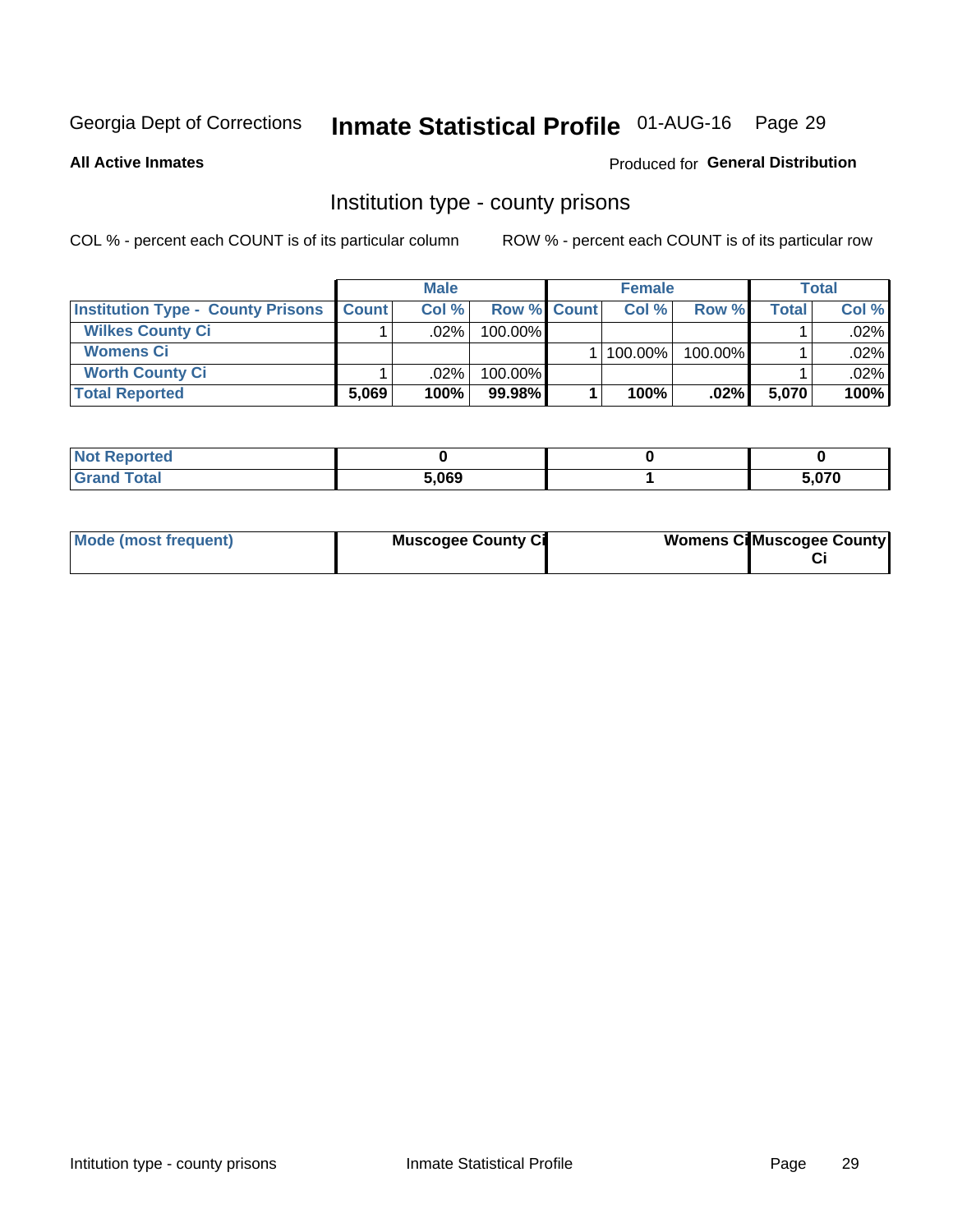# Inmate Statistical Profile 01-AUG-16 Page 30

### **All Active Inmates**

### Produced for General Distribution

### Institution type - state prisons

COL % - percent each COUNT is of its particular column

|                                         |                | <b>Male</b> |         |                    | <b>Female</b> |         | <b>Total</b>   |       |
|-----------------------------------------|----------------|-------------|---------|--------------------|---------------|---------|----------------|-------|
| <b>Institution Type - State Prisons</b> | <b>Count</b>   | Col %       | Row %   | <b>Count</b>       | Col %         | Row %   | <b>Total</b>   | Col % |
| <b>Arrendale State Prison</b>           |                |             |         | $\overline{1,5}22$ | 43.28%        | 100.00% | 1,522          | 3.97% |
| <b>Augusta State Med. Prison</b>        | 1,251          | 3.59%       | 99.92%  | 1                  | .03%          | .08%    | 1,252          | 3.26% |
| <b>Autry State Prison</b>               | 1,681          | 4.82%       | 100.00% |                    |               |         | 1,681          | 4.38% |
| <b>Baldwin State Prison</b>             | 947            | 2.72%       | 100.00% |                    |               |         | 947            | 2.47% |
| <b>Burruss Correctional Training</b>    | 752            | 2.16%       | 100.00% |                    |               |         | 752            | 1.96% |
| <b>Ctr</b>                              |                |             |         |                    |               |         |                |       |
| <b>Calhoun State Prison</b>             | 1,619          | 4.65%       | 100.00% |                    |               |         | 1,619          | 4.22% |
| <b>Central State Prison</b>             | 1,114          | 3.20%       | 100.00% |                    |               |         | 1,114          | 2.90% |
| <b>Chatham State Prison</b>             | 6              | .02%        | 100.00% |                    |               |         | 6              | .02%  |
| <b>Coastal State Prison</b>             | 1,215          | 3.49%       | 100.00% |                    |               |         | 1,215          | 3.17% |
| <b>Dodge State Prison</b>               | 1,227          | 3.52%       | 100.00% |                    |               |         | 1,227          | 3.20% |
| <b>Dooly State Prison</b>               | 1,701          | 4.88%       | 100.00% |                    |               |         | 1,701          | 4.43% |
| <b>Emanuel - Swainsboro</b>             |                |             |         | 400                | 11.37%        | 100.00% | 400            | 1.04% |
| <b>Ga Diag Class Prison</b>             | 3,112          | 8.93%       | 99.97%  | $\mathbf 1$        | .03%          | .03%    | 3,113          | 8.12% |
| <b>Ga State Prison</b>                  | 1,496          | 4.29%       | 100.00% |                    |               |         | 1,496          | 3.90% |
| <b>Hancock State Prison</b>             | 1,176          | 3.38%       | 100.00% |                    |               |         | 1,176          | 3.07% |
| <b>Hays State Prison</b>                | 1,087          | 3.12%       | 100.00% |                    |               |         | 1,087          | 2.83% |
| <b>Helms Facility</b>                   | 15             | .04%        | 48.39%  | 16                 | .45%          | 51.61%  | 31             | .08%  |
| <b>Johnson State Prison</b>             | 1,526          | 4.38%       | 100.00% |                    |               |         | 1,526          | 3.98% |
| <b>Lee State Prison</b>                 | 722            | 2.07%       | 100.00% |                    |               |         | 722            | 1.88% |
| Long                                    | 200            | .57%        | 100.00% |                    |               |         | 200            | .52%  |
| <b>Lowndes Unit</b>                     | 5              | .01%        | 100.00% |                    |               |         | 5              | .01%  |
| <b>Macon State Prison</b>               | 1,724          | 4.95%       | 100.00% |                    |               |         | 1,724          | 4.49% |
| <b>Metro State Prison (W)</b>           |                |             |         | 1                  | .03%          | 100.00% | 1              | .01%  |
| <b>Montgomery State Prison</b>          | 404            | 1.16%       | 100.00% |                    |               |         | 404            | 1.05% |
| <b>Phillips State Prison</b>            | 1,028          | 2.95%       | 100.00% |                    |               |         | 1,028          | 2.68% |
| <b>Pulaski State Prison</b>             |                |             |         | 1,139              | 32.39%        | 100.00% | 1,139          | 2.97% |
| <b>Putnam State Prison</b>              | $\overline{2}$ | .01%        | 100.00% |                    |               |         | 2              | .01%  |
| <b>Rivers State Prison</b>              | 1              | .01%        | 100.00% |                    |               |         | 1              | .01%  |
| <b>Rogers State Prison</b>              | 1,373          | 3.94%       | 100.00% |                    |               |         | 1,373          | 3.58% |
| <b>Rutledge State Prison</b>            | 620            | 1.78%       | 100.00% |                    |               |         | 620            | 1.62% |
| <b>Smith State Prison</b>               | 1,504          | 4.32%       | 100.00% |                    |               |         | 1,504          | 3.92% |
| <b>Telfair State Prison</b>             | 1,292          | 3.71%       | 100.00% |                    |               |         | 1,292          | 3.37% |
| <b>Valdosta State Prison</b>            | 1,029          | 2.95%       | 100.00% |                    |               |         | 1,029          | 2.68% |
| <b>Walker State Prison</b>              | 409            | 1.17%       | 100.00% |                    |               |         | 409            | 1.07% |
| <b>Ware State Prison</b>                | 1,516          | 4.35%       | 100.00% |                    |               |         | 1,516          | 3.95% |
| <b>Washington State Prison</b>          | 1,274          | 3.66%       | 100.00% |                    |               |         | 1,274          | 3.32% |
| <b>Wayne State Prison</b>               | $\overline{c}$ | .01%        | 100.00% |                    |               |         | $\overline{2}$ | .01%  |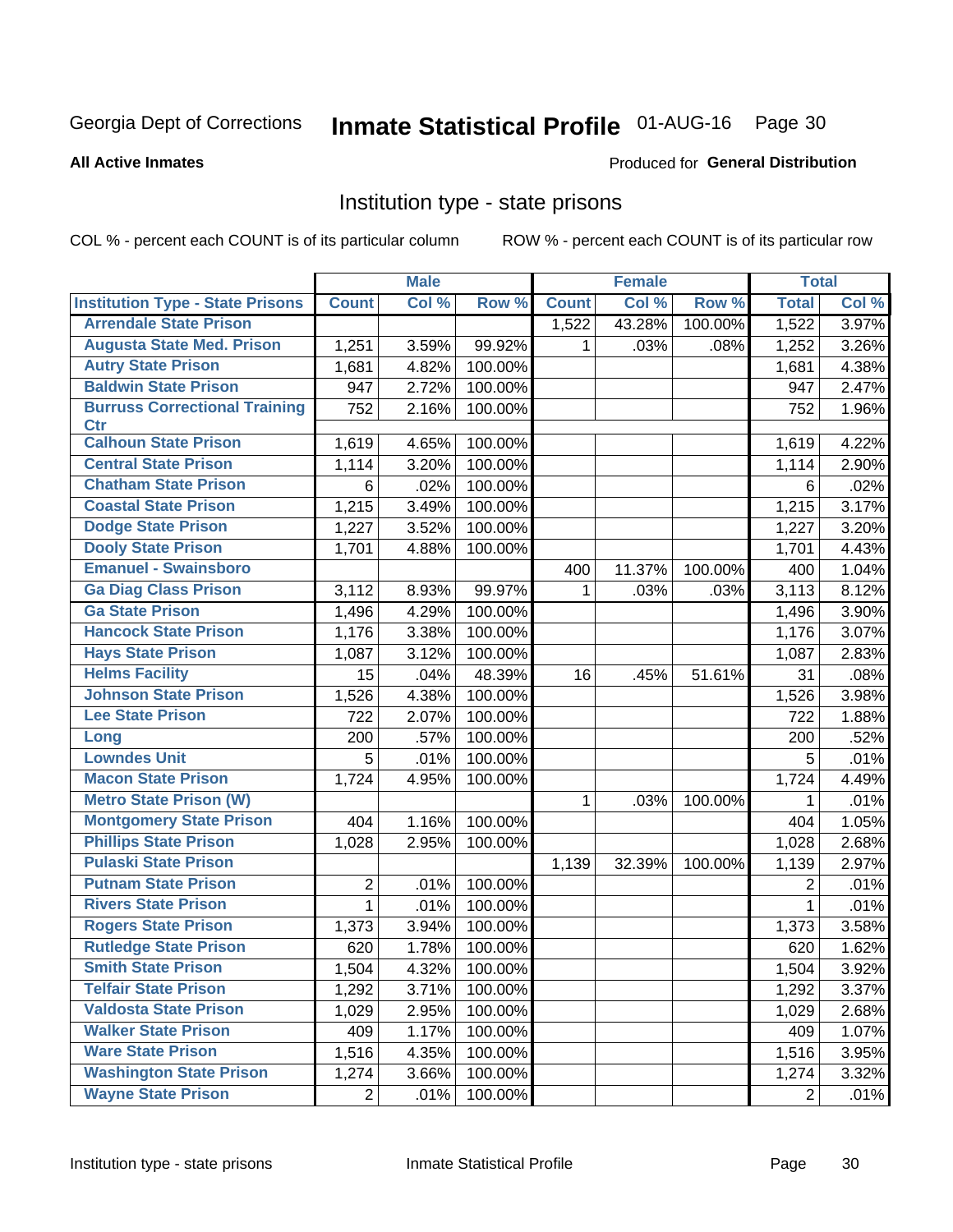# Inmate Statistical Profile 01-AUG-16 Page 31

**All Active Inmates** 

Produced for General Distribution

### Institution type - state prisons

COL % - percent each COUNT is of its particular column

|                                         |              | <b>Male</b>                 |         |              | <b>Female</b>                 |         | <b>Total</b>                   |        |
|-----------------------------------------|--------------|-----------------------------|---------|--------------|-------------------------------|---------|--------------------------------|--------|
| <b>Institution Type - State Prisons</b> | <b>Count</b> | Col %                       | Row %   | <b>Count</b> | Col %                         | Row %   | <b>Total</b>                   | Col %  |
| <b>Whitworth Facility</b>               |              |                             |         | 437          | $12.43\%$                     | 100.00% | 437                            | 1.14%  |
| <b>Wilcox State Prison</b>              | 1,812        | 5.20%                       | 100.00% |              |                               |         | 1,812                          | 4.72%  |
| <b>Total Reported</b>                   | 34,842       | 100%                        | 90.83%  | 3,517        | 100%                          | 9.17%   | 38,359                         | 100%   |
| <b>Not Reported</b>                     |              | 0                           |         |              | 0                             |         | 0                              |        |
| <b>Grand Total</b>                      |              | 34,842                      |         |              | 3,517                         |         |                                | 38,359 |
| <b>Mode (most frequent)</b>             |              | <b>Ga Diag Class Prison</b> |         |              | <b>Arrendale State Prison</b> |         | <b>Ga Diag Class</b><br>Prison |        |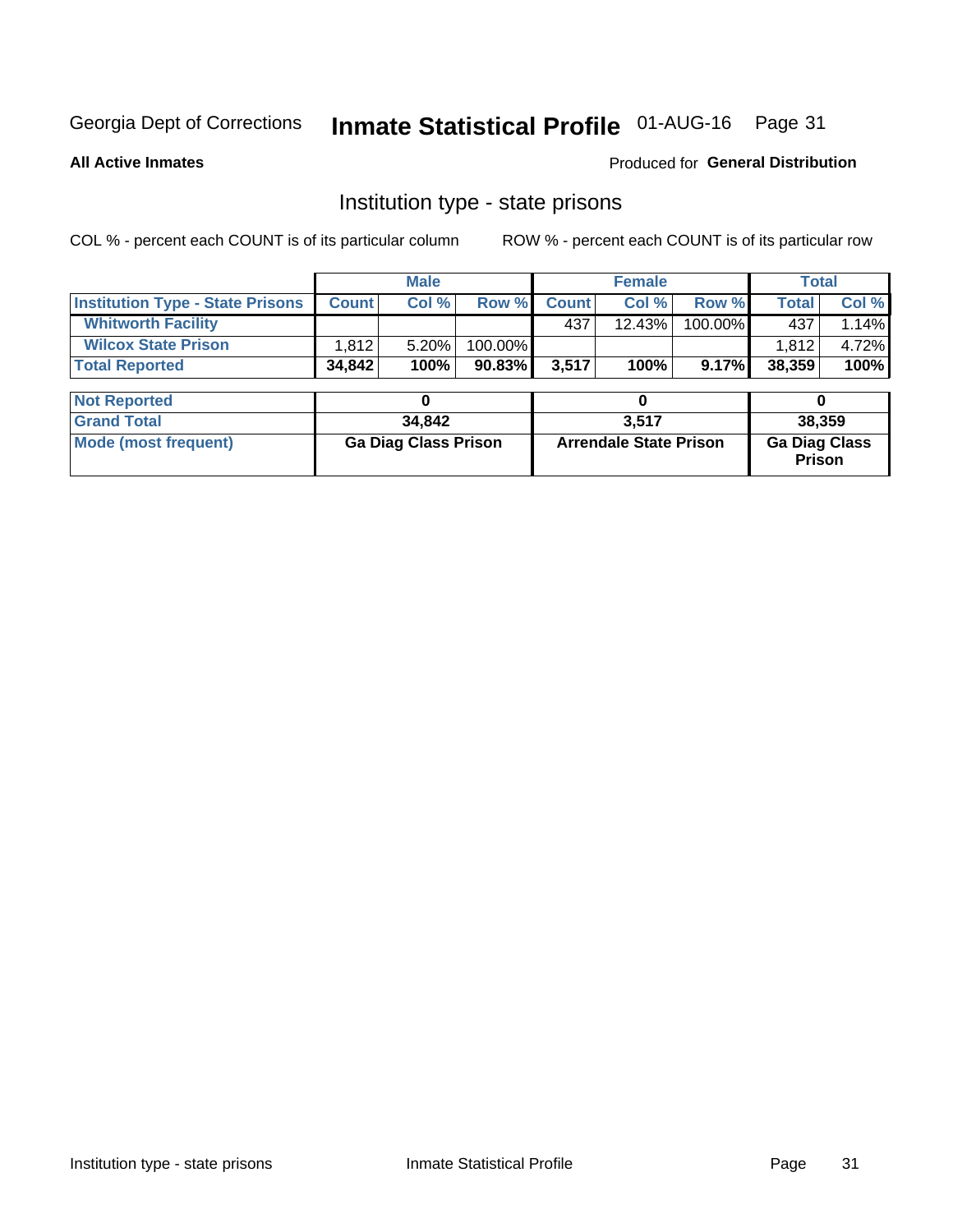# Inmate Statistical Profile 01-AUG-16 Page 32

**All Active Inmates** 

### Produced for General Distribution

### Institution type - private prisons

COL % - percent each COUNT is of its particular column

|                                           |              | <b>Male</b> |                    | <b>Female</b> |       |       | <b>Total</b> |
|-------------------------------------------|--------------|-------------|--------------------|---------------|-------|-------|--------------|
| <b>Institution Type - Private Prisons</b> | <b>Count</b> | Col %       | <b>Row % Count</b> | Col %         | Row % | Total | Col %        |
| <b>Coffee Corr Facility</b>               | 2,652        | 33.23%      | 100.00%            |               |       | 2,652 | 33.23%       |
| <b>Jenkins Corr Facility</b>              | 1.149        | $14.40\%$   | $100.00\%$         |               |       | 1,149 | 14.40%       |
| <b>Riverbend Corr Facility</b>            | .495         | 18.73%      | 100.00%            |               |       | 1,495 | 18.73%       |
| <b>Wheeler Corr Facility</b>              | 2,684        | $33.63\%$   | 100.00%            |               |       | 2,684 | 33.63%       |
| <b>Total Reported</b>                     | 7,980        | 100%        | 100%               |               | %     | 7,980 | 100%         |

| <b>Reported</b><br>∵NΩì. |       |       |
|--------------------------|-------|-------|
| <b>otal</b>              | 7,980 | 7,980 |

| <b>Mode (most frequent)</b> | <b>Wheeler Corr Facility</b> | <b>Null</b> | <b>Wheeler Corr</b><br><b>Facility</b> |
|-----------------------------|------------------------------|-------------|----------------------------------------|
|-----------------------------|------------------------------|-------------|----------------------------------------|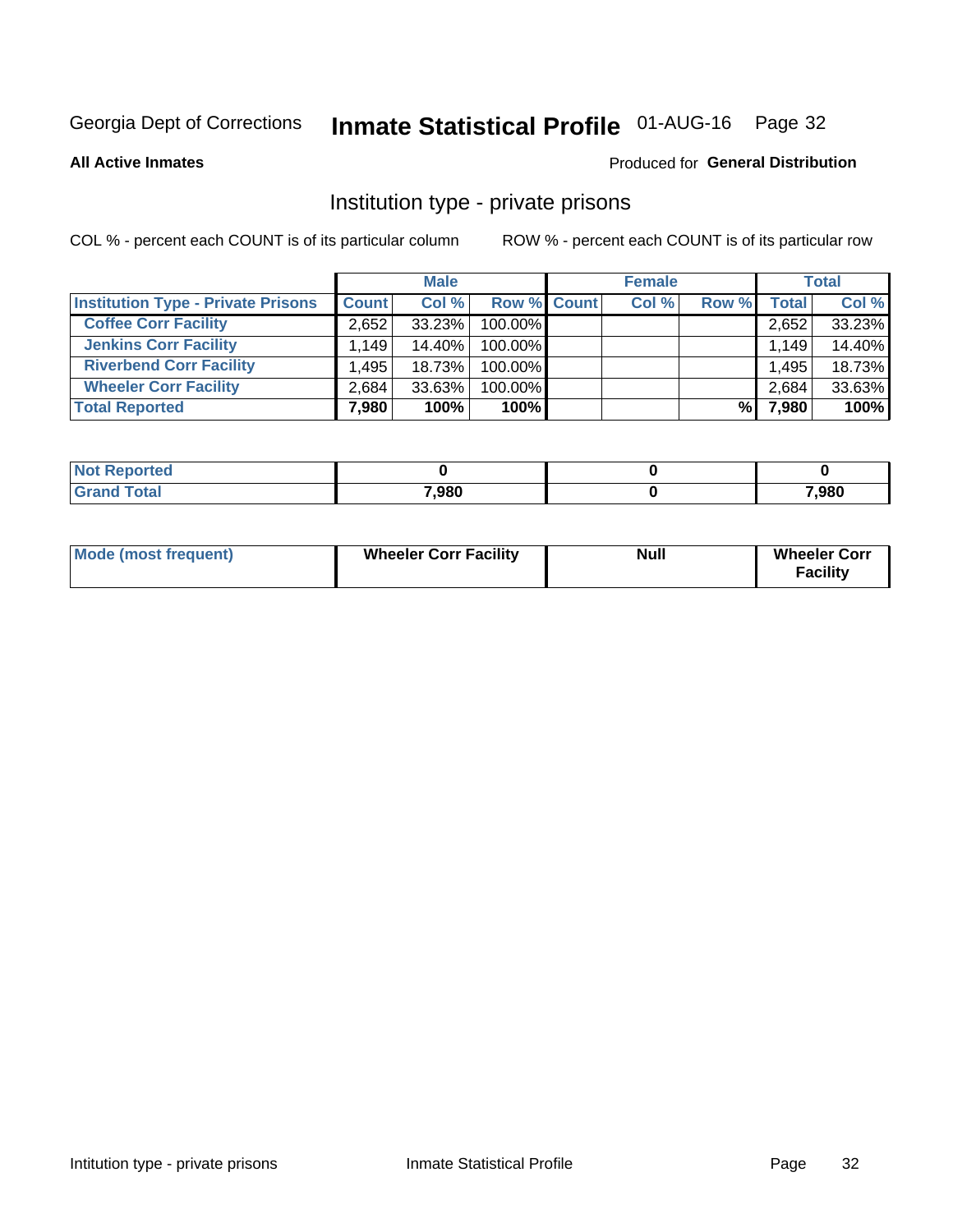# Inmate Statistical Profile 01-AUG-16 Page 33

**All Active Inmates** 

### Produced for General Distribution

### Institution type - inmate boot camp

COL % - percent each COUNT is of its particular column

|                                      |              | <b>Male</b> |             | <b>Female</b> |             | Total |
|--------------------------------------|--------------|-------------|-------------|---------------|-------------|-------|
| <b>Institution Type - Boot Camps</b> | <b>Count</b> | Col %       | Row % Count | Col%          | Row % Total | Col % |
| <b>Total Rported</b>                 |              |             |             |               |             |       |

| <b>Not Reported</b>            |  |  |
|--------------------------------|--|--|
| <b>Total</b><br>C <sub>r</sub> |  |  |

| Mod<br>uamo | Nul.<br>$- - - - - -$ | <b>Null</b> | . .<br>uu.<br>------ |
|-------------|-----------------------|-------------|----------------------|
|             |                       |             |                      |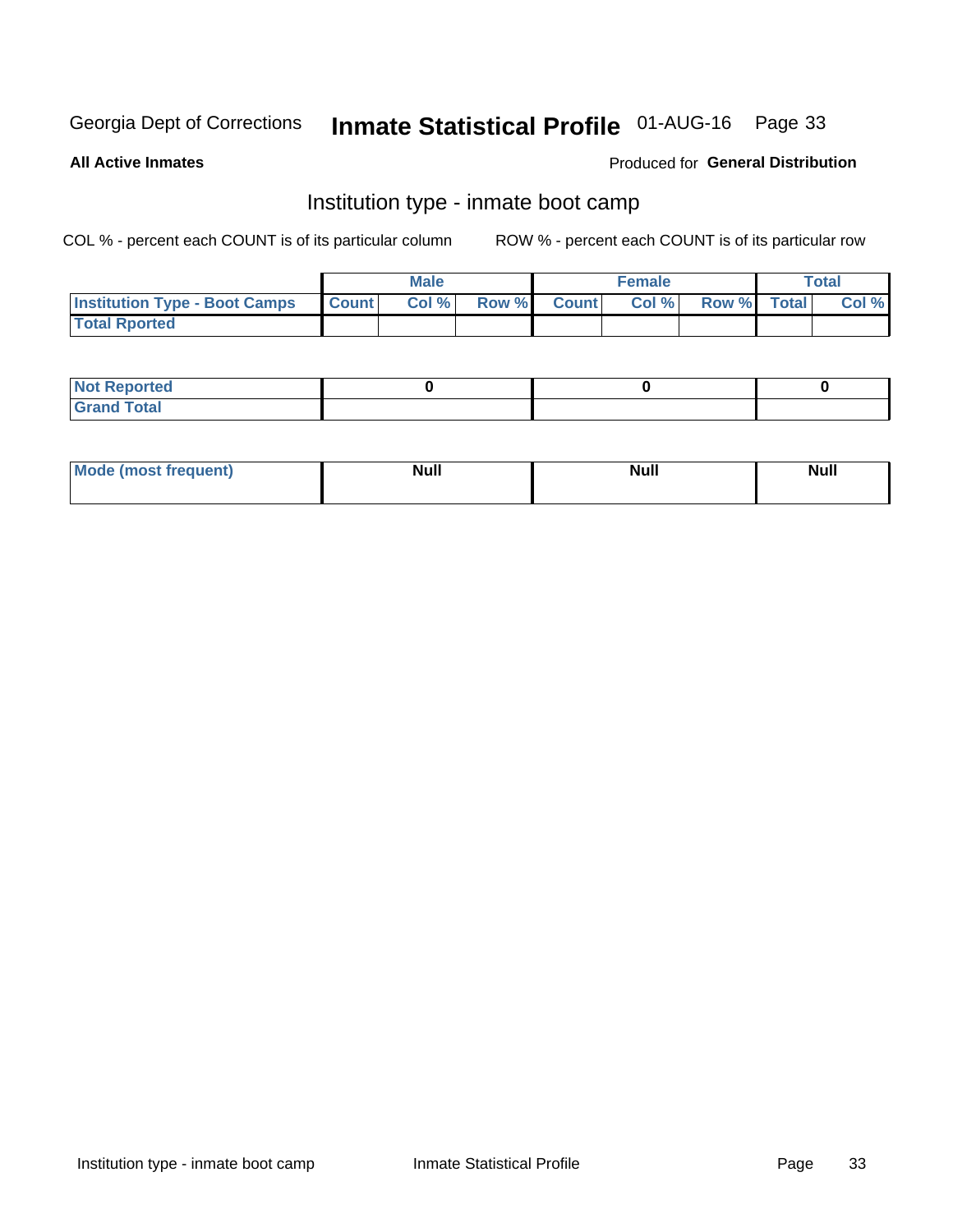# Inmate Statistical Profile 01-AUG-16 Page 34

#### **All Active Inmates**

#### Produced for General Distribution

### Number of disciplinary reports

COL % - percent each COUNT is of its particular column

|                                       |              | <b>Male</b> |                    |       | <b>Female</b> |       |              | <b>Total</b> |
|---------------------------------------|--------------|-------------|--------------------|-------|---------------|-------|--------------|--------------|
| <b>Number of Disciplinary Reports</b> | <b>Count</b> | Col %       | <b>Row % Count</b> |       | Col %         | Row % | <b>Total</b> | Col %        |
|                                       | 20,323       | 40.44%      | 90.02%             | 2,253 | 60.26%        | 9.98% | 22,576       | 41.81%       |
|                                       | 6,569        | 13.07%      | $93.11\%$          | 486   | 13.00%        | 6.89% | 7,055        | 13.07%       |
|                                       | 4,070        | 8.10%       | 94.85%             | 221   | 5.91%         | 5.15% | 4,291        | 7.95%        |
| 3                                     | 2,898        | 5.77%       | 95.64%             | 132   | 3.53%         | 4.36% | 3,030        | 5.61%        |
|                                       | 2,153        | 4.28%       | 95.22%             | 108   | 2.89%         | 4.78% | 2,261        | 4.19%        |
| 5                                     | 1,770        | 3.52%       | 95.68%             | 80    | 2.14%         | 4.32% | 1,850        | 3.43%        |
| <b>More Than 5</b>                    | 12,469       | 24.81%      | 96.45%             | 459   | 12.28%        | 3.55% | 12,928       | 23.94%       |
| <b>Total Reported</b>                 | 50,252       | 100%        | 93.07%             | 3,739 | 100.0%        | 6.93% | 53,991       | 100%         |

| orted<br>NOT |        |       |        |
|--------------|--------|-------|--------|
| Total        | 50,252 | 3,739 | 53.991 |

| Mean (average)       | 5.48 | 2.80 | 5.30 |
|----------------------|------|------|------|
| Median (middle)      |      |      |      |
| Mode (most frequent) |      |      |      |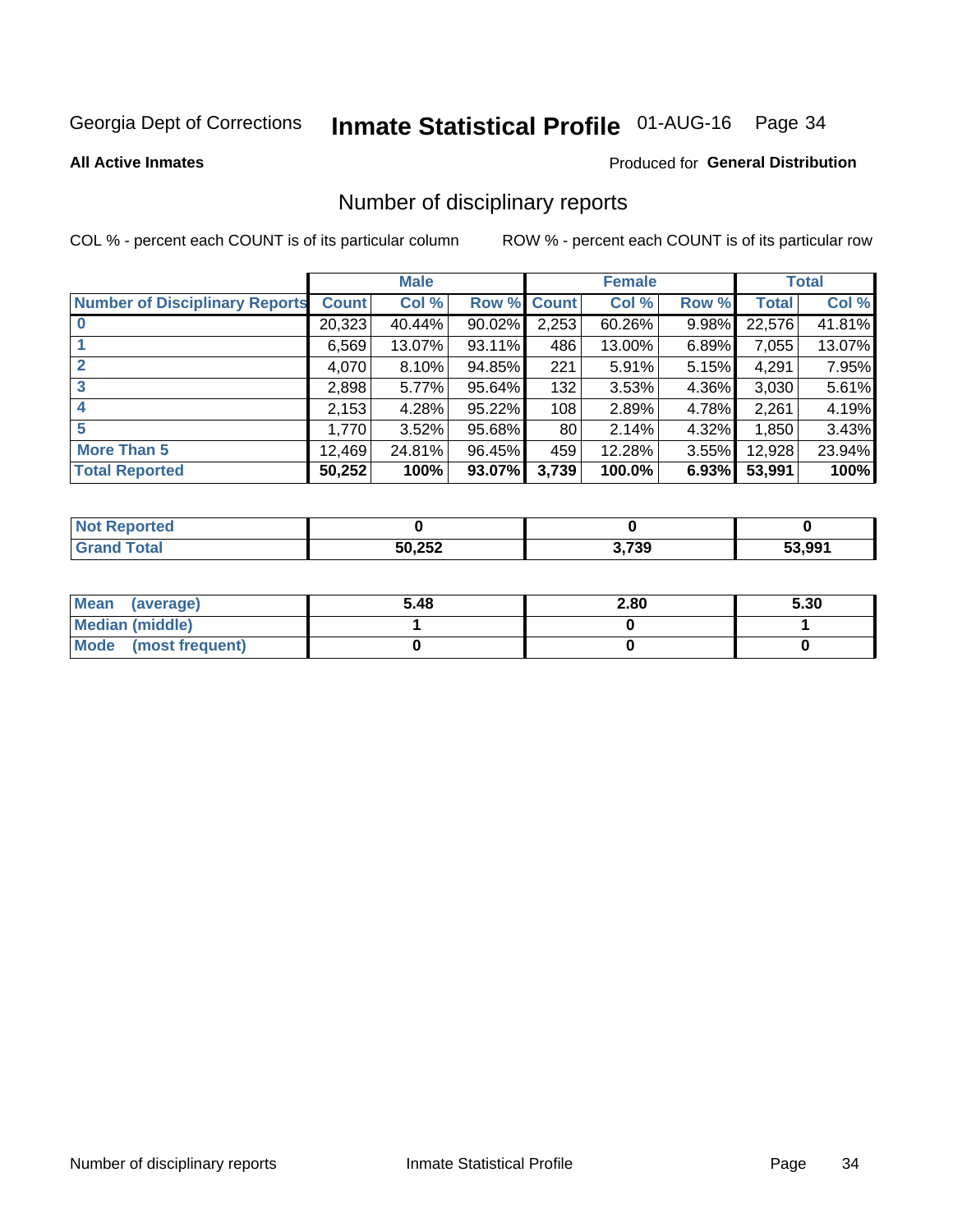# Inmate Statistical Profile 01-AUG-16 Page 35

#### **All Active Inmates**

### Produced for General Distribution

### Number of transfers

COL % - percent each COUNT is of its particular column

|                            |         | <b>Male</b> |        |              | <b>Female</b> |          |              | <b>Total</b> |
|----------------------------|---------|-------------|--------|--------------|---------------|----------|--------------|--------------|
| <b>Number of Transfers</b> | Count l | Col %       | Row %  | <b>Count</b> | Col %         | Row %    | <b>Total</b> | Col %        |
|                            | 3,735   | 7.43%       | 81.11% | 870          | 23.27%        | 18.89%   | 4,605        | 8.53%        |
|                            | 15,404  | 30.65%      | 91.06% | 1,512        | 40.44%        | 8.94%    | 16,916       | 31.33%       |
| $\mathbf{2}$               | 8,602   | 17.12%      | 93.10% | 638          | 17.06%        | $6.90\%$ | 9,240        | 17.11%       |
| 3                          | 5,080   | $10.11\%$   | 95.15% | 259          | 6.93%         | 4.85%    | 5,339        | 9.89%        |
| 4                          | 3,306   | 6.58%       | 95.38% | 160          | 4.28%         | 4.62%    | 3,466        | 6.42%        |
| 5                          | 2,426   | 4.83%       | 96.16% | 97           | 2.59%         | 3.84%    | 2,523        | 4.67%        |
| <b>More Than 5</b>         | 11,699  | 23.28%      | 98.29% | 203          | 5.43%         | $1.71\%$ | 11,902       | 22.04%       |
| <b>Total Reported</b>      | 50,252  | 100%        | 93.07% | 3,739        | 100%          | 6.93%    | 53,991       | 100%         |

| orted<br>NOT |        |       |        |
|--------------|--------|-------|--------|
| Total        | 50,252 | 3,739 | 53.991 |

| Mean (average)         | . റ≁ | -72<br>. J | 4.03 |
|------------------------|------|------------|------|
| <b>Median (middle)</b> |      |            |      |
| Mode (most frequent)   |      |            |      |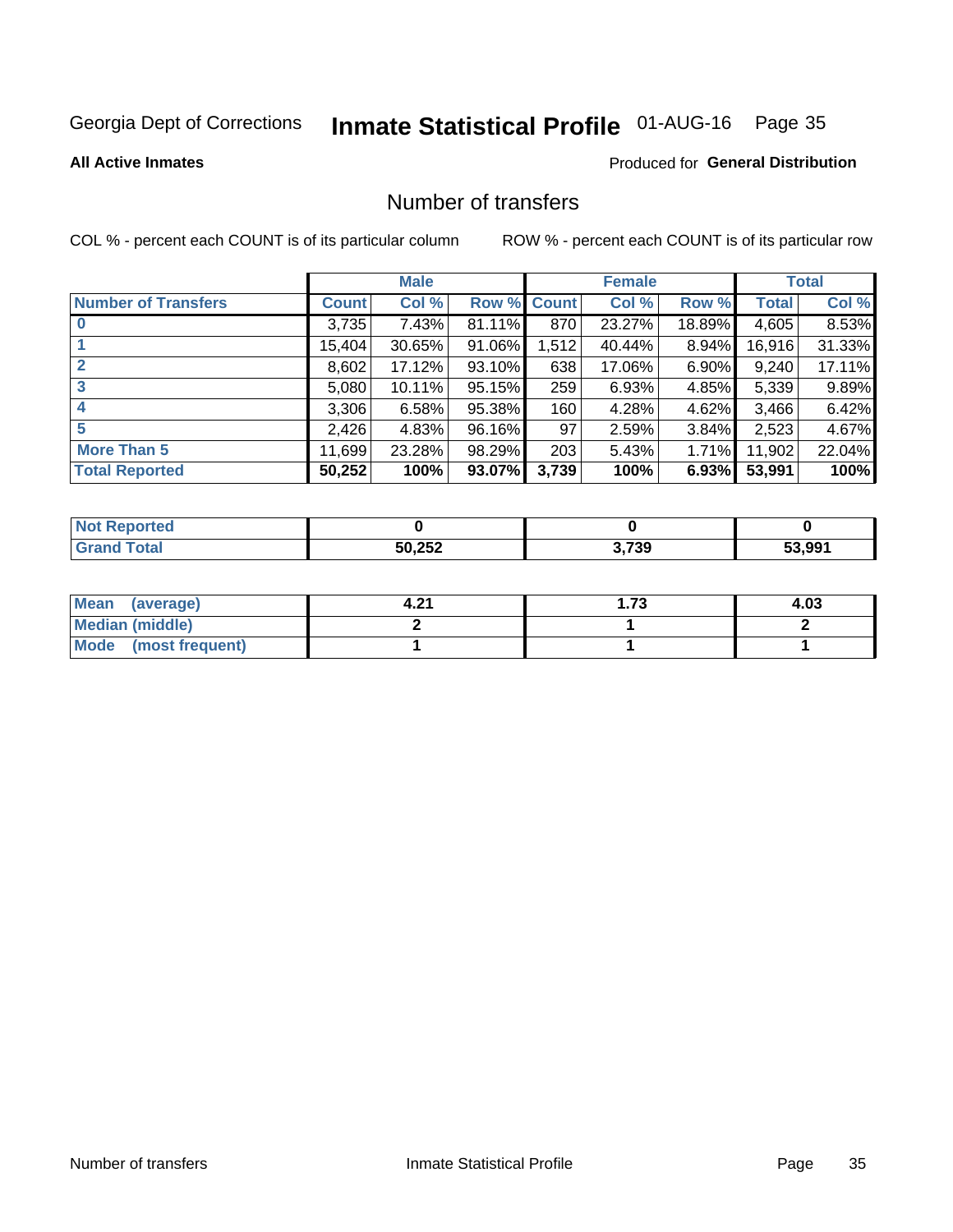# Inmate Statistical Profile 01-AUG-16 Page 36

**All Active Inmates** 

### Produced for General Distribution

### Number of escapes

COL % - percent each COUNT is of its particular column

|                          |              | <b>Male</b> |             |       | <b>Female</b> |       |        | <b>Total</b> |
|--------------------------|--------------|-------------|-------------|-------|---------------|-------|--------|--------------|
| <b>Number of Escapes</b> | <b>Count</b> | Col %       | Row % Count |       | Col %         | Row % | Total  | Col %        |
|                          | 49,713       | 98.93%      | $93.02\%$   | 3,731 | 99.79%        | 6.98% | 53,444 | 98.99%       |
|                          | 503          | 1.00%       | 98.43%      | 8     | 0.21%         | 1.57% | 511    | 0.95%        |
|                          | 31           | 0.06%       | 100.00%     |       |               |       | 31     | 0.06%        |
|                          |              | 0.01%       | 100.00%     |       |               |       |        | 0.01%        |
|                          |              | 0.01%       | 100.00%     |       |               |       |        | 0.01%        |
| <b>Total Reported</b>    | 50,252       | 100%        | 93.07%      | 3,739 | 100%          | 6.93% | 53,991 | 100.0%       |

| <b>Not Reported</b> |        |       |        |
|---------------------|--------|-------|--------|
| Total               | 50,252 | 3,739 | 53,991 |

| Mean (average)       |  | ו ש. |
|----------------------|--|------|
| Median (middle)      |  |      |
| Mode (most frequent) |  |      |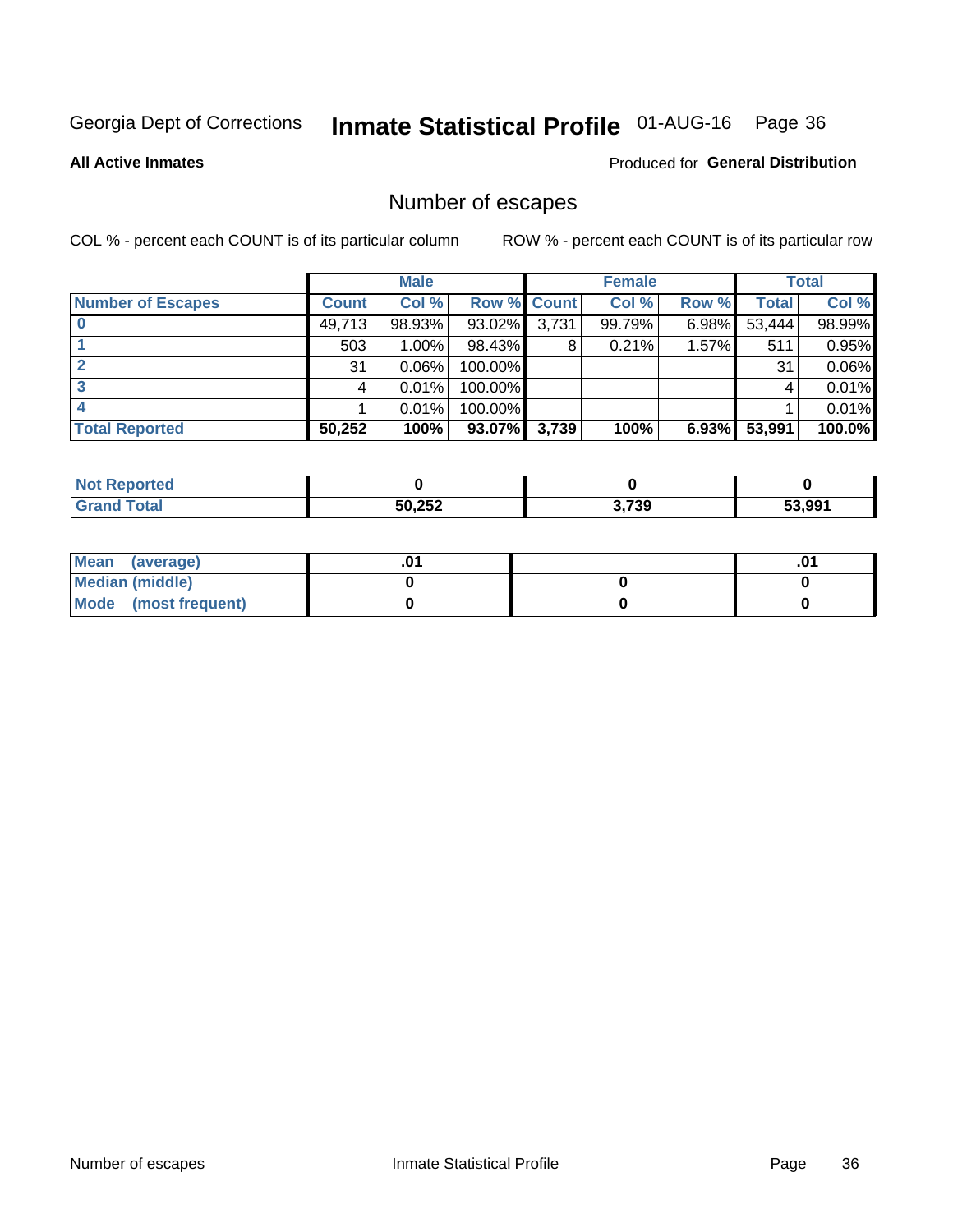# Inmate Statistical Profile 01-AUG-16 Page 37

**All Active Inmates** 

### Produced for General Distribution

### Split sentences - Probation to follow

COL % - percent each COUNT is of its particular column

|                            |              | <b>Male</b> |                    |       | <b>Female</b> |          |              | <b>Total</b> |
|----------------------------|--------------|-------------|--------------------|-------|---------------|----------|--------------|--------------|
| <b>Probation to follow</b> | <b>Count</b> | Col%        | <b>Row % Count</b> |       | Col %         | Row %    | <b>Total</b> | Col %        |
| <b>Yes</b>                 | 36.860       | 73.35%      | 92.72%             | 2,896 | 77.45%        | $7.28\%$ | 39,756       | 73.63%       |
| <b>No</b>                  | 13.392       | 26.65%      | 94.08%             | 843   | 22.55%        | $5.92\%$ | 14,235       | 26.37%       |
| <b>Total Reported</b>      | 50,252       | 100%        | $93.07\%$ 3,739    |       | 100%          |          | 6.93% 53,991 | 100%         |

| _______ | よの つちつ<br>-50.<br>70 J L<br>$\sim$ $\sim$ $\sim$ | המדי<br>59<br>- - | 53.991 |
|---------|--------------------------------------------------|-------------------|--------|
|         |                                                  |                   |        |

| M<br>reauent)<br>/٥<br>$\sim$<br>v.,<br>.<br>w<br>$\cdot$ - $\cdot$ |  |  |  |  |  |
|---------------------------------------------------------------------|--|--|--|--|--|
|---------------------------------------------------------------------|--|--|--|--|--|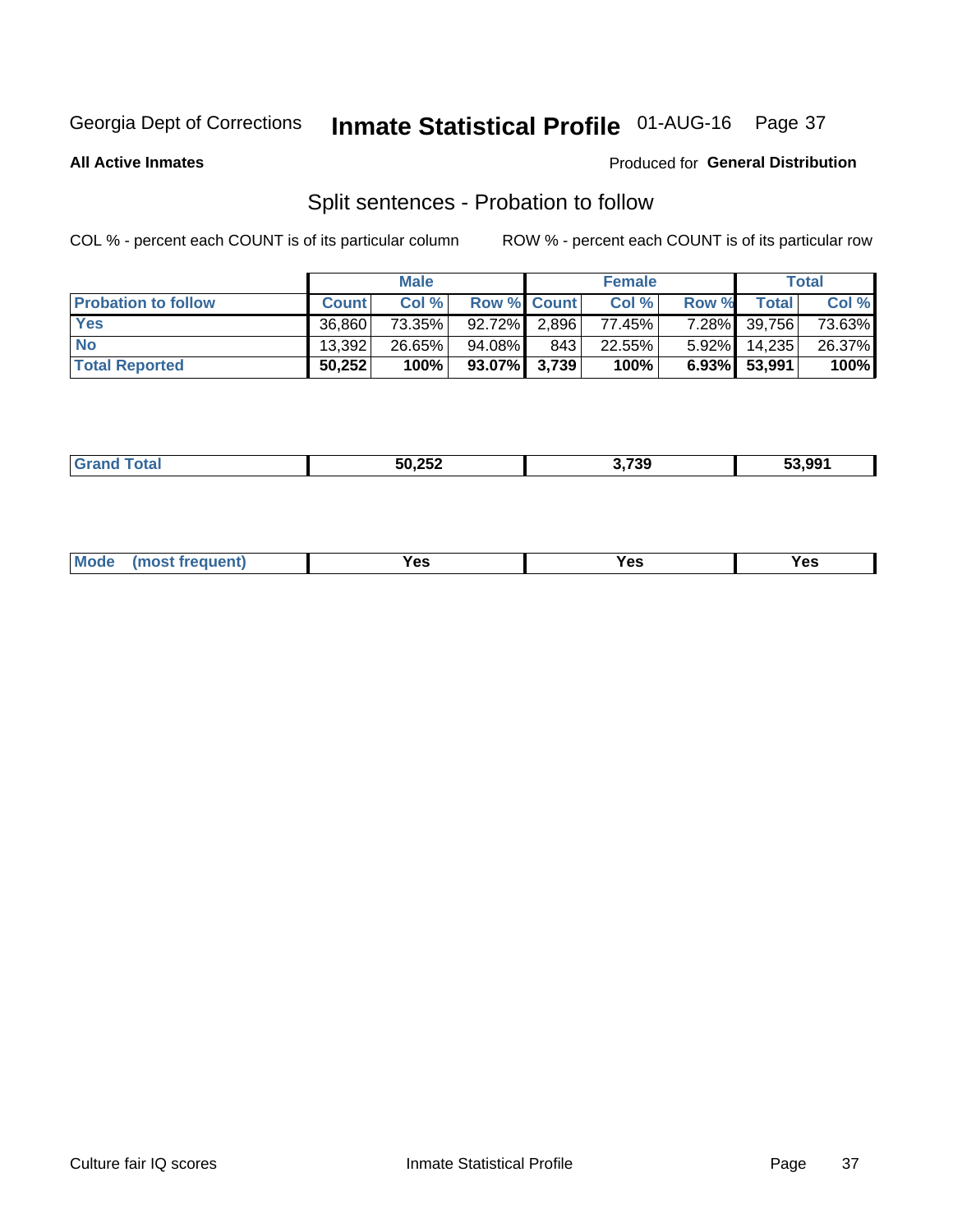# Inmate Statistical Profile 01-AUG-16 Page 38

**All Active Inmates** 

### Produced for General Distribution

### Probable future release type of still active inmates

COL % - percent each COUNT is of its particular column

|                                         |              | <b>Male</b> |                    |     | <b>Female</b> |          | <b>Total</b> |        |
|-----------------------------------------|--------------|-------------|--------------------|-----|---------------|----------|--------------|--------|
| <b>Probable Future Release Type</b>     | <b>Count</b> | Col %       | <b>Row % Count</b> |     | Col %         | Row %    | <b>Total</b> | Col %  |
| <b>Paroled with probation to follow</b> | 19,715       | 40.61%      | 91.49% 1,833       |     | 50.21%        | 8.51%    | 21,548       | 41.28% |
| Paroled w/o probation to follow         | 6,372        | 13.13%      | 92.72%             | 500 | 13.69%        | 7.28%    | 6,872        | 13.17% |
| <b>Maxout with probation to follow</b>  | 14,663       | 30.20%      | 93.78%             | 972 | 26.62%        | 6.22%    | 15,635       | 29.95% |
| <b>Maxout w/o probation to follow</b>   | 2,858        | 5.89%       | 94.76%             | 158 | 4.33%         | $5.24\%$ | 3,016        | 5.78%  |
| Life, LWOP or death sentence            | 4,939        | 10.17%      | 96.33%             | 188 | 5.15%         | 3.67%    | 5,127        | 9.82%  |
| <b>Total Reported</b>                   | 48,547       | 100%        | 93.01% 3,651       |     | 100%          | 6.99%    | 52,198       | 100%   |

| eleased     |        |                 |        |
|-------------|--------|-----------------|--------|
| <b>otal</b> | 48.547 | ) CE1<br>. v. j | 52,198 |

| Mode (most frequent) | <b>PAR with PROB follow</b> | <b>PAR with PROB follow</b> | <b>PAR with PROB</b> |
|----------------------|-----------------------------|-----------------------------|----------------------|
|                      |                             |                             | follow               |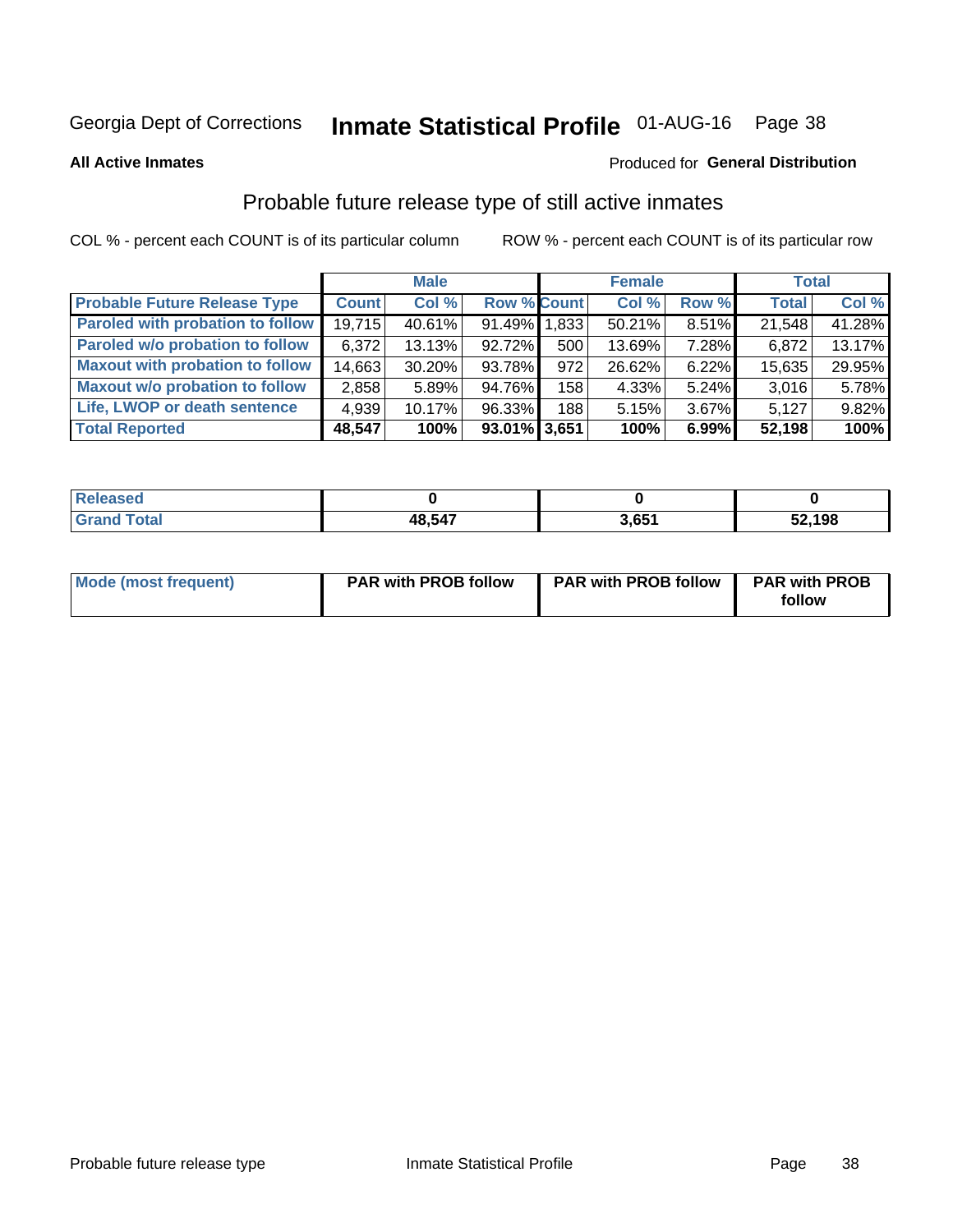### **All Active Inmates**

### **Produced for General Distribution**

# Time served in current (or last) institution

COL % - percent each COUNT is of its particular column

|                            |              | <b>Male</b> |        |              | <b>Female</b> |        |              | <b>Total</b> |
|----------------------------|--------------|-------------|--------|--------------|---------------|--------|--------------|--------------|
| <b>Time In Institution</b> | <b>Count</b> | Col %       | Row %  | <b>Count</b> | Col %         | Row %  | <b>Total</b> | Col %        |
| 0 to 3 months              | 11,979       | 23.84%      | 92.33% | 995          | 26.61%        | 7.67%  | 12,974       | 24.03%       |
| <b>3.01 to 6 months</b>    | 7,678        | 15.28%      | 92.32% | 639          | 17.09%        | 7.68%  | 8,317        | 15.40%       |
| 6.01 to 9 months           | 5,419        | 10.78%      | 92.40% | 446          | 11.93%        | 7.60%  | 5,865        | 10.86%       |
| 9.01 to 12 months          | 4,172        | 8.30%       | 93.82% | 275          | 7.35%         | 6.18%  | 4,447        | 8.24%        |
| <b>12.01 to 18 months</b>  | 5,660        | 11.26%      | 94.29% | 343          | 9.17%         | 5.71%  | 6,003        | 11.12%       |
| <b>18.01 to 24 months</b>  | 4,220        | 8.40%       | 95.11% | 217          | 5.80%         | 4.89%  | 4,437        | 8.22%        |
| $2.01$ to 3 years          | 4,089        | 8.14%       | 94.50% | 238          | 6.37%         | 5.50%  | 4,327        | 8.01%        |
| $3.01$ to 4 years          | 2,336        | 4.65%       | 93.18% | 171          | 4.57%         | 6.82%  | 2,507        | 4.64%        |
| 4.01 to 5 years            | 1,577        | 3.14%       | 94.77% | 87           | 2.33%         | 5.23%  | 1,664        | 3.08%        |
| 5.01 to 6 years            | 938          | 1.87%       | 85.98% | 153          | 4.09%         | 14.02% | 1,091        | 2.02%        |
| 6.01 to 7 years            | 596          | 1.19%       | 92.83% | 46           | 1.23%         | 7.17%  | 642          | 1.19%        |
| 7.01 to 8 years            | 445          | 0.89%       | 92.32% | 37           | 0.99%         | 7.68%  | 482          | 0.89%        |
| 8.01 to 9 years            | 225          | 0.45%       | 92.98% | 17           | 0.45%         | 7.02%  | 242          | 0.45%        |
| 9.01 to 10 years           | 129          | 0.26%       | 92.14% | 11           | 0.29%         | 7.86%  | 140          | 0.26%        |
| Over 10 years              | 789          | 1.57%       | 92.50% | 64           | 1.71%         | 7.50%  | 853          | 1.58%        |
| <b>Total Reported</b>      | 50,252       | 100%        | 93.07% | 3,739        | 100%          | 6.93%  | 53,991       | 100%         |

| <b>NOT</b><br>чес |        |             |        |
|-------------------|--------|-------------|--------|
|                   | 50,252 | 70c<br>, ఎర | 53.991 |

| <b>Mean</b><br>(average) | 23 months | 19 months | 22 months |
|--------------------------|-----------|-----------|-----------|
| Median (middle)          | 9 months  | 8 months  | 9 months  |
| Mode (most frequent)     | 0 months  | months    | l months  |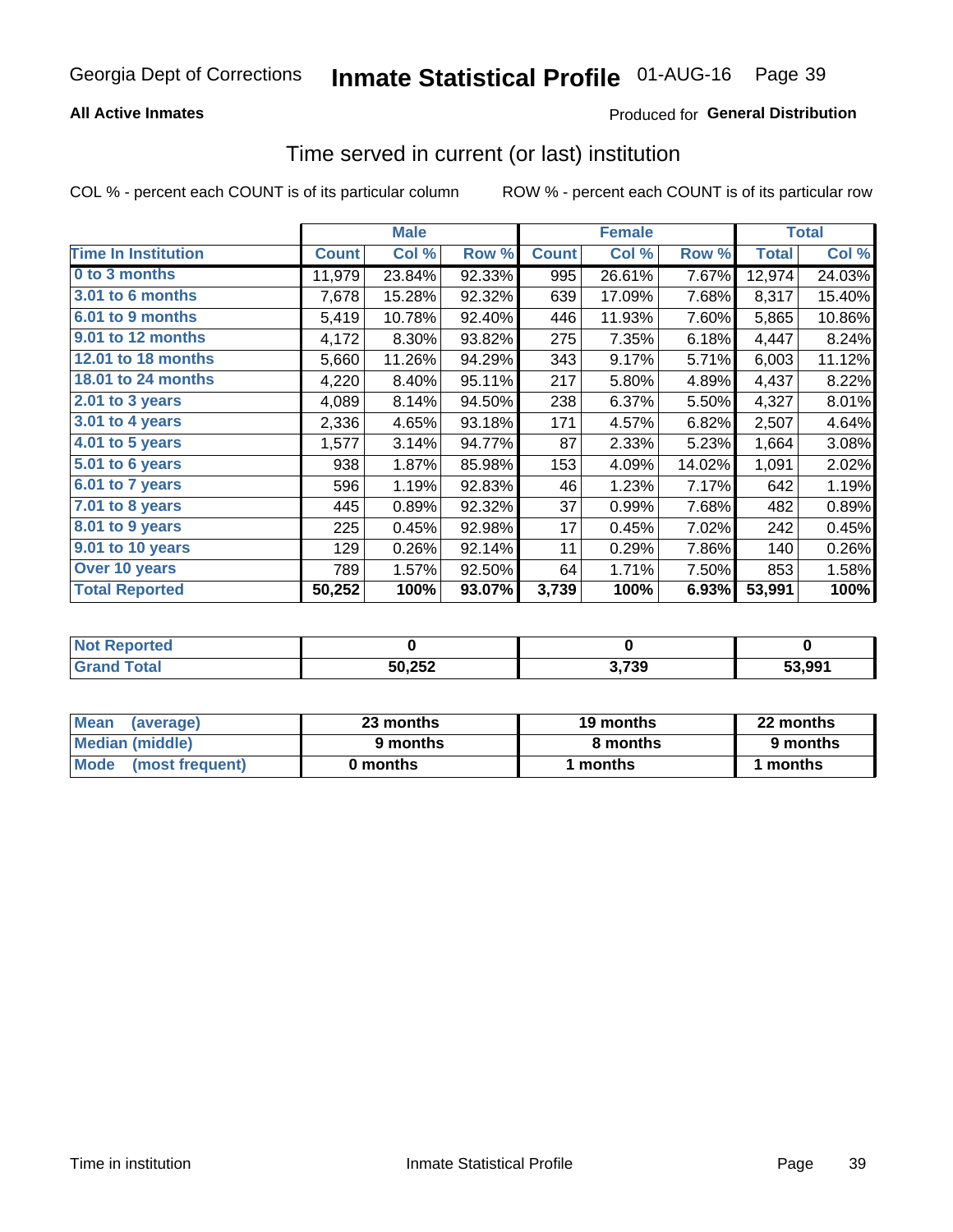#### Inmate Statistical Profile 01-AUG-16 Page 40

### **All Active Inmates**

### Produced for General Distribution

### Highest grade level attained

COL % - percent each COUNT is of its particular column

|                              |                 | <b>Male</b> |         |                | <b>Female</b> |        |                 | <b>Total</b> |
|------------------------------|-----------------|-------------|---------|----------------|---------------|--------|-----------------|--------------|
| <b>Grade Level</b>           | <b>Count</b>    | Col %       | Row %   | <b>Count</b>   | Col %         | Row %  | <b>Total</b>    | Col %        |
| No school at all             | $\overline{16}$ | 0.04%       | 100.00% |                |               |        | $\overline{16}$ | 0.04%        |
| <b>Grade 1</b>               | 17              | 0.04%       | 100.00% |                |               |        | 17              | 0.04%        |
| Grade 2                      | 39              | 0.10%       | 90.70%  | 4              | 0.15%         | 9.30%  | 43              | 0.10%        |
| Grade 3                      | 85              | 0.21%       | 98.84%  | $\mathbf{1}$   | 0.04%         | 1.16%  | 86              | 0.20%        |
| <b>Grade 4</b>               | 96              | 0.24%       | 96.00%  | 4              | 0.15%         | 4.00%  | 100             | 0.23%        |
| <b>Grade 5</b>               | 108             | 0.27%       | 96.43%  | 4              | 0.15%         | 3.57%  | 112             | 0.26%        |
| Grade 6                      | 404             | 1.01%       | 95.28%  | 20             | 0.73%         | 4.72%  | 424             | 0.99%        |
| <b>Grade 7</b>               | 746             | 1.87%       | 95.15%  | 38             | 1.39%         | 4.85%  | 784             | 1.84%        |
| Grade 8                      | 2,738           | 6.86%       | 94.19%  | 169            | 6.17%         | 5.81%  | 2,907           | 6.82%        |
| Grade 9                      | 5,175           | 12.97%      | 95.50%  | 244            | 8.91%         | 4.50%  | 5,419           | 12.70%       |
| Grade 10                     | 7,134           | 17.87%      | 95.68%  | 322            | 11.75%        | 4.32%  | 7,456           | 17.48%       |
| Grade 11                     | 7,005           | 17.55%      | 94.75%  | 388            | 14.16%        | 5.25%  | 7,393           | 17.33%       |
| <b>Grade 12 or GED</b>       | 12,464          | 31.23%      | 92.74%  | 975            | 35.58%        | 7.26%  | 13,439          | 31.51%       |
| <b>Some tech school</b>      | 304             | 0.76%       | 83.52%  | 60             | 2.19%         | 16.48% | 364             | 0.85%        |
| <b>Completed tech school</b> | 312             | 0.78%       | 83.87%  | 60             | 2.19%         | 16.13% | 372             | 0.87%        |
| College, 1 year              | 1,057           | 2.65%       | 88.30%  | 140            | 5.11%         | 11.70% | 1,197           | 2.81%        |
| College, 2 year              | 1,316           | 3.30%       | 88.50%  | 171            | 6.24%         | 11.50% | 1,487           | 3.49%        |
| College, 3 year              | 329             | 0.82%       | 87.73%  | 46             | 1.68%         | 12.27% | 375             | 0.88%        |
| <b>Bachelor's degree</b>     | 449             | 1.12%       | 85.36%  | 77             | 2.81%         | 14.64% | 526             | 1.23%        |
| <b>Master's degree</b>       | 78              | 0.20%       | 84.78%  | 14             | 0.51%         | 15.22% | 92              | 0.22%        |
| Ph.D. degree                 | 16              | 0.04%       | 94.12%  | 1              | 0.04%         | 5.88%  | 17              | 0.04%        |
| Law degree                   | 14              | 0.04%       | 87.50%  | $\overline{2}$ | 0.07%         | 12.50% | 16              | 0.04%        |
| <b>Some medical school</b>   | 1               | 0.01%       | 100.00% |                |               |        | 1               | 0.01%        |
| <b>Medical degree</b>        | 10              | 0.03%       | 100.00% |                |               |        | 10              | 0.02%        |
|                              | 1               | 0.01%       | 100.00% |                |               |        | $\mathbf{1}$    | 0.01%        |
| <b>Total Reported</b>        | 39,914          | 100%        | 93.58%  | 2,740          | 100.0%        | 6.42%  | 42,654          | 100.0%       |

| 10.338        | 999   | 227<br> |
|---------------|-------|---------|
| 50,252<br>∠د∠ | 3,739 | 53.99'  |

| Mean<br>(average)    | 10.78           | 11.40           | 10.82           |
|----------------------|-----------------|-----------------|-----------------|
| Median (middle)      | Grade 11        | Grade 12 or GED | Grade 11        |
| Mode (most frequent) | Grade 12 or GED | Grade 12 or GED | Grade 12 or GED |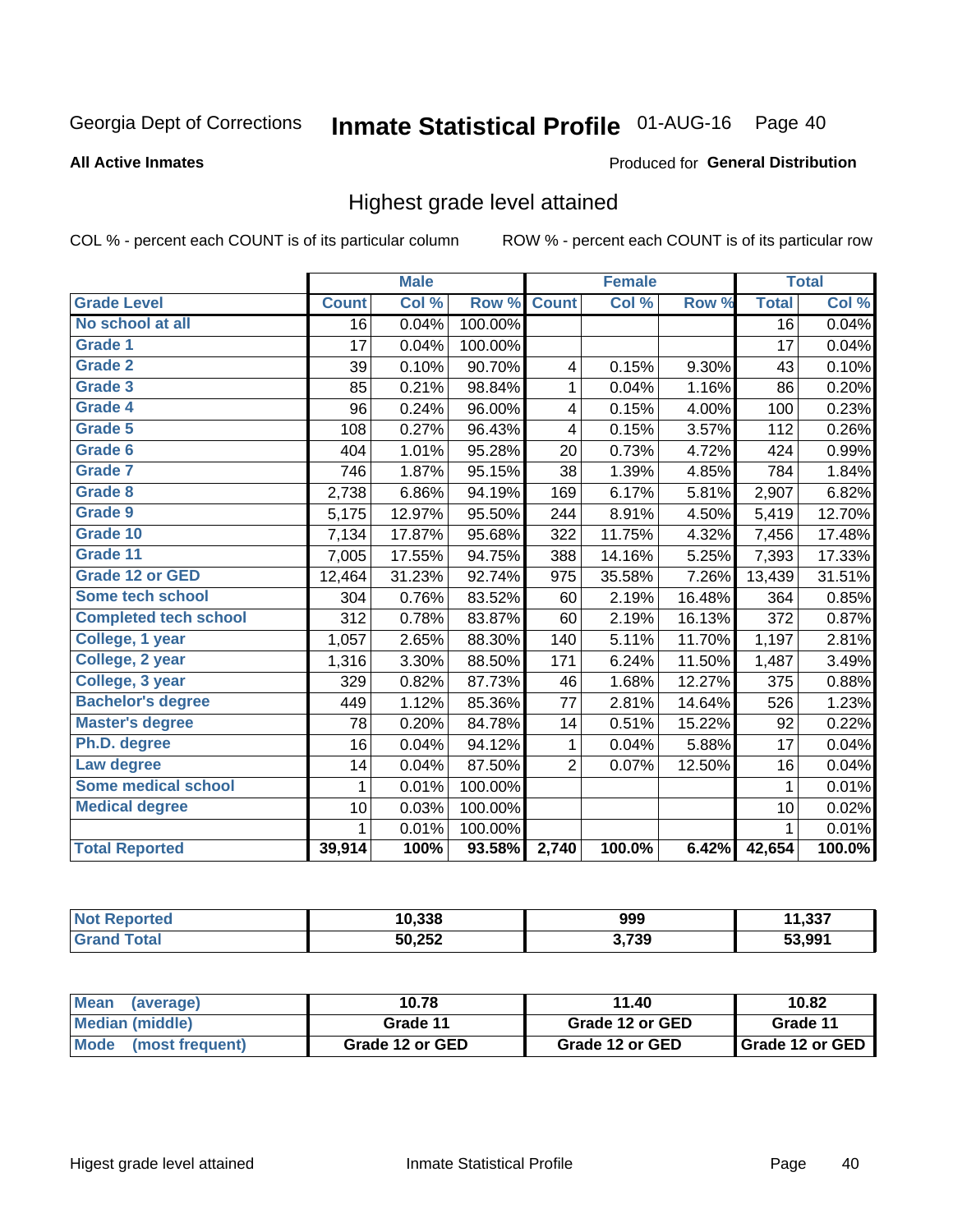# Inmate Statistical Profile 01-AUG-16 Page 41

### **All Active Inmates**

### **Produced for General Distribution**

### Culture fair IQ scores

COL % - percent each COUNT is of its particular column

|                       |              | <b>Male</b> |             |       | <b>Female</b> |        |              | <b>Total</b> |
|-----------------------|--------------|-------------|-------------|-------|---------------|--------|--------------|--------------|
| <b>IQ Scores</b>      | <b>Count</b> | Col %       | Row % Count |       | Col %         | Row %  | <b>Total</b> | Col %        |
| $60 - 69$             | 958          | 2.18%       | 93.65%      | 65    | 2.08%         | 6.35%  | 1,023        | 2.17%        |
| $70 - 79$             | 2,936        | 6.68%       | 93.00%      | 221   | 7.09%         | 7.00%  | 3,157        | 6.71%        |
| $80 - 89$             | 6,496        | 14.78%      | 90.10%      | 714   | 22.90%        | 9.90%  | 7,210        | 15.31%       |
| $90 - 99$             | 12,192       | 27.73%      | 91.28%      | 1,164 | 37.33%        | 8.72%  | 13,356       | 28.37%       |
| $100 - 109$           | 12,326       | 28.04%      | 95.86%      | 533   | 17.09%        | 4.14%  | 12,859       | 27.31%       |
| $110 - 119$           | 7,515        | 17.09%      | 97.23%      | 214   | 6.86%         | 2.77%  | 7,729        | 16.42%       |
| $120 - 129$           | 1,471        | 3.35%       | 91.94%      | 129   | 4.14%         | 8.06%  | 1,600        | 3.40%        |
| $130 - 139$           | 59           | 0.13%       | 52.68%      | 53    | 1.70%         | 47.32% | 112          | 0.24%        |
| 140 & Up              | 8            | 0.02%       | 24.24%      | 25    | 0.80%         | 75.76% | 33           | 0.07%        |
| <b>Total Reported</b> | 43,961       | 100%        | 93.38%      | 3,118 | 100%          | 6.62%  | 47,079       | 100%         |

| <b>Not Reported</b>         | 5,445  | 497   | 5,942  |
|-----------------------------|--------|-------|--------|
| <b>Not Valid (under 60)</b> | 846    | 124   | 970    |
| <b>Grand Total</b>          | 50,252 | 3,739 | 53,991 |

| <b>Mean</b><br>(average)       | 98  | 96 | 98 |
|--------------------------------|-----|----|----|
| Median (middle)                | 99  | 96 | 99 |
| <b>Mode</b><br>(most frequent) | 103 | 96 | 99 |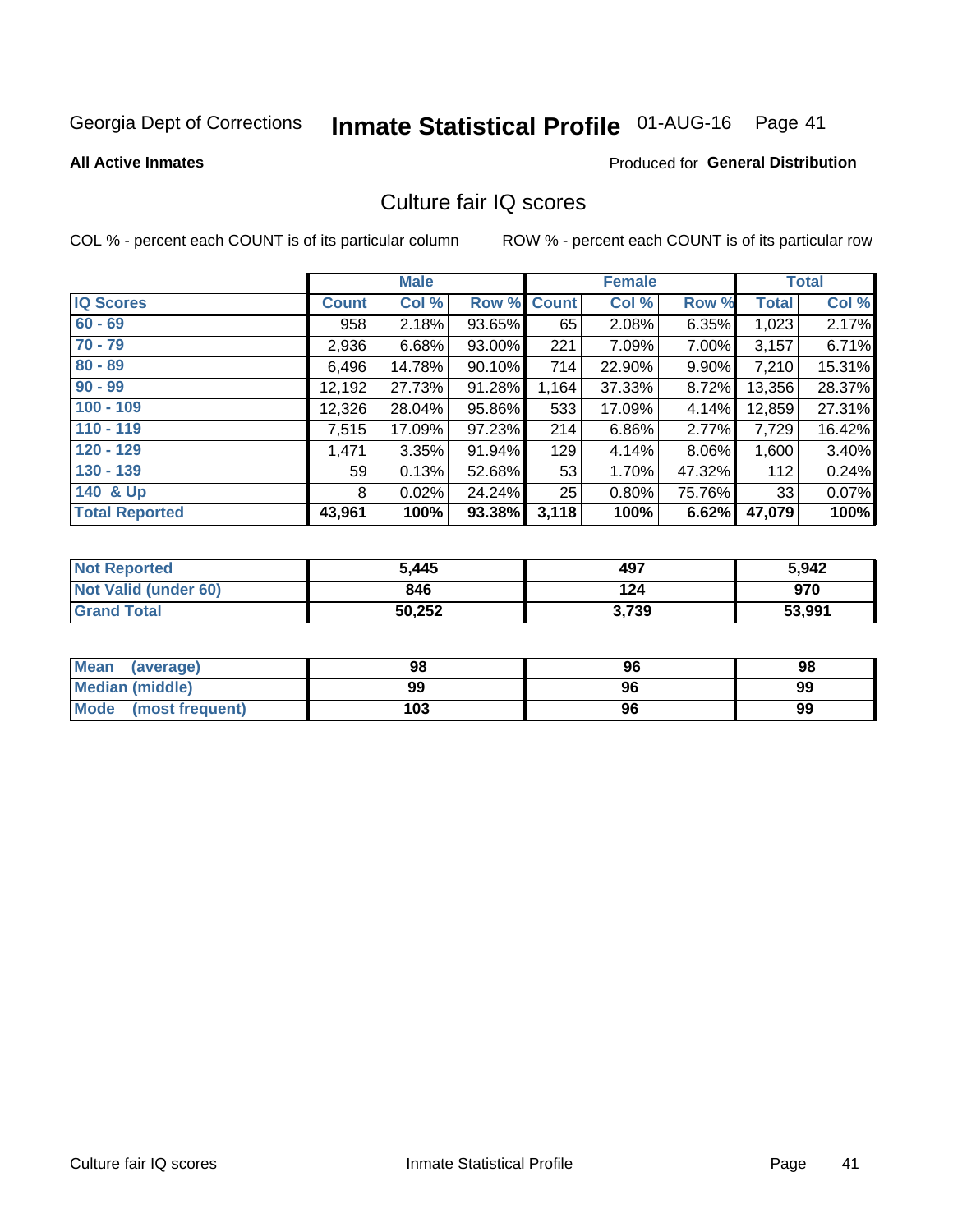# Inmate Statistical Profile 01-AUG-16 Page 42

### **All Active Inmates**

### Produced for General Distribution

# Wide Range Achievement Test (WRAT) reading score

COL % - percent each COUNT is of its particular column

|                           |              | <b>Male</b> |        |              | <b>Female</b> |        |              | <b>Total</b> |
|---------------------------|--------------|-------------|--------|--------------|---------------|--------|--------------|--------------|
| <b>WRAT Reading Score</b> | <b>Count</b> | Col %       | Row %  | <b>Count</b> | Col %         | Row %  | <b>Total</b> | Col %        |
| $0.1$ to $0.9$            | 944          | 2.08%       | 99.58% | 4            | 0.12%         | 0.42%  | 948          | 1.95%        |
| 1.0 to 1.9                | 857          | 1.89%       | 98.62% | 12           | 0.37%         | 1.38%  | 869          | 1.79%        |
| 2.0 to 2.9                | 1,587        | 3.50%       | 97.18% | 46           | 1.42%         | 2.82%  | 1,633        | 3.36%        |
| 3.0 to 3.9                | 3,655        | 8.06%       | 97.03% | 112          | 3.45%         | 2.97%  | 3,767        | 7.75%        |
| 4.0 to 4.9                | 4,167        | 9.19%       | 95.01% | 219          | 6.75%         | 4.99%  | 4,386        | 9.02%        |
| 5.0 to 5.9                | 3,662        | 8.07%       | 94.70% | 205          | 6.32%         | 5.30%  | 3,867        | 7.96%        |
| 6.0 to 6.9                | 4,197        | 9.25%       | 94.04% | 266          | 8.20%         | 5.96%  | 4,463        | 9.18%        |
| 7.0 to 7.9                | 1,645        | 3.63%       | 93.41% | 116          | 3.57%         | 6.59%  | 1,761        | 3.62%        |
| 8.0 to 8.9                | 3,275        | 7.22%       | 92.59% | 262          | 8.07%         | 7.41%  | 3,537        | 7.28%        |
| 9.0 to 9.9                | 2,084        | 4.59%       | 93.96% | 134          | 4.13%         | 6.04%  | 2,218        | 4.56%        |
| 10.0 to 10.9              | 2,809        | 6.19%       | 91.65% | 256          | 7.89%         | 8.35%  | 3,065        | 6.31%        |
| 11.0 to 11.9              | 4,245        | 9.36%       | 89.92% | 476          | 14.67%        | 10.08% | 4,721        | 9.71%        |
| 12.0 to 12.9              | 11,504       | 25.36%      | 91.67% | 1,045        | 32.20%        | 8.33%  | 12,549       | 25.82%       |
| 13                        | 734          | 1.62%       | 88.86% | 92           | 2.84%         | 11.14% | 826          | 1.70%        |
| <b>Total Reported</b>     | 45,365       | 100%        | 93.32% | 3,245        | 100%          | 6.68%  | 48,610       | 100.0%       |

| NO | 4,887  | 494   | 5,381  |
|----|--------|-------|--------|
|    | 50,252 | 3,739 | 53.991 |

| <b>Mean</b><br>(average)       | 8.34 | 9.66 | 8.42 |
|--------------------------------|------|------|------|
| Median (middle)                |      | 10.8 | 8.9  |
| <b>Mode</b><br>(most frequent) | 12.9 | 12.9 | 12.9 |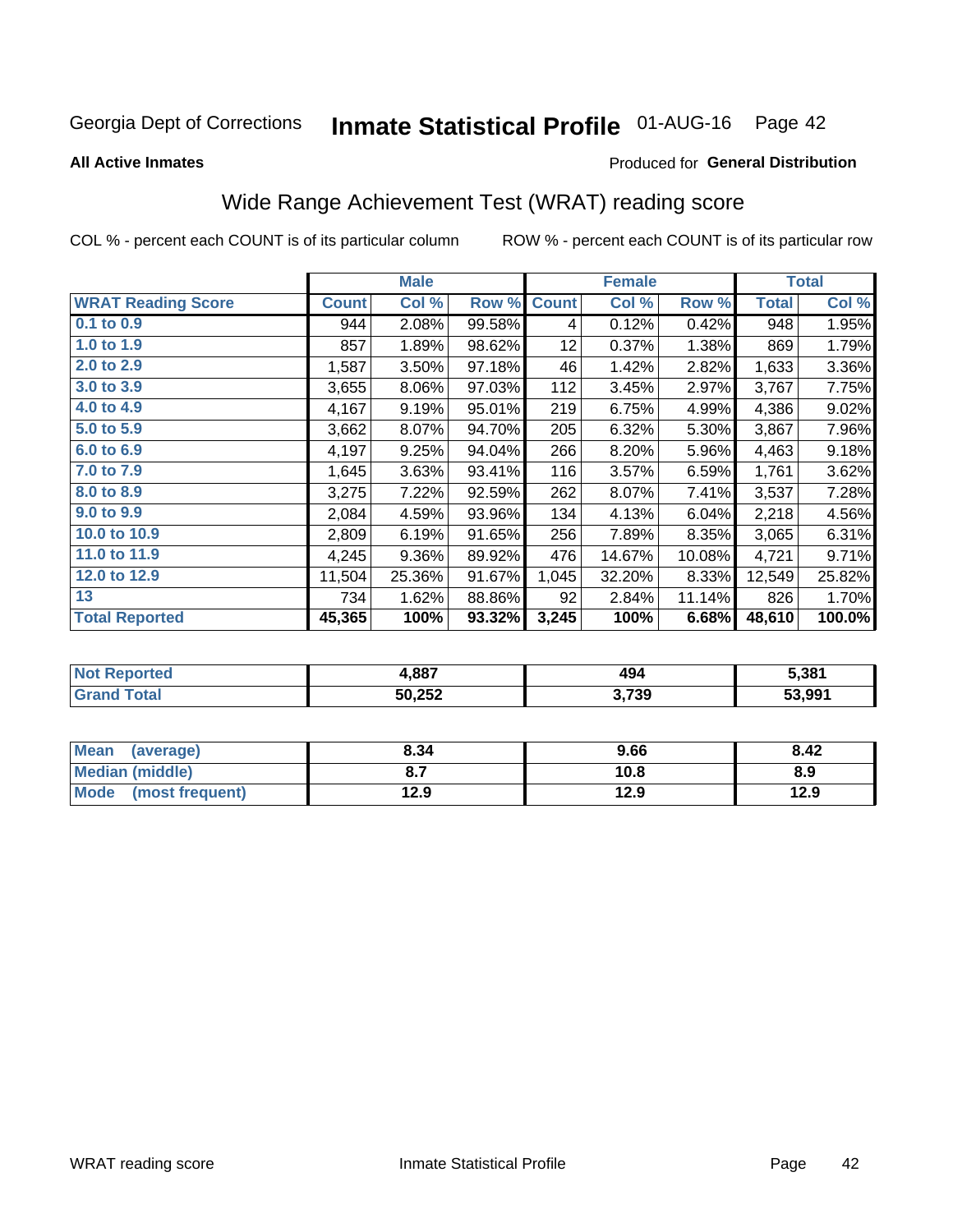# Inmate Statistical Profile 01-AUG-16 Page 43

**All Active Inmates** 

### Produced for General Distribution

# Wide Range Achievement Test (WRAT) math score

COL % - percent each COUNT is of its particular column

|                              |              | <b>Male</b> |        |                | <b>Female</b> |        |              | <b>Total</b> |
|------------------------------|--------------|-------------|--------|----------------|---------------|--------|--------------|--------------|
| <b>WRAT Mathematic Score</b> | <b>Count</b> | Col %       | Row %  | <b>Count</b>   | Col %         | Row %  | <b>Total</b> | Col %        |
| $0.1$ to $0.9$               | 87           | 0.19%       | 97.75% | $\overline{2}$ | 0.06%         | 2.25%  | 89           | 0.18%        |
| 1.0 to 1.9                   | 303          | 0.67%       | 97.43% | 8              | 0.25%         | 2.57%  | 311          | 0.64%        |
| 2.0 to 2.9                   | 912          | 2.01%       | 97.02% | 28             | 0.86%         | 2.98%  | 940          | 1.93%        |
| 3.0 to 3.9                   | 2,187        | 4.82%       | 96.26% | 85             | 2.62%         | 3.74%  | 2,272        | 4.67%        |
| 4.0 to 4.9                   | 5,455        | 12.02%      | 95.10% | 281            | 8.66%         | 4.90%  | 5,736        | 11.80%       |
| 5.0 to 5.9                   | 7,110        | 15.67%      | 94.64% | 403            | 12.42%        | 5.36%  | 7,513        | 15.45%       |
| 6.0 to 6.9                   | 9,396        | 20.71%      | 94.03% | 597            | 18.40%        | 5.97%  | 9,993        | 20.56%       |
| 7.0 to 7.9                   | 3,830        | 8.44%       | 93.83% | 252            | 7.77%         | 6.17%  | 4,082        | 8.40%        |
| 8.0 to 8.9                   | 4,856        | 10.70%      | 92.04% | 420            | 12.95%        | 7.96%  | 5,276        | 10.85%       |
| 9.0 to 9.9                   | 2,623        | 5.78%       | 92.07% | 226            | 6.97%         | 7.93%  | 2,849        | 5.86%        |
| 10.0 to 10.9                 | 540          | 1.19%       | 97.12% | 16             | 0.49%         | 2.88%  | 556          | 1.14%        |
| 11.0 to 11.9                 | 1,852        | 4.08%       | 91.41% | 174            | 5.36%         | 8.59%  | 2,026        | 4.17%        |
| 12.0 to 12.9                 | 6,127        | 13.50%      | 89.31% | 733            | 22.60%        | 10.69% | 6,860        | 14.11%       |
| 13                           | 93           | 0.20%       | 83.04% | 19             | 0.59%         | 16.96% | 112          | 0.23%        |
| <b>Total Reported</b>        | 45,371       | 100%        | 93.33% | 3,244          | 100%          | 6.67%  | 48,615       | 100%         |

| rteo<br>NO | 4,881  | 495   | 5,376  |
|------------|--------|-------|--------|
|            | 50,252 | 3,739 | 53.991 |

| <b>Mean</b><br>(average) | 7.39 | 8.33 | 7.46 |
|--------------------------|------|------|------|
| <b>Median (middle)</b>   | 6.9  |      | 6.9  |
| Mode (most frequent)     | 12.9 | 12.9 | 12.9 |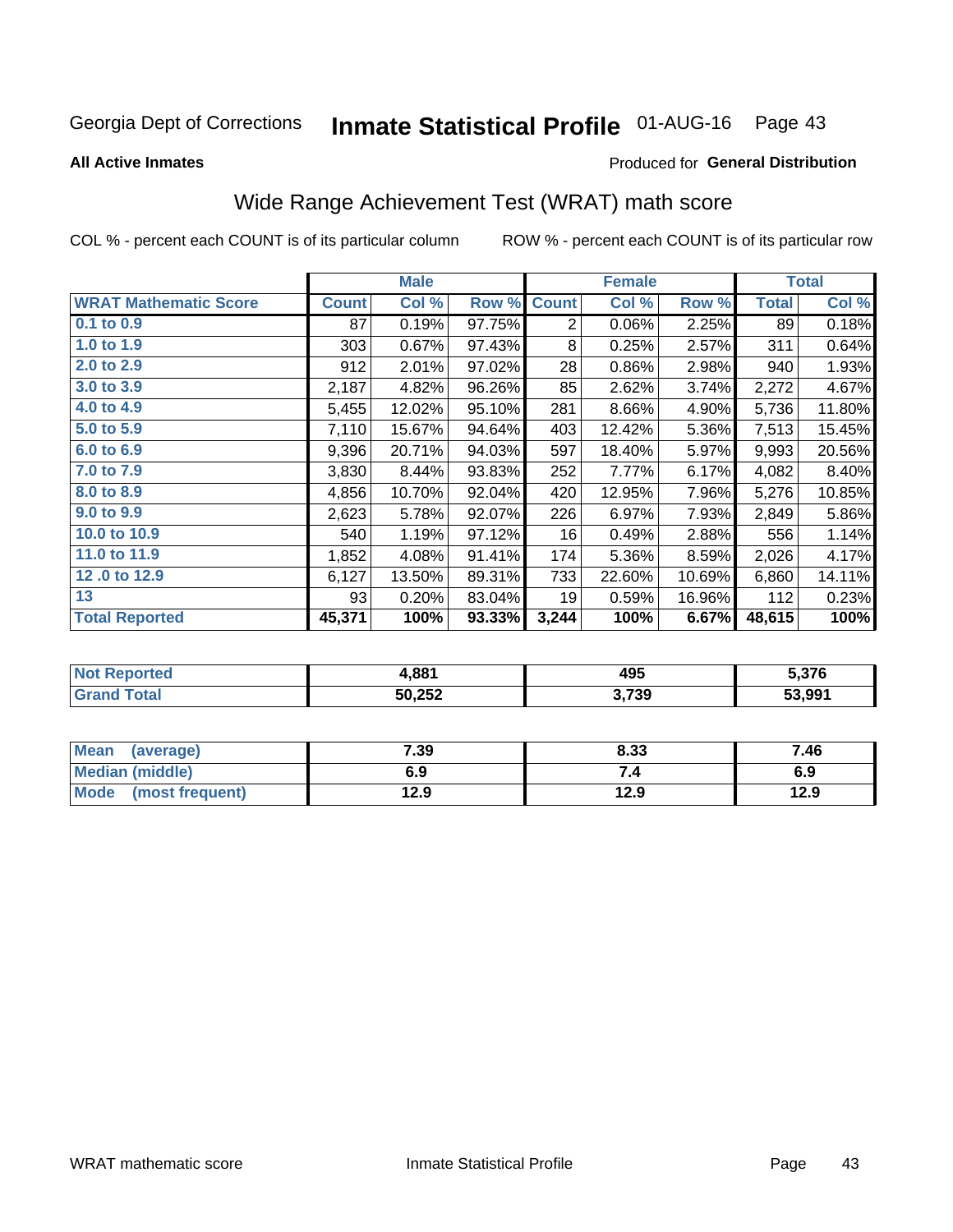#### **Inmate Statistical Profile 01-AUG-16** Page 44

### **All Active Inmates**

### Produced for General Distribution

# Wide Range Achievement Test (WRAT) spelling score

COL % - percent each COUNT is of its particular column

|                            |              | <b>Male</b> |        |              | <b>Female</b> |        |              | <b>Total</b> |
|----------------------------|--------------|-------------|--------|--------------|---------------|--------|--------------|--------------|
| <b>WRAT Spelling Score</b> | <b>Count</b> | Col %       | Row %  | <b>Count</b> | Col %         | Row %  | <b>Total</b> | Col %        |
| $0.1$ to $0.9$             | 970          | 2.14%       | 99.69% | 3            | 0.09%         | 0.31%  | 973          | 2.00%        |
| 1.0 to 1.9                 | 1,197        | 2.64%       | 99.25% | 9            | 0.28%         | 0.75%  | 1,206        | 2.48%        |
| 2.0 to 2.9                 | 2,162        | 4.76%       | 98.05% | 43           | 1.32%         | 1.95%  | 2,205        | 4.53%        |
| 3.0 to 3.9                 | 3,280        | 7.23%       | 97.71% | 77           | 2.37%         | 2.29%  | 3,357        | 6.90%        |
| 4.0 to 4.9                 | 3,085        | 6.80%       | 96.74% | 104          | 3.20%         | 3.26%  | 3,189        | 6.56%        |
| 5.0 to 5.9                 | 5,177        | 11.41%      | 96.55% | 185          | 5.70%         | 3.45%  | 5,362        | 11.03%       |
| 6.0 to 6.9                 | 4,364        | 9.62%       | 95.70% | 196          | 6.04%         | 4.30%  | 4,560        | 9.38%        |
| 7.0 to 7.9                 | 3,948        | 8.70%       | 94.00% | 252          | 7.76%         | 6.00%  | 4,200        | 8.64%        |
| 8.0 to 8.9                 | 3,853        | 8.49%       | 93.98% | 247          | 7.61%         | 6.02%  | 4,100        | 8.43%        |
| 9.0 to 9.9                 | 2,283        | 5.03%       | 94.03% | 145          | 4.47%         | 5.97%  | 2,428        | 4.99%        |
| 10.0 to 10.9               | 2,171        | 4.78%       | 93.94% | 140          | 4.31%         | 6.06%  | 2,311        | 4.75%        |
| 11.0 to 11.9               | 3,330        | 7.34%       | 92.71% | 262          | 8.07%         | 7.29%  | 3,592        | 7.39%        |
| 12.0 to 12.9               | 9,212        | 20.30%      | 85.75% | 1,531        | 47.17%        | 14.25% | 10,743       | 22.09%       |
| 13                         | 348          | 0.77%       | 87.00% | 52           | 1.60%         | 13.00% | 400          | 0.82%        |
| <b>Total Reported</b>      | 45,380       | 100%        | 93.32% | 3,246        | 100%          | 6.68%  | 48,626       | 100%         |

| NO | 872    | 493   | 5,365  |
|----|--------|-------|--------|
|    | 50,252 | 3,739 | 53.991 |

| Mean<br>(average)       | 7.84 | 10.24 | 8.00 |
|-------------------------|------|-------|------|
| <b>Median (middle)</b>  | . .  | 11.6  | .    |
| Mode<br>(most frequent) | 12.9 | 12.9  | 12.9 |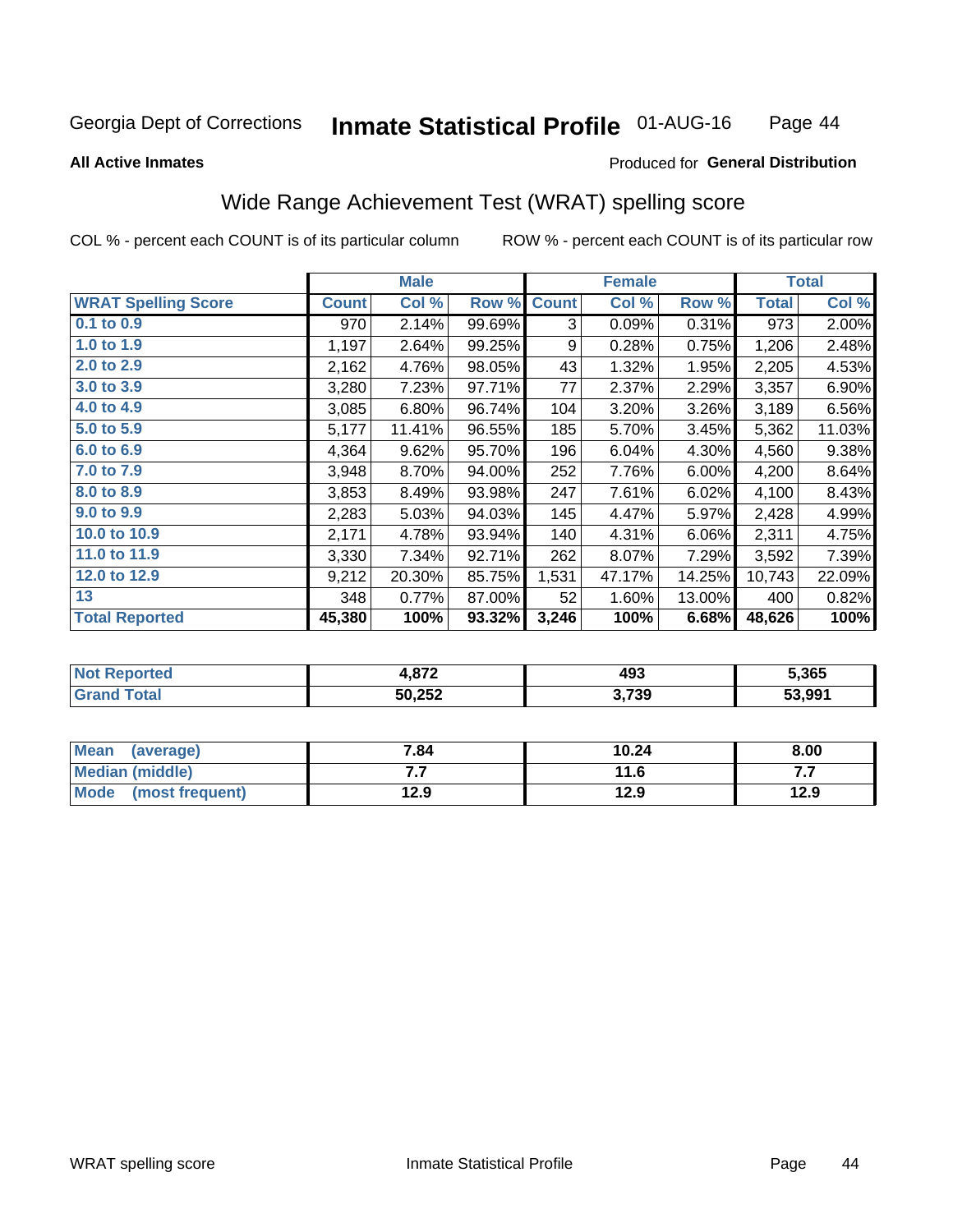# Inmate Statistical Profile 01-AUG-16 Page 45

### **All Active Inmates**

### **Produced for General Distribution**

### Current / last mental health treatment level

COL % - percent each COUNT is of its particular column

|                                    |              | <b>Male</b> |         |              | <b>Female</b> |        |              | <b>Total</b> |
|------------------------------------|--------------|-------------|---------|--------------|---------------|--------|--------------|--------------|
| <b>Mental Health Treatment Lev</b> | <b>Count</b> | Col %       | Row %   | <b>Count</b> | Col %         | Row %  | <b>Total</b> | Col %        |
| 1 No problem at current time       | 8,461        | 53.21%      | 92.71%  | 665          | 24.78%        | 7.29%  | 9,126        | 49.10%       |
| 2 Receiving outpatient             | 5,636        | 35.44%      | 74.23%  | 1,957        | 72.91%        | 25.77% | 7,593        | 40.85%       |
| <b>Treatment</b>                   |              |             |         |              |               |        |              |              |
| 3 Inpatient, moderate              | 1,471        | 9.25%       | 96.71%  | 50           | 1.86%         | 3.29%  | 1,521        | 8.18%        |
| Treatment                          |              |             |         |              |               |        |              |              |
| 4 Inpatient, intensive             | 314          | 1.97%       | 96.32%  | 12           | 0.45%         | 3.68%  | 326          | 1.75%        |
| <b>Treatment</b>                   |              |             |         |              |               |        |              |              |
| 5 Undergoing crisis                | 19           | 0.12%       | 100.00% |              |               |        | 19           | 0.10%        |
| <b>stabilization</b>               |              |             |         |              |               |        |              |              |
| <b>6 Hospital for criminally</b>   |              | 0.01%       | 100.00% |              |               |        |              | 0.01%        |
| <b>Tinsane</b>                     |              |             |         |              |               |        |              |              |
| <b>Total Evaluated</b>             | 15,902       | 100%        | 85.56%  | 2,684        | 100%          | 14.44% | 18,586       | 100%         |

| Never had MH evaluation | 34,350 | ,055  | 35,405 |
|-------------------------|--------|-------|--------|
| <b>Grand Total</b>      | 50,252 | 3,739 | 53,991 |

| Median (middle) | No problem at current time | <b>Receiving outpatient</b><br>treatment | <b>Receiving</b><br>outpatient<br>treatment |
|-----------------|----------------------------|------------------------------------------|---------------------------------------------|
| <b>Mode</b>     | No problem at current time | <b>Receiving outpatient</b>              | No problem at                               |
| (most frequent) |                            | treatment                                | current time                                |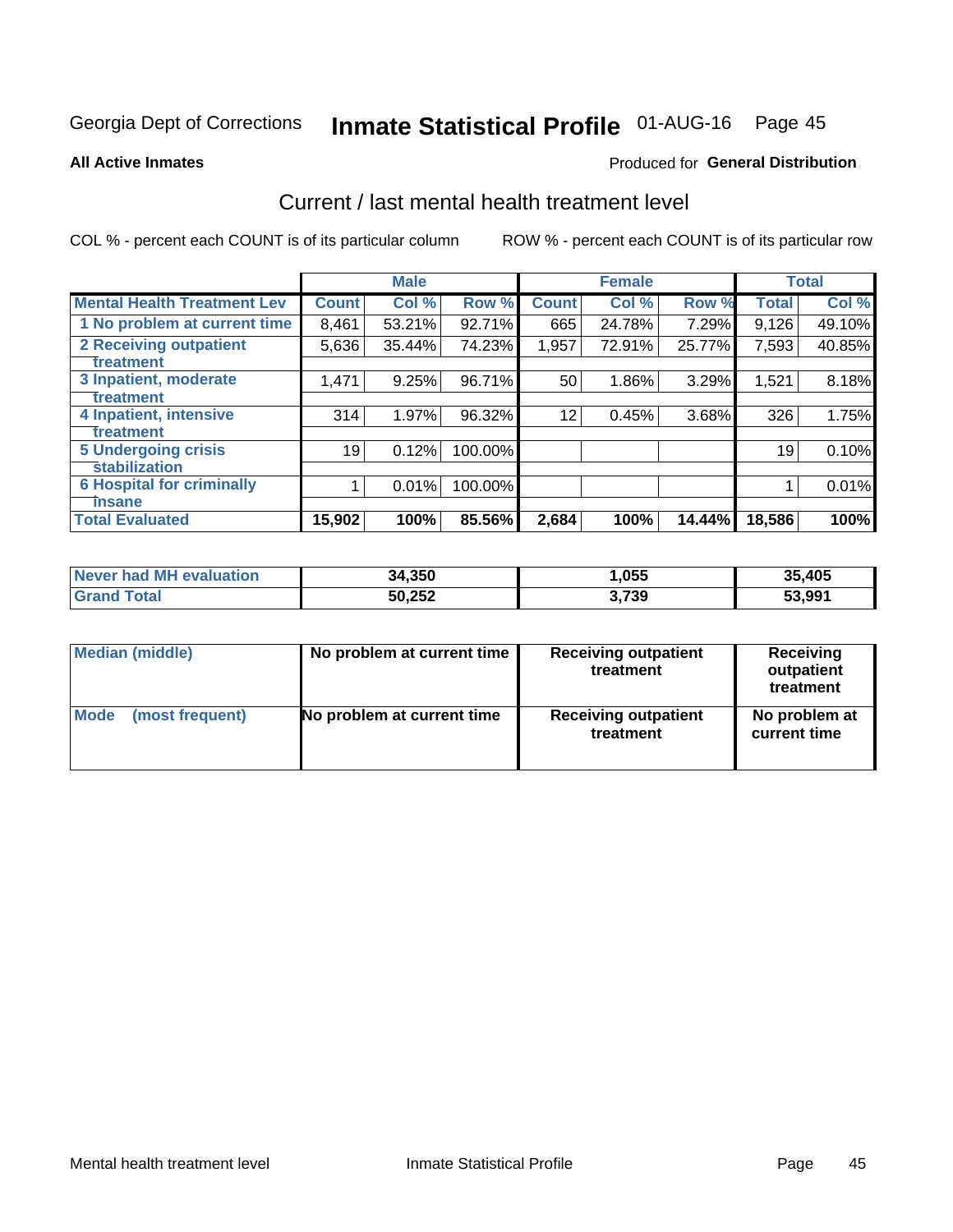### **All Active Inmates**

### Produced for General Distribution

# PULHESDWIT medical scale - 'P' overall condition ('P'hysical)

COL % - percent each COUNT is of its particular column

|                                  |              | <b>Male</b> |         |              | <b>Female</b> |         |                 | <b>Total</b> |
|----------------------------------|--------------|-------------|---------|--------------|---------------|---------|-----------------|--------------|
| 'P' Overall Condition            | <b>Count</b> | Col %       | Row %   | <b>Count</b> | Col %         | Row %   | <b>Total</b>    | Col %        |
| 1 No medical illness             | 34,555       | 74.64%      | 94.14%  | 2,152        | 62.72%        | 5.86%   | 36,707          | 73.82%       |
| 2 Well-controlled chronic        | 10,878       | 23.50%      | 90.51%  | 1,140        | 33.23%        | 9.49%   | 12,018          | 24.17%       |
| <b>illness</b>                   |              |             |         |              |               |         |                 |              |
| 3 Poorly-controlled chronic      | 782          | 1.69%       | 90.72%  | 80           | 2.33%         | 9.28%   | 862             | 1.73%        |
| <b>illness</b>                   |              |             |         |              |               |         |                 |              |
| 4 Significant problems requiring | 71           | 0.15%       | 78.89%  | 19           | 0.55%         | 21.11%  | 90 <sup>°</sup> | 0.18%        |
| special housing                  |              |             |         |              |               |         |                 |              |
| 5 Terminal illness, < 6 months   | 7            | 0.02%       | 100.00% |              |               |         | 7               | 0.01%        |
| to live                          |              |             |         |              |               |         |                 |              |
| 6 Inmate is pregnant             |              |             |         | 40           | 1.17%         | 100.00% | 40              | 0.08%        |
| <b>Total Reported</b>            | 46,293       | 100%        | 93.10%  | 3,431        | 100%          | 6.90%   | 49,724          | 100%         |

| uec | 3.959            | 308 | 267<br>0.ZV |
|-----|------------------|-----|-------------|
|     | EN NEN<br>ے کہ ہ | 739 | 53.991      |

| Mode | (most frequent) | 1 No medical illness | 1 No medical illness | 1 No medical<br>illness |
|------|-----------------|----------------------|----------------------|-------------------------|
|------|-----------------|----------------------|----------------------|-------------------------|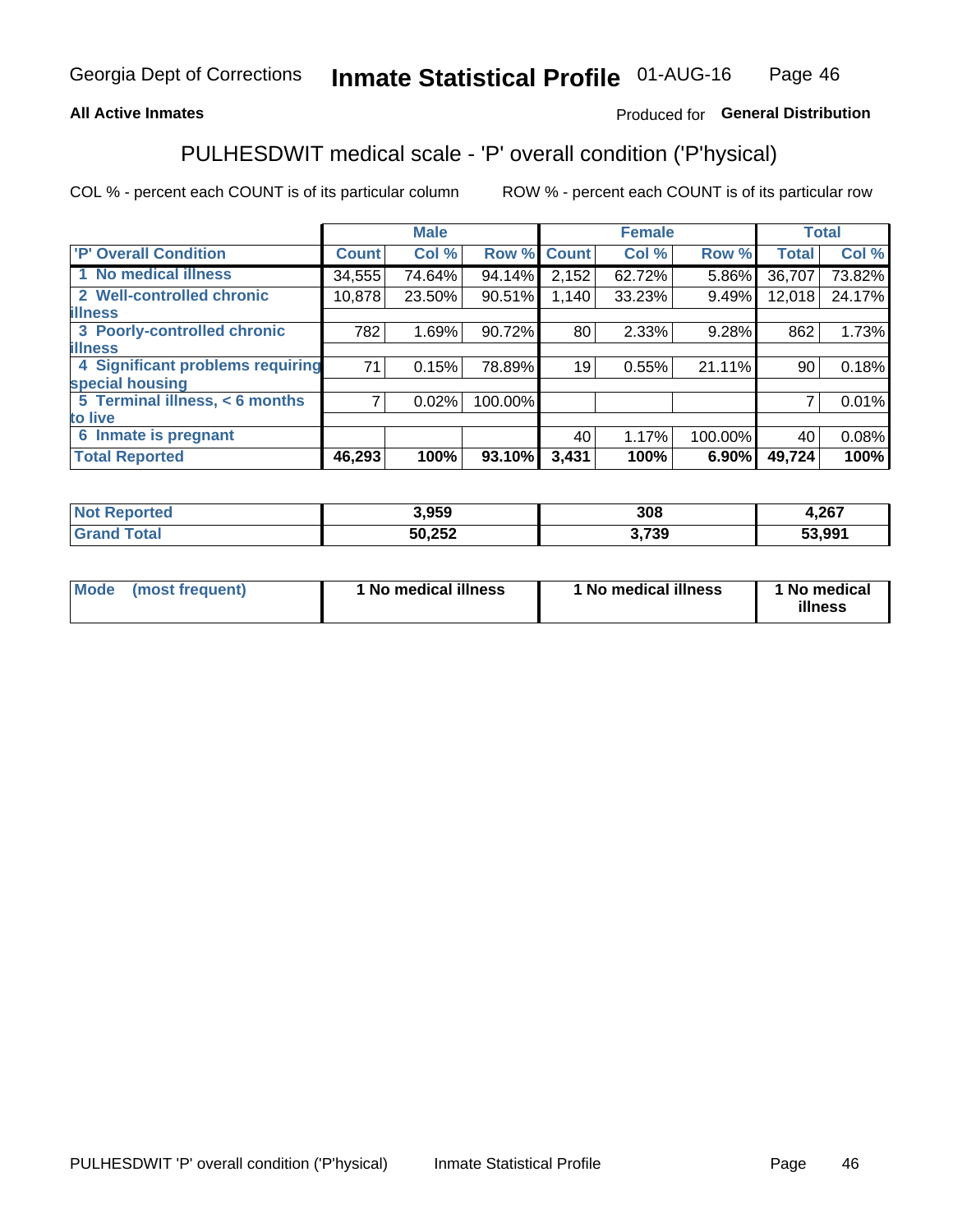### **All Active Inmates**

### Produced for General Distribution

# PULHESDWIT medical scale - 'U' upper body

COL % - percent each COUNT is of its particular column

|                                                  |              | <b>Male</b> |        |              | <b>Female</b> |        |              | <b>Total</b> |
|--------------------------------------------------|--------------|-------------|--------|--------------|---------------|--------|--------------|--------------|
| <b>'U' Upper Body</b>                            | <b>Count</b> | Col %       | Row %  | <b>Count</b> | Col %         | Row %  | <b>Total</b> | Col %        |
| 1 Upper bones, joints,<br>muscles all OK         | 44,233       | 95.71%      | 93.23% | 3,212        | 93.64%        | 6.77%  | 47,445       | 95.57%       |
| 2 One or both arms minimally<br>limited          | 1,696        | 3.67%       | 90.45% | 179          | 5.22%         | 9.55%  | 1,875        | 3.78%        |
| 3 One or both arms<br><b>moderately limited</b>  | 244          | 0.53%       | 89.38% | 29           | 0.85%         | 10.62% | 273          | 0.55%        |
| 4 One arm disabled,<br>paralyzed, or amputated   | 40           | 0.09%       | 81.63% | 9            | 0.26%         | 18.37% | 49           | 0.10%        |
| 5 Both arms disabled,<br>paralyzed, or amputated | 3            | 0.01%       | 75.00% |              | 0.03%         | 25.00% | 4            | 0.01%        |
| <b>Total Reported</b>                            | 46,216       | 100%        | 93.09% | 3,430        | 100%          | 6.91%  | 49,646       | 100.0%       |

| <b>Not Reported</b>   | 4,036  | 309   | 1,345  |
|-----------------------|--------|-------|--------|
| Total<br><b>Grand</b> | 50,252 | 3,739 | 53,991 |

|  | Mode (most frequent) | 1 Upper bones, joints,<br>muscles all OK | 1 Upper bones, joints,<br>muscles all OK | 1 Upper bones,<br>joints, muscles all<br>ΟK |
|--|----------------------|------------------------------------------|------------------------------------------|---------------------------------------------|
|--|----------------------|------------------------------------------|------------------------------------------|---------------------------------------------|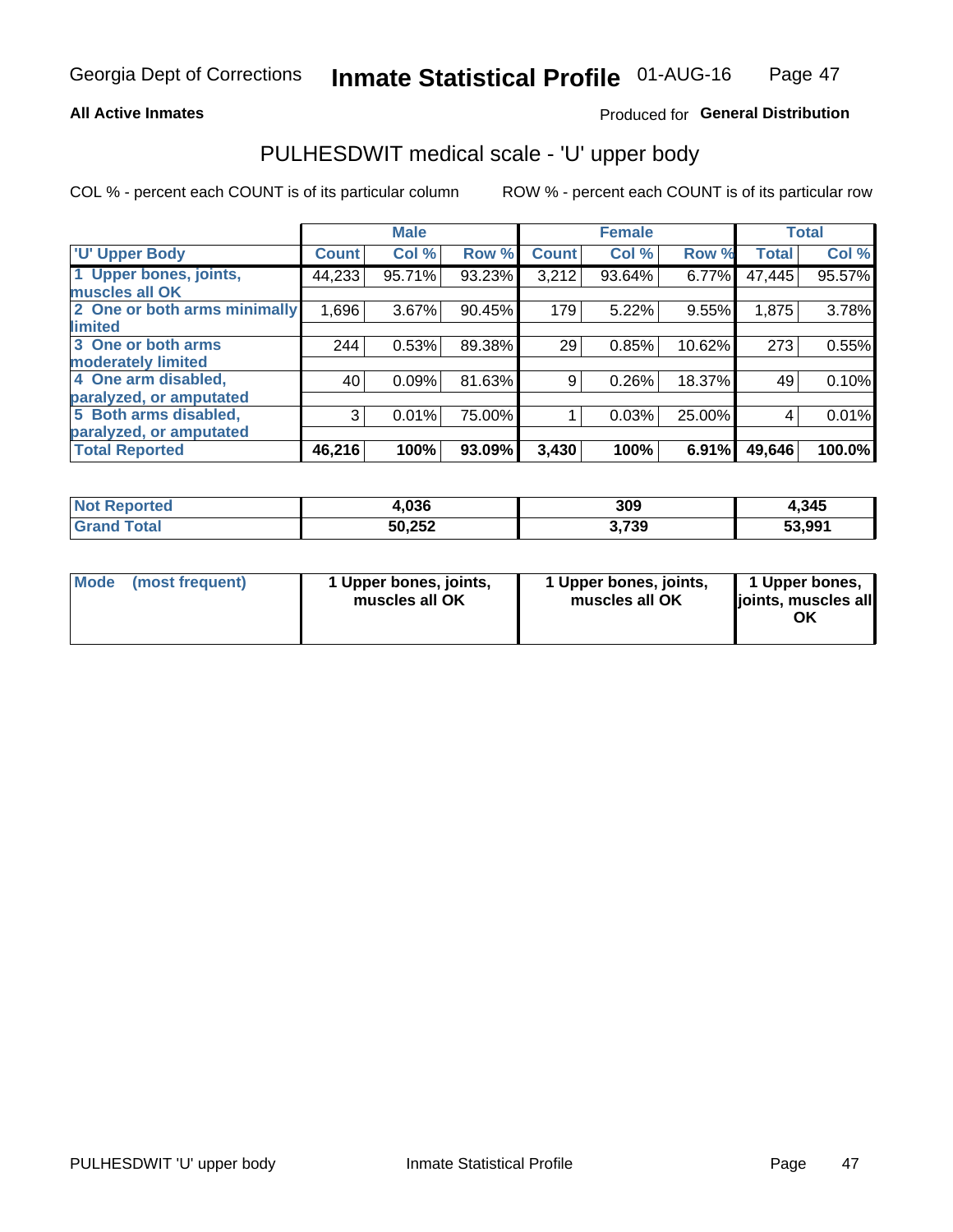### **All Active Inmates**

### Produced for General Distribution

### PULHESDWIT medical scale - 'L' lower body

COL % - percent each COUNT is of its particular column

|                                |              | <b>Male</b> |         |              | <b>Female</b> |       |              | <b>Total</b> |
|--------------------------------|--------------|-------------|---------|--------------|---------------|-------|--------------|--------------|
| 'L' Lower Body                 | <b>Count</b> | Col %       | Row %   | <b>Count</b> | Col %         | Row % | <b>Total</b> | Col %        |
| 1 Lower bones, joints,         | 41,576       | 89.98%      | 93.04%  | 3,111        | 90.73%        | 6.96% | 44,687       | 90.03%       |
| muscles all OK                 |              |             |         |              |               |       |              |              |
| 2 One or both legs minimally   | 3,930        | 8.51%       | 93.55%  | 271          | 7.90%         | 6.45% | 4,201        | 8.46%        |
| limited                        |              |             |         |              |               |       |              |              |
| 3 One or both legs             | 574          | 1.24%       | 93.64%  | 39           | 1.14%         | 6.36% | 613          | 1.23%        |
| moderately limited             |              |             |         |              |               |       |              |              |
| 4 One leg disabled, paralyzed, | 110          | 0.24%       | 93.22%  | 8            | 0.23%         | 6.78% | 118          | 0.24%        |
| or amputated                   |              |             |         |              |               |       |              |              |
| 5 Both legs disabled,          | 18           | 0.04%       | 100.00% |              |               |       | 18           | 0.04%        |
| paralyzed, or amputated        |              |             |         |              |               |       |              |              |
| <b>Total Reported</b>          | 46,208       | 100%        | 93.09%  | 3,429        | 100%          | 6.91% | 49,637       | 100%         |

| <b>Not Reported</b>          | 4.044  | 310   | 4,354  |
|------------------------------|--------|-------|--------|
| <b>Total</b><br><b>Grand</b> | 50,252 | 3,739 | 53,991 |

| Mode | (most frequent) | 1 Lower bones, joints,<br>muscles all OK | I Lower bones, joints,<br>muscles all OK | 1 Lower bones,<br>joints, muscles all<br>ΟK |
|------|-----------------|------------------------------------------|------------------------------------------|---------------------------------------------|
|------|-----------------|------------------------------------------|------------------------------------------|---------------------------------------------|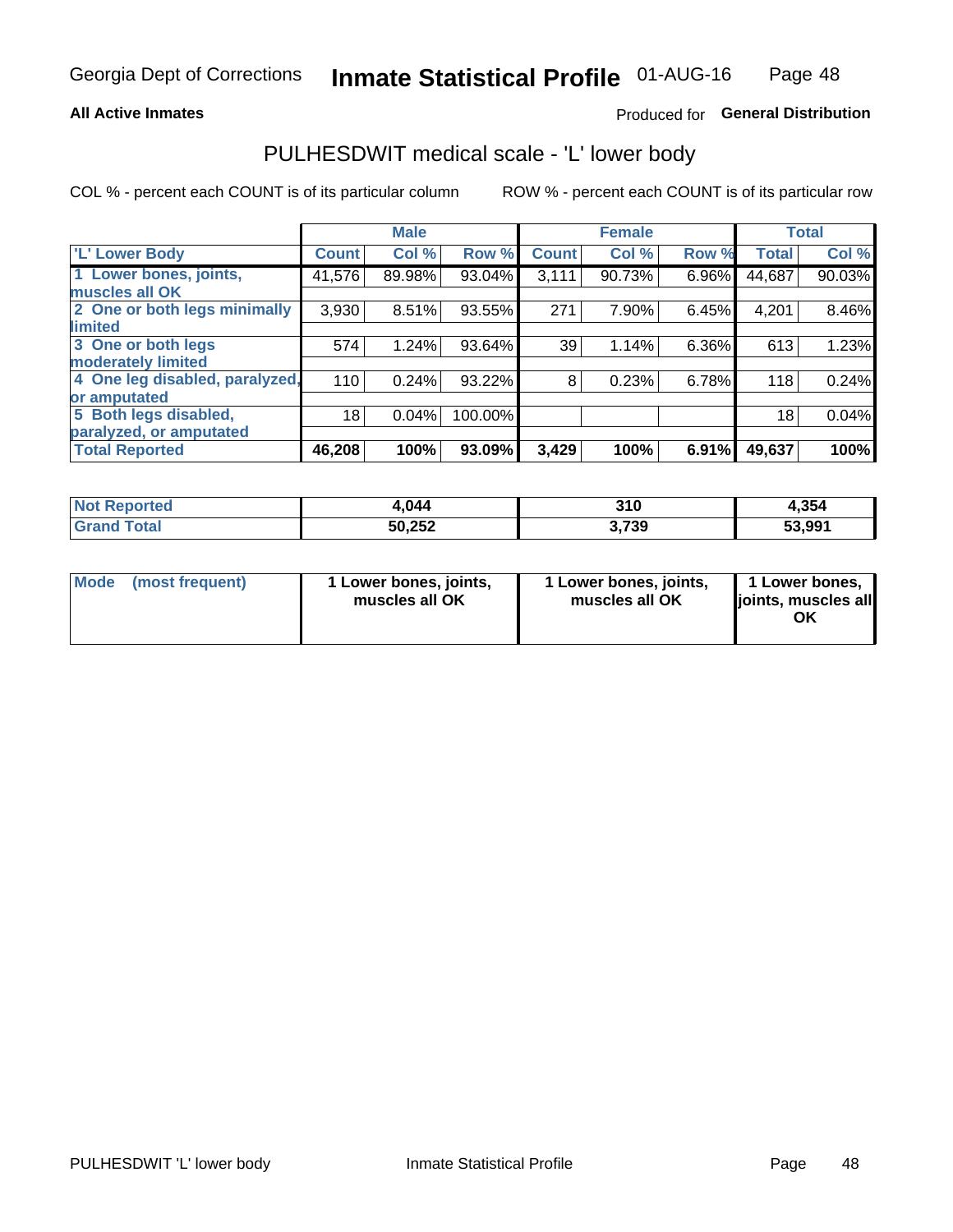### **All Active Inmates**

### Produced for General Distribution

### PULHESDWIT medical scale - 'H' hearing

COL % - percent each COUNT is of its particular column

|                                |              | <b>Male</b> |           |             | <b>Female</b> |       | <b>Total</b> |        |
|--------------------------------|--------------|-------------|-----------|-------------|---------------|-------|--------------|--------|
| <b>H' Hearing</b>              | <b>Count</b> | Col %       |           | Row % Count | Col %         | Row % | <b>Total</b> | Col %  |
| 1 Normal hearing both ears     | 45,690       | 98.90%      | 93.08%    | 3,397       | 99.15%        | 6.92% | 49,087       | 98.92% |
| 2 Some loss in one ear with    | 396          | 0.86%       | 94.06%    | 25          | 0.73%         | 5.94% | 421          | 0.85%  |
| other OK, or mild loss in both |              |             |           |             |               |       |              |        |
| 3 Total loss in one ear with   | 81           | 0.18%       | 97.59%    | 2           | 0.06%         | 2.41% | 83           | 0.17%  |
| mild loss in other             |              |             |           |             |               |       |              |        |
| 4 Severe loss in both ears     | 20           | 0.04%       | 95.24%    |             | 0.03%         | 4.76% | 21           | 0.04%  |
| 5 Total loss in both ears,     | 12           | 0.03%       | 92.31%    |             | 0.03%         | 7.69% | 13           | 0.03%  |
| requiring special housing      |              |             |           |             |               |       |              |        |
| <b>Total Reported</b>          | 46,199       | 100%        | $93.10\%$ | 3,426       | 100%          | 6.90% | 49,625       | 100.0% |

| <b>Not Reno</b> | <b>OE2</b> | 949   | 1,366  |
|-----------------|------------|-------|--------|
| anorted and     | ⊶.∪ວວ      | UIJ   |        |
| Total           | 50,252     | 3,739 | 53,991 |

| Mode (most frequent) | 1 Normal hearing both ears 1 Normal hearing both ears 1 Normal hearing | both ears |
|----------------------|------------------------------------------------------------------------|-----------|
|                      |                                                                        |           |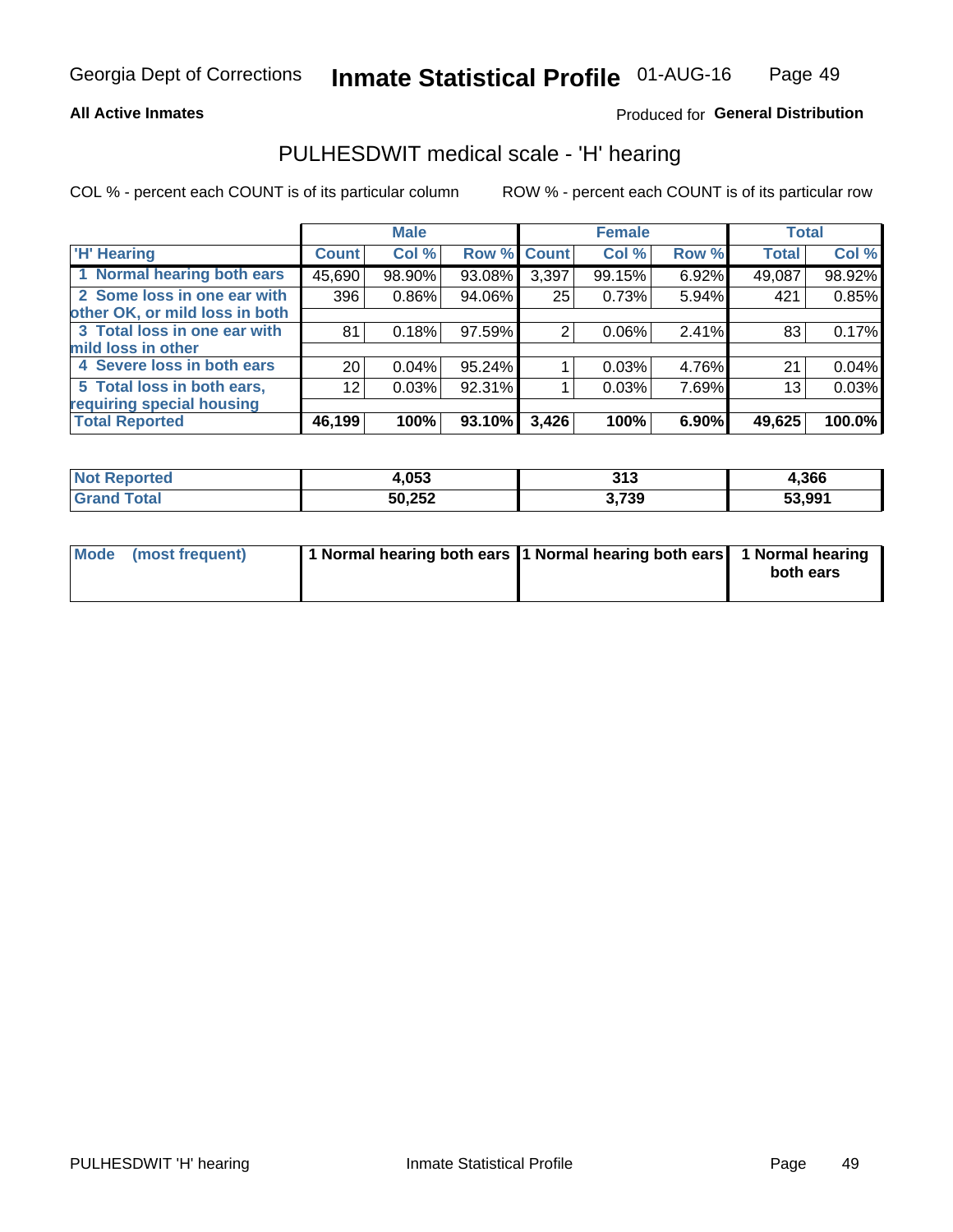### **All Active Inmates**

### Produced for General Distribution

### PULHESDWIT medical scale - 'E' vision

COL % - percent each COUNT is of its particular column

|                                 |              | <b>Male</b> |        |              | <b>Female</b> |        |              | <b>Total</b> |
|---------------------------------|--------------|-------------|--------|--------------|---------------|--------|--------------|--------------|
| 'E' Vision                      | <b>Count</b> | Col %       | Row %  | <b>Count</b> | Col %         | Row %  | <b>Total</b> | Col %        |
| 1 Correctable to 20/40 in both  | 35,941       | 78.56%      | 95.48% | 1.701        | 50.88%        | 4.52%  | 37,642       | 76.67%       |
| eyes                            |              |             |        |              |               |        |              |              |
| 2 Correctable to 20/70 in one   | 8,904        | 19.46%      | 86.05% | .443         | 43.16%        | 13.95% | 10,347       | 21.08%       |
| eye, may be blind in other      |              |             |        |              |               |        |              |              |
| 3 Correctable to 20/200 in one  | 745          | 1.63%       | 80.98% | 175          | 5.23%         | 19.02% | 920          | 1.87%        |
| leye, may be blind in other     |              |             |        |              |               |        |              |              |
| 4 One eye not correctable to    | 143          | 0.31%       | 87.20% | 21           | 0.63%         | 12.80% | 164          | 0.33%        |
| 20/200, other may be blind      |              |             |        |              |               |        |              |              |
| 5 Blind in both eyes, requiring | 17           | 0.04%       | 85.00% | 3            | 0.09%         | 15.00% | 20           | 0.04%        |
| special housing                 |              |             |        |              |               |        |              |              |
| <b>Total Reported</b>           | 45,750       | 100%        | 93.19% | 3,343        | 100%          | 6.81%  | 49,093       | 100%         |

| <b>Not Reported</b> | 4,502  | 396   | 4,898  |
|---------------------|--------|-------|--------|
| Гоtа                | 50,252 | 3,739 | 53.991 |

| Mode (most frequent) | 1 Correctable to 20/40 in both<br>eves | 1 Correctable to 20/40 in   1 Correctable to  <br>both eves | 20/40 in both eyes |
|----------------------|----------------------------------------|-------------------------------------------------------------|--------------------|
|                      |                                        |                                                             |                    |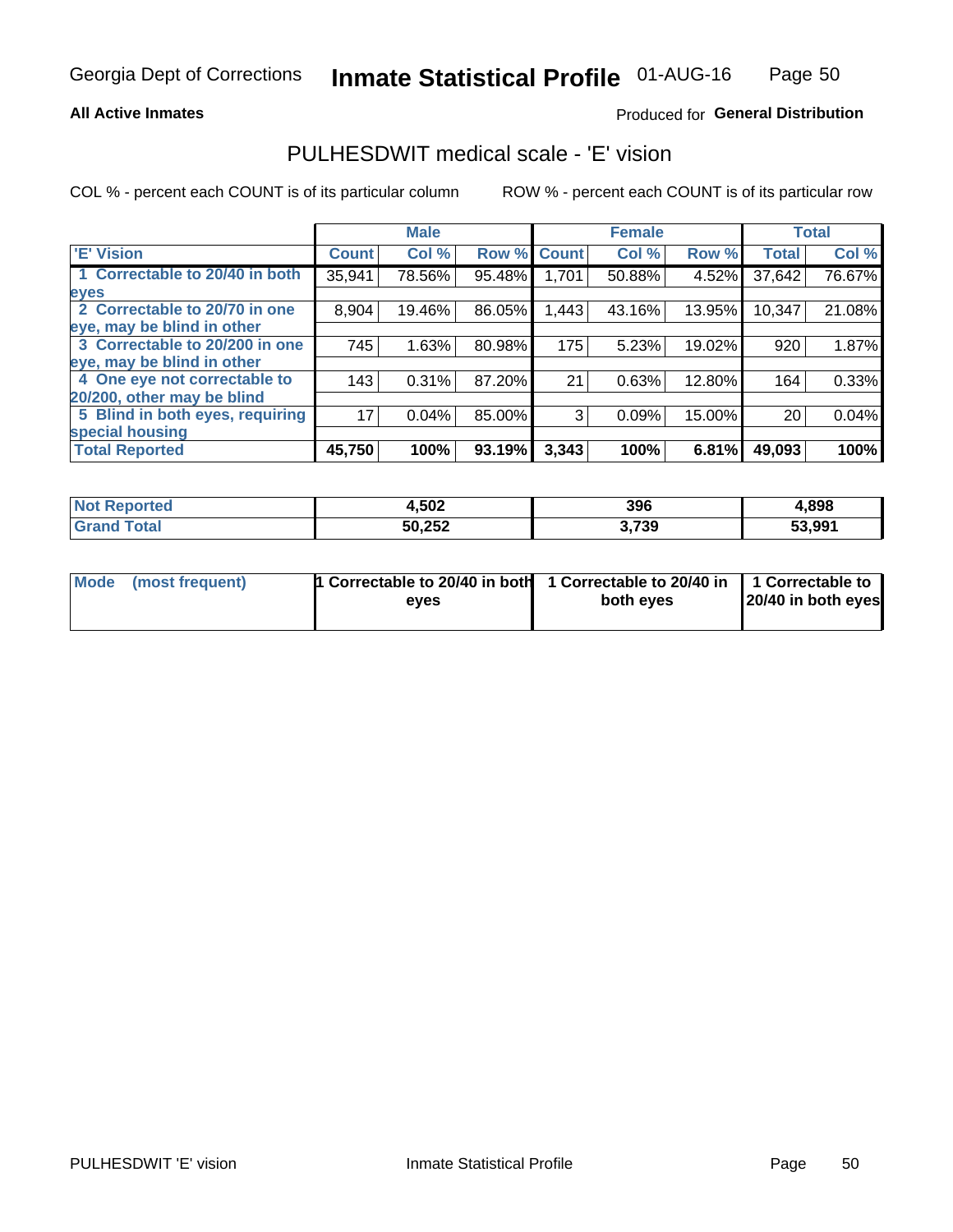### **All Active Inmates**

### Produced for General Distribution

# PULHESDWIT medical scale - 'S' pSychiatric

COL % - percent each COUNT is of its particular column

|                                        |              | <b>Male</b> |         |                    | <b>Female</b> |        |              | <b>Total</b> |
|----------------------------------------|--------------|-------------|---------|--------------------|---------------|--------|--------------|--------------|
| 'S' pSychiatric                        | <b>Count</b> | Col %       |         | <b>Row % Count</b> | Col %         | Row %  | <b>Total</b> | Col %        |
| 1 No impairment or disorders           | 40,081       | 87.86%      | 96.72%  | 1,359              | 43.99%        | 3.28%  | 41,440       | 85.07%       |
| 2 Stable, or in remission, or          | 4,367        | 9.57%       | 71.91%  | 1,706              | 55.23%        | 28.09% | 6,073        | 12.47%       |
| mild impairment or retardation         |              |             |         |                    |               |        |              |              |
| 3 Requires moderate inpatient          | 982          | 2.15%       | 98.00%  | 20                 | 0.65%         | 2.00%  | 1,002        | 2.06%        |
| treatment                              |              |             |         |                    |               |        |              |              |
| 4 Requires intensive inpatient         | 184          | 0.40%       | 97.87%  | 4                  | 0.13%         | 2.13%  | 188          | 0.39%        |
| treatment                              |              |             |         |                    |               |        |              |              |
| <b>5 Requires Crisis Stabilization</b> |              | 0.02%       | 100.00% |                    |               |        |              | 0.01%        |
| Unit (CSU) inpatient care              |              |             |         |                    |               |        |              |              |
| <b>Total Reported</b>                  | 45,621       | 100%        | 93.66%  | 3,089              | 100%          | 6.34%  | 48,710       | 100%         |

| <b>Not Reported</b> | 4,631  | 650   | 5,281  |
|---------------------|--------|-------|--------|
| Total<br>' Grand    | 50,252 | 3,739 | 53,991 |

| Mode (most frequent) | <b>1 No impairment or disorders 2 Stable, or in remission, 1 No impairment or</b> |                       |           |
|----------------------|-----------------------------------------------------------------------------------|-----------------------|-----------|
|                      |                                                                                   | or mild impairment or | disorders |
|                      |                                                                                   | retardation           |           |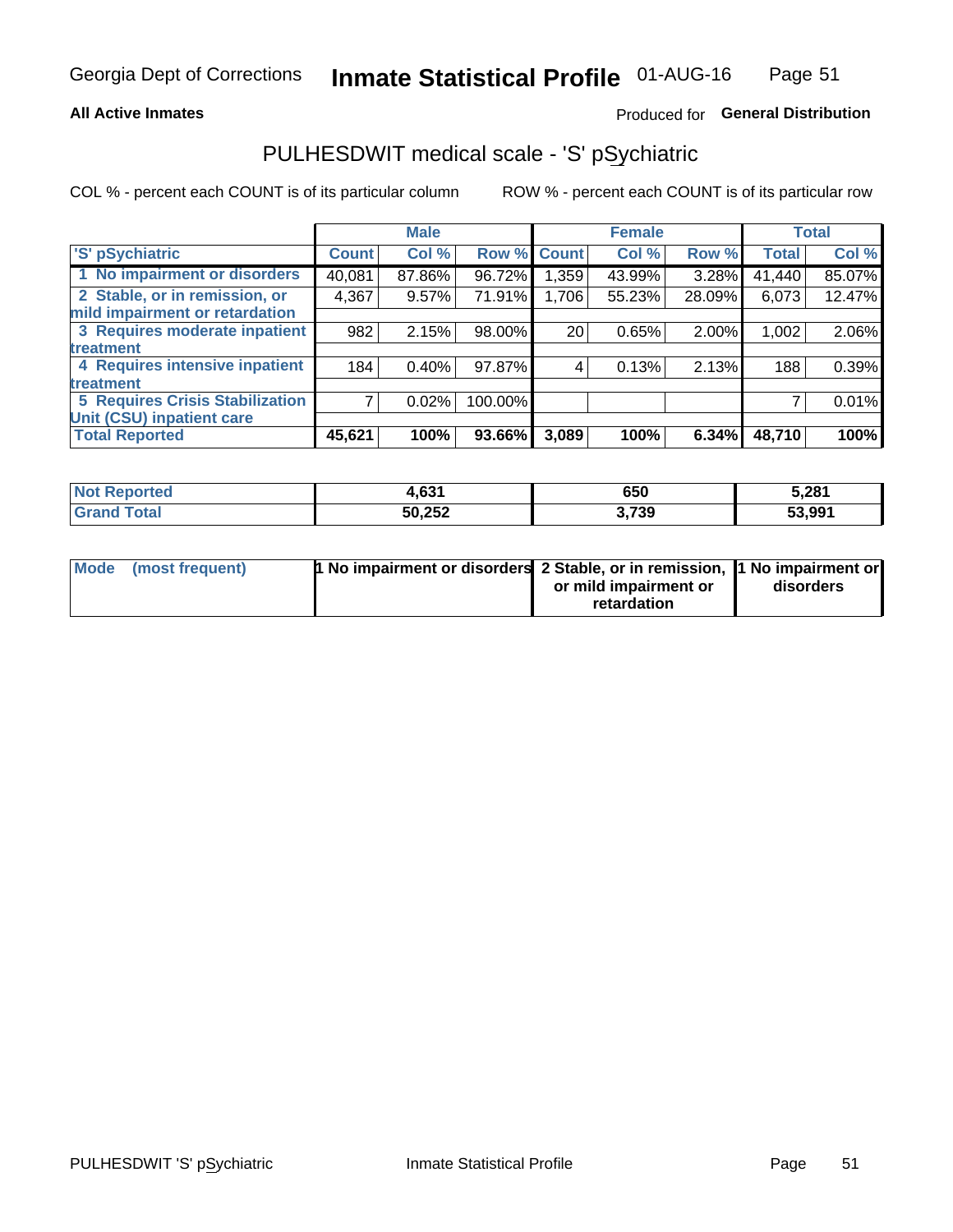### **All Active Inmates**

### Produced for General Distribution

### PULHESDWIT medical scale - 'D' dental

COL % - percent each COUNT is of its particular column

|                                 |              | <b>Male</b> |         |              | <b>Female</b> |       |              | <b>Total</b> |
|---------------------------------|--------------|-------------|---------|--------------|---------------|-------|--------------|--------------|
| <b>D' Dental</b>                | <b>Count</b> | Col %       | Row %   | <b>Count</b> | Col %         | Row % | <b>Total</b> | Col %        |
| 1 Minimal routine dental health | 26,077       | 59.79%      | 92.55%  | 2,099        | 65.51%        | 7.45% | 28,176       | 60.19%       |
| <b>needs</b>                    |              |             |         |              |               |       |              |              |
| 2 Moderate cavities and/or gum  | 14,489       | 33.22%      | 94.67%  | 815          | 25.44%        | 5.33% | 15,304       | 32.69%       |
| disease                         |              |             |         |              |               |       |              |              |
| 3 Extensive gum disease         | 2,992        | 6.86%       | 91.22%  | 288          | 8.99%         | 8.78% | 3,280        | 7.01%        |
| and/or widespread decay         |              |             |         |              |               |       |              |              |
| 4 Urgent need for dental        | 52           | 0.12%       | 96.30%  | 2            | $0.06\%$      | 3.70% | 54           | 0.12%        |
| <b>services</b>                 |              |             |         |              |               |       |              |              |
| 5 Life-threatening disease or   |              | 0.01%       | 100.00% |              |               |       |              | 0.01%        |
| extreme pain or infection       |              |             |         |              |               |       |              |              |
| <b>Total Reported</b>           | 43,611       | 100%        | 93.16%  | 3,204        | 100%          | 6.84% | 46,815       | 100.0%       |

| <b>Not Reported</b> | 6,641  | 535   | 7,176  |
|---------------------|--------|-------|--------|
| Total<br>' Grand    | 50,252 | 3,739 | 53,991 |

| 1 Minimal routine dental<br>Mode<br>(most frequent)<br>health needs | 1 Minimal routine dental 1 Minimal routine<br>health needs | dental health<br>needs |
|---------------------------------------------------------------------|------------------------------------------------------------|------------------------|
|---------------------------------------------------------------------|------------------------------------------------------------|------------------------|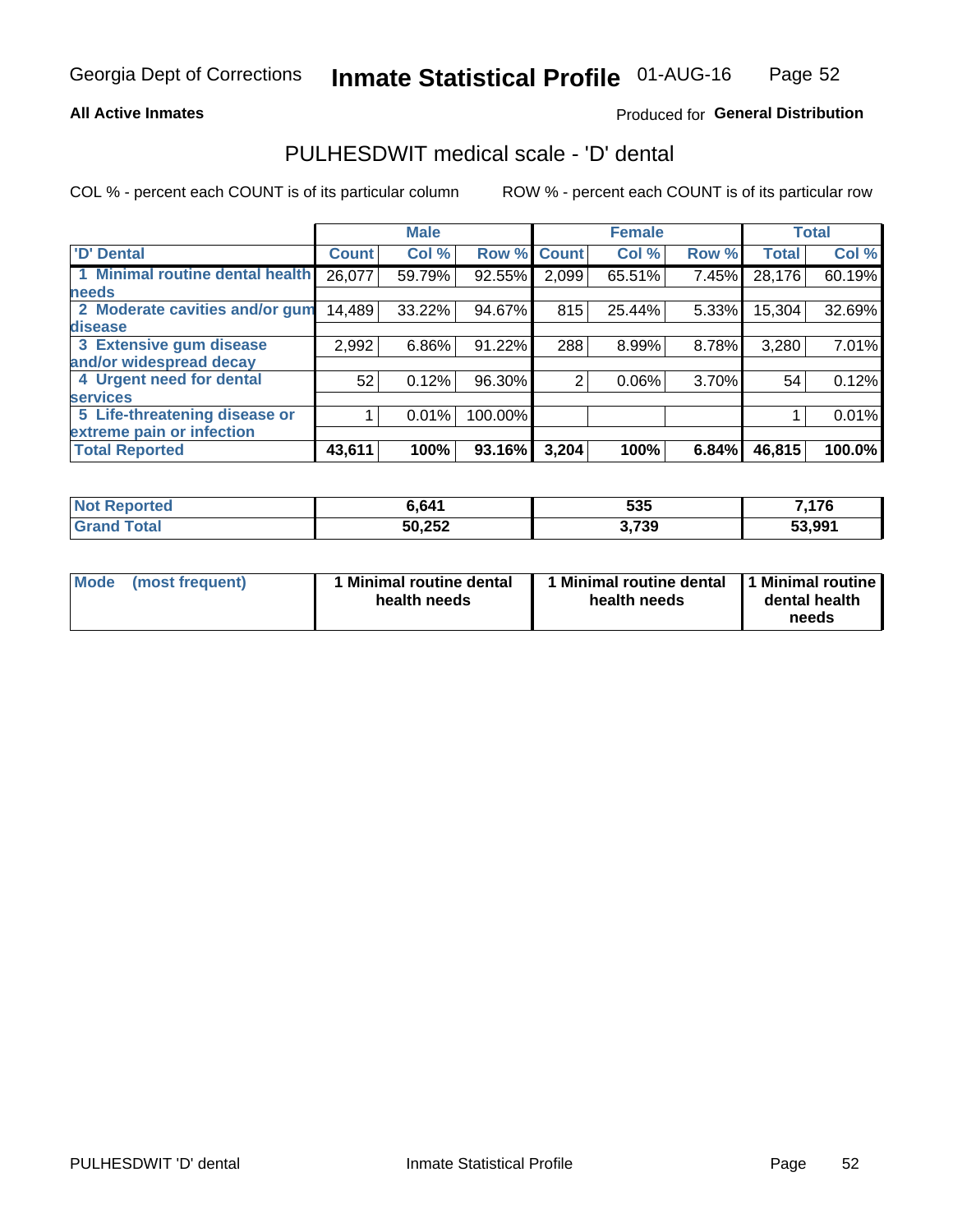### **All Active Inmates**

### Produced for General Distribution

### PULHESDWIT medical scale - 'W' work ability

COL % - percent each COUNT is of its particular column

|                                 |              | <b>Male</b> |                    |       | <b>Female</b> |        |              | <b>Total</b> |
|---------------------------------|--------------|-------------|--------------------|-------|---------------|--------|--------------|--------------|
| <b>W'</b> work ability          | <b>Count</b> | Col %       | <b>Row % Count</b> |       | Col %         | Row %  | <b>Total</b> | Col %        |
| 1 Unrestricted work or activity | 39,292       | 85.03%      | 93.45%             | 2,755 | $80.30\%$     | 6.55%  | 42,047       | 84.70%       |
| 2 Minor restrictions on type of | 5,484        | 11.87%      | 91.22%             | 528   | 15.39%        | 8.78%  | 6,012        | 12.11%       |
| <b>work</b>                     |              |             |                    |       |               |        |              |              |
| 3 Moderate restrictions on type | 958          | 2.07%       | 93.46%             | 67    | 1.95%         | 6.54%  | 1,025        | 2.06%        |
| of work                         |              |             |                    |       |               |        |              |              |
| 4 Major restrictions on type of | 336          | 0.73%       | 89.60%             | 39    | 1.14%         | 10.40% | 375          | 0.76%        |
| <b>work</b>                     |              |             |                    |       |               |        |              |              |
| 5 Cannot work under any         | 140          | $0.30\%$    | 76.92%             | 42    | 1.22%         | 23.08% | 182          | 0.37%        |
| <b>circumstances</b>            |              |             |                    |       |               |        |              |              |
| <b>Total Reported</b>           | 46,210       | 100%        | 93.09%             | 3,431 | 100%          | 6.91%  | 49,641       | 100%         |

| <b>Not Reported</b> | 042.ا  | 308   | 4,350  |
|---------------------|--------|-------|--------|
| Total<br>Cron.      | 50,252 | 3,739 | 53,991 |

| Mode            | 1 Unrestricted work or | 1 Unrestricted work or | 1 Unrestricted   |
|-----------------|------------------------|------------------------|------------------|
| (most frequent) | activity               | activity               | work or activity |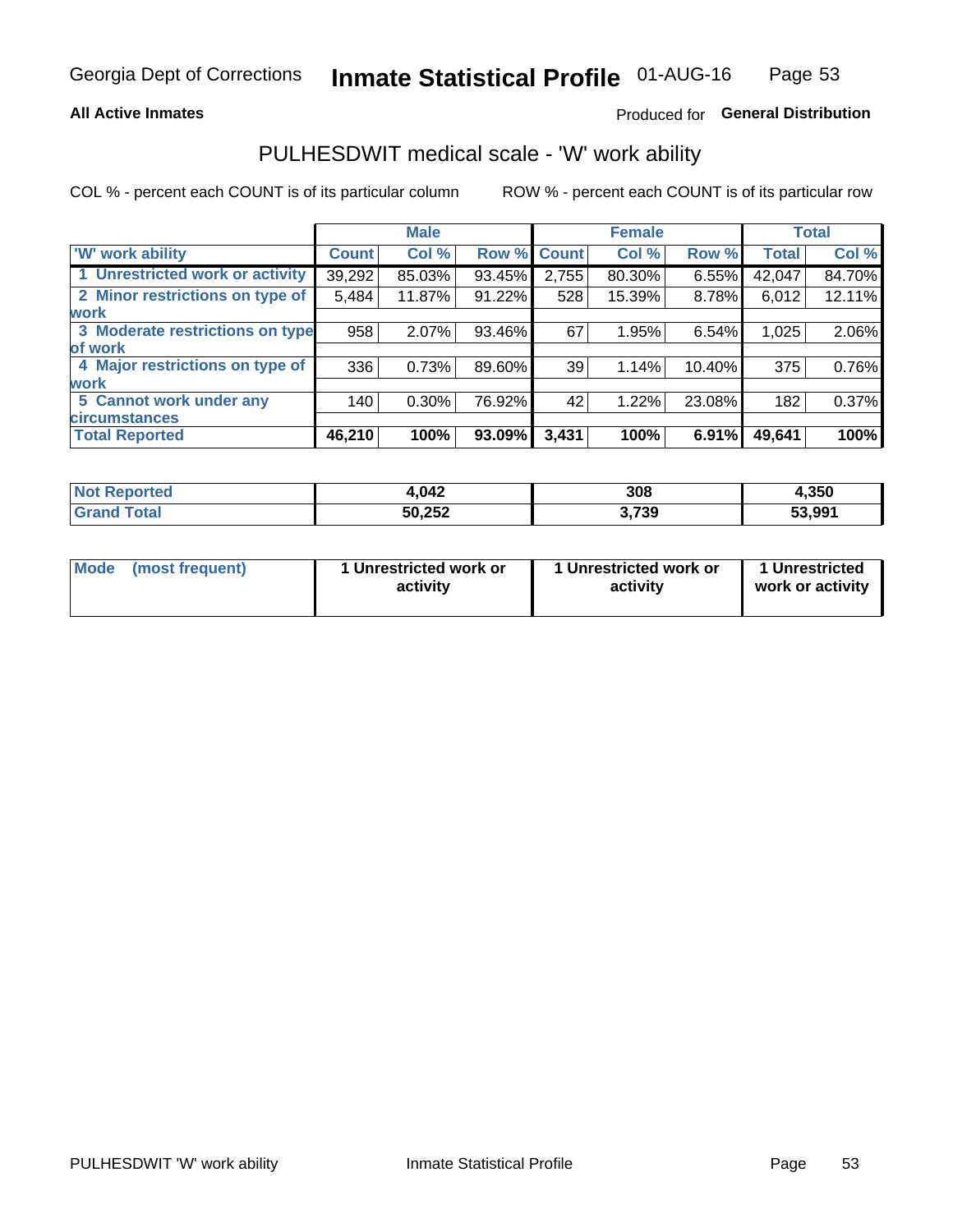### **All Active Inmates**

### Produced for General Distribution

# PULHESDWIT medical scale - 'I' impairment

COL % - percent each COUNT is of its particular column

|                                   |                 | <b>Male</b> |             |                 | <b>Female</b> |        |              | <b>Total</b> |
|-----------------------------------|-----------------|-------------|-------------|-----------------|---------------|--------|--------------|--------------|
| <b>T' Impairment</b>              | <b>Count</b>    | Col %       | Row % Count |                 | Col %         | Row %  | <b>Total</b> | Col %        |
| 1 No impairments or               | 45,876          | 99.29%      | 93.08%      | 3,410           | 99.36%        | 6.92%  | 49,286       | 99.30%       |
| disabilities                      |                 |             |             |                 |               |        |              |              |
| 2 Wheelchair-bound but            | 221             | 0.48%       | 94.85%      | 12 <sub>2</sub> | 0.35%         | 5.15%  | 233          | 0.47%        |
| otherwise OK                      |                 |             |             |                 |               |        |              |              |
| <b>3 Needs low-level Assisted</b> | 41              | 0.09%       | 87.23%      | 6               | 0.17%         | 12.77% | 47           | 0.09%        |
| Living (level I)                  |                 |             |             |                 |               |        |              |              |
| <b>4 Needs moderate Assisted</b>  | 12 <sub>2</sub> | 0.03%       | 92.31%      |                 | 0.03%         | 7.69%  | 13           | 0.03%        |
| <b>Living (level II)</b>          |                 |             |             |                 |               |        |              |              |
| <b>5 Needs maximal Assisted</b>   | 52              | 0.11%       | 94.55%      | 3               | 0.09%         | 5.45%  | 55           | 0.11%        |
| <b>Living (level III)</b>         |                 |             |             |                 |               |        |              |              |
| <b>Total Reported</b>             | 46,202          | 100%        | 93.09%      | 3,432           | 100%          | 6.91%  | 49,634       | 100%         |

| <b>Not</b><br><b>Reported</b> | 050،ا  | 307  | 4,357  |
|-------------------------------|--------|------|--------|
| 'otal                         | 50,252 | ,739 | 53,991 |

| <b>Mode</b> | (most frequent) | <b>No impairments or</b><br>disabilities | 1 No impairments or<br>disabilities | 1 No impairments<br>or disabilities |
|-------------|-----------------|------------------------------------------|-------------------------------------|-------------------------------------|
|-------------|-----------------|------------------------------------------|-------------------------------------|-------------------------------------|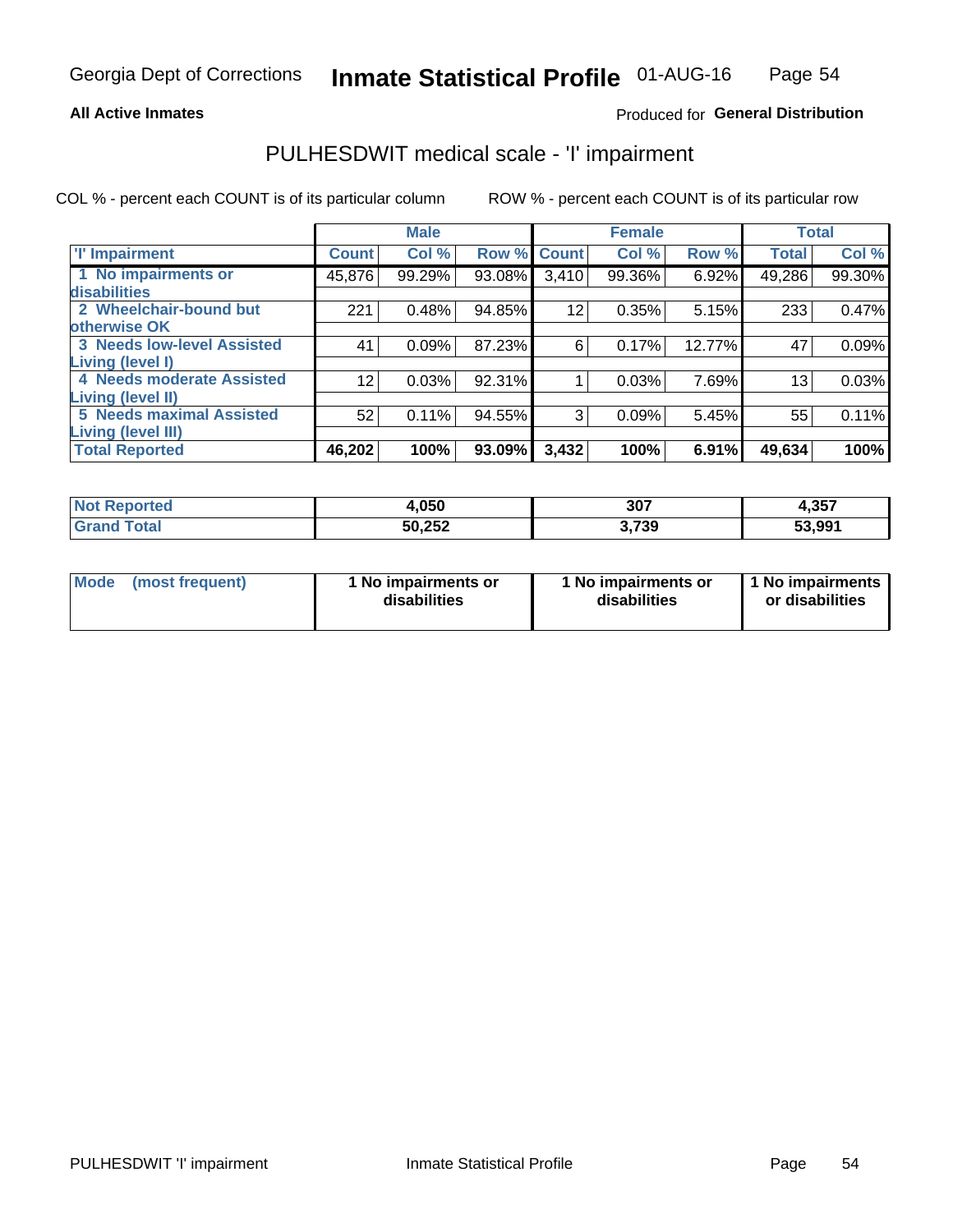### **All Active Inmates**

### Produced fo General Distribution

### PULHESDWIT medical scale - 'T' transportability

COL % - percent each COUNT is of its particular column

|                              |              | <b>Male</b> |         |              | <b>Female</b> |        | <b>Total</b> |        |
|------------------------------|--------------|-------------|---------|--------------|---------------|--------|--------------|--------|
| <b>T' Transportability</b>   | <b>Count</b> | Col %       | Row %   | <b>Count</b> | Col %         | Row %  | <b>Total</b> | Col %  |
| 1 Can be transported in any  | 45,993       | 99.53%      | 93.11%  | 3,405        | 99.65%        | 6.89%  | 49,398       | 99.53% |
| ordinary approved vehicle    |              |             |         |              |               |        |              |        |
| 2 Wheelchair-bound, not      | 44           | 0.10%       | 95.65%  | 2            | 0.06%         | 4.35%  | 46           | 0.09%  |
| needing special vehicle      |              |             |         |              |               |        |              |        |
| 3 Wheelchair-bound, requires | 10           | 0.02%       | 100.00% |              |               |        | 10           | 0.02%  |
| special vehicle              |              |             |         |              |               |        |              |        |
| 4 Needs specially-equipped   | 5            | 0.01%       | 83.33%  |              | 0.03%         | 16.67% | 6            | 0.01%  |
| medical vehicle              |              |             |         |              |               |        |              |        |
| <b>5 Requires ambulance</b>  | 160          | 0.35%       | 94.67%  | 9            | 0.26%         | 5.33%  | 169          | 0.34%  |
| transport                    |              |             |         |              |               |        |              |        |
| <b>Total Reported</b>        | 46,212       | 100%        | 93.11%  | 3,417        | 100%          | 6.89%  | 49,629       | 100%   |

| <b>Not</b><br>Reported | 040.ا  | 322<br>__      | 4,362  |
|------------------------|--------|----------------|--------|
| Total                  | 50,252 | 720<br>J. I JJ | 53,991 |

|  | Mode (most frequent) | 1 Can be transported in any 1 Can be transported in any<br>ordinary approved vehicle   ordinary approved vehicle   transported in any |  | 1 Can be<br>  ordinary approved  <br>vehicle |
|--|----------------------|---------------------------------------------------------------------------------------------------------------------------------------|--|----------------------------------------------|
|--|----------------------|---------------------------------------------------------------------------------------------------------------------------------------|--|----------------------------------------------|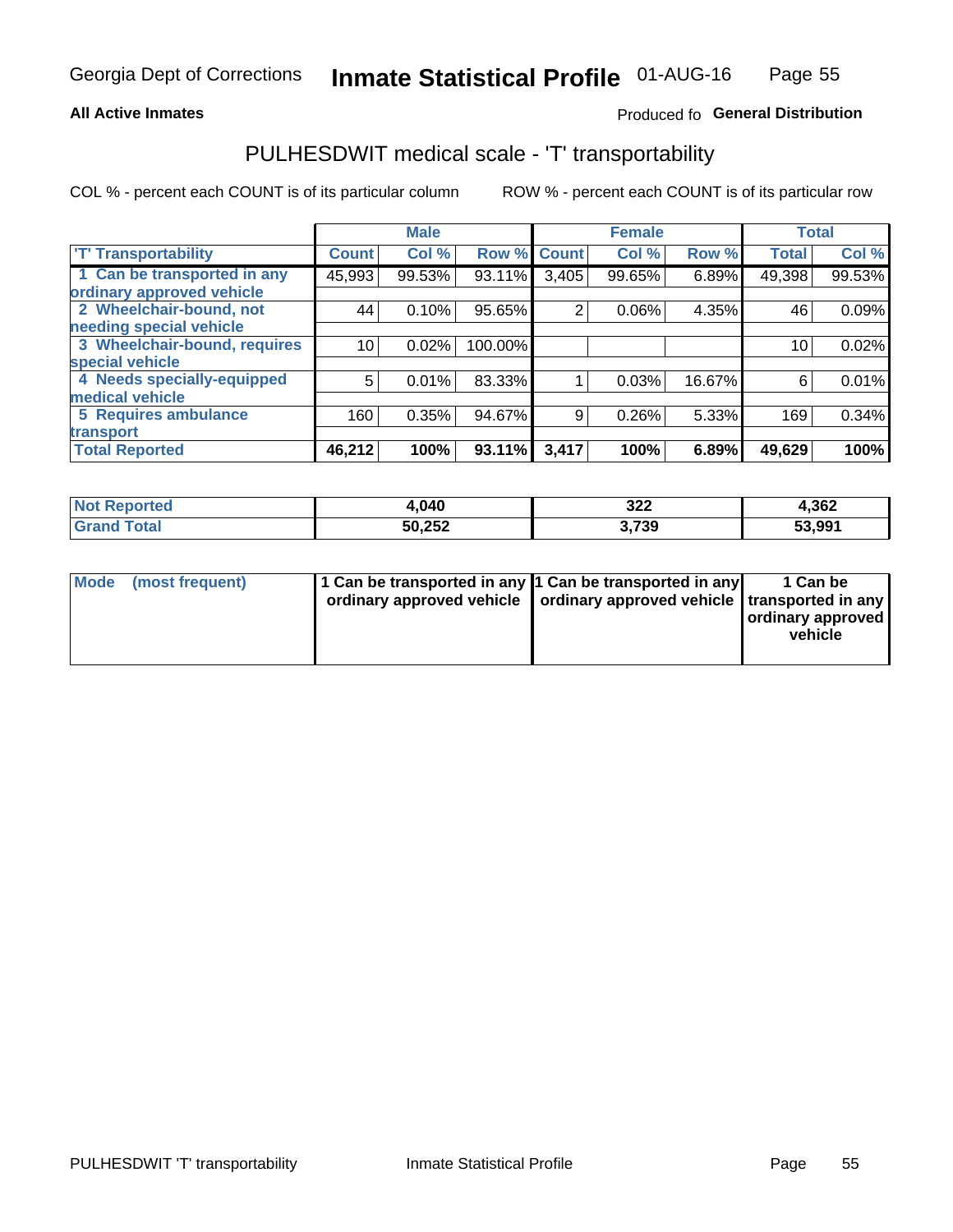# Inmate Statistical Profile 01-AUG-16 Page 56

#### **All Active Inmates**

### **Produced for General Distribution**

### Number of prior Georgia incarcerations

COL % - percent each COUNT is of its particular column

|                                       |              | <b>Male</b> |             |       | <b>Female</b> |       |        | <b>Total</b> |
|---------------------------------------|--------------|-------------|-------------|-------|---------------|-------|--------|--------------|
| <b>Num of Prior GA Incarcerations</b> | <b>Count</b> | Col %       | Row % Count |       | Col %         | Row % | Total  | Col %        |
|                                       | 28,086       | 55.89%      | 91.30%      | 2,678 | 71.62%        | 8.70% | 30,764 | 56.98%       |
|                                       | 9,379        | 18.66%      | $94.54\%$   | 542   | 14.50%        | 5.46% | 9,921  | 18.38%       |
| $\overline{2}$                        | 5,268        | 10.48%      | 95.83%      | 229   | 6.12%         | 4.17% | 5,497  | 10.18%       |
| 3                                     | 3,145        | 6.26%       | 95.97%      | 132   | 3.53%         | 4.03% | 3,277  | 6.07%        |
| $\boldsymbol{4}$                      | 1,755        | 3.49%       | 96.96%      | 55    | 1.47%         | 3.04% | 1,810  | 3.35%        |
| 5                                     | 1,089        | 2.17%       | 96.37%      | 41    | 1.10%         | 3.63% | 1,130  | 2.09%        |
| <b>More Than 5</b>                    | 1,530        | 3.04%       | 96.11%      | 62    | 1.66%         | 3.89% | 1,592  | 2.95%        |
| <b>Total Reported</b>                 | 50,252       | 100%        | 93.07%      | 3,739 | 100%          | 6.93% | 53,991 | 100%         |

| <b>Not</b><br>Reported |        |       |        |
|------------------------|--------|-------|--------|
| Total<br>"Gran∟        | 50,252 | 3,739 | 53,991 |

| Mean (average)       | .05 | .60 | 1.02 |
|----------------------|-----|-----|------|
| Median (middle)      |     |     |      |
| Mode (most frequent) |     |     |      |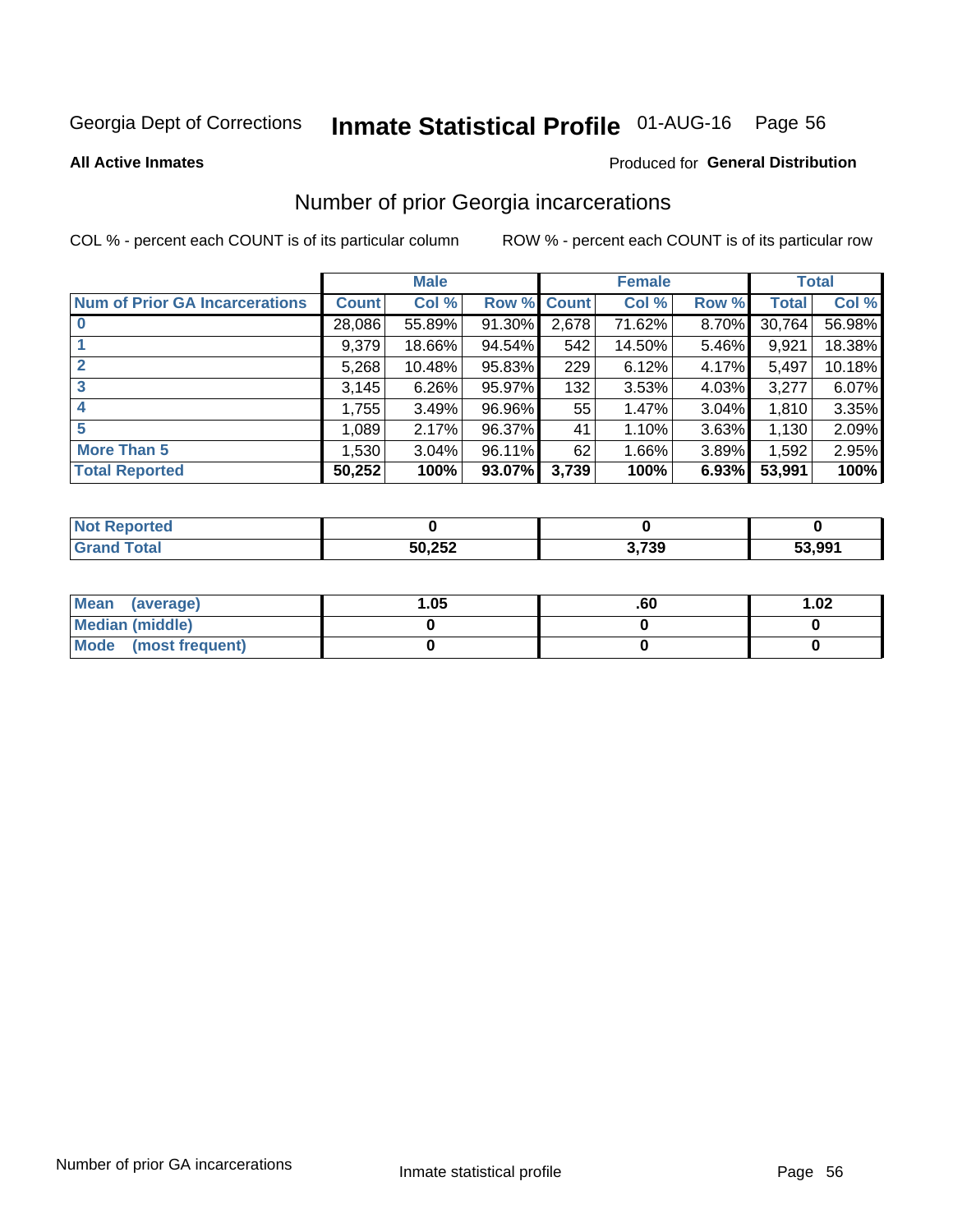#### **Inmate Statistical Profile 01-AUG-16** Page 57

### **All Active Inmates**

### Produced for General Distribution

### Prison sentence in years

COL % - percent each COUNT is of its particular column

ROW % - percent each COUNT is of its particular row

|                                 |              | <b>Male</b> |         |                 | <b>Female</b> |        |              | <b>Total</b> |
|---------------------------------|--------------|-------------|---------|-----------------|---------------|--------|--------------|--------------|
| <b>Prison Sentence In Years</b> | <b>Count</b> | Col %       | Row %   | <b>Count</b>    | Col %         | Row %  | <b>Total</b> | Col %        |
| $0 - 1$                         | 422          | 0.84%       | 93.16%  | $\overline{31}$ | 0.83%         | 6.84%  | 453          | 0.84%        |
| $1.1 - 2$                       | 677          | 1.35%       | 91.73%  | 61              | 1.63%         | 8.27%  | 738          | 1.37%        |
| $2.1 - 3$                       | 959          | 1.91%       | 89.38%  | 114             | 3.05%         | 10.62% | 1,073        | 1.99%        |
| $3.1 - 4$                       | 847          | 1.69%       | 89.44%  | 100             | 2.67%         | 10.56% | 947          | 1.75%        |
| $4.1 - 5$                       | 1,955        | 3.89%       | 89.76%  | 223             | 5.96%         | 10.24% | 2,178        | 4.03%        |
| $5.1 - 6$                       | 1,123        | 2.23%       | 89.55%  | 131             | 3.50%         | 10.45% | 1,254        | 2.32%        |
| $6.1 - 7$                       | 1,105        | 2.20%       | 91.17%  | 107             | 2.86%         | 8.83%  | 1,212        | 2.24%        |
| $7.1 - 8$                       | 1,232        | 2.45%       | 91.94%  | 108             | 2.89%         | 8.06%  | 1,340        | 2.48%        |
| $8.1 - 9$                       | 1,260        | 2.51%       | 93.20%  | 92              | 2.46%         | 6.80%  | 1,352        | 2.50%        |
| $9.1 - 10$                      | 4,386        | 8.73%       | 90.04%  | 485             | 12.97%        | 9.96%  | 4,871        | 9.02%        |
| $10.1 - 12$                     | 2,548        | 5.07%       | 91.62%  | 233             | 6.23%         | 8.38%  | 2,781        | 5.15%        |
| $12.1 - 15$                     | 5,230        | 10.41%      | 92.26%  | 439             | 11.74%        | 7.74%  | 5,669        | 10.50%       |
| $15.1 - 20$                     | 9,573        | 19.05%      | 93.68%  | 646             | 17.28%        | 6.32%  | 10,219       | 18.93%       |
| 20.1 - Over                     | 10,346       | 20.59%      | 94.92%  | 554             | 14.82%        | 5.08%  | 10,900       | 20.19%       |
| <b>Life</b>                     | 7,163        | 14.25%      | 95.10%  | 369             | 9.87%         | 4.90%  | 7,532        | 13.95%       |
| <b>Life Without Parole</b>      | 1,189        | 2.37%       | 96.43%  | 44              | 1.18%         | 3.57%  | 1,233        | 2.28%        |
| <b>Death</b>                    | 143          | 0.28%       | 100.00% |                 |               |        | 143          | 0.26%        |
| <b>Youthful Offenders</b>       | 94           | 0.19%       | 97.92%  | $\overline{2}$  | 0.05%         | 2.08%  | 96           | 0.18%        |
| <b>Total Reported</b>           | 50,252       | 100%        | 93.07%  | 3,739           | 100%          | 6.93%  | 53,991       | 100%         |

| <b>Not Reported</b>        |        |       |        |
|----------------------------|--------|-------|--------|
| $\sim$<br>. Cir $\epsilon$ | 50,252 | 3,739 | 53,991 |

### **Determinate (numeric) sentences only**

| <b>Mean</b> | - 64ء – | 20.39 | 21 70<br><u>.</u> |
|-------------|---------|-------|-------------------|
|             |         |       |                   |

All sentences (including determinate), with life, life without parole, and death sentences figured at 45 years

| <b>Mean</b><br>31.95<br>--<br><b>O</b><br>94<br>15<br>. .<br>- 33.<br> |  |  |  |
|------------------------------------------------------------------------|--|--|--|
|                                                                        |  |  |  |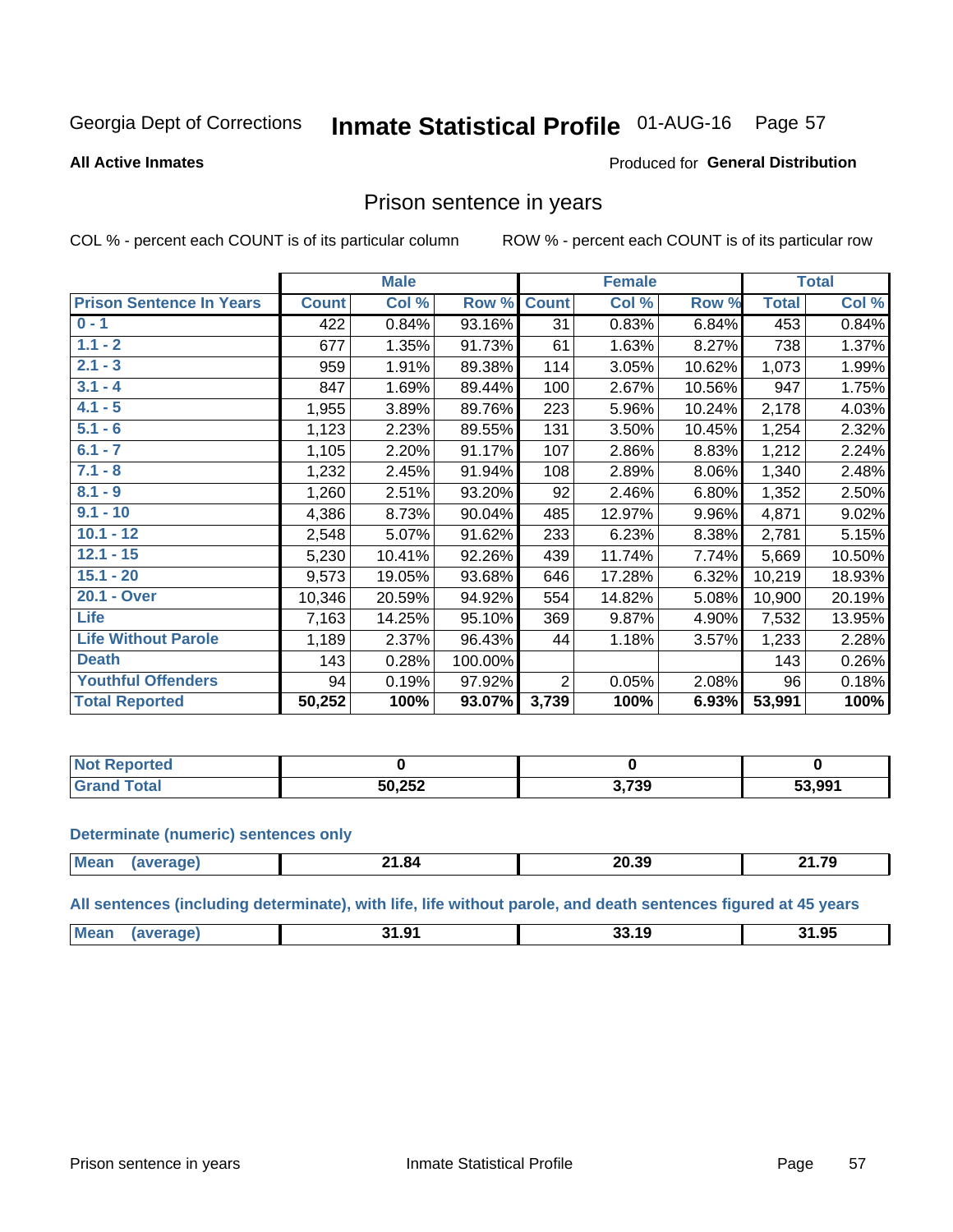# Inmate Statistical Profile 01-AUG-16 Page 58

### **All Active Inmates**

### Produced for General Distribution

### Primary offense, broken out into felonies vs misdemeanors

COL % - percent each COUNT is of its particular column

|                                  |              | <b>Male</b> |                    | <b>Female</b> |          | Total        |        |
|----------------------------------|--------------|-------------|--------------------|---------------|----------|--------------|--------|
| <b>Felonies and Misdemeanors</b> | <b>Count</b> | Col %       | <b>Row % Count</b> | Col %         | Row %    | <b>Total</b> | Col %  |
| <b>Felonies</b>                  | 50,032       | 99.81%      | 93.06% 3.731       | 99.95%        | 6.94%    | 53,763       | 99.82% |
| <b>Misdemeanors</b>              | 95           | 19%         | 97.94%             | .05%          | $2.06\%$ | 97           | 18%    |
| <b>Total Reported</b>            | 50,127       | 100%        | 93.07% 3,733       | 100%          | 6.93%    | 53,860       | 100%   |

| <b>Not</b><br>rted. | ィクに<br>$\sim$ |                    | וטו    |
|---------------------|---------------|--------------------|--------|
| Gran<br>™otaï       | 50,252        | EN 492<br>วบ. เ วว | 53,991 |

| Mo | ____ | 11 C.S<br>. | onies<br>. |
|----|------|-------------|------------|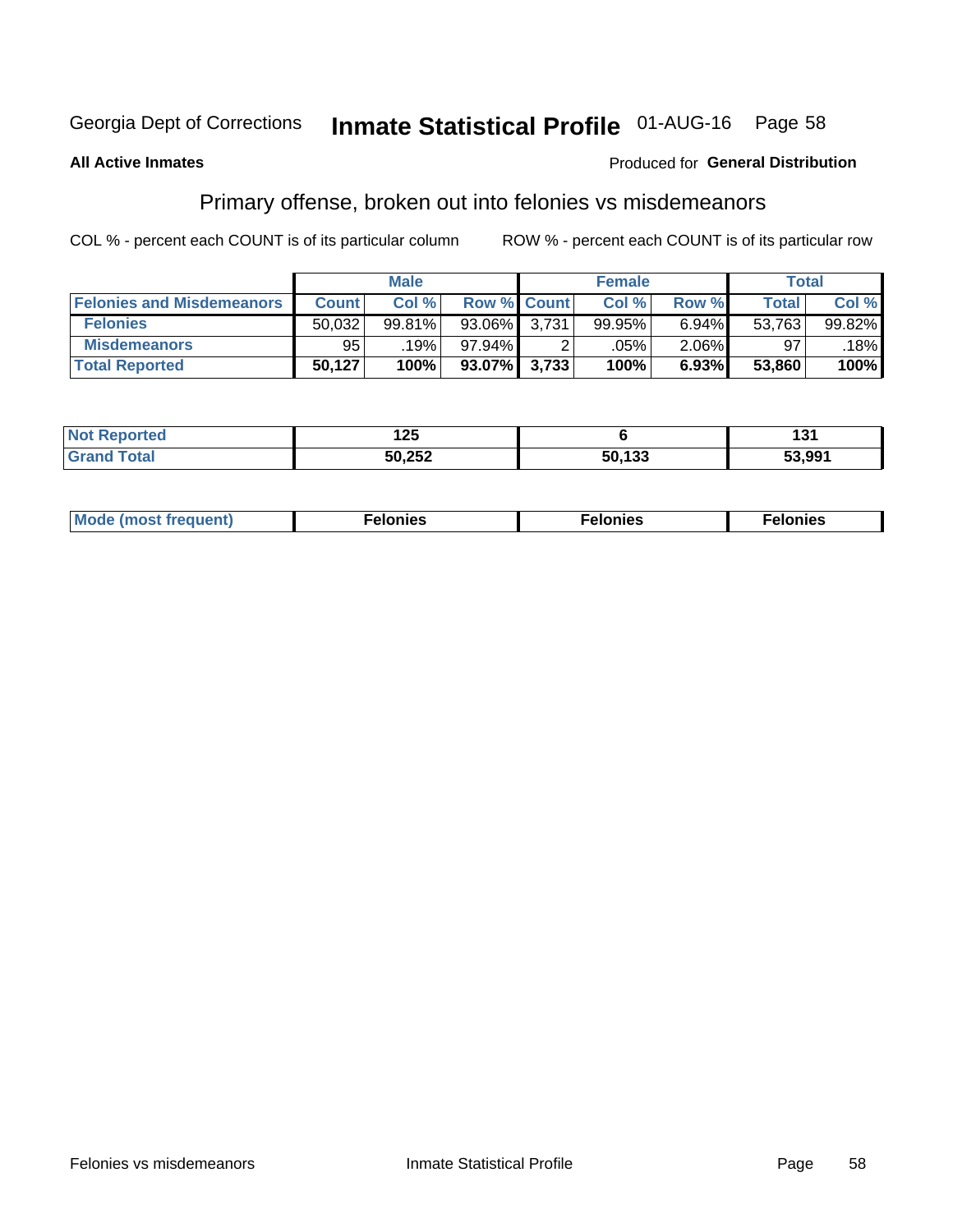# Inmate Statistical Profile 01-AUG-16 Page 59

### **All Active Inmates**

### Produced for General Distribution

### Primary offense, broken out into six broad crime categories

COL % - percent each COUNT is of its particular column

|                                  |              | <b>Male</b> |           |             | <b>Female</b> |          | <b>Total</b> |        |  |
|----------------------------------|--------------|-------------|-----------|-------------|---------------|----------|--------------|--------|--|
| <b>Crime Categories</b>          | <b>Count</b> | Col %       |           | Row % Count | Col %         | Row %    | <b>Total</b> | Col %  |  |
| <b>Violent</b>                   | 25,725       | 51.27%      | 94.04%    | 1,629       | 43.57%        | 5.96%    | 27,354       | 50.74% |  |
| <b>Sex Crime</b><br>$\mathbf{2}$ | 8,247        | 16.44%      | 98.41%    | 133         | $3.56\%$      | 1.59%    | 8,380        | 15.54% |  |
| 3<br><b>Property</b>             | 8,315        | 16.57%      | 89.06%    | 1,021       | 27.31%        | 10.94%   | 9,336        | 17.32% |  |
| <b>Drug</b><br>4                 | 5,523        | 11.01%      | 87.81%    | 767         | 20.51%        | 12.19%   | 6,290        | 11.67% |  |
| <b>Habit/DUI</b><br>5            | 111          | .22%        | $90.98\%$ | 11          | .29%          | $9.02\%$ | 122          | .23%   |  |
| <b>Other</b><br>6                | 2,255        | 4.49%       | 92.68%    | 178         | 4.76%         | 7.32%    | 2,433        | 4.51%  |  |
| <b>Total Reported</b>            | 50,176       | 100%        | 93.07%    | 3,739       | 100%          | 6.93%    | 53,915       | 100%   |  |

| <b>Not Reported</b> | --     |       | --<br>v |
|---------------------|--------|-------|---------|
| <b>Total</b>        | 50,252 | 3,739 | 53,991  |

| Mo<br>uent)<br>nos | .<br>/iolent | <br>Violent | - --<br><b>Tiolent</b> |
|--------------------|--------------|-------------|------------------------|
|                    |              |             |                        |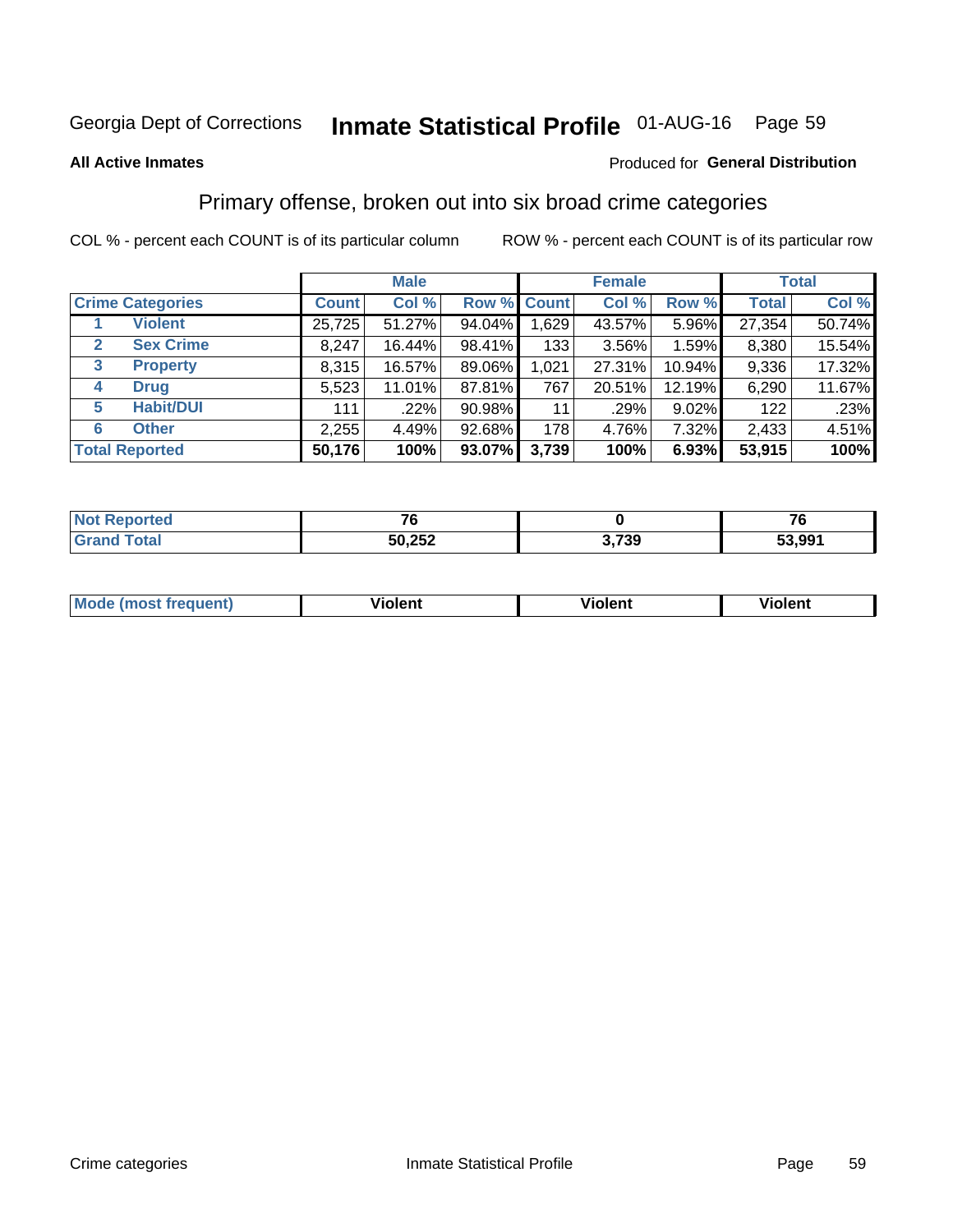# Inmate Statistical Profile 01-AUG-16 Page 60

**Produced for General Distribution** 

### **All Active Inmates**

# Primary offense, detailed offense code

COL % - percent each COUNT is of its particular column

|                                            |              | <b>Male</b> |         |              | <b>Female</b> |        |                         | <b>Total</b> |
|--------------------------------------------|--------------|-------------|---------|--------------|---------------|--------|-------------------------|--------------|
| <b>Primary Offense</b>                     | <b>Count</b> | Col %       | Row %   | <b>Count</b> | Col %         | Row %  | <b>Total</b>            | Col %        |
| <b>Abuse Neglect Elder/Disab (2812)</b>    | 39           | .08%        | 67.24%  | 19           | .51%          | 32.76% | 58                      | .11%         |
| Agg Aslt W Intnt To Rape (2095)            | 62           | .12%        | 100.00% |              |               |        | 62                      | .11%         |
| <b>Agg Sex Battery Atmpt (2099)</b>        | 1            | .01%        | 100.00% |              |               |        | 1                       | .01%         |
| <b>Aggrav Assault (1302)</b>               | 4,975        | 9.92%       | 94.26%  | 303          | 8.10%         | 5.74%  | 5,278                   | 9.79%        |
| <b>Aggrav Assault Peace Ofcr</b><br>(1314) | 281          | .56%        | 94.93%  | 15           | .40%          | 5.07%  | 296                     | .55%         |
| <b>Aggrav Battery (1305)</b>               | 1,236        | 2.46%       | 93.71%  | 83           | 2.22%         | 6.29%  | 1,319                   | 2.45%        |
| <b>Aggrav Battery Peace Ofcr</b><br>(1315) | 27           | .05%        | 100.00% |              |               |        | 27                      | .05%         |
| <b>Aggrav Ch Molest Atmpt (2096)</b>       | 1            | .01%        | 100.00% |              |               |        | 1                       | .01%         |
| <b>Aggrav Child Molestation (2021)</b>     | 1,251        | 2.49%       | 98.50%  | 19           | .51%          | 1.50%  | 1,270                   | 2.36%        |
| <b>Aggrav Cruelty To Animals</b><br>(2972) | 15           | .03%        | 100.00% |              |               |        | 15                      | .03%         |
| <b>Aggrav Sexual Battery (2009)</b>        | 214          | .43%        | 99.53%  | 1            | .03%          | .47%   | 215                     | .40%         |
| <b>Aggrav Sodomy (2003)</b>                | 208          | .41%        | 98.11%  | 4            | .11%          | 1.89%  | 212                     | .39%         |
| <b>Aggrav Stalking (1321)</b>              | 290          | .58%        | 96.67%  | 10           | .27%          | 3.33%  | 300                     | .56%         |
| <b>Aggravated Assault On 65+</b><br>(1304) | 5            | .01%        | 83.33%  | 1            | .03%          | 16.67% | 6                       | .01%         |
| <b>Alter Id (1506)</b>                     | 3            | .01%        | 100.00% |              |               |        | 3                       | .01%         |
| <b>Armed Robbery (1902)</b>                | 5,856        | 11.67%      | 96.59%  | 207          | 5.54%         | 3.41%  | 6,063                   | 11.25%       |
| Arson 1st Degree (1401)                    | 59           | .12%        | 90.77%  | 6            | .16%          | 9.23%  | 65                      | .12%         |
| <b>Arson 2nd Degree (1402)</b>             | 11           | .02%        | 91.67%  | 1            | .03%          | 8.33%  | 12                      | .02%         |
| <b>Arson 3rd Degree (1403)</b>             | 3            | .01%        | 75.00%  | 1            | .03%          | 25.00% | $\overline{\mathbf{4}}$ | .01%         |
| <b>Arson Misc (1400)</b>                   | 1            | .01%        | 100.00% |              |               |        | 1                       | .01%         |
| <b>Ass W/ Int Transmit Hiv (1313)</b>      | 1            | .01%        | 50.00%  | 1            | .03%          | 50.00% | $\overline{2}$          | .01%         |
| <b>Atmpt Aggrav Assault (1303)</b>         | 5            | .01%        | 83.33%  | 1            | .03%          | 16.67% | $6\phantom{1}$          | .01%         |
| <b>Atmpt Aggrav Sodomy (2093)</b>          | 3            | .01%        | 100.00% |              |               |        | 3                       | .01%         |
| <b>Atmpt Armed Robbery (1992)</b>          | 91           | .18%        | 96.81%  | 3            | .08%          | 3.19%  | 94                      | .17%         |
| <b>Atmpt Burglary (1690)</b>               | 24           | .05%        | 100.00% |              |               |        | 24                      | .04%         |
| <b>Atmpt Child Molestation (2094)</b>      | 31           | .06%        | 100.00% |              |               |        | 31                      | .06%         |
| <b>Atmpt Kidnap (1390)</b>                 | 4            | .01%        | 100.00% |              |               |        | 4                       | .01%         |
| <b>Atmpt Murder (1190)</b>                 | 88           | .18%        | 92.63%  | 7            | .19%          | 7.37%  | 95                      | .18%         |
| Atmpt Rape (2091)                          | 43           | .09%        | 97.73%  | $\mathbf{1}$ | .03%          | 2.27%  | 44                      | .08%         |
| <b>Atmpt Robbery (1991)</b>                | 45           | .09%        | 97.83%  | 1            | .03%          | 2.17%  | 46                      | .09%         |
| <b>Atmpt Sodomy (2092)</b>                 | 4            | .01%        | 100.00% |              |               |        | 4                       | .01%         |
| <b>Atmpt Theft By Taking (1812)</b>        | 5            | .01%        | 100.00% |              |               |        | 5                       | .01%         |
| <b>Atmpt Viol Substance Act (4090)</b>     | 17           | .03%        | 80.95%  | 4            | .11%          | 19.05% | 21                      | .04%         |
| <b>Att/Consprcy Commt C/S/Of</b><br>(4134) | 40           | .08%        | 81.63%  | 9            | .24%          | 18.37% | 49                      | .09%         |
| <b>Bad Checks (1704)</b>                   | 3            | .01%        | 100.00% |              |               |        | $\mathbf{3}$            | .01%         |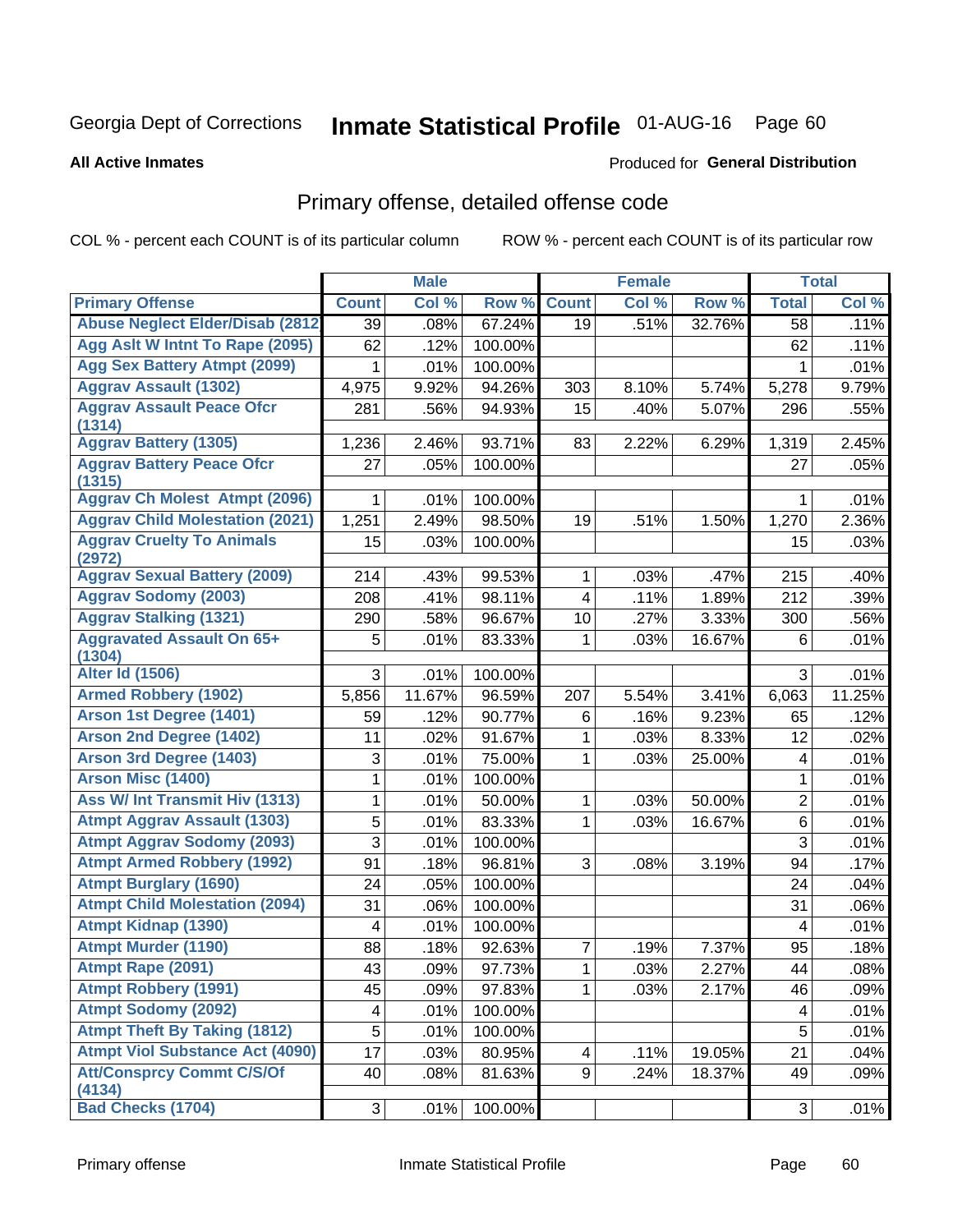# Inmate Statistical Profile 01-AUG-16 Page 61

### **All Active Inmates**

### **Produced for General Distribution**

### Primary offense, detailed offense code

COL % - percent each COUNT is of its particular column

|                                            |                | <b>Male</b> |         |                | <b>Female</b> |        |                | <b>Total</b> |
|--------------------------------------------|----------------|-------------|---------|----------------|---------------|--------|----------------|--------------|
| <b>Primary Offense</b>                     | <b>Count</b>   | Col %       | Row %   | <b>Count</b>   | Col %         | Row %  | <b>Total</b>   | Col %        |
| <b>Bail Jumping (2511)</b>                 | 4              | .01%        | 80.00%  | $\mathbf{1}$   | .03%          | 20.00% | 5              | .01%         |
| <b>Bigamy (2007)</b>                       | 1              | .01%        | 100.00% |                |               |        | 1              | .01%         |
| <b>Bribery Govt Officer (2301)</b>         | 1              | .01%        | 50.00%  | 1              | .03%          | 50.00% | $\overline{2}$ | .01%         |
| Burg 1st Aft 6/30/12 (1611)                | 1,614          | 3.22%       | 93.19%  | 118            | 3.16%         | 6.81%  | 1,732          | 3.21%        |
| Burg 2nd Aft 6/30/12 (1612)                | 533            | 1.06%       | 95.18%  | 27             | .72%          | 4.82%  | 560            | 1.04%        |
| <b>Burg Bef 7/1/12 (1601)</b>              | 3,181          | 6.34%       | 96.45%  | 117            | 3.13%         | 3.55%  | 3,298          | 6.12%        |
| <b>Carry Concealed Weapon (2901)</b>       | 2              | .01%        | 100.00% |                |               |        | 2              | .01%         |
| <b>Carry Weapon At School (2915)</b>       | 3              | .01%        | 75.00%  | 1              | .03%          | 25.00% | $\overline{4}$ | .01%         |
| <b>Child Molestation (2019)</b>            | 2,589          | 5.16%       | 97.99%  | 53             | 1.42%         | 2.01%  | 2,642          | 4.90%        |
| <b>Chop Shop Violation (5003)</b>          | 2              | .01%        | 100.00% |                |               |        | 2              | .01%         |
| <b>Cnspire Traffic Cntrl Sub (4130)</b>    | 11             | .02%        | 91.67%  | 1              | .03%          | 8.33%  | 12             | .02%         |
| <b>Computer Pornography (1760)</b>         | 67             | .13%        | 100.00% |                |               |        | 67             | .12%         |
| <b>Computer Theft (1761)</b>               | 5              | .01%        | 41.67%  | 7              | .19%          | 58.33% | 12             | .02%         |
| <b>Conceal Death Of Another (1125)</b>     | 18             | .04%        | 66.67%  | 9              | .24%          | 33.33% | 27             | .05%         |
| <b>Conspiracy (9901)</b>                   | 34             | .07%        | 80.95%  | 8              | .21%          | 19.05% | 42             | .08%         |
| <b>Convsn Paymnts Real Propy</b><br>(1811) | 1              | .01%        | 100.00% |                |               |        | $\mathbf{1}$   | .01%         |
| <b>Convynce Handle Contrabnd</b><br>(5174) | 1              | .01%        | 100.00% |                |               |        | 1              | .01%         |
| <b>Crmnl Damage 1st Degree (1501)</b>      | 32             | .06%        | 91.43%  | 3              | .08%          | 8.57%  | 35             | .06%         |
| <b>Crmnl Damage 2nd Degree</b><br>(1502)   | 68             | .14%        | 90.67%  | $\overline{7}$ | .19%          | 9.33%  | 75             | .14%         |
| <b>Crmnl Interfere Govt Prop (2613)</b>    | 13             | .03%        | 81.25%  | 3              | .08%          | 18.75% | 16             | .03%         |
| <b>Crmnl Solicitation (9910)</b>           | 1              | .01%        | 50.00%  | 1              | .03%          | 50.00% | $\mathbf 2$    | .01%         |
| <b>Crmnl Trespassing (9912)</b>            | $\mathbf{1}$   | .01%        | 100.00% |                |               |        | $\mathbf{1}$   | .01%         |
| <b>Cruelty To Children (2801)</b>          | 305            | .61%        | 76.63%  | 93             | 2.49%         | 23.37% | 398            | .74%         |
| <b>Cruelty To Elder Person (2811)</b>      | 15             | .03%        | 55.56%  | 12             | .32%          | 44.44% | 27             | .05%         |
| <b>Damage Destroy Secr Prop</b><br>(1504)  | $\overline{2}$ | .01%        | 100.00% |                |               |        | $\overline{2}$ | .01%         |
| <b>Distributing Obscene Mat (2101)</b>     | 1              | .01%        | 100.00% |                |               |        | 1              | .01%         |
| Dogfighting (2718)                         | 1              | .01%        | 100.00% |                |               |        | 1              | .01%         |
| <b>Drvng Habtl Violator (5004)</b>         | 7              | .01%        | 100.00% |                |               |        | $\overline{7}$ | .01%         |
| Eavesdrop & Surveillance (3001)            | 1              | .01%        | 100.00% |                |               |        | $\overline{1}$ | .01%         |
| <b>Entering Vehicle (1880)</b>             | 108            | .22%        | 96.43%  | 4              | .11%          | 3.57%  | 112            | .21%         |
| <b>Entice Child Attempted (2090)</b>       | 6              | .01%        | 100.00% |                |               |        | 6              | .01%         |
| <b>Enticing Child-Indec Purp (2020)</b>    | 76             | .15%        | 93.83%  | 5              | .13%          | 6.17%  | 81             | .15%         |
| <b>Escape (2501)</b>                       | 21             | .04%        | 80.77%  | 5              | .13%          | 19.23% | 26             | .05%         |
| <b>False Certificates (2311)</b>           | 1              | .01%        | 100.00% |                |               |        | $\mathbf{1}$   | .01%         |
| <b>False Imprisonment (1308)</b>           | 190            | .38%        | 97.44%  | 5 <sup>1</sup> | .13%          | 2.56%  | 195            | .36%         |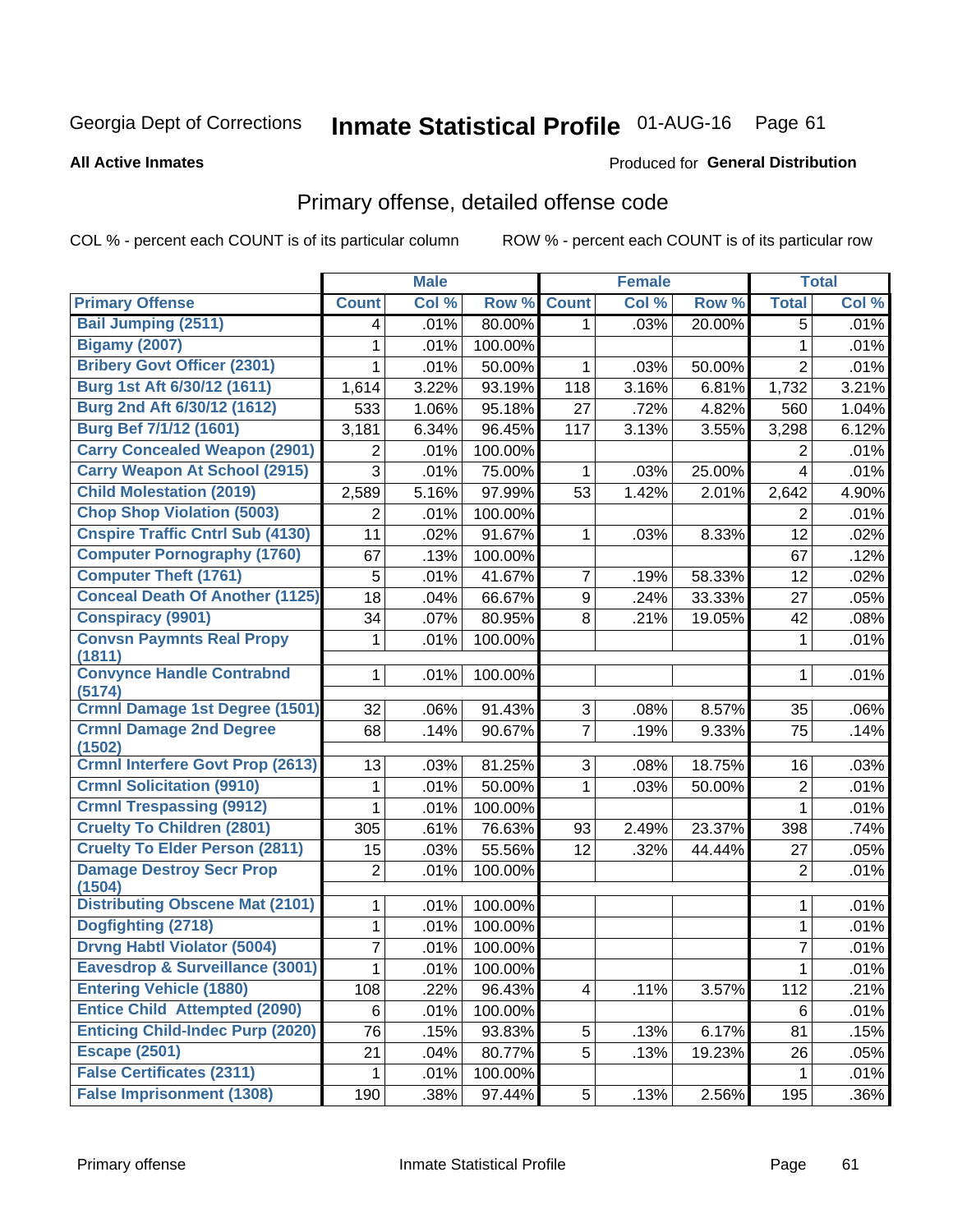# Inmate Statistical Profile 01-AUG-16 Page 62

### **All Active Inmates**

### **Produced for General Distribution**

### Primary offense, detailed offense code

COL % - percent each COUNT is of its particular column

|                                            |                | <b>Male</b> |         |                | <b>Female</b> |         |                         | <b>Total</b> |
|--------------------------------------------|----------------|-------------|---------|----------------|---------------|---------|-------------------------|--------------|
| <b>Primary Offense</b>                     | <b>Count</b>   | Col %       | Row %   | <b>Count</b>   | Col %         | Row %   | <b>Total</b>            | Col %        |
| <b>False Statements Govt (2408)</b>        | 23             | .05%        | 71.88%  | 9              | .24%          | 28.13%  | 32                      | $.06\%$      |
| <b>False Swearing (2402)</b>               | 2              | .01%        | 100.00% |                |               |         | 2                       | .01%         |
| <b>False Swearng Writtn Stmt</b>           | $\overline{2}$ | .01%        | 66.67%  | 1              | .03%          | 33.33%  | 3                       | .01%         |
| (2205)                                     |                |             |         |                |               |         |                         |              |
| <b>Family Violence Battery (1301)</b>      | 159            | .32%        | 98.76%  | $\overline{2}$ | .05%          | 1.24%   | 161                     | .30%         |
| Feticide (1121)                            | 1              | .01%        | 100.00% |                |               |         | 1                       | .01%         |
| <b>Feticide By Vehicle (1118)</b>          | 3              | .01%        | 100.00% |                |               |         | 3                       | .01%         |
| <b>Financial Identity Fraud (1756)</b>     | 55             | .11%        | 61.80%  | 34             | .91%          | 38.20%  | 89                      | .17%         |
| <b>Fleeing/Eluding Police (2316)</b>       | 360            | .72%        | 95.24%  | 18             | .48%          | 4.76%   | 378                     | .70%         |
| Forg 1st Aft 6/30/12 (1711)                | 97             | .19%        | 69.78%  | 42             | 1.12%         | 30.22%  | 139                     | .26%         |
| Forg 1st Bef 7/1/12 (1701)                 | 348            | .69%        | 69.60%  | 152            | 4.07%         | 30.40%  | 500                     | .93%         |
| Forg 2nd Aft 6/30/12 (1712)                | 22             | .04%        | 81.48%  | 5              | .13%          | 18.52%  | 27                      | .05%         |
| Forg 2nd Bef 7/1/12 (1702)                 | 12             | .02%        | 100.00% |                |               |         | 12                      | .02%         |
| Forg 3rd Aft 6/30/12 (1713)                | 29             | .06%        | 61.70%  | 18             | .48%          | 38.30%  | 47                      | .09%         |
| Forg 4th Aft 6/30/12 (1714)                | 8              | .02%        | 44.44%  | 10             | .27%          | 55.56%  | 18                      | .03%         |
| <b>Forgery Credit Card (1752)</b>          | 3              | .01%        | 100.00% |                |               |         | 3                       | .01%         |
| <b>Fraudulent Access Compute</b>           | 4              | .01%        | 80.00%  | 1              | .03%          | 20.00%  | 5                       | .01%         |
| (1796)                                     |                |             |         |                |               |         |                         |              |
| <b>Fraudulent Checks (1750)</b>            | 1              | .01%        | 50.00%  | 1              | .03%          | 50.00%  | $\overline{2}$          | .01%         |
| <b>Fraudulent Credit Card (1753)</b>       | 53             | .11%        | 67.09%  | 26             | .70%          | 32.91%  | 79                      | .15%         |
| <b>Gang Participation (9914)</b>           | 29             | .06%        | 100.00% |                |               |         | 29                      | .05%         |
| <b>Guard Line W/Weapon/Drugs</b><br>(2963) | 15             | .03%        | 75.00%  | 5              | .13%          | 25.00%  | 20                      | .04%         |
| <b>Habit Traf Viol/Impaired (5005)</b>     | 8              | .02%        | 88.89%  | 1              | .03%          | 11.11%  | 9                       | .02%         |
| <b>Habit Traf Viol/Other (5006)</b>        | 10             | .02%        | 100.00% |                |               |         | 10                      | .02%         |
| <b>Harbor/Conceal Sex Offndr</b>           |                |             |         | 1              | .03%          | 100.00% | 1                       | .01%         |
| (2027)                                     |                |             |         |                |               |         |                         |              |
| <b>Hijacking Motor Vehicle (1911)</b>      | 33             | .07%        | 97.06%  | 1              | .03%          | 2.94%   | 34                      | .06%         |
| <b>Hindering Appreh Or Pun (2503)</b>      | 5              | .01%        | 100.00% |                |               |         | 5                       | .01%         |
| Hit-Run W/Injury/Fatality (5007)           | 27             | .05%        | 81.82%  | 6              | .16%          | 18.18%  | 33                      | .06%         |
| <b>Homicide By Vessel (1124)</b>           | 47             | .09%        | 87.04%  | 7              | .19%          | 12.96%  | 54                      | .10%         |
| <b>Illegal Attm To Obt Drugs (4011)</b>    |                |             |         | $\overline{2}$ | .05%          | 100.00% | 2                       | .01%         |
| <b>Impersonating Officer (2405)</b>        | 3              | .01%        | 75.00%  | $\mathbf 1$    | .03%          | 25.00%  | $\overline{\mathbf{4}}$ | .01%         |
| <b>Impersonation (2404)</b>                | $\overline{2}$ | .01%        | 100.00% |                |               |         | $\overline{2}$          | .01%         |
| <b>Incest (2006)</b>                       | 198            | .39%        | 99.00%  | $\overline{2}$ | .05%          | 1.00%   | 200                     | .37%         |
| <b>Incest Atmpt (2098)</b>                 | 1              | .01%        | 100.00% |                |               |         | 1                       | .01%         |
| <b>Inciting To Insurrection (2203)</b>     | $\overline{2}$ | .01%        | 66.67%  | $\mathbf{1}$   | .03%          | 33.33%  | 3                       | .01%         |
| <b>Influencing Witness (2313)</b>          | $\bf 8$        | .02%        | 72.73%  | 3              | .08%          | 27.27%  | 11                      | .02%         |
| <b>Injury By Vehicle (1318)</b>            | 80             | .16%        | 82.47%  | 17             | .45%          | 17.53%  | 97                      | .18%         |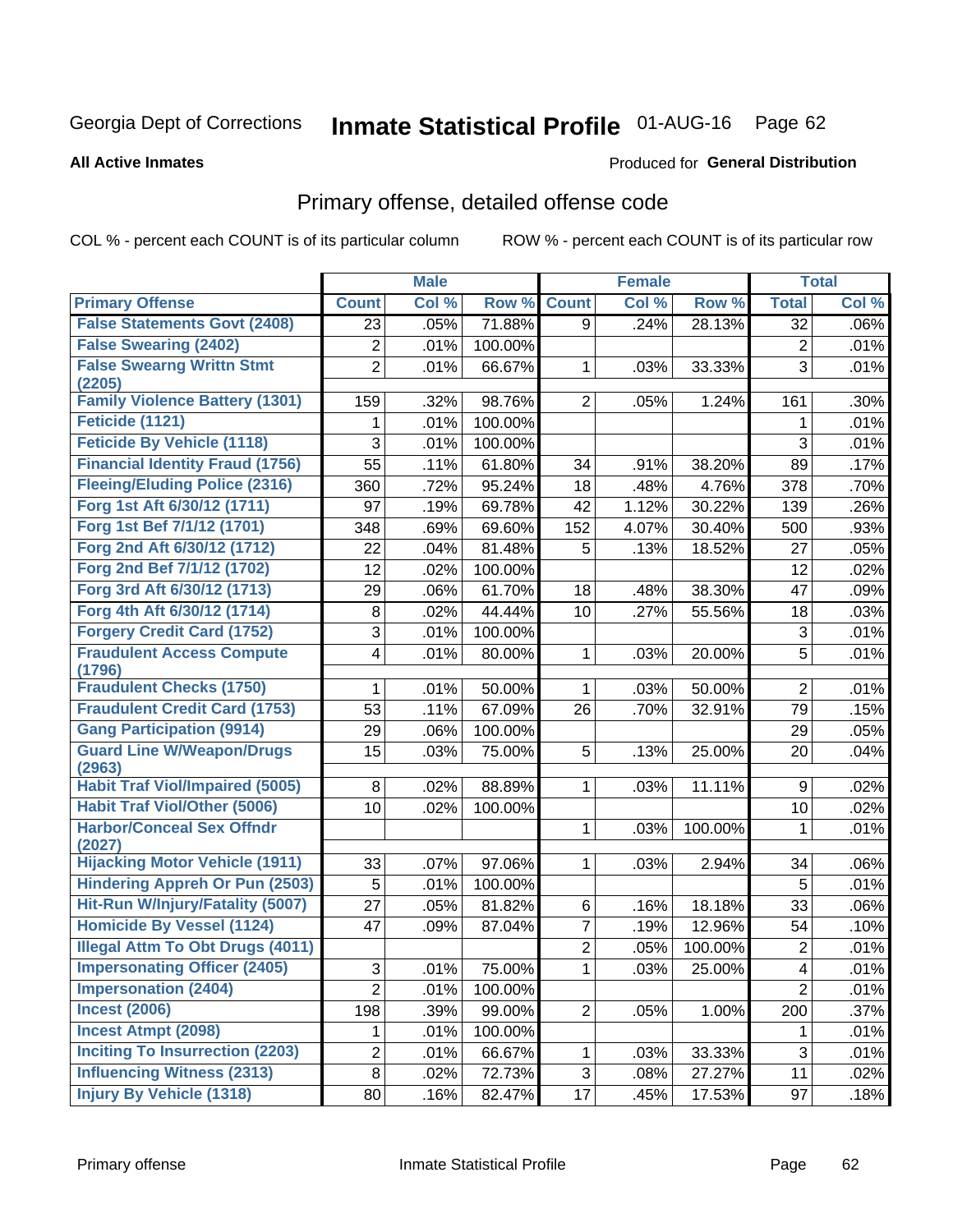# Inmate Statistical Profile 01-AUG-16 Page 63

### **All Active Inmates**

### Produced for General Distribution

# Primary offense, detailed offense code

COL % - percent each COUNT is of its particular column

|                                                 |                  | <b>Male</b> |         |                         | <b>Female</b> |         |                | <b>Total</b> |
|-------------------------------------------------|------------------|-------------|---------|-------------------------|---------------|---------|----------------|--------------|
| <b>Primary Offense</b>                          | <b>Count</b>     | Col %       | Row %   | <b>Count</b>            | Col %         | Row %   | <b>Total</b>   | Col %        |
| <b>Insurrection (2202)</b>                      | 3                | .01%        | 100.00% |                         |               |         | 3              | .01%         |
| <b>Interference With Custody (1312)</b>         | 9                | .02%        | 90.00%  | 1                       | .03%          | 10.00%  | 10             | .02%         |
| <b>Involuntary Manslaughter (1103)</b>          | 163              | .32%        | 85.79%  | 27                      | .72%          | 14.21%  | 190            | .35%         |
| Kidnapping (1311)                               | 1,489            | 2.97%       | 97.45%  | 39                      | 1.04%         | 2.55%   | 1,528          | 2.83%        |
| <b>Livestock Theft (1817)</b>                   | 4                | .01%        | 100.00% |                         |               |         | 4              | .01%         |
| <b>Lottery Violation (2730)</b>                 | 1                | .01%        | 100.00% |                         |               |         | 1              | .01%         |
| <b>Malicious Conf Sane Pers (1310)</b>          |                  |             |         | 1                       | .03%          | 100.00% | 1              | .01%         |
| Manf Methamph 200-399 Gm<br>(4144)              | 11               | .02%        | 100.00% |                         |               |         | 11             | .02%         |
| Manf Methamph 28-199 Gm<br>(4143)               | 14               | .03%        | 73.68%  | 5                       | .13%          | 26.32%  | 19             | .04%         |
| Manf Methamph 400+ Gm (4145)                    | 1                | .01%        | 100.00% |                         |               |         | 1              | .01%         |
| <b>Manf Methamph Unspec Amt</b><br>(4147)       | 139              | .28%        | 92.67%  | 11                      | .29%          | 7.33%   | 150            | .28%         |
| <b>Manufact Meth Near Child (2803)</b>          | 15               | .03%        | 83.33%  | 3                       | .08%          | 16.67%  | 18             | .03%         |
| <b>Misc Assault/Battery (1300)</b>              | $\boldsymbol{9}$ | .02%        | 100.00% |                         |               |         | 9              | .02%         |
| <b>Misc Correctionl Inst Off (6200)</b>         | 6                | .01%        | 85.71%  | 1                       | .03%          | 14.29%  | $\overline{7}$ | .01%         |
| <b>Misc Drugs Trafficking (4100)</b>            | 7                | .01%        | 100.00% |                         |               |         | $\overline{7}$ | .01%         |
| Misc Forgery (1700)                             | 6                | .01%        | 85.71%  | $\mathbf{1}$            | .03%          | 14.29%  | $\overline{7}$ | .01%         |
| <b>Misc Fraud (1799)</b>                        | 7                | .01%        | 43.75%  | 9                       | .24%          | 56.25%  | 16             | .03%         |
| <b>Misc Homicide Offense (1100)</b>             | 9                | .02%        | 90.00%  | 1                       | .03%          | 10.00%  | 10             | .02%         |
| <b>Misc Invasion Of Privacy (3000)</b>          | $\boldsymbol{9}$ | .02%        | 100.00% |                         |               |         | 9              | .02%         |
| <b>Misc Sexual Offense (2000)</b>               | 19               | .04%        | 82.61%  | $\overline{\mathbf{4}}$ | .11%          | 17.39%  | 23             | .04%         |
| <b>Misc Weapon/Explosive Off</b><br>(2900)      | 3                | .01%        | 100.00% |                         |               |         | 3              | .01%         |
| <b>Murder (1101)</b>                            | 5,810            | 11.58%      | 93.77%  | 386                     | 10.32%        | 6.23%   | 6,196          | 11.49%       |
| <b>Murder Conspire To Commit</b><br>(1191)      | 9                | .02%        | 100.00% |                         |               |         | 9              | .02%         |
| Mutiny In Penal Inst (2507)                     | 10 <sup>1</sup>  | .02%        | 100.00% |                         |               |         | 10             | .02%         |
| <b>Obstr Of Law Enf Officer (2314)</b>          | 395              | .79%        | 92.94%  | 30                      | .80%          | 7.06%   | 425            | .79%         |
| <b>Pandering By Compulsion (2017)</b>           | 3                | .01%        | 100.00% |                         |               |         | 3              | .01%         |
| Peeping Tom (3002)                              | 20               | .04%        | 100.00% |                         |               |         | 20             | .04%         |
| Perjury (2401)                                  | $\overline{2}$   | .01%        | 50.00%  | $\overline{2}$          | .05%          | 50.00%  | 4              | .01%         |
| Pimping A Minor Under 18 (2016)                 | 12               | .02%        | 85.71%  | $\overline{2}$          | .05%          | 14.29%  | 14             | .03%         |
| <b>Poss Contraband Articles (5171)</b>          | 4                | .01%        | 100.00% |                         |               |         | 4              | .01%         |
| <b>Poss Dep Stim Cntrf Drugs</b>                | 81               | .16%        | 72.97%  | 30                      | .80%          | 27.03%  | 111            | .21%         |
| (4007)<br><b>Poss Drug Related Matri (4016)</b> |                  |             |         |                         |               |         |                |              |
| Poss Ephedrine (4030)                           | 23               | .05%        | 79.31%  | 6                       | .16%          | 20.69%  | 29             | .05%         |
|                                                 | 3                | .01%        | 75.00%  | $\mathbf{1}$            | .03%          | 25.00%  | 4              | .01%         |
| Poss Firearm 1st Offender (2913)                | 94               | .19%        | 95.92%  | $\vert 4 \vert$         | .11%          | 4.08%   | 98             | .18%         |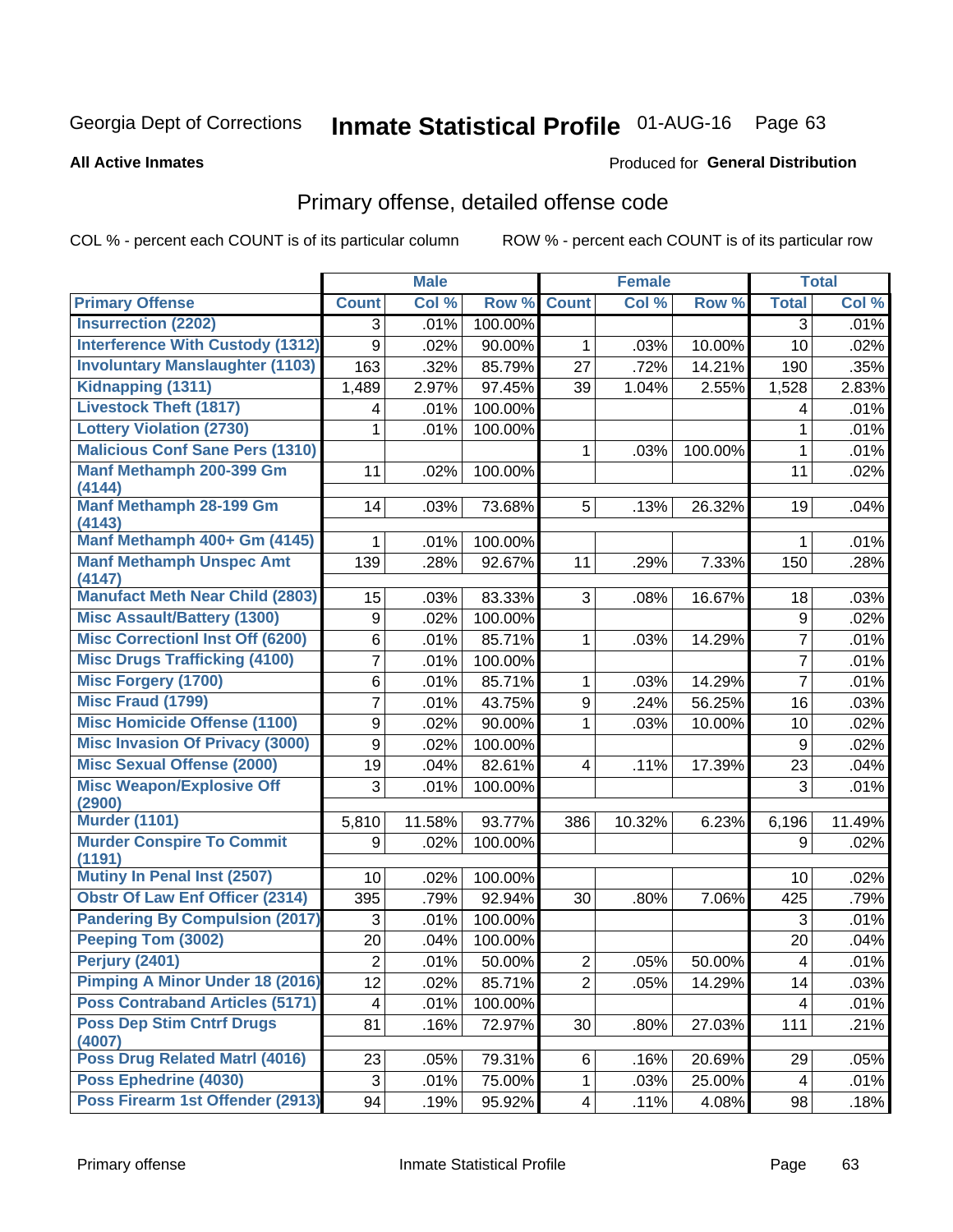# Inmate Statistical Profile 01-AUG-16 Page 64

### **All Active Inmates**

### Produced for General Distribution

# Primary offense, detailed offense code

COL % - percent each COUNT is of its particular column

|                                            |              | <b>Male</b> |         |                | <b>Female</b> |        |                | <b>Total</b> |
|--------------------------------------------|--------------|-------------|---------|----------------|---------------|--------|----------------|--------------|
| <b>Primary Offense</b>                     | <b>Count</b> | Col %       | Row %   | <b>Count</b>   | Col %         | Row %  | <b>Total</b>   | Col %        |
| <b>Poss Firearm Convct Felon</b>           | 982          | 1.96%       | 96.18%  | 39             | 1.04%         | 3.82%  | 1,021          | 1.89%        |
| (2914)                                     |              |             |         |                |               |        |                |              |
| Poss Knife During Crime (2911)             | 1            | .01%        | 50.00%  | $\mathbf 1$    | .03%          | 50.00% | $\overline{2}$ | .01%         |
| Poss Mda/Extsy (4033)                      | 3            | .01%        | 100.00% |                |               |        | 3              | .01%         |
| Poss Methamphetamine (4031)                | 429          | .85%        | 75.53%  | 139            | 3.72%         | 24.47% | 568            | 1.05%        |
| <b>Poss Narcotics Opiates (4006)</b>       | 76           | .15%        | 74.51%  | 26             | .70%          | 25.49% | 102            | .19%         |
| <b>Poss Of Certain Weapons (2912)</b>      | 25           | .05%        | 96.15%  | 1              | .03%          | 3.85%  | 26             | .05%         |
| Poss Of Cocaine (4022)                     | 474          | .94%        | 88.93%  | 59             | 1.58%         | 11.07% | 533            | .99%         |
| <b>Poss Of Firearm Dur Crime</b><br>(2910) | 661          | 1.32%       | 95.52%  | 31             | .83%          | 4.48%  | 692            | 1.28%        |
| Poss Of Marijuana (4009)                   | 69           | .14%        | 93.24%  | 5              | .13%          | 6.76%  | 74             | .14%         |
| Poss Tools Commit Crime (1602)             | 32           | .06%        | 100.00% |                |               |        | 32             | .06%         |
| Poss W Int Dis Other Drug (4053)           | 116          | .23%        | 87.88%  | 16             | .43%          | 12.12% | 132            | .24%         |
| <b>Poss W Int Dist Cocaine (4050)</b>      | 367          | .73%        | 96.33%  | 14             | .37%          | 3.67%  | 381            | .71%         |
| Poss W Int Dist Marijuana (4051)           | 651          | 1.30%       | 94.62%  | 37             | .99%          | 5.38%  | 688            | 1.28%        |
| Poss W Int Dist Meth (4052)                | 394          | .79%        | 80.41%  | 96             | 2.57%         | 19.59% |                | .91%         |
| <b>Poss Wpn Drugs By Prisnr</b>            | 61           |             |         | 6              |               |        | 490            |              |
| (2965)                                     |              | .12%        | 91.04%  |                | .16%          | 8.96%  | 67             | .12%         |
| <b>Prov Sex Mater To Minors (2110)</b>     | 1            | .01%        | 100.00% |                |               |        | 1              | .01%         |
| <b>Racketeering (3404)</b>                 | 79           | .16%        | 69.30%  | 35             | .94%          | 30.70% | 114            | .21%         |
| <b>Rape (2001)</b>                         | 1,779        | 3.55%       | 99.50%  | 9              | .24%          | .50%   | 1,788          | 3.32%        |
| <b>Reck Cond Infected Person</b>           | 6            | .01%        | 66.67%  | 3              | .08%          | 33.33% | 9              | .02%         |
| (1317)                                     |              |             |         |                |               |        |                |              |
| <b>Reckless Abandonment (1120)</b>         | 1            | .01%        | 100.00% |                |               |        | 1              | .01%         |
| <b>Recv Gds Srvs Fraud Obtnd</b>           | $\mathbf{1}$ | .01%        | 100.00% |                |               |        | $\mathbf{1}$   | .01%         |
| (1755)<br><b>Robbery (1901)</b>            | 1,399        | 2.79%       | 92.90%  | 107            | 2.86%         | 7.10%  | 1,506          | 2.79%        |
| <b>Robbery By Force (1903)</b>             | 234          | .47%        | 94.74%  | 13             | .35%          | 5.26%  | 247            | .46%         |
| <b>Robbery By Intimidation (1904)</b>      | 265          | .53%        | 92.33%  | 22             | .59%          | 7.67%  | 287            | .53%         |
| <b>Robbery By Sudden Snatch</b>            | 134          | .27%        | 93.06%  | 10             | .27%          | 6.94%  | 144            | .27%         |
| (1905)                                     |              |             |         |                |               |        |                |              |
| S/D Cocaine (4021)                         | 517          | 1.03%       | 94.69%  | 29             | .78%          | 5.31%  | 546            | 1.01%        |
| S/D Cont Sub Public (4017)                 | 48           | .10%        | 100.00% |                |               |        | 48             | .09%         |
| S/D Cont Sub School (4018)                 | 31           | .06%        | 96.88%  | 1              | .03%          | 3.13%  | 32             | $.06\%$      |
| S/D Dep Stim Cntrf Drugs (4002)            | 49           | .10%        | 76.56%  | 15             | .40%          | 23.44% | 64             | .12%         |
| <b>S/D Narcotics Opiates (4001)</b>        | 13           | .03%        | 68.42%  | 6              | .16%          | 31.58% | 19             | .04%         |
| S/D Of Marijuana (4004)                    | 265          | .53%        | 96.01%  | 11             | .29%          | 3.99%  | 276            | .51%         |
| Sale Mda/Extsy (4034)                      | 2            | .01%        | 100.00% |                |               |        | 2              | .01%         |
| Sale Methamphetamine (4032)                | 222          | .44%        | 77.35%  | 65             | 1.74%         | 22.65% | 287            | .53%         |
| <b>Sex Exploitation Child (2843)</b>       | 196          | .39%        | 98.99%  | $\overline{2}$ | .05%          | 1.01%  | 198            | .37%         |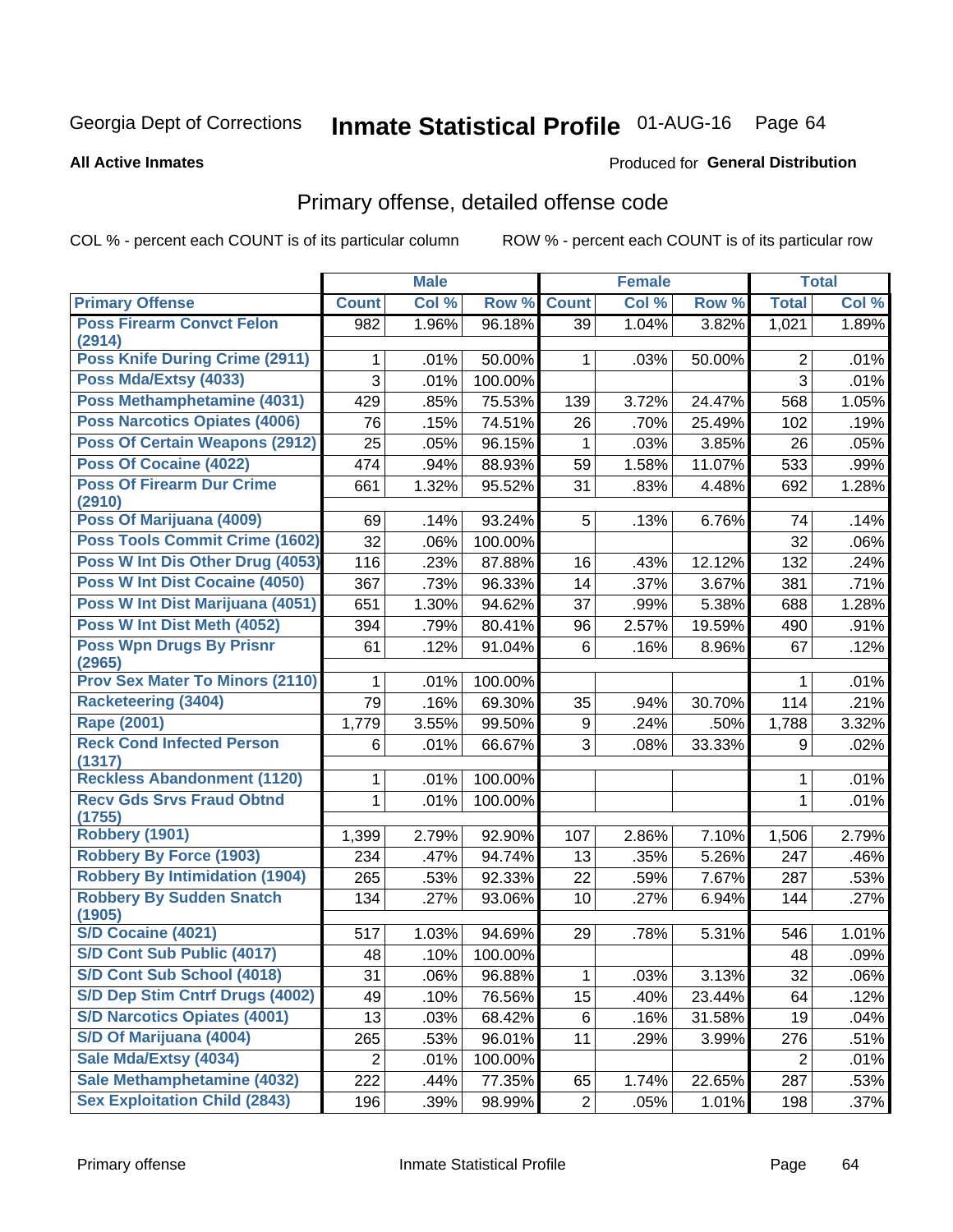# Inmate Statistical Profile 01-AUG-16 Page 65

### **All Active Inmates**

### **Produced for General Distribution**

### Primary offense, detailed offense code

COL % - percent each COUNT is of its particular column

|                                            |                | <b>Male</b> |         |                         | <b>Female</b> |         |                | <b>Total</b> |
|--------------------------------------------|----------------|-------------|---------|-------------------------|---------------|---------|----------------|--------------|
| <b>Primary Offense</b>                     | <b>Count</b>   | Col %       | Row %   | <b>Count</b>            | Col %         | Row %   | <b>Total</b>   | Col %        |
| <b>Sex Offender Fail Registr (2026)</b>    | 472            | .94%        | 98.54%  | $\overline{7}$          | .19%          | 1.46%   | 479            | .89%         |
| <b>Sex Offender Fail To Move (2028)</b>    | $\overline{2}$ | .01%        | 100.00% |                         |               |         | 2              | .01%         |
| Sexl/Asslt/Agn/Pers/Cstdy (2023)           | 16             | .03%        | 94.12%  | 1                       | .03%          | 5.88%   | 17             | .03%         |
| <b>Sexual Aslt By Therapist (2024)</b>     |                |             |         | 1                       | .03%          | 100.00% | 1              | .01%         |
| <b>Sexual Battery (2011)</b>               | 187            | .37%        | 100.00% |                         |               |         | 187            | .35%         |
| <b>Simple Battery (1316)</b>               | 12             | .02%        | 92.31%  | 1                       | .03%          | 7.69%   | 13             | .02%         |
| <b>Sodomy (2002)</b>                       | 11             | .02%        | 91.67%  | 1                       | .03%          | 8.33%   | 12             | .02%         |
| <b>Solicit Sodomy From Minor</b><br>(2025) | 6              | .01%        | 100.00% |                         |               |         | 6              | .01%         |
| <b>Solicit/Accepting Bribe (2712)</b>      | 1              | .01%        | 100.00% |                         |               |         | 1              | .01%         |
| <b>Stalking (1320)</b>                     | $\overline{7}$ | .01%        | 100.00% |                         |               |         | $\overline{7}$ | .01%         |
| <b>Statutory Rape (2018)</b>               | 764            | 1.52%       | 97.45%  | 20                      | .53%          | 2.55%   | 784            | 1.45%        |
| <b>Tampering With Evidence (2315)</b>      | 7              | .01%        | 63.64%  | 4                       | .11%          | 36.36%  | 11             | .02%         |
| <b>Terrorist Threats &amp; Acts (1307)</b> | 362            | .72%        | 95.77%  | 16                      | .43%          | 4.23%   | 378            | .70%         |
| <b>Theft Bring Prop In State (1815)</b>    | 5              | .01%        | 83.33%  | 1                       | .03%          | 16.67%  | 6              | .01%         |
| <b>Theft By Conversion (1808)</b>          | 13             | .03%        | 56.52%  | 10                      | .27%          | 43.48%  | 23             | .04%         |
| <b>Theft By Deception (1803)</b>           | 45             | .09%        | 84.91%  | 8                       | .21%          | 15.09%  | 53             | .10%         |
| <b>Theft By Extortion (1804)</b>           | $\overline{2}$ | .01%        | 100.00% |                         |               |         | $\overline{2}$ | .01%         |
| <b>Theft By Rec Stolen Prop (1806)</b>     | 553            | 1.10%       | 90.95%  | 55                      | 1.47%         | 9.05%   | 608            | 1.13%        |
| <b>Theft By Shoplifting (1821)</b>         | 418            | .83%        | 70.85%  | 172                     | 4.60%         | 29.15%  | 590            | 1.09%        |
| <b>Theft By Taking (1802)</b>              | 755            | 1.50%       | 84.36%  | 140                     | 3.74%         | 15.64%  | 895            | 1.66%        |
| <b>Theft Credit Card (1751)</b>            | 15             | .03%        | 83.33%  | 3                       | .08%          | 16.67%  | 18             | .03%         |
| <b>Theft Motorveh Or Part (1813)</b>       | 38             | .08%        | 90.48%  | $\overline{\mathbf{4}}$ | .11%          | 9.52%   | 42             | .08%         |
| <b>Theft Of Lost Property (1805)</b>       | 3              | .01%        | 60.00%  | $\overline{2}$          | .05%          | 40.00%  | 5              | .01%         |
| <b>Theft Of Services (1807)</b>            | 4              | .01%        | 100.00% |                         |               |         | 4              | .01%         |
| <b>Theft Recv Prop Out State (1816)</b>    | 3              | .01%        | 100.00% |                         |               |         | 3              | .01%         |
| <b>Traf Amphtmine 200-399 Gm</b>           | $\overline{2}$ | .01%        | 100.00% |                         |               |         | $\overline{2}$ | .01%         |
| (4127)<br><b>Traf Amphtmine 28-199 Gm</b>  | $\overline{2}$ | .01%        | 66.67%  | 1                       | .03%          | 33.33%  | 3              | .01%         |
| (4126)                                     |                |             |         |                         |               |         |                |              |
| Traf Amphtmine 400+ Gm (4128)              | 6              | .01%        | 100.00% |                         |               |         | 6              | .01%         |
| <b>Traf Cocaine 201-400 Gm (4102)</b>      | 120            | .24%        | 98.36%  | $\overline{2}$          | .05%          | 1.64%   | 122            | .23%         |
| <b>Traf Cocaine 401+ Gm (4103)</b>         | 104            | .21%        | 94.55%  | 6                       | .16%          | 5.45%   | 110            | .20%         |
| Traf Cocaine Less 200 Gm (4101)            | 295            | .59%        | 97.68%  | 7                       | .19%          | 2.32%   | 302            | .56%         |
| <b>Traf Marijna 10-2000 Lb (4121)</b>      | 71             | .14%        | 89.87%  | 8                       | .21%          | 10.13%  | 79             | .15%         |
| <b>Traf Marijna 10001+ Lb (4123)</b>       | 1              | .01%        | 100.00% |                         |               |         | 1              | .01%         |
| Traf Mda/Extsy 200-399gm<br>(4151)         | 3              | .01%        | 100.00% |                         |               |         | 3              | .01%         |
| <b>Traf Mda/Extsy 28-199gm (4150)</b>      | 16             | .03%        | 94.12%  | $\mathbf{1}$            | .03%          | 5.88%   | 17             | .03%         |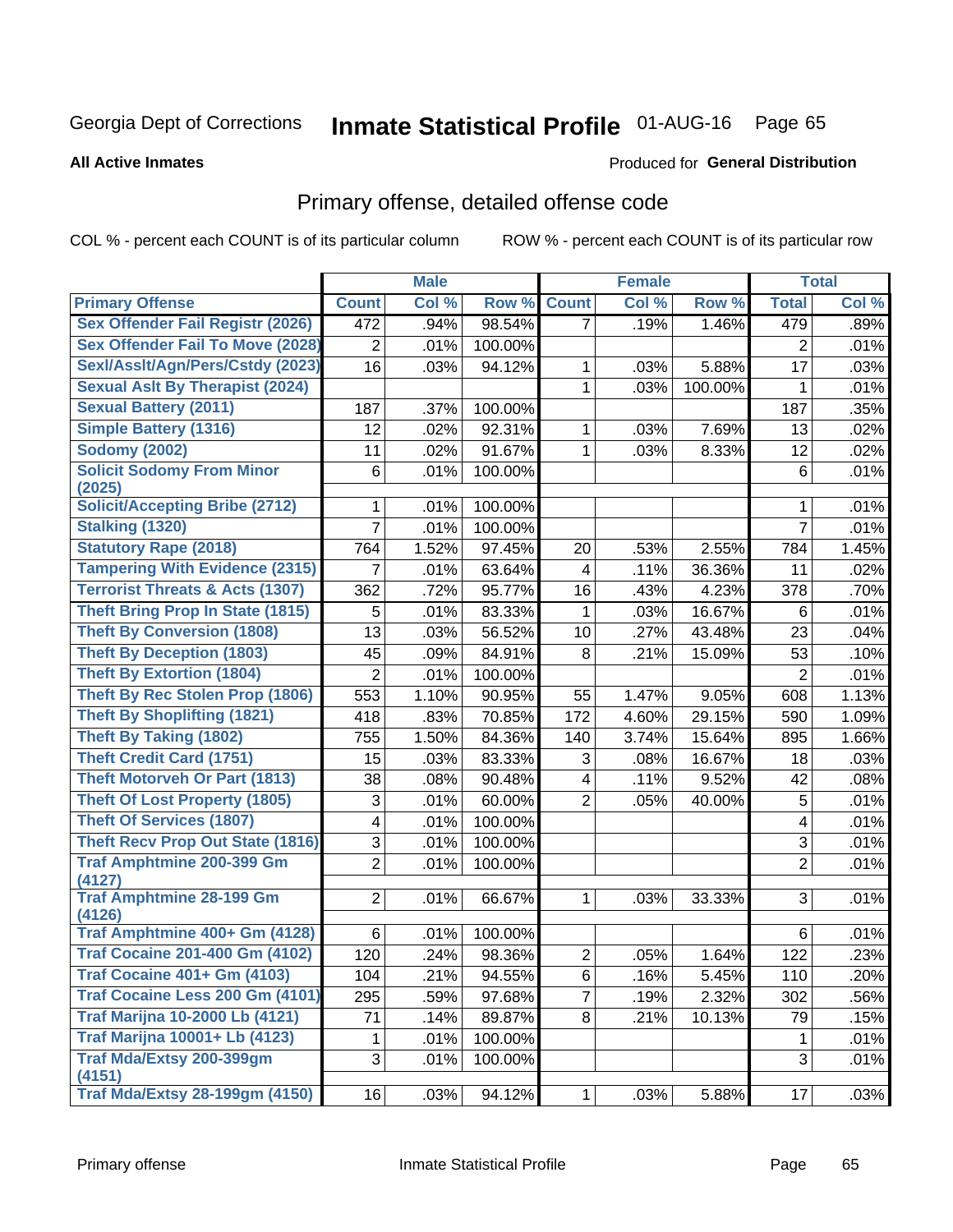# Inmate Statistical Profile 01-AUG-16 Page 66

**All Active Inmates** 

### **Produced for General Distribution**

### Primary offense, detailed offense code

COL % - percent each COUNT is of its particular column

|                                               |                | <b>Male</b> |         |                | <b>Female</b> |        |                           | <b>Total</b> |
|-----------------------------------------------|----------------|-------------|---------|----------------|---------------|--------|---------------------------|--------------|
| <b>Primary Offense</b>                        | <b>Count</b>   | Col %       | Row %   | <b>Count</b>   | Col %         | Row %  | <b>Total</b>              | Col %        |
| Traf Mda/Extsy 400+Gm (4152)                  | 1              | .01%        | 100.00% |                |               |        | 1.                        | .01%         |
| Traf Methamph 200-399 Gm<br>(4141)            | 86             | .17%        | 86.87%  | 13             | .35%          | 13.13% | 99                        | .18%         |
| <b>Traf Methamph 28-199 Gm</b><br>(4140)      | 265            | .53%        | 80.79%  | 63             | 1.68%         | 19.21% | 328                       | .61%         |
| Traf Methamph 400+ Gm (4142)                  | 56             | .11%        | 88.89%  | $\overline{7}$ | .19%          | 11.11% | 63                        | .12%         |
| <b>Traf Methamph Unspec Amt</b><br>(4146)     | 90             | .18%        | 78.95%  | 24             | .64%          | 21.05% | 114                       | .21%         |
| <b>Traf Methaqualone&lt; 400 Gm</b><br>(4124) | 2              | .01%        | 100.00% |                |               |        | $\overline{2}$            | .01%         |
| <b>Traf Narcotic 15-28 Gm (4112)</b>          | 24             | .05%        | 96.00%  | 1              | .03%          | 4.00%  | 25                        | .05%         |
| Traf Narcotic 29+ Gm (4113)                   | 23             | .05%        | 95.83%  | $\mathbf{1}$   | .03%          | 4.17%  | 24                        | .04%         |
| <b>Traf Narcotic Less 14 Gm (4111)</b>        | 28             | .06%        | 96.55%  | $\mathbf{1}$   | .03%          | 3.45%  | 29                        | .05%         |
| <b>Traffick Sexual Servitude (1331)</b>       | 5              | .01%        | 100.00% |                |               |        | 5                         | .01%         |
| <b>Unauth Dist Recrd Devices</b><br>(9907)    | $\overline{2}$ | .01%        | 100.00% |                |               |        | $\overline{2}$            | .01%         |
| <b>Unknown Offense (9999)</b>                 | 15             | .03%        | 93.75%  | $\mathbf{1}$   | .03%          | 6.25%  | 16                        | .03%         |
| Uniwfl Mfg/Del/Dist N-C S (4014)              | 11             | .02%        | 100.00% |                |               |        | 11                        | .02%         |
| <b>Use Comm Facity Vio C Sub</b><br>(4133)    | 10             | .02%        | 100.00% |                |               |        | 10                        | .02%         |
| <b>Vehicular Homicide (1123)</b>              | 271            | .54%        | 82.87%  | 56             | 1.50%         | 17.13% | 327                       | .61%         |
| <b>Viol Dngrous Drgs Act (4013)</b>           | 201            | .40%        | 83.75%  | 39             | 1.04%         | 16.25% | 240                       | .45%         |
| Viol Ga Cntrl Sbst Act (4012)                 | 16             | .03%        | 88.89%  | $\overline{2}$ | .05%          | 11.11% | 18                        | .03%         |
| <b>Viol Motor Vehicle Laws (5001)</b>         | 51             | .10%        | 92.73%  | $\overline{4}$ | .11%          | 7.27%  | 55                        | .10%         |
| <b>Viol Oath Public Offer (2302)</b>          | 3              | .01%        | 100.00% |                |               |        | 3                         | .01%         |
| <b>Violatn Othr States Law (8001)</b>         | 38             | .08%        | 77.55%  | 11             | .29%          | 22.45% | 49                        | .09%         |
| <b>Vol Manslaughter Of Fetus</b><br>(1119)    | $\overline{2}$ | .01%        | 100.00% |                |               |        | $\overline{2}$            | .01%         |
| <b>Voluntary Manslaughter (1102)</b>          | 1,078          | 2.15%       | 88.72%  | 137            | 3.66%         | 11.28% | 1,215                     | 2.25%        |
| <b>Abandonment Of Dep Child (11)</b>          | 4              | .01%        | 100.00% |                |               |        | 4                         | .01%         |
| <b>Agg Assault With Knife (26)</b>            | 1              | .01%        | 100.00% |                |               |        | 1                         | .01%         |
| <b>Assault &amp; Battery (21)</b>             | 7              | .01%        | 100.00% |                |               |        | $\overline{7}$            | .01%         |
| <b>Bad Checks (52)</b>                        | 2              | .01%        | 66.67%  | $\mathbf{1}$   | .03%          | 33.33% | $\ensuremath{\mathsf{3}}$ | .01%         |
| <b>Burglary (45)</b>                          | 4              | .01%        | 100.00% |                |               |        | 4                         | .01%         |
| <b>Cheating &amp; Swindling (51)</b>          | 1              | $.01\%$     | 100.00% |                |               |        | 1                         | .01%         |
| <b>Cpwl &amp; Concealed Weapon (93)</b>       | 5              | .01%        | 100.00% |                |               |        | 5                         | .01%         |
| <b>Crmnl Attempt (98)</b>                     | $\overline{2}$ | .01%        | 100.00% |                |               |        | $\overline{2}$            | .01%         |
| <b>Dui</b> (72)                               | 8              | .02%        | 100.00% |                |               |        | 8                         | .01%         |
| Escape (92)                                   | 3              | .01%        | 100.00% |                |               |        | 3                         | .01%         |
| Forgery (55)                                  | 4              | .01%        | 100.00% |                |               |        | 4                         | .01%         |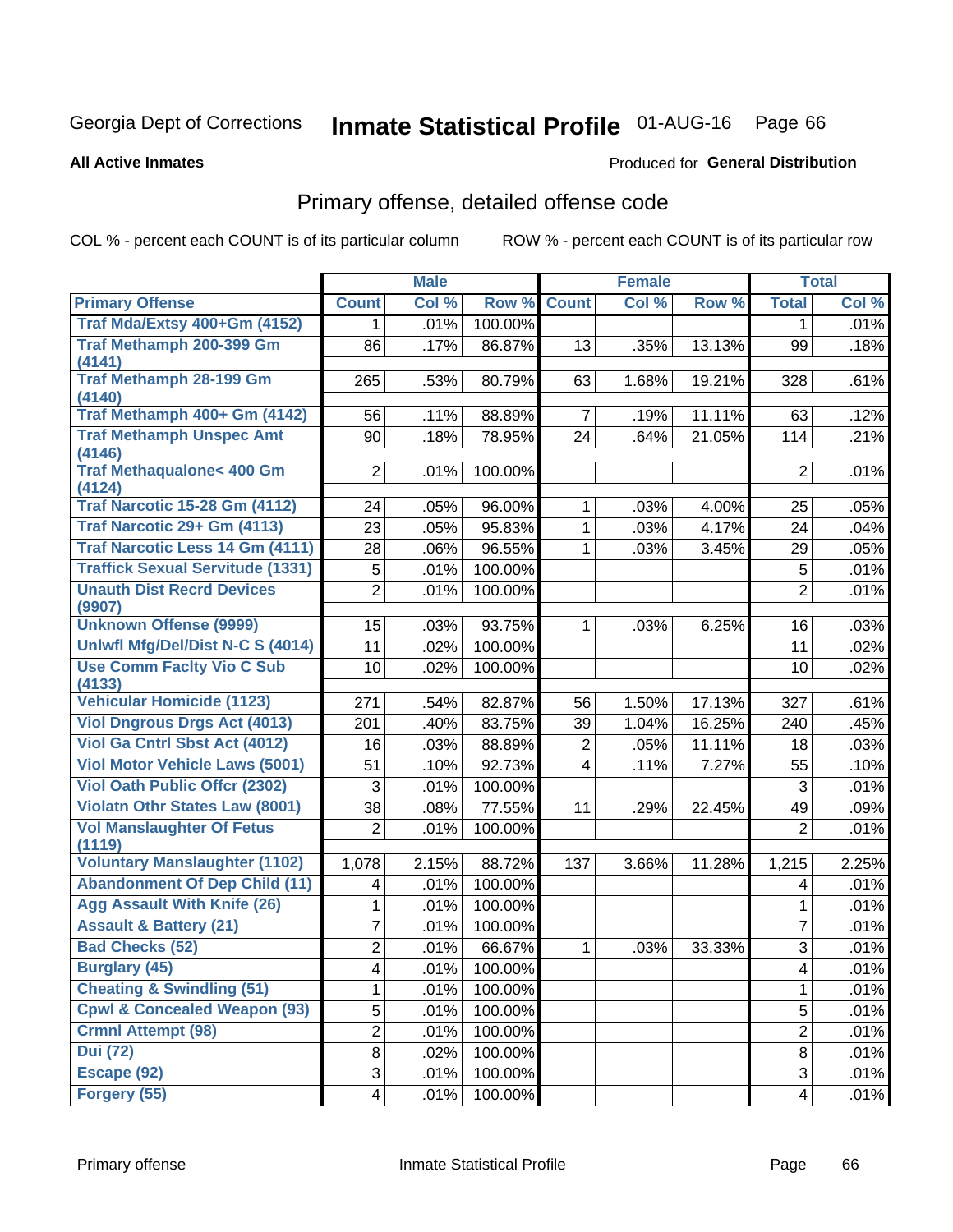# Inmate Statistical Profile 01-AUG-16 Page 67

**All Active Inmates** 

### Produced for General Distribution

# Primary offense, detailed offense code

COL % - percent each COUNT is of its particular column

|                                        |              | <b>Male</b> |             |       | <b>Female</b> |         |                | <b>Total</b> |
|----------------------------------------|--------------|-------------|-------------|-------|---------------|---------|----------------|--------------|
| <b>Primary Offense</b>                 | <b>Count</b> | Col %       | Row % Count |       | Col %         | Row %   | <b>Total</b>   | Col %        |
| <b>Loitering Or Prowling (109)</b>     |              | .01%        | 100.00%     |       |               |         |                | .01%         |
| <b>Misc Misdemeanor (500)</b>          | 3            | .01%        | 100.00%     |       |               |         | 3              | .01%         |
| <b>Obstr Of Law Enf Officer (73)</b>   |              | .01%        | 100.00%     |       |               |         |                | .01%         |
| <b>Obtn/Attmpt Drugs Illegly (165)</b> |              | .01%        | 100.00%     |       |               |         |                | .01%         |
| <b>Other Misdemeanor (99)</b>          | 11           | .02%        | 100.00%     |       |               |         | 11             | .02%         |
| <b>Pointing Gun At Another (96)</b>    |              | .01%        | 100.00%     |       |               |         |                | .01%         |
| <b>Poss Ntp Whiskey (64)</b>           |              | .01%        | 100.00%     |       |               |         |                | .01%         |
| Poss Of Marijuana (70)                 |              | .01%        | 100.00%     |       |               |         |                | .01%         |
| <b>Prostitution (81)</b>               |              |             |             |       | .03%          | 100.00% |                | .01%         |
| <b>Public Drunkenness (61)</b>         | 2            | .01%        | 100.00%     |       |               |         | 2              | .01%         |
| <b>Public Indecency (83)</b>           | 3            | .01%        | 100.00%     |       |               |         | 3              | .01%         |
| <b>Shoplifting (94)</b>                |              | .01%        | 100.00%     |       |               |         |                | .01%         |
| Simple Assault (24)                    |              | .01%        | 100.00%     |       |               |         |                | .01%         |
| <b>Simple Battery (25)</b>             |              | .01%        | 100.00%     |       |               |         |                | .01%         |
| <b>Theft By Taking (43)</b>            |              | .01%        | 100.00%     |       |               |         |                | .01%         |
| <b>Theft By Taking - Larceny (41)</b>  | 21           | .04%        | 100.00%     |       |               |         | 21             | .04%         |
| Viol Motor Veh Law (71)                | 3            | .01%        | 100.00%     |       |               |         | 3              | .01%         |
| <b>Wife Beating (28)</b>               | 2            | .01%        | 100.00%     |       |               |         | $\overline{2}$ | .01%         |
| <b>Total Rported</b>                   | 50,176       | 101%        | 93.07%      | 3,739 | 100%          | 6.93%   | 53,915         | 101%         |

| <b>Not Reported</b> | $\rightarrow$ |       | 70     |
|---------------------|---------------|-------|--------|
| <b>Fotal</b>        | 50,252        | 3,739 | 53.991 |

| <b>Mode (most frequent)</b> | 1902 Armed Robbery | 1101 Murder | 1101 Murder |
|-----------------------------|--------------------|-------------|-------------|
|-----------------------------|--------------------|-------------|-------------|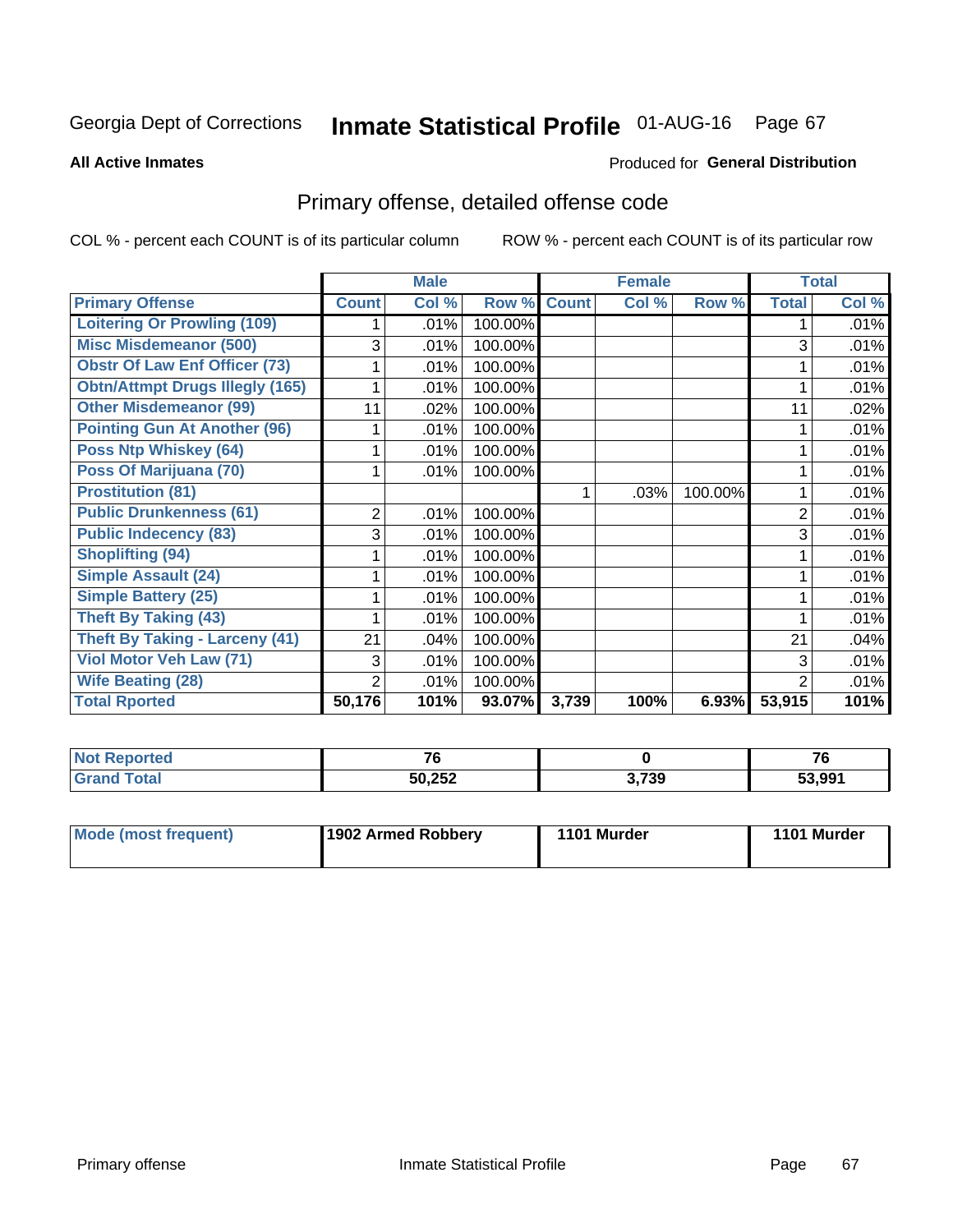# Inmate Statistical Profile 01-AUG-16 Page 68

### **All Active Inmates**

### Produced for General Distribution

# County of conviction of primary offense

COL % - percent each COUNT is of its particular column

|     |                             |              | <b>Male</b> |        |                          | <b>Female</b> |        |              | <b>Total</b> |
|-----|-----------------------------|--------------|-------------|--------|--------------------------|---------------|--------|--------------|--------------|
|     | <b>County of Conviction</b> | <b>Count</b> | Col %       | Row %  | <b>Count</b>             | Col %         | Row %  | <b>Total</b> | Col %        |
| 000 | <b>Unknown</b>              | 182          | .36%        | 94.30% | 11                       | .29%          | 5.70%  | 193          | .36%         |
| 001 | <b>Appling County</b>       | 94           | .19%        | 97.92% | $\overline{c}$           | .05%          | 2.08%  | 96           | .18%         |
| 002 | <b>Atkinson County</b>      | 48           | .10%        | 90.57% | $\overline{5}$           | .13%          | 9.43%  | 53           | .10%         |
| 003 | <b>Bacon County</b>         | 76           | .15%        | 91.57% | 7                        | .19%          | 8.43%  | 83           | .15%         |
| 004 | <b>Baker County</b>         | $\mathsf g$  | .02%        | 81.82% | $\overline{2}$           | .05%          | 18.18% | 11           | .02%         |
| 005 | <b>Baldwin County</b>       | 287          | .57%        | 92.88% | 22                       | .59%          | 7.12%  | 309          | .57%         |
| 006 | <b>Banks County</b>         | 55           | .11%        | 91.67% | $\overline{5}$           | .13%          | 8.33%  | 60           | .11%         |
| 007 | <b>Barrow County</b>        | 263          | .52%        | 89.76% | 30                       | .80%          | 10.24% | 293          | .54%         |
| 008 | <b>Bartow County</b>        | 649          | 1.29%       | 89.27% | 78                       | 2.09%         | 10.73% | 727          | 1.35%        |
| 009 | <b>Ben Hill County</b>      | 252          | .50%        | 92.65% | 20                       | .53%          | 7.35%  | 272          | .50%         |
| 010 | <b>Berrien County</b>       | 91           | .18%        | 95.79% | 4                        | .11%          | 4.21%  | 95           | .18%         |
| 011 | <b>Bibb County</b>          | 1,137        | 2.26%       | 94.28% | 69                       | 1.85%         | 5.72%  | 1,206        | 2.23%        |
| 012 | <b>Bleckley County</b>      | 57           | .11%        | 93.44% | $\overline{\mathcal{A}}$ | .11%          | 6.56%  | 61           | .11%         |
| 013 | <b>Brantley County</b>      | 51           | .10%        | 89.47% | 6                        | .16%          | 10.53% | 57           | .11%         |
| 014 | <b>Brooks County</b>        | 68           | .14%        | 95.77% | $\mathfrak{B}$           | .08%          | 4.23%  | 71           | .13%         |
| 015 | <b>Bryan County</b>         | 77           | .15%        | 97.47% | $\overline{2}$           | .05%          | 2.53%  | 79           | .15%         |
| 016 | <b>Bulloch County</b>       | 554          | 1.10%       | 94.22% | 34                       | .91%          | 5.78%  | 588          | 1.09%        |
| 017 | <b>Burke County</b>         | 207          | .41%        | 96.28% | 8                        | .21%          | 3.72%  | 215          | .40%         |
| 018 | <b>Butts County</b>         | 108          | .21%        | 94.74% | 6                        | .16%          | 5.26%  | 114          | .21%         |
| 019 | <b>Calhoun County</b>       | 28           | .06%        | 96.55% | 1                        | .03%          | 3.45%  | 29           | .05%         |
| 020 | <b>Camden County</b>        | 187          | .37%        | 95.90% | 8                        | .21%          | 4.10%  | 195          | .36%         |
| 021 | <b>Candler County</b>       | 111          | .22%        | 92.50% | 9                        | .24%          | 7.50%  | 120          | .22%         |
| 022 | <b>Carroll County</b>       | 542          | 1.08%       | 90.18% | 59                       | 1.58%         | 9.82%  | 601          | 1.11%        |
| 023 | <b>Catoosa County</b>       | 360          | .72%        | 89.55% | 42                       | 1.12%         | 10.45% | 402          | .74%         |
| 024 | <b>Charlton County</b>      | 67           | .13%        | 93.06% | 5                        | .13%          | 6.94%  | 72           | .13%         |
| 025 | <b>Chatham County</b>       | 2,009        | 4.00%       | 95.80% | 88                       | 2.35%         | 4.20%  | 2,097        | 3.88%        |
| 026 | <b>Chattahoochee County</b> | 32           | .06%        | 94.12% | $\overline{2}$           | .05%          | 5.88%  | 34           | .06%         |
| 027 | <b>Chattooga County</b>     | 247          | .49%        | 87.90% | 34                       | .91%          | 12.10% | 281          | .52%         |
| 028 | <b>Cherokee County</b>      | 525          | 1.04%       | 88.83% | 66                       | 1.77%         | 11.17% | 591          | 1.09%        |
| 029 | <b>Clarke County</b>        | 515          | 1.02%       | 93.81% | 34                       | .91%          | 6.19%  | 549          | 1.02%        |
| 030 | <b>Clay County</b>          | 22           | .04%        | 84.62% | $\overline{\mathcal{A}}$ | .11%          | 15.38% | 26           | .05%         |
| 031 | <b>Clayton County</b>       | 1,477        | 2.94%       | 93.72% | 99                       | 2.65%         | 6.28%  | 1,576        | 2.92%        |
| 032 | <b>Clinch County</b>        | 39           | .08%        | 95.12% | $\overline{2}$           | .05%          | 4.88%  | 41           | .08%         |
| 033 | <b>Cobb County</b>          | 2,534        | 5.04%       | 90.95% | 252                      | 6.74%         | 9.05%  | 2,786        | 5.16%        |
| 034 | <b>Coffee County</b>        | 251          | .50%        | 92.96% | 19                       | .51%          | 7.04%  | 270          | .50%         |
| 035 | <b>Colquitt County</b>      | 212          | .42%        | 95.50% | 10                       | .27%          | 4.50%  | 222          | .41%         |
| 036 | <b>Columbia County</b>      | 408          | .81%        | 90.07% | 45                       | 1.20%         | 9.93%  | 453          | .84%         |
| 037 | <b>Cook County</b>          | 126          | .25%        | 94.03% | 8                        | .21%          | 5.97%  | 134          | .25%         |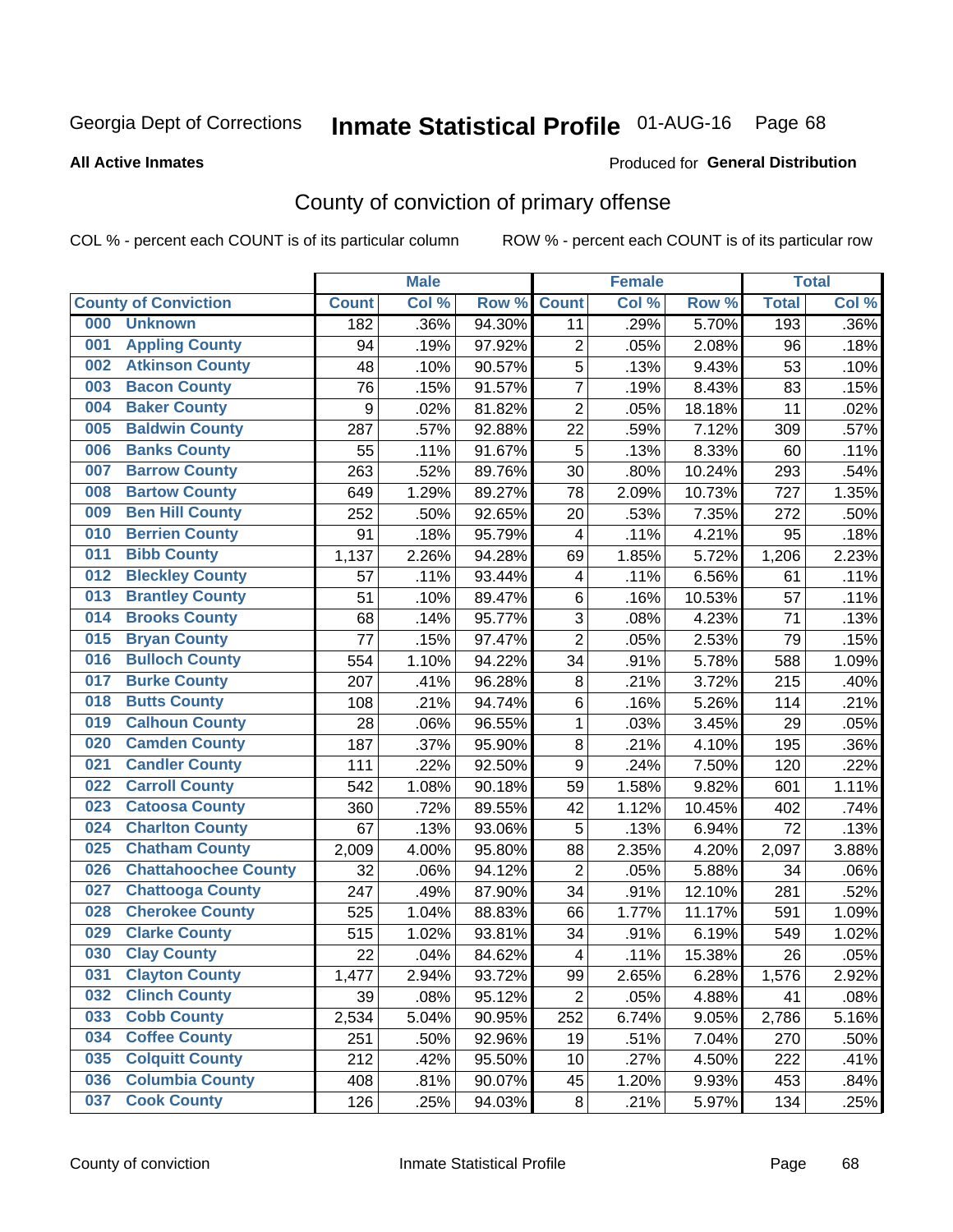# Inmate Statistical Profile 01-AUG-16 Page 69

### **All Active Inmates**

### Produced for General Distribution

# County of conviction of primary offense

COL % - percent each COUNT is of its particular column

|                                |                  | <b>Male</b> |         |                 | <b>Female</b> |        |                 | <b>Total</b> |
|--------------------------------|------------------|-------------|---------|-----------------|---------------|--------|-----------------|--------------|
| <b>County of Conviction</b>    | <b>Count</b>     | Col %       | Row %   | <b>Count</b>    | Col %         | Row %  | <b>Total</b>    | Col %        |
| <b>Coweta County</b><br>038    | 581              | 1.16%       | 93.71%  | $\overline{39}$ | 1.04%         | 6.29%  | 620             | 1.15%        |
| <b>Crawford County</b><br>039  | 20               | .04%        | 100.00% |                 |               |        | 20              | .04%         |
| <b>Crisp County</b><br>040     | 290              | .58%        | 93.25%  | 21              | .56%          | 6.75%  | 311             | .58%         |
| <b>Dade County</b><br>041      | 98               | .20%        | 96.08%  | 4               | .11%          | 3.92%  | 102             | .19%         |
| <b>Dawson County</b><br>042    | 114              | .23%        | 91.20%  | 11              | .29%          | 8.80%  | 125             | .23%         |
| <b>Decatur County</b><br>043   | 240              | .48%        | 95.62%  | 11              | .29%          | 4.38%  | 251             | .46%         |
| <b>Dekalb County</b><br>044    | 3,107            | 6.18%       | 95.02%  | 163             | 4.36%         | 4.98%  | 3,270           | 6.06%        |
| <b>Dodge County</b><br>045     | 166              | .33%        | 92.74%  | 13              | .35%          | 7.26%  | 179             | .33%         |
| <b>Dooly County</b><br>046     | 98               | .20%        | 94.23%  | $6\phantom{1}6$ | .16%          | 5.77%  | 104             | .19%         |
| <b>Dougherty County</b><br>047 | 966              | 1.92%       | 94.99%  | 51              | 1.36%         | 5.01%  | 1,017           | 1.88%        |
| <b>Douglas County</b><br>048   | 1,101            | 2.19%       | 89.51%  | 129             | 3.45%         | 10.49% | 1,230           | 2.28%        |
| <b>Early County</b><br>049     | 96               | .19%        | 92.31%  | 8               | .21%          | 7.69%  | 104             | .19%         |
| <b>Echols County</b><br>050    | $\boldsymbol{9}$ | .02%        | 100.00% |                 |               |        | 9               | .02%         |
| <b>Effingham County</b><br>051 | 217              | .43%        | 91.18%  | 21              | .56%          | 8.82%  | 238             | .44%         |
| <b>Elbert County</b><br>052    | 133              | .26%        | 93.01%  | 10              | .27%          | 6.99%  | 143             | .26%         |
| <b>Emanuel County</b><br>053   | 170              | .34%        | 93.41%  | 12              | .32%          | 6.59%  | 182             | .34%         |
| <b>Evans County</b><br>054     | 89               | .18%        | 93.68%  | $\,6$           | .16%          | 6.32%  | 95              | .18%         |
| <b>Fannin County</b><br>055    | 86               | .17%        | 84.31%  | 16              | .43%          | 15.69% | 102             | .19%         |
| <b>Fayette County</b><br>056   | 346              | .69%        | 88.95%  | 43              | 1.15%         | 11.05% | 389             | .72%         |
| <b>Floyd County</b><br>057     | 907              | 1.80%       | 89.45%  | 107             | 2.86%         | 10.55% | 1,014           | 1.88%        |
| <b>Forsyth County</b><br>058   | 397              | .79%        | 91.06%  | 39              | 1.04%         | 8.94%  | 436             | .81%         |
| <b>Franklin County</b><br>059  | 147              | .29%        | 93.04%  | 11              | .29%          | 6.96%  | 158             | .29%         |
| <b>Fulton County</b><br>060    | 5,093            | 10.13%      | 96.19%  | 202             | 5.40%         | 3.81%  | 5,295           | 9.81%        |
| <b>Gilmer County</b><br>061    | 92               | .18%        | 92.93%  | $\overline{7}$  | .19%          | 7.07%  | 99              | .18%         |
| <b>Glascock County</b><br>062  | 6                | .01%        | 100.00% |                 |               |        | $6\phantom{1}6$ | .01%         |
| <b>Glynn County</b><br>063     | 547              | 1.09%       | 92.40%  | 45              | 1.20%         | 7.60%  | 592             | 1.10%        |
| <b>Gordon County</b><br>064    | 392              | .78%        | 86.53%  | 61              | 1.63%         | 13.47% | 453             | .84%         |
| 065<br><b>Grady County</b>     | 156              | .31%        | 95.12%  | 8               | .21%          | 4.88%  | 164             | .30%         |
| <b>Greene County</b><br>066    | 124              | .25%        | 94.66%  | $\overline{7}$  | .19%          | 5.34%  | 131             | .24%         |
| <b>Gwinnett County</b><br>067  | 2,468            | 4.91%       | 92.82%  | 191             | 5.11%         | 7.18%  | 2,659           | 4.92%        |
| <b>Habersham County</b><br>068 | 100              | .20%        | 93.46%  | $\overline{7}$  | .19%          | 6.54%  | 107             | .20%         |
| <b>Hall County</b><br>069      | 707              | 1.41%       | 91.94%  | 62              | 1.66%         | 8.06%  | 769             | 1.42%        |
| <b>Hancock County</b><br>070   | 34               | .07%        | 97.14%  | 1               | .03%          | 2.86%  | 35              | .06%         |
| <b>Haralson County</b><br>071  | 143              | .28%        | 94.08%  | 9               | .24%          | 5.92%  | 152             | .28%         |
| <b>Harris County</b><br>072    | 111              | .22%        | 90.24%  | 12              | .32%          | 9.76%  | 123             | .23%         |
| <b>Hart County</b><br>073      | 151              | .30%        | 95.57%  | $\overline{7}$  | .19%          | 4.43%  | 158             | .29%         |
| <b>Heard County</b><br>074     | 50               | .10%        | 92.59%  | $\overline{4}$  | .11%          | 7.41%  | 54              | .10%         |
| <b>Henry County</b><br>075     | 516              | 1.03%       | 89.74%  | 59              | 1.58%         | 10.26% | 575             | 1.06%        |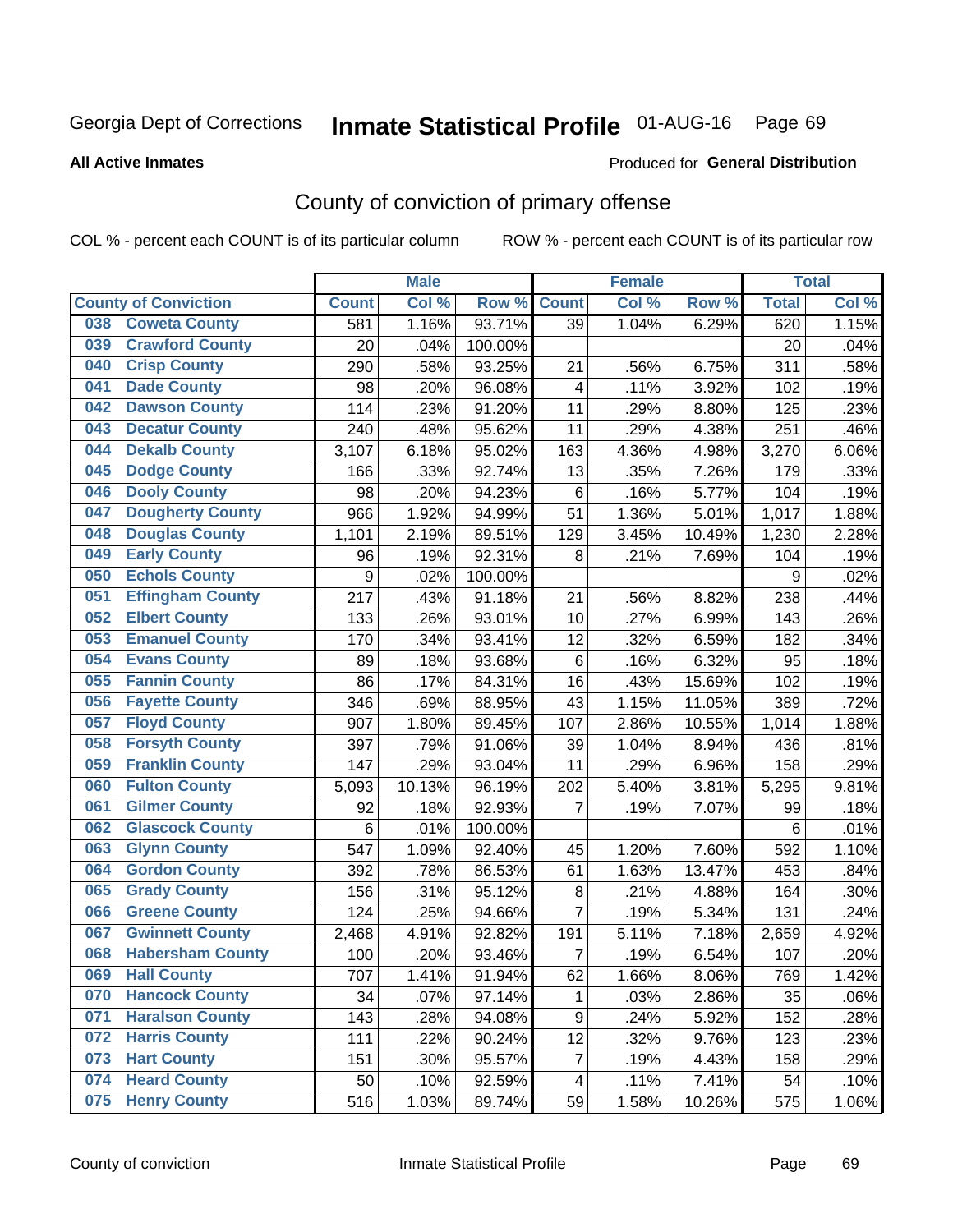# Inmate Statistical Profile 01-AUG-16 Page 70

### **All Active Inmates**

### Produced for General Distribution

# County of conviction of primary offense

COL % - percent each COUNT is of its particular column

|       |                             |              | <b>Male</b> |         |                | <b>Female</b> |        |              | <b>Total</b> |
|-------|-----------------------------|--------------|-------------|---------|----------------|---------------|--------|--------------|--------------|
|       | <b>County of Conviction</b> | <b>Count</b> | Col %       | Row %   | <b>Count</b>   | Col%          | Row %  | <b>Total</b> | Col %        |
| 076   | <b>Houston County</b>       | 700          | 1.39%       | 93.46%  | 49             | 1.31%         | 6.54%  | 749          | 1.39%        |
| 077   | <b>Irwin County</b>         | 79           | .16%        | 98.75%  | 1              | .03%          | 1.25%  | 80           | .15%         |
| 078   | <b>Jackson County</b>       | 247          | .49%        | 92.86%  | 19             | .51%          | 7.14%  | 266          | .49%         |
| 079   | <b>Jasper County</b>        | 57           | .11%        | 91.94%  | 5              | .13%          | 8.06%  | 62           | .11%         |
| 080   | <b>Jeff Davis County</b>    | 93           | .19%        | 94.90%  | 5              | .13%          | 5.10%  | 98           | .18%         |
| 081   | <b>Jefferson County</b>     | 162          | .32%        | 97.59%  | 4              | .11%          | 2.41%  | 166          | .31%         |
| 082   | <b>Jenkins County</b>       | 93           | .19%        | 94.90%  | 5              | .13%          | 5.10%  | 98           | .18%         |
| 083   | <b>Johnson County</b>       | 48           | .10%        | 97.96%  | $\mathbf{1}$   | .03%          | 2.04%  | 49           | .09%         |
| 084   | <b>Jones County</b>         | 183          | .36%        | 91.96%  | 16             | .43%          | 8.04%  | 199          | .37%         |
| 085   | <b>Lamar County</b>         | 72           | .14%        | 92.31%  | 6              | .16%          | 7.69%  | 78           | .14%         |
| 086   | <b>Lanier County</b>        | 51           | .10%        | 100.00% |                |               |        | 51           | .09%         |
| 087   | <b>Laurens County</b>       | 262          | .52%        | 93.91%  | 17             | .45%          | 6.09%  | 279          | .52%         |
| 088   | <b>Lee County</b>           | 63           | .13%        | 90.00%  | $\overline{7}$ | .19%          | 10.00% | 70           | .13%         |
| 089   | <b>Liberty County</b>       | 242          | .48%        | 93.44%  | 17             | .45%          | 6.56%  | 259          | .48%         |
| 090   | <b>Lincoln County</b>       | 29           | .06%        | 100.00% |                |               |        | 29           | .05%         |
| 091   | <b>Long County</b>          | 72           | .14%        | 92.31%  | 6              | .16%          | 7.69%  | 78           | .14%         |
| 092   | <b>Lowndes County</b>       | 528          | 1.05%       | 96.35%  | 20             | .53%          | 3.65%  | 548          | 1.01%        |
| 093   | <b>Lumpkin County</b>       | 83           | .17%        | 90.22%  | 9              | .24%          | 9.78%  | 92           | .17%         |
| 094   | <b>Macon County</b>         | 66           | .13%        | 100.00% |                |               |        | 66           | .12%         |
| 095   | <b>Madison County</b>       | 128          | .25%        | 90.14%  | 14             | .37%          | 9.86%  | 142          | .26%         |
| 096   | <b>Marion County</b>        | 23           | .05%        | 95.83%  | 1              | .03%          | 4.17%  | 24           | .04%         |
| 097   | <b>Mcduffie County</b>      | 197          | .39%        | 95.63%  | 9              | .24%          | 4.37%  | 206          | .38%         |
| 098   | <b>Mcintosh County</b>      | 52           | .10%        | 100.00% |                |               |        | 52           | .10%         |
| 099   | <b>Meriwether County</b>    | 180          | .36%        | 89.55%  | 21             | .56%          | 10.45% | 201          | .37%         |
| 100   | <b>Miller County</b>        | 30           | .06%        | 96.77%  | $\mathbf{1}$   | .03%          | 3.23%  | 31           | .06%         |
| 101   | <b>Mitchell County</b>      | 154          | .31%        | 92.22%  | 13             | .35%          | 7.78%  | 167          | .31%         |
| 102   | <b>Monroe County</b>        | 136          | .27%        | 89.47%  | 16             | .43%          | 10.53% | 152          | .28%         |
| 103   | <b>Montgomery County</b>    | 28           | .06%        | 93.33%  | $\overline{2}$ | .05%          | 6.67%  | 30           | .06%         |
| 104   | <b>Morgan County</b>        | 145          | .29%        | 91.77%  | 13             | .35%          | 8.23%  | 158          | .29%         |
| 105   | <b>Murray County</b>        | 175          | .35%        | 93.09%  | 13             | .35%          | 6.91%  | 188          | .35%         |
| 106   | <b>Muscogee County</b>      | 1,215        | 2.42%       | 94.70%  | 68             | 1.82%         | 5.30%  | 1,283        | 2.38%        |
| 107   | <b>Newton County</b>        | 681          | 1.36%       | 90.80%  | 69             | 1.85%         | 9.20%  | 750          | 1.39%        |
| 108   | <b>Oconee County</b>        | 55           | .11%        | 94.83%  | 3              | .08%          | 5.17%  | 58           | .11%         |
| 109   | <b>Oglethorpe County</b>    | 63           | .13%        | 96.92%  | $\overline{2}$ | .05%          | 3.08%  | 65           | .12%         |
| 110   | <b>Paulding County</b>      | 237          | .47%        | 92.22%  | 20             | .53%          | 7.78%  | 257          | .48%         |
| 111   | <b>Peach County</b>         | 94           | .19%        | 93.07%  | $\overline{7}$ | .19%          | 6.93%  | 101          | .19%         |
| 112   | <b>Pickens County</b>       | 97           | .19%        | 88.99%  | 12             | .32%          | 11.01% | 109          | .20%         |
| $113$ | <b>Pierce County</b>        | 93           | .19%        | 95.88%  | 4              | .11%          | 4.12%  | 97           | .18%         |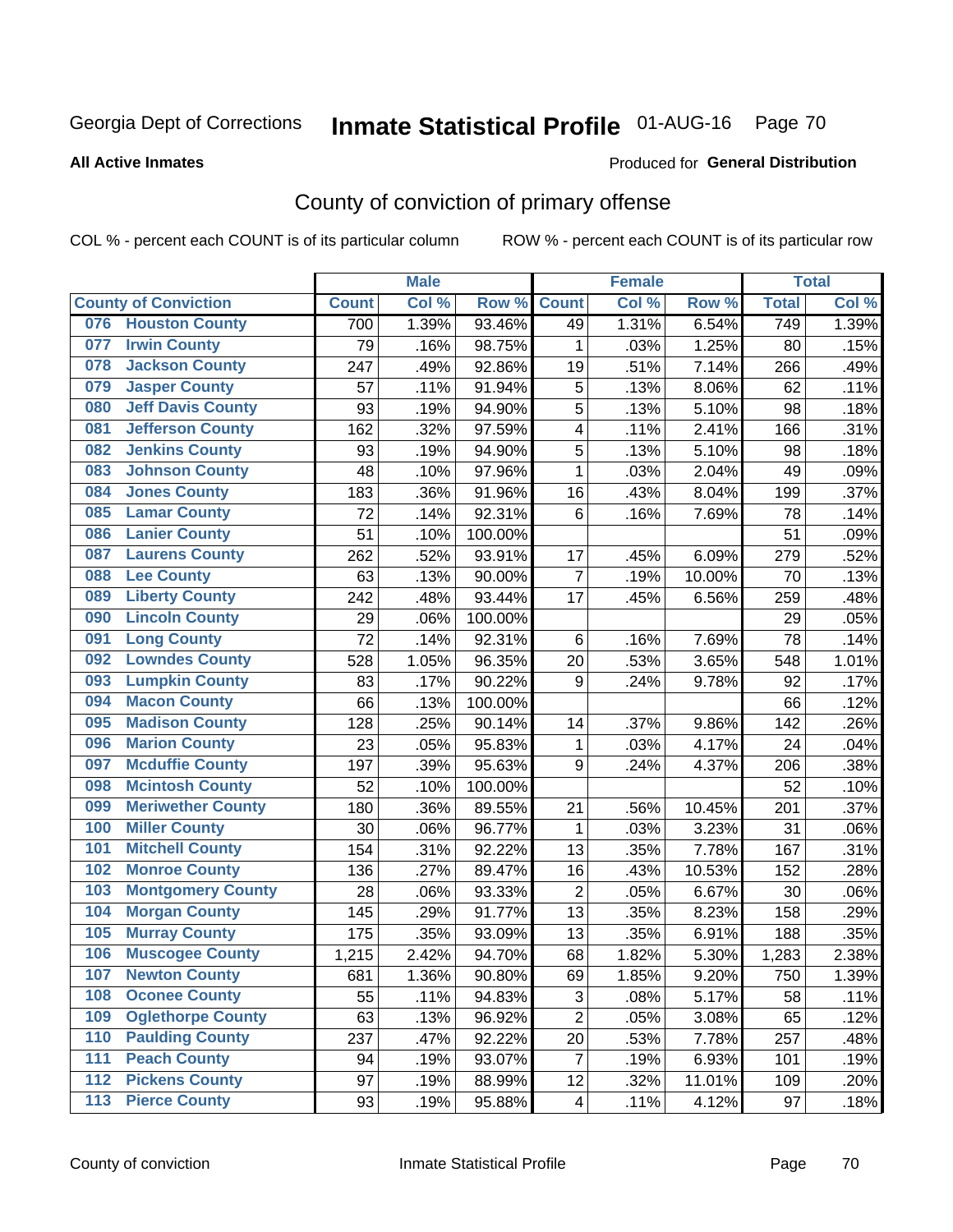# Inmate Statistical Profile 01-AUG-16 Page 71

### **All Active Inmates**

### Produced for General Distribution

# County of conviction of primary offense

COL % - percent each COUNT is of its particular column

|                                          |              | <b>Male</b> |         |                | <b>Female</b> |        |              | <b>Total</b> |
|------------------------------------------|--------------|-------------|---------|----------------|---------------|--------|--------------|--------------|
| <b>County of Conviction</b>              | <b>Count</b> | Col %       | Row %   | <b>Count</b>   | Col %         | Row %  | <b>Total</b> | Col %        |
| <b>Pike County</b><br>114                | 44           | .09%        | 89.80%  | $\overline{5}$ | .13%          | 10.20% | 49           | .09%         |
| <b>Polk County</b><br>$\overline{115}$   | 166          | .33%        | 93.79%  | 11             | .29%          | 6.21%  | 177          | .33%         |
| <b>Pulaski County</b><br>116             | 44           | .09%        | 93.62%  | 3              | .08%          | 6.38%  | 47           | .09%         |
| <b>Putnam County</b><br>117              | 156          | .31%        | 93.41%  | 11             | .29%          | 6.59%  | 167          | .31%         |
| <b>Quitman County</b><br>118             | 14           | .03%        | 100.00% |                |               |        | 14           | .03%         |
| <b>Rabun County</b><br>119               | 53           | .11%        | 86.89%  | $\, 8$         | .21%          | 13.11% | 61           | .11%         |
| <b>Randolph County</b><br>120            | 65           | .13%        | 97.01%  | $\overline{2}$ | .05%          | 2.99%  | 67           | .12%         |
| <b>Richmond County</b><br>121            | 1,990        | 3.96%       | 94.40%  | 118            | 3.16%         | 5.60%  | 2,108        | 3.90%        |
| <b>Rockdale County</b><br>122            | 464          | .92%        | 92.43%  | 38             | 1.02%         | 7.57%  | 502          | .93%         |
| <b>Schley County</b><br>123              | 13           | .03%        | 100.00% |                |               |        | 13           | .02%         |
| <b>Screven County</b><br>124             | 136          | .27%        | 95.77%  | 6              | .16%          | 4.23%  | 142          | .26%         |
| <b>Seminole County</b><br>125            | 76           | .15%        | 84.44%  | 14             | .37%          | 15.56% | 90           | .17%         |
| <b>Spalding County</b><br>126            | 522          | 1.04%       | 92.23%  | 44             | 1.18%         | 7.77%  | 566          | 1.05%        |
| <b>Stephens County</b><br>127            | 161          | .32%        | 90.96%  | 16             | .43%          | 9.04%  | 177          | .33%         |
| <b>Stewart County</b><br>128             | 36           | .07%        | 97.30%  | 1              | .03%          | 2.70%  | 37           | .07%         |
| <b>Sumter County</b><br>129              | 199          | .40%        | 95.22%  | 10             | .27%          | 4.78%  | 209          | .39%         |
| <b>Talbot County</b><br>130              | 43           | .09%        | 95.56%  | $\overline{2}$ | .05%          | 4.44%  | 45           | .08%         |
| <b>Taliaferro County</b><br>131          | 16           | .03%        | 94.12%  | $\mathbf{1}$   | .03%          | 5.88%  | 17           | .03%         |
| <b>Tattnall County</b><br>132            | 176          | .35%        | 92.15%  | 15             | .40%          | 7.85%  | 191          | .35%         |
| <b>Taylor County</b><br>133              | 65           | .13%        | 95.59%  | 3              | .08%          | 4.41%  | 68           | .13%         |
| <b>Telfair County</b><br>134             | 98           | .20%        | 89.91%  | 11             | .29%          | 10.09% | 109          | .20%         |
| <b>Terrell County</b><br>135             | 94           | .19%        | 94.95%  | 5              | .13%          | 5.05%  | 99           | .18%         |
| <b>Thomas County</b><br>136              | 233          | .46%        | 94.72%  | 13             | .35%          | 5.28%  | 246          | .46%         |
| <b>Tift County</b><br>137                | 349          | .69%        | 94.32%  | 21             | .56%          | 5.68%  | 370          | .69%         |
| <b>Toombs County</b><br>138              | 334          | .66%        | 92.78%  | 26             | .70%          | 7.22%  | 360          | .67%         |
| <b>Towns County</b><br>139               | 33           | .07%        | 68.75%  | 15             | .40%          | 31.25% | 48           | .09%         |
| <b>Treutlen County</b><br>140            | 77           | .15%        | 95.06%  | 4              | .11%          | 4.94%  | 81           | .15%         |
| <b>Troup County</b><br>141               | 594          | 1.18%       | 93.25%  | 43             | 1.15%         | 6.75%  | 637          | 1.18%        |
| <b>Turner County</b><br>142              | 67           | .13%        | 97.10%  | $\overline{2}$ | .05%          | 2.90%  | 69           | .13%         |
| <b>Twiggs County</b><br>$\overline{143}$ | 60           | .12%        | 95.24%  | $\overline{3}$ | .08%          | 4.76%  | 63           | .12%         |
| <b>Union County</b><br>144               | 70           | .14%        | 92.11%  | $6\phantom{1}$ | .16%          | 7.89%  | 76           | .14%         |
| 145<br><b>Upson County</b>               | 160          | .32%        | 92.49%  | 13             | .35%          | 7.51%  | 173          | .32%         |
| <b>Walker County</b><br>146              | 433          | .86%        | 88.91%  | 54             | 1.44%         | 11.09% | 487          | .90%         |
| <b>Walton County</b><br>147              | 518          | 1.03%       | 90.88%  | 52             | 1.39%         | 9.12%  | 570          | 1.06%        |
| <b>Ware County</b><br>148                | 351          | .70%        | 91.17%  | 34             | .91%          | 8.83%  | 385          | .71%         |
| <b>Warren County</b><br>149              | 37           | .07%        | 94.87%  | $\overline{2}$ | .05%          | 5.13%  | 39           | .07%         |
| <b>Washington County</b><br>150          | 190          | .38%        | 90.48%  | 20             | .53%          | 9.52%  | 210          | .39%         |
| <b>Wayne County</b><br>151               | 148          | .29%        | 92.50%  | 12             | .32%          | 7.50%  | 160          | .30%         |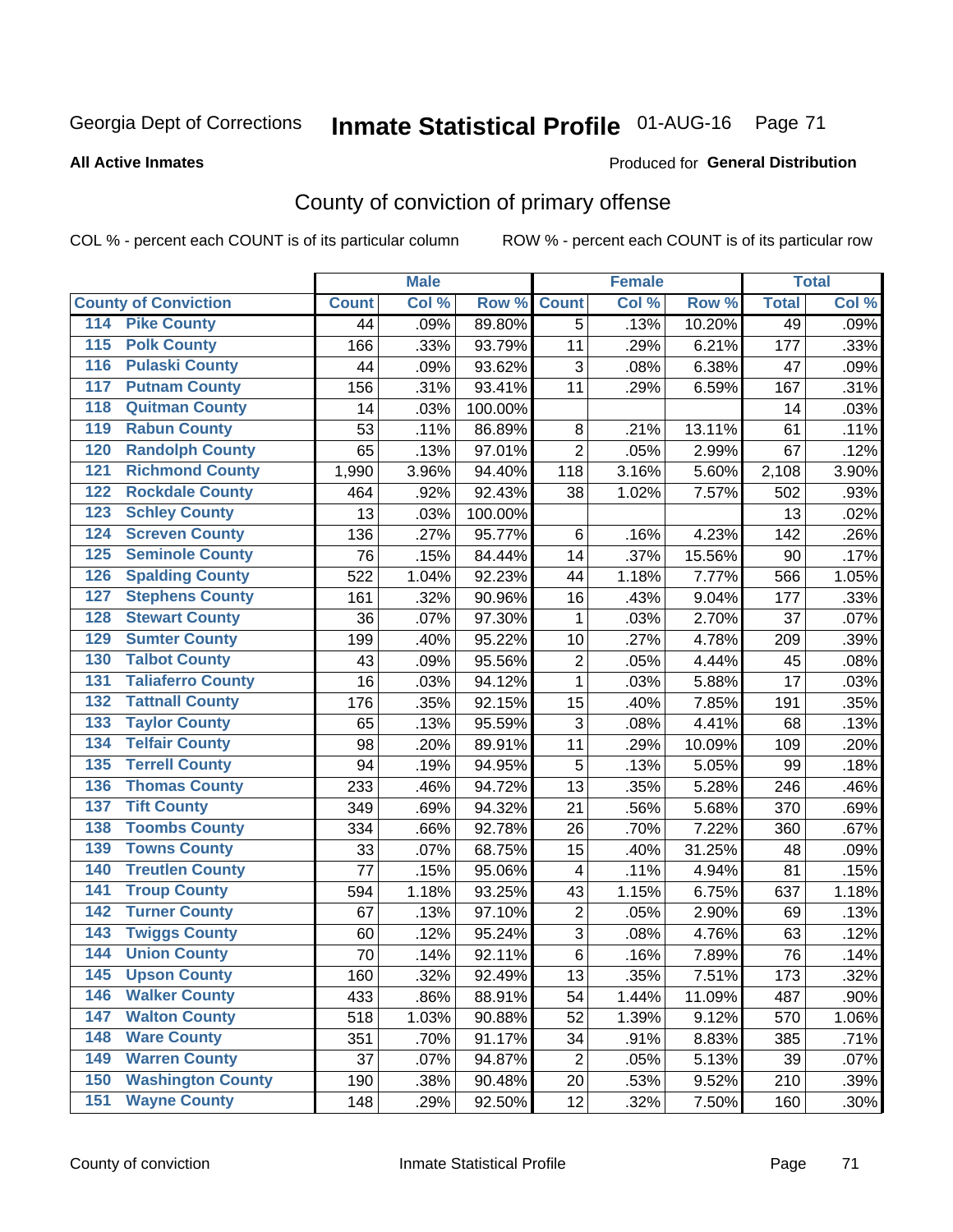# Inmate Statistical Profile 01-AUG-16 Page 72

**All Active Inmates** 

### Produced for General Distribution

# County of conviction of primary offense

COL % - percent each COUNT is of its particular column

|                                |              | <b>Male</b> |             |       | <b>Female</b> |          |              | <b>Total</b> |
|--------------------------------|--------------|-------------|-------------|-------|---------------|----------|--------------|--------------|
| <b>County of Conviction</b>    | <b>Count</b> | Col %       | Row % Count |       | Col %         | Row %    | <b>Total</b> | Col %        |
| <b>Webster County</b><br>152   | 6            | $.01\%$     | 100.00%     |       |               |          | 6            | .01%         |
| <b>Wheeler County</b><br>153   | 21           | .04%        | 100.00%     |       |               |          | 21           | .04%         |
| <b>White County</b><br>154     | 108          | .21%        | 87.10%      | 16    | .43%          | 12.90%   | 124          | .23%         |
| <b>Whitfield County</b><br>155 | 614          | 1.22%       | 87.97%      | 84    | 2.25%         | 12.03%   | 698          | 1.29%        |
| <b>Wilcox County</b><br>156    | 35           | $.07\%$     | 97.22%      |       | .03%          | 2.78%    | 36           | .07%         |
| <b>Wilkes County</b><br>157    | 71           | .14%        | 95.95%      | 3     | $.08\%$       | 4.05%    | 74           | .14%         |
| <b>Wilkinson County</b><br>158 | 49           | .10%        | 100.00%     |       |               |          | 49           | .09%         |
| <b>Worth County</b><br>159     | 124          | .25%        | 93.94%      | 8     | .21%          | $6.06\%$ | 132          | .24%         |
| <b>Troup County Ci</b><br>447  |              | $.01\%$     | 100.00%     |       |               |          |              | .01%         |
| <b>Total Rported</b>           | 50,252       | 100%        | 93.07%      | 3,739 | 100%          | 6.93%    | 53,991       | 100%         |

| <b>Not Reported</b> |        |       |        |
|---------------------|--------|-------|--------|
| <b>Grand Total</b>  | 50,252 | 3,739 | 53.991 |

|  | <b>Mode (most frequent)</b> | <b>Fulton County</b> | <b>Cobb County</b> | <b>Fulton County</b> |
|--|-----------------------------|----------------------|--------------------|----------------------|
|--|-----------------------------|----------------------|--------------------|----------------------|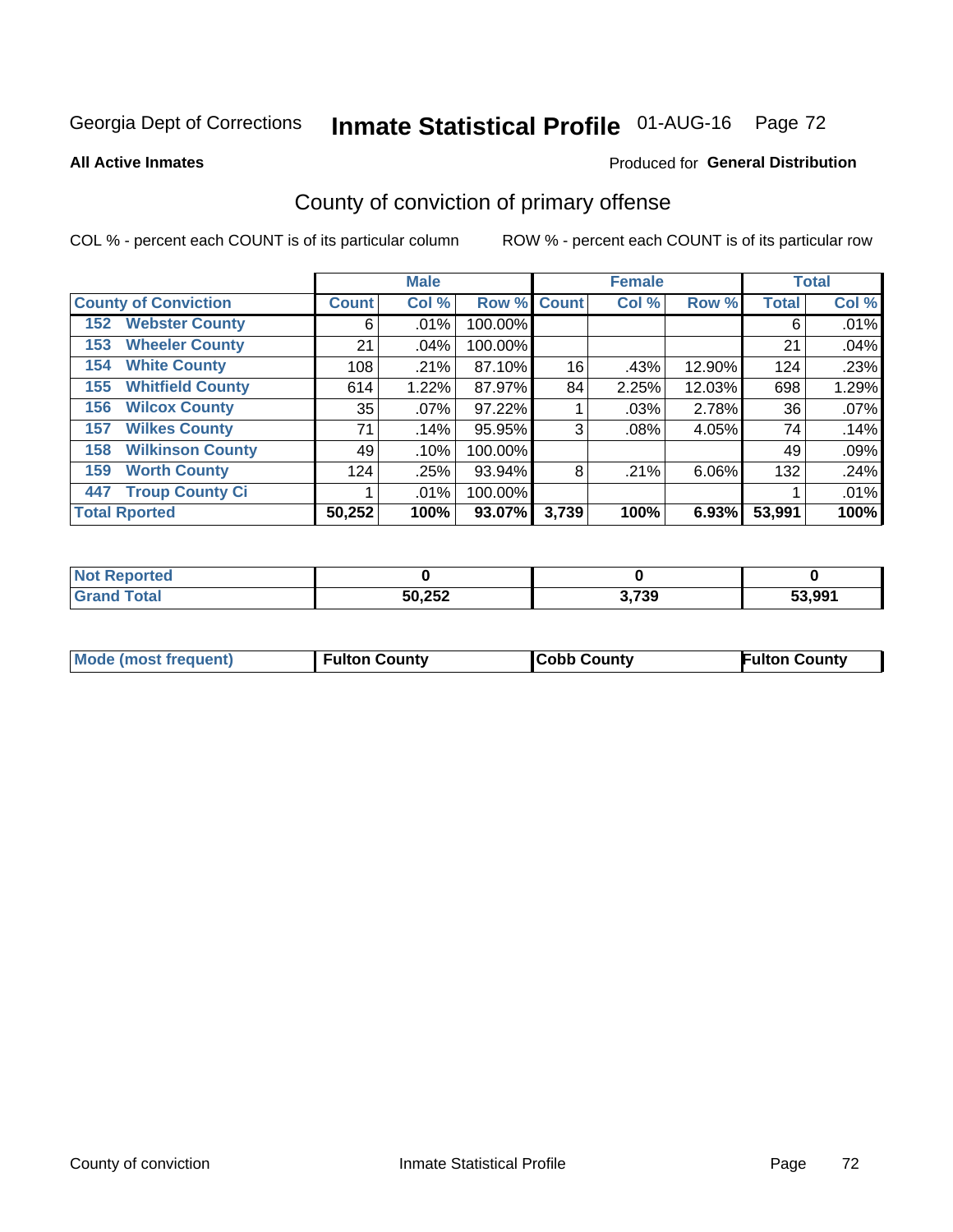### Georgia Dept of Corrections **All Active Inmates**

# Inmate Statistical Profile 01-AUG-16 Page 73

Produced for General Distribution

# Circuit of conviction of primary offense

COL % - percent each COUNT is of its particular column ROW % - percent each COUNT is of its particular row

|                         |                                 |              | <b>Male</b> |        |              | <b>Female</b> |        |                  | <b>Total</b> |
|-------------------------|---------------------------------|--------------|-------------|--------|--------------|---------------|--------|------------------|--------------|
|                         | <b>Circuit of Conviction</b>    | <b>Count</b> | Col %       | Row %  | <b>Count</b> | Col %         | Row %  | <b>Total</b>     | Col %        |
| 1                       | <b>Alapaha Circuit</b>          | 355          | .71%        | 94.92% | 19           | .51%          | 5.08%  | $\overline{374}$ | .70%         |
| $\overline{2}$          | <b>Alcovy Circuit</b>           | 1,199        | 2.39%       | 90.83% | 121          | 3.25%         | 9.17%  | 1,320            | 2.45%        |
| $\overline{\mathbf{3}}$ | <b>Atlanta Circuit</b>          | 5,093        | 10.17%      | 96.19% | 202          | 5.42%         | 3.81%  | 5,295            | 9.84%        |
| 4                       | <b>Atlantic Circuit</b>         | 708          | 1.41%       | 93.90% | 46           | 1.23%         | 6.10%  | 754              | 1.40%        |
| $\overline{\mathbf{5}}$ | <b>Augusta Circuit</b>          | 2,605        | 5.20%       | 93.84% | 171          | 4.59%         | 6.16%  | 2,776            | 5.16%        |
| $\overline{\bf{6}}$     | <b>Blue Ridge Circuit</b>       | 525          | 1.05%       | 88.83% | 66           | 1.77%         | 11.17% | 591              | 1.10%        |
| 7                       | <b>Brunswick Circuit</b>        | 1,069        | 2.14%       | 93.69% | 72           | 1.93%         | 6.31%  | 1,141            | 2.12%        |
| $\overline{\mathbf{8}}$ | <b>Chattahoochee Circuit</b>    | 1,489        | 2.97%       | 94.42% | 88           | 2.36%         | 5.58%  | 1,577            | 2.93%        |
| $\overline{9}$          | <b>Cherokee Circuit</b>         | 1,041        | 2.08%       | 88.22% | 139          | 3.73%         | 11.78% | 1,180            | 2.19%        |
| 10                      | <b>Clayton Circuit</b>          | 1,477        | 2.95%       | 93.72% | 99           | 2.66%         | 6.28%  | 1,576            | 2.93%        |
| $\overline{11}$         | <b>Cobb Circuit</b>             | 2,534        | 5.06%       | 90.95% | 252          | 6.76%         | 9.05%  | 2,786            | 5.18%        |
| $\overline{12}$         | <b>Conasauga Circuit</b>        | 789          | 1.58%       | 89.05% | 97           | 2.60%         | 10.95% | 886              | 1.65%        |
| 13                      | <b>Cordele Circuit</b>          | 675          | 1.35%       | 93.36% | 48           | 1.29%         | 6.64%  | 723              | 1.34%        |
| $\overline{14}$         | <b>Coweta Circuit</b>           | 1,947        | 3.89%       | 92.14% | 166          | 4.45%         | 7.86%  | 2,113            | 3.93%        |
| 15                      | <b>Dougherty Circuit</b>        | 966          | 1.93%       | 94.99% | 51           | 1.37%         | 5.01%  | 1,017            | 1.89%        |
| 16                      | <b>Dublin Circuit</b>           | 447          | .89%        | 94.70% | 25           | .67%          | 5.30%  | 472              | .88%         |
| 17                      | <b>Eastern Circuit</b>          | 2,009        | 4.01%       | 95.80% | 88           | 2.36%         | 4.20%  | 2,097            | 3.90%        |
| $\overline{18}$         | <b>Flint Circuit</b>            | 516          | 1.03%       | 89.74% | 59           | 1.58%         | 10.26% | 575              | 1.07%        |
| 19                      | <b>Griffin Circuit</b>          | 1,072        | 2.14%       | 91.08% | 105          | 2.82%         | 8.92%  | 1,177            | 2.19%        |
| 20                      | <b>Gwinnett Circuit</b>         | 2,468        | 4.93%       | 92.82% | 191          | 5.12%         | 7.18%  | 2,659            | 4.94%        |
| $\overline{21}$         | <b>Houston Circuit</b>          | 700          | 1.40%       | 93.46% | 49           | 1.31%         | 6.54%  | 749              | 1.39%        |
| $\overline{22}$         | <b>Lookout Mountain Circuit</b> | 1,138        | 2.27%       | 89.47% | 134          | 3.59%         | 10.53% | 1,272            | 2.36%        |
| 23                      | <b>Macon Circuit</b>            | 1,251        | 2.50%       | 94.27% | 76           | 2.04%         | 5.73%  | 1,327            | 2.47%        |
| $\overline{24}$         | <b>Middle Circuit</b>           | 967          | 1.93%       | 93.16% | 71           | 1.90%         | 6.84%  | 1,038            | 1.93%        |
| $\overline{25}$         | <b>Mountain Circuit</b>         | 314          | .63%        | 91.01% | 31           | .83%          | 8.99%  | 345              | .64%         |
| 26                      | <b>Northeastern Circuit</b>     | 821          | 1.64%       | 91.83% | 73           | 1.96%         | 8.17%  | 894              | 1.66%        |
| $\overline{27}$         | <b>Northern Circuit</b>         | 622          | 1.24%       | 93.39% | 44           | 1.18%         | 6.61%  | 666              | 1.24%        |
| 28                      | <b>Ocmulgee Circuit</b>         | 1,035        | 2.07%       | 93.24% | 75           | 2.01%         | 6.76%  | 1,110            | 2.06%        |
| 29                      | <b>Oconee Circuit</b>           | 414          | .83%        | 92.62% | 33           | .89%          | 7.38%  | 447              | .83%         |
| 30                      | <b>Ogeechee Circuit</b>         | 1,000        | 2.00%       | 93.81% | 66           | 1.77%         | 6.19%  | 1,066            | 1.98%        |
| $\overline{31}$         | <b>Pataula Circuit</b>          | 397          | .79%        | 92.11% | 34           | .91%          | 7.89%  | 431              | .80%         |
| 32                      | <b>Piedmont Circuit</b>         | 565          | 1.13%       | 91.28% | 54           | 1.45%         | 8.72%  | 619              | 1.15%        |
| 33                      | <b>Rome Circuit</b>             | 907          | 1.81%       | 89.45% | 107          | 2.87%         | 10.55% | 1,014            | 1.88%        |
| 34                      | <b>South Georgia Circuit</b>    | 587          | 1.17%       | 94.37% | 35           | .94%          | 5.63%  | 622              | 1.16%        |
| 35                      | <b>Southern Circuit</b>         | 1,050        | 2.10%       | 95.80% | 46           | 1.23%         | 4.20%  | 1,096            | 2.04%        |
| 36                      | <b>Southwestern Circuit</b>     | 383          | .76%        | 95.51% | 18           | .48%          | 4.49%  | 401              | .75%         |
| 37                      | <b>Stone Mountain Circuit</b>   | 3,107        | 6.21%       | 95.02% | 163          | 4.37%         | 4.98%  | 3,270            | 6.08%        |
| 38                      | <b>Tallapoosa Circuit</b>       | 309          | .62%        | 93.92% | 20           | .54%          | 6.08%  | 329              | .61%         |
| 39                      | <b>Tifton Circuit</b>           | 619          | 1.24%       | 95.08% | 32           | .86%          | 4.92%  | 651              | 1.21%        |
| 40                      | <b>Toombs Circuit</b>           | 356          | .71%        | 95.96% | 15           | .40%          | 4.04%  | 371              | .69%         |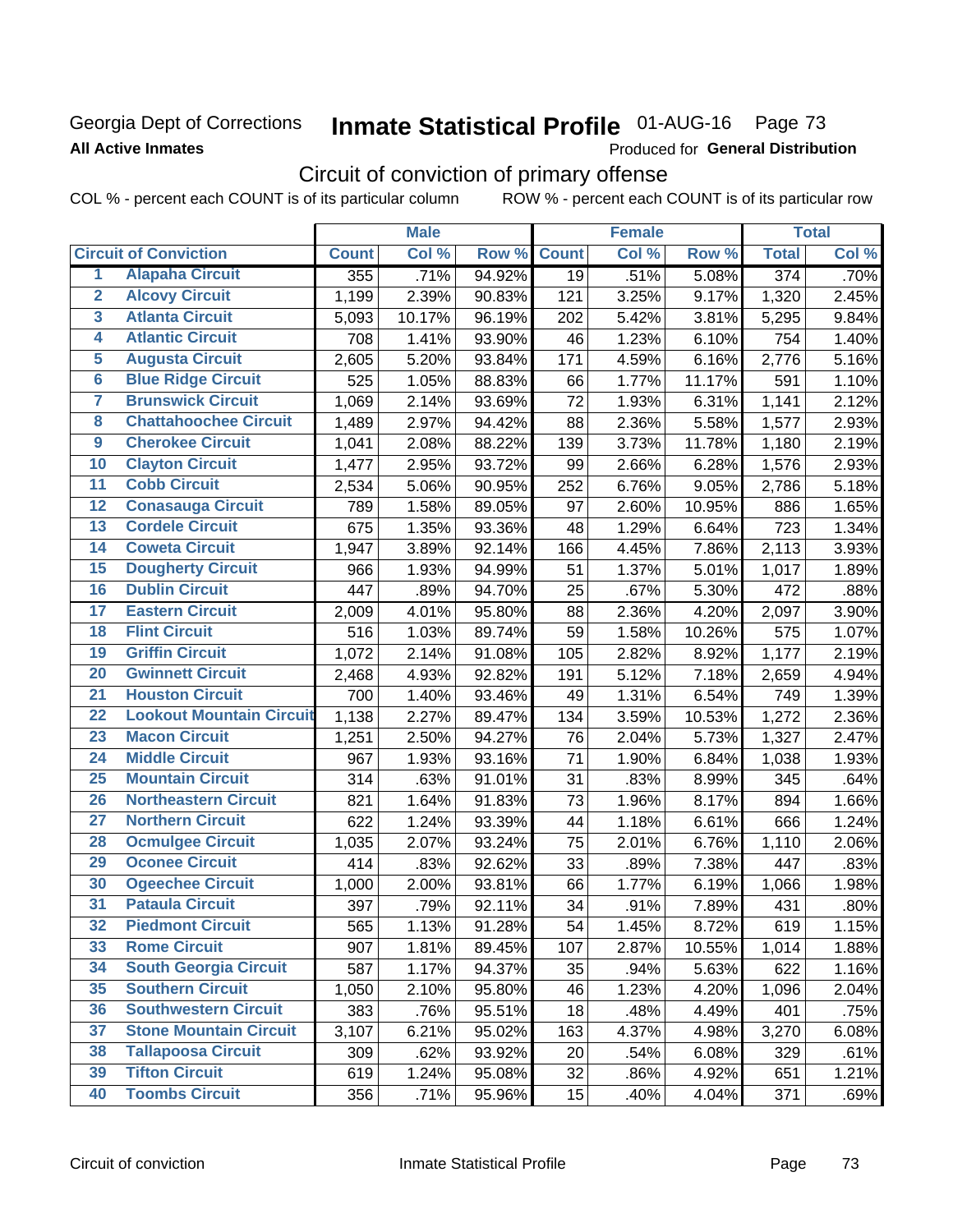### Georgia Dept of Corrections **All Active Inmates**

# Inmate Statistical Profile 01-AUG-16 Page 74

Produced for General Distribution

# Circuit of conviction of primary offense

COL % - percent each COUNT is of its particular column ROW % - percent each COUNT is of its particular row

|                                  |                                  | <b>Male</b>  |        |              | <b>Female</b> |        |        | <b>Total</b>  |
|----------------------------------|----------------------------------|--------------|--------|--------------|---------------|--------|--------|---------------|
| <b>Circuit of Conviction</b>     | <b>Count</b>                     | Col %        | Row %  | <b>Count</b> | Col %         | Row %  | Total  | Col %         |
| <b>Waycross Circuit</b><br>41    |                                  | 1.78%<br>889 | 92.22% | 75           | 2.01%         | 7.78%  | 964    | 1.79%         |
| <b>Western Circuit</b><br>42     |                                  | 570<br>1.14% | 93.90% | 37           | .99%          | 6.10%  | 607    | 1.13%         |
| <b>Rockdale Circuit</b><br>43    |                                  | .93%<br>464  | 92.43% | 38           | 1.02%         | 7.57%  | 502    | .93%          |
| <b>Douglas Circuit</b><br>44     | 1,101                            | 2.20%        | 89.51% | 129          | 3.46%         | 10.49% | 1,230  | 2.29%         |
| <b>Appalachian Circuit</b><br>45 |                                  | 275<br>.55%  | 88.71% | 35           | .94%          | 11.29% | 310    | .58%          |
| <b>Enotah Circuit</b><br>46      |                                  | 294<br>.59%  | 86.47% | 46           | 1.23%         | 13.53% | 340    | .63%          |
| 47<br><b>Bell-Forsyth J.C.</b>   |                                  | 397<br>.79%  | 91.06% | 39           | 1.05%         | 8.94%  | 436    | .81%          |
| 48                               | <b>Towaliga Judicial Circuit</b> | 316<br>.63%  | 91.86% | 28           | .75%          | 8.14%  | 344    | .64%          |
| <b>Paulding Circuit</b><br>49    |                                  | 237<br>.47%  | 92.22% | 20           | .54%          | 7.78%  | 257    | .48%          |
| <b>Total Rported</b>             | 50,069                           | 100%         | 93.07% | 3,728        | 100%          | 6.93%  | 53,797 | 100%          |
| <b>Not Reported</b>              |                                  | 183          |        |              | 11            |        |        | 194           |
| Concert Tradell                  |                                  | FA AFA       |        |              | 0.700         |        |        | <u>FA AAJ</u> |

| otal                                | 50,252  | .739 | 73. QQ1  |
|-------------------------------------|---------|------|----------|
| Mode<br>frequent)<br><b>ા</b> (mosા | Atlanta | Cobb | _ktlanta |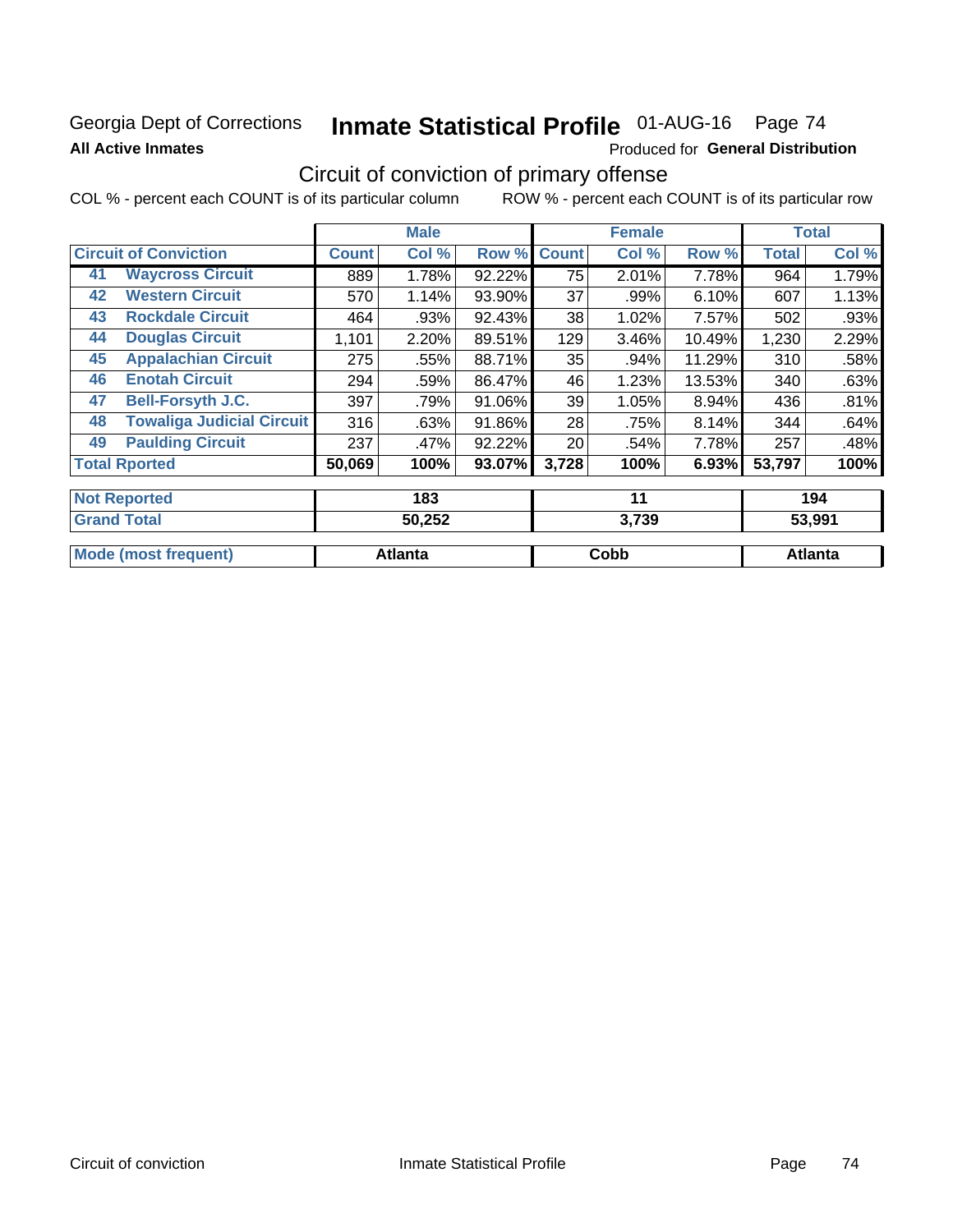#### **All Active Inmates**

### Produced for **General Distribution**

## Years served (jail + prison) in this incarceration

|                       |              | <b>Male</b> |                  |              | <b>Female</b> |                  |              | <b>Total</b> |
|-----------------------|--------------|-------------|------------------|--------------|---------------|------------------|--------------|--------------|
| <b>Years Served</b>   | <b>Count</b> | Col %       | Row <sup>%</sup> | <b>Count</b> | Col %         | Row <sup>%</sup> | <b>Total</b> | Col %        |
| Less than one year    | 9,765        | 19.44%      | 90.76%           | 994          | 26.59%        | 9.24%            | 10,759       | 19.94%       |
| 1 to 1.99 years       | 7,468        | 14.87%      | 91.67%           | 679          | 18.16%        | 8.33%            | 8,147        | 15.10%       |
| 2 to 2.99 years       | 5,265        | 10.48%      | 91.58%           | 484          | 12.95%        | 8.42%            | 5,749        | 10.65%       |
| 3 to 3.99 years       | 4,194        | 8.35%       | 91.83%           | 373          | 9.98%         | 8.17%            | 4,567        | 8.46%        |
| 4 to 4.99 years       | 3,505        | 6.98%       | 92.65%           | 278          | 7.44%         | 7.35%            | 3,783        | 7.01%        |
| 5 to 5.99 years       | 2,862        | 5.70%       | 93.99%           | 183          | 4.90%         | 6.01%            | 3,045        | 5.64%        |
| 6 to 6.99 years       | 2,118        | 4.22%       | 94.43%           | 125          | 3.34%         | 5.57%            | 2,243        | 4.16%        |
| 7 to 7.99 years       | 1,813        | 3.61%       | 94.67%           | 102          | 2.73%         | 5.33%            | 1,915        | 3.55%        |
| 8 to 8.99 years       | 1,775        | 3.53%       | 95.79%           | 78           | 2.09%         | 4.21%            | 1,853        | 3.43%        |
| 9 to 9.99 years       | 1,646        | 3.28%       | 95.09%           | 85           | 2.27%         | 4.91%            | 1,731        | 3.21%        |
| 10 to 10.99 years     | 1,083        | 2.16%       | 95.84%           | 47           | 1.26%         | 4.16%            | 1,130        | 2.09%        |
| 11 to 11.99 years     | 819          | 1.63%       | 95.34%           | 40           | 1.07%         | 4.66%            | 859          | 1.59%        |
| 12 to 12.99 years     | 725          | 1.44%       | 95.39%           | 35           | 0.94%         | 4.61%            | 760          | 1.41%        |
| 13 to 13.99 years     | 764          | 1.52%       | 95.38%           | 37           | 0.99%         | 4.62%            | 801          | 1.48%        |
| 14 to 14.99 years     | 635          | 1.26%       | 96.50%           | 23           | 0.62%         | 3.50%            | 658          | 1.22%        |
| 15 to 15.99 years     | 569          | 1.13%       | 97.26%           | 16           | 0.43%         | 2.74%            | 585          | 1.08%        |
| 16 to 16.99 years     | 524          | 1.04%       | 95.27%           | 26           | 0.70%         | 4.73%            | 550          | 1.02%        |
| 17 to 17.99 years     | 479          | 0.95%       | 95.61%           | 22           | 0.59%         | 4.39%            | 501          | 0.93%        |
| 18 to 18.99 years     | 511          | 1.02%       | 96.78%           | 17           | 0.45%         | 3.22%            | 528          | 0.98%        |
| 19 to 19.99 years     | 559          | 1.11%       | 97.56%           | 14           | 0.37%         | 2.44%            | 573          | 1.06%        |
| 20 to 20.99 years     | 387          | 0.77%       | 96.75%           | 13           | 0.35%         | 3.25%            | 400          | 0.74%        |
| 21 to 21.99 years     | 360          | 0.72%       | 97.30%           | 10           | 0.27%         | 2.70%            | 370          | 0.69%        |
| 22 to 22.99 years     | 326          | 0.65%       | 95.60%           | 15           | 0.40%         | 4.40%            | 341          | 0.63%        |
| 23 to 23.99 years     | 265          | 0.53%       | 98.51%           | 4            | 0.11%         | 1.49%            | 269          | 0.50%        |
| 24 to 24.99 years     | 233          | 0.46%       | 95.49%           | 11           | 0.29%         | 4.51%            | 244          | 0.45%        |
| 25 to 25.99 years     | 227          | 0.45%       | 98.27%           | 4            | 0.11%         | 1.73%            | 231          | 0.43%        |
| 26 to 26.99 years     | 160          | 0.32%       | 95.81%           | 7            | 0.19%         | 4.19%            | 167          | 0.31%        |
| 27 to 27.99 years     | 141          | 0.28%       | 99.30%           | $\mathbf{1}$ | 0.03%         | 0.70%            | 142          | 0.26%        |
| 28 to 28.99 years     | 137          | 0.27%       | 97.16%           | 4            | 0.11%         | 2.84%            | 141          | 0.26%        |
| 29 to 29.99 years     | 96           | 0.19%       | 100.00%          |              |               |                  | 96           | 0.18%        |
| Thirty + years        | 817          | 1.63%       | 98.67%           | 11           | 0.29%         | 1.33%            | 828          | 1.53%        |
| <b>Total Reported</b> | 50,228       | 100%        | 93.07%           | 3,738        | 100%          | 6.93%            | 53,966       | 100%         |

|               |       | ሳር<br>Zυ |
|---------------|-------|----------|
| EN OED        | 2.720 | 53.991   |
| <b>JU,ZJZ</b> | ້າວພ  |          |

| <b>Mean</b><br>(average) | 6.44               | 4.06               | 6.27          |
|--------------------------|--------------------|--------------------|---------------|
| Median (middle)          | 3.62               | 2.37               | 3.48          |
| Mode<br>(most frequent)  | Less than one year | Less than one year | Less than one |
|                          |                    |                    | year          |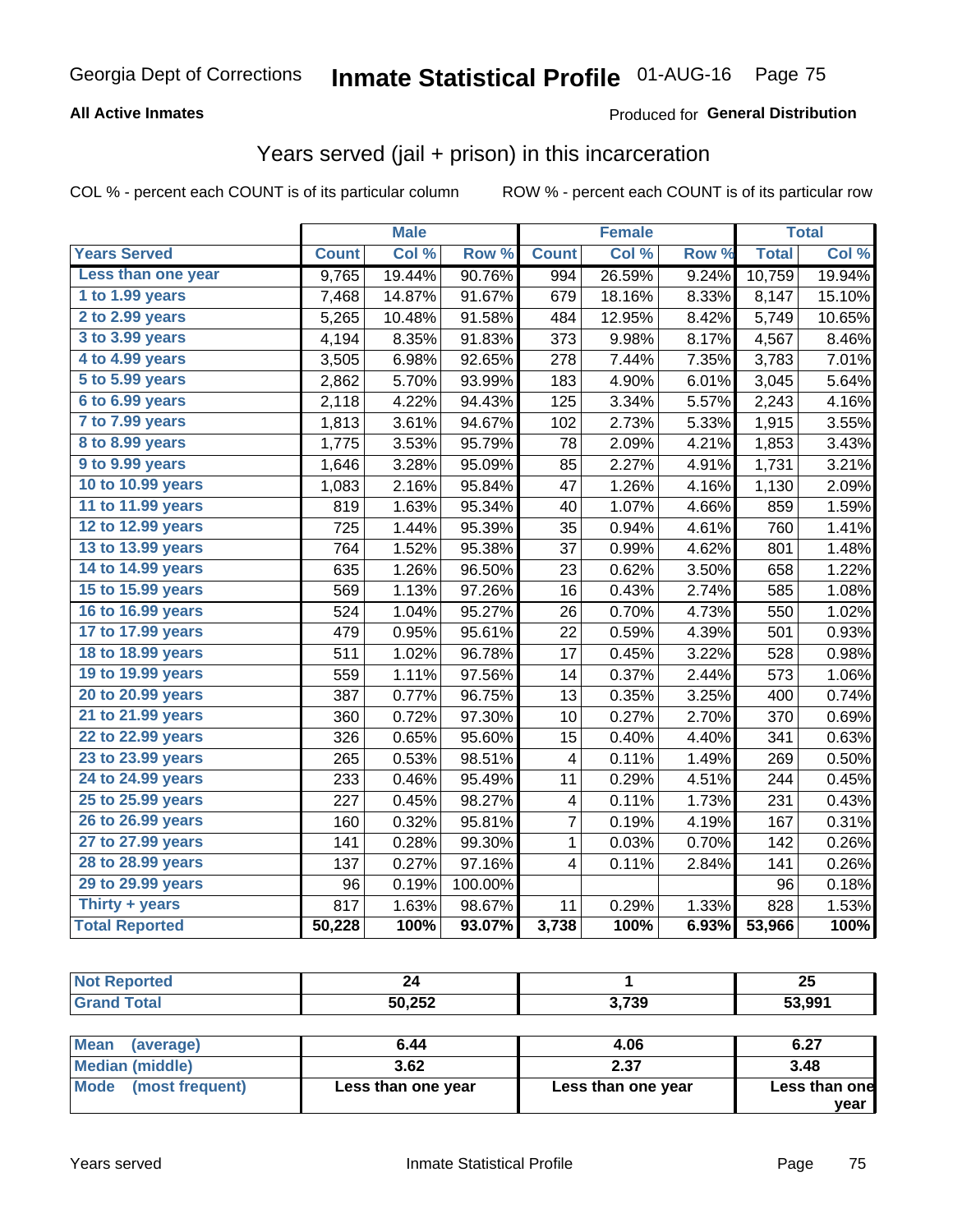#### **All Active Inmates**

Produced for **General Distribution**

### Results of most recent HIV tests

|                         |              | <b>Male</b> |           |              | <b>Female</b> |       |        | Total  |
|-------------------------|--------------|-------------|-----------|--------------|---------------|-------|--------|--------|
| <b>HIV Test Results</b> | <b>Count</b> | Col%        | Row %I    | <b>Count</b> | Col %         | Row % | Total  | Col %  |
| <b>Positive</b>         | 706          | $1.57\%$    | $92.17\%$ | 60           | $1.71\%$      | 7.83% | 766    | 1.58%  |
| <b>Negative</b>         | 44,165       | 98.42%      | 92.77%    | 3,440        | $98.29\%$     | 7.23% | 47,605 | 98.41% |
| Indeterminate           | ີ            | 0.01%       | 100.00%   |              |               |       |        | 0.01%  |
| <b>Total Reported</b>   | 44,874       | 100%        | $92.76\%$ | 3,500        | 100%          | 7.24% | 48,374 | 100%   |

| <b>Not Reported</b> | 5,378  | 239   | 5,617  |
|---------------------|--------|-------|--------|
| Total               | 50,252 | 3,739 | 53,991 |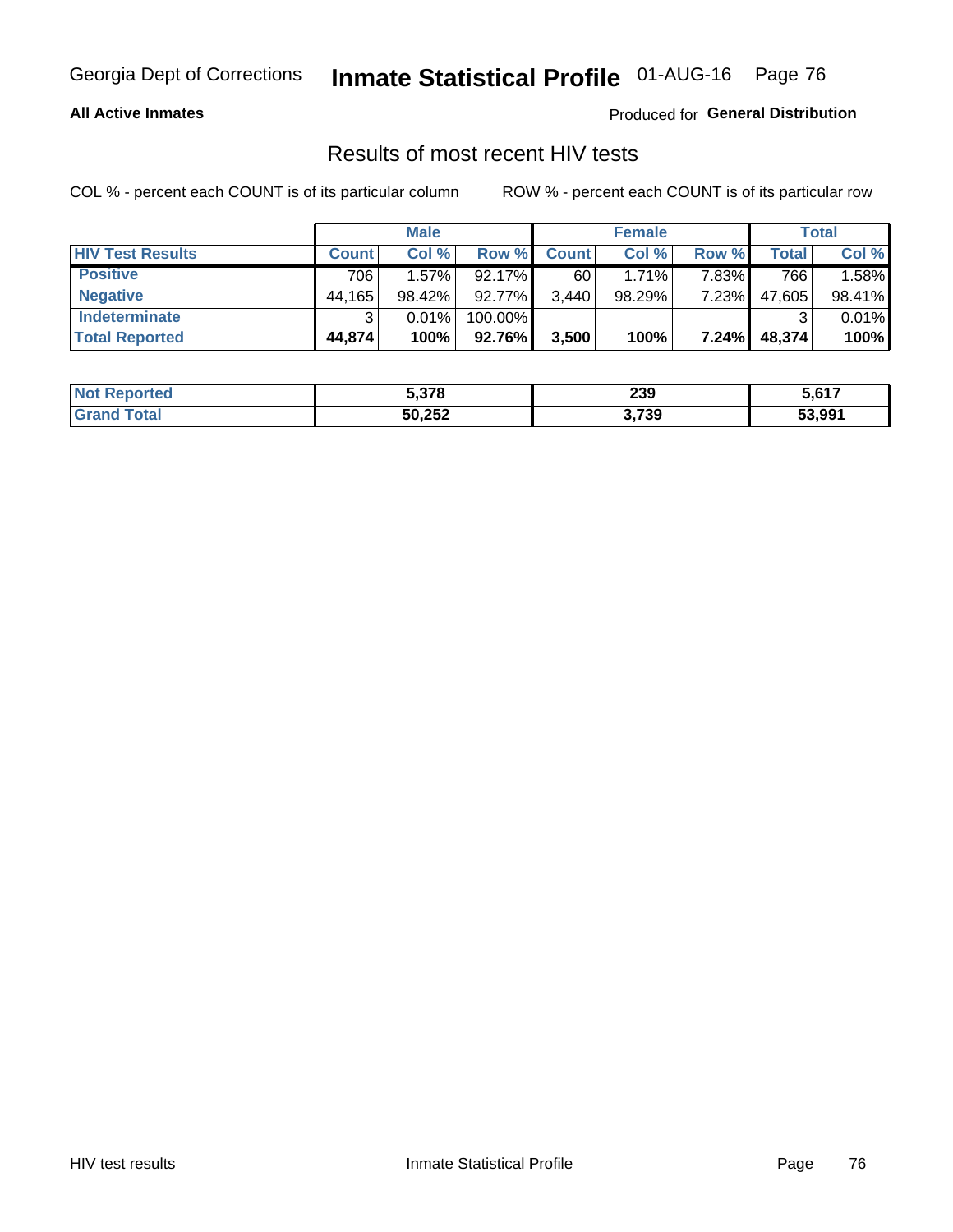#### **All Active Inmates**

#### Produced for **General Distribution**

### Results of most recent tuberculosis test

|                                  | <b>Male</b>  |           |           | <b>Female</b> |           |          | Total        |        |
|----------------------------------|--------------|-----------|-----------|---------------|-----------|----------|--------------|--------|
| <b>Tuberculosis Test Results</b> | <b>Count</b> | Col%      | Row %     | <b>Count</b>  | Col %     | Row %    | <b>Total</b> | Col %  |
| <b>Positive on current test</b>  | 7,221        | $15.44\%$ | 97.57%    | 180           | 5.05%     | 2.43%    | 7,401        | 14.70% |
| <b>Positive on previous test</b> | 6            | $0.01\%$  | 100.00%   |               |           |          |              | 0.01%  |
| <b>Negative</b>                  | 39.544       | 84.55%    | $92.11\%$ | 3,385         | $94.95\%$ | 7.89%    | 42,929       | 85.28% |
| <b>Total Reported</b>            | 46,771       | 100%      | $92.92\%$ | 3,565         | 100%      | $7.08\%$ | 50,336       | 100%   |

| <b>Not Reported</b> | 1,481  | 74    | 3,655  |
|---------------------|--------|-------|--------|
| Total<br>Grand      | 50,252 | 3,739 | 53,991 |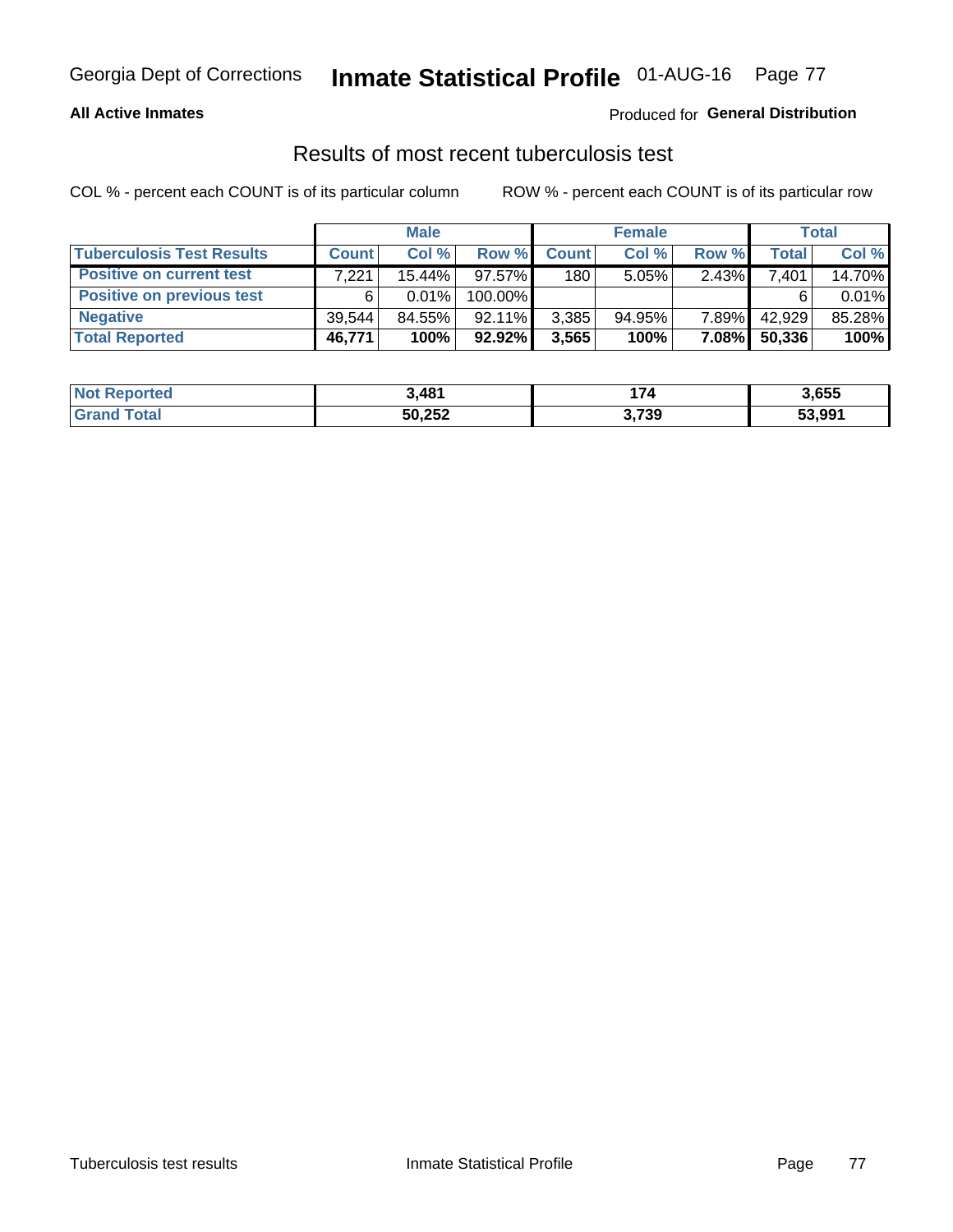#### **All Active Inmates**

Produced for **General Distribution**

### Results of most recent syphilis test

|                                 | <b>Male</b>  |        |        | <b>Female</b>   |           |          | Total   |        |
|---------------------------------|--------------|--------|--------|-----------------|-----------|----------|---------|--------|
| <b>Syphilis Test Results</b>    | <b>Count</b> | Col%   | Row %  | <b>Count</b>    | Col %     | Row %    | Total I | Col %  |
| <b>Positive on current test</b> | 226          | 1.39%  | 94.56% | 13 <sub>1</sub> | $2.11\%$  | $5.44\%$ | 239     | 1.42%  |
| <b>Negative</b>                 | 15.991       | 98.61% | 96.37% | 603             | $97.89\%$ | $3.63\%$ | 16,594  | 98.58% |
| <b>Total Reported</b>           | 16,217       | 100%   | 96.34% | 616             | 100%      | $3.66\%$ | 16,833  | 100%   |

| <b>Not Reported</b> | 34,035 | 3,123 | 37,158 |
|---------------------|--------|-------|--------|
| <b>Grand Total</b>  | 50,252 | 3,739 | 53,991 |